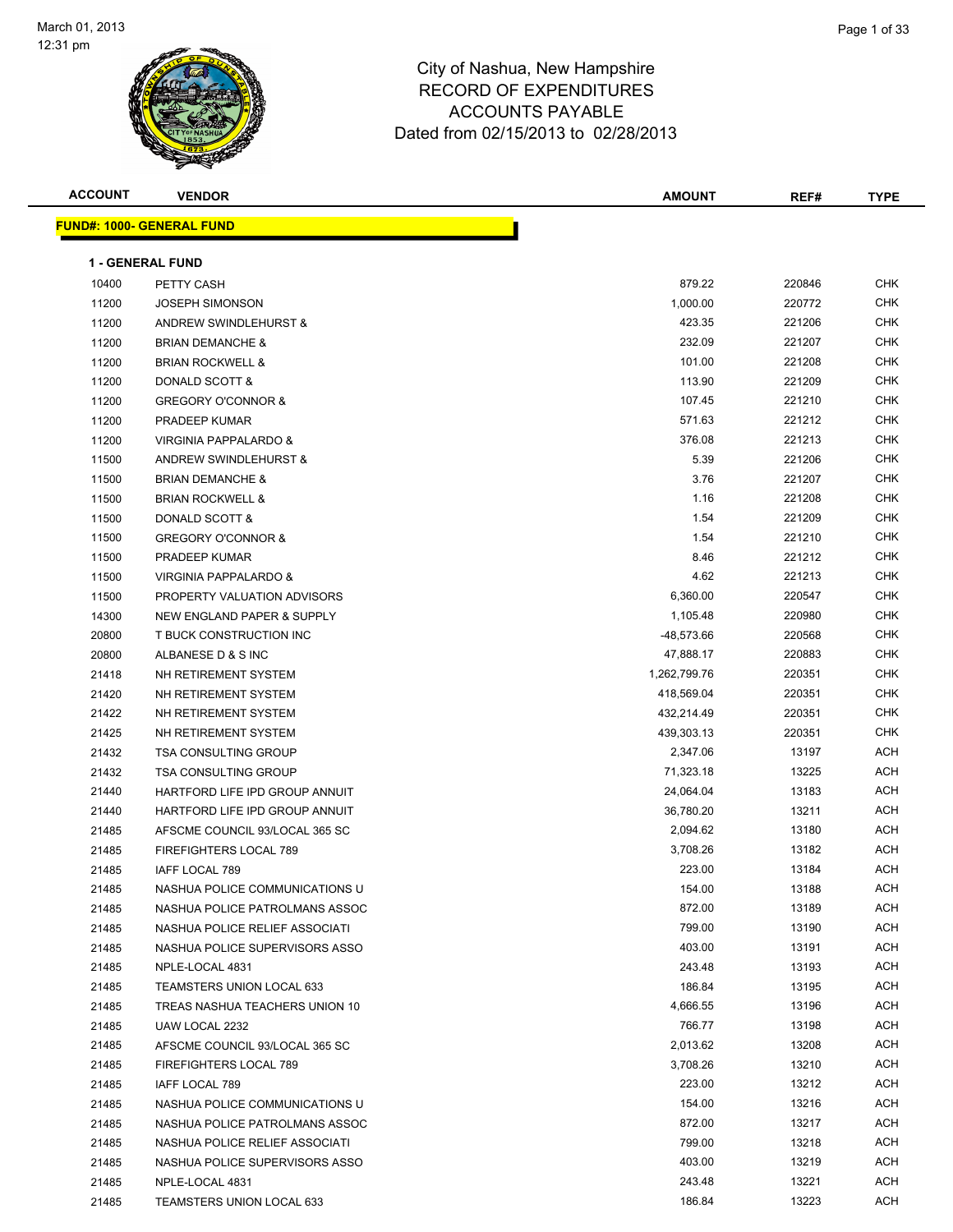

| <b>ACCOUNT</b> | <b>VENDOR</b>                    | <b>AMOUNT</b> | REF#   | <b>TYPE</b> |
|----------------|----------------------------------|---------------|--------|-------------|
|                | <b>FUND#: 1000- GENERAL FUND</b> |               |        |             |
|                |                                  |               |        |             |
|                | <b>1 - GENERAL FUND</b>          |               |        |             |
| 21485          | TREAS NASHUA TEACHERS UNION 10   | 28,859.89     | 13224  | <b>ACH</b>  |
| 21485          | UAW LOCAL 2232                   | 774.36        | 13226  | <b>ACH</b>  |
| 21485          | AMERICAN FEDERATION OF TEACHER   | 14.50         | 220354 | <b>CHK</b>  |
| 21485          | AMERICAN FEDERATION OF TEACHER   | 211.50        | 220815 | <b>CHK</b>  |
| 21490          | UNITED WAY OF GREATER NASHUA     | 253.56        | 220366 | <b>CHK</b>  |
| 21490          | UNITED WAY OF GREATER NASHUA     | 905.46        | 220830 | <b>CHK</b>  |
| 21495          | <b>WAGE ASSIGNMENT</b>           | 175.00        | 13181  | <b>ACH</b>  |
| 21495          | <b>WAGE ASSIGNMENT</b>           | 184.75        | 13185  | ACH         |
| 21495          | <b>WAGE ASSIGNMENT</b>           | 180.00        | 13186  | ACH         |
| 21495          | <b>WAGE ASSIGNMENT</b>           | 318.00        | 13187  | <b>ACH</b>  |
| 21495          | <b>WAGE ASSIGNMENT</b>           | 259.00        | 13194  | <b>ACH</b>  |
| 21495          | <b>WAGE ASSIGNMENT</b>           | 219.23        | 13199  | ACH         |
| 21495          | <b>WAGE ASSIGNMENT</b>           | 175.00        | 13209  | <b>ACH</b>  |
| 21495          | <b>WAGE ASSIGNMENT</b>           | 184.75        | 13213  | ACH         |
| 21495          | <b>WAGE ASSIGNMENT</b>           | 180.00        | 13214  | ACH         |
| 21495          | <b>WAGE ASSIGNMENT</b>           | 318.00        | 13215  | <b>ACH</b>  |
| 21495          | <b>WAGE ASSIGNMENT</b>           | 259.00        | 13222  | <b>ACH</b>  |
| 21495          | <b>WAGE ASSIGNMENT</b>           | 219.23        | 13227  | <b>ACH</b>  |
| 21495          | <b>WAGE ASSIGNMENT</b>           | 934.69        | 220355 | <b>CHK</b>  |
| 21495          | <b>WAGE ASSIGNMENT</b>           | 1.15          | 220356 | <b>CHK</b>  |
| 21495          | <b>WAGE ASSIGNMENT</b>           | 25.00         | 220357 | <b>CHK</b>  |
| 21495          | <b>WAGE ASSIGNMENT</b>           | 71.95         | 220358 | <b>CHK</b>  |
| 21495          | <b>WAGE ASSIGNMENT</b>           | 56.19         | 220359 | <b>CHK</b>  |
| 21495          | <b>WAGE ASSIGNMENT</b>           | 126.01        | 220360 | <b>CHK</b>  |
| 21495          | <b>WAGE ASSIGNMENT</b>           | 1,346.86      | 220361 | <b>CHK</b>  |
| 21495          | <b>WAGE ASSIGNMENT</b>           | 87.68         | 220362 | <b>CHK</b>  |
| 21495          | <b>WAGE ASSIGNMENT</b>           | 11.54         | 220363 | <b>CHK</b>  |
| 21495          | <b>WAGE ASSIGNMENT</b>           | 103.50        | 220364 | <b>CHK</b>  |
| 21495          | <b>WAGE ASSIGNMENT</b>           | 237.00        | 220365 | <b>CHK</b>  |
| 21495          | <b>WAGE ASSIGNMENT</b>           | 62.45         | 220367 | CHK         |
| 21495          | <b>WAGE ASSIGNMENT</b>           | 137.67        | 220816 | <b>CHK</b>  |
| 21495          | <b>WAGE ASSIGNMENT</b>           | 884.10        | 220817 | <b>CHK</b>  |
| 21495          | <b>WAGE ASSIGNMENT</b>           | 1.15          | 220818 | <b>CHK</b>  |
| 21495          | WAGE ASSIGNMENT                  | 75.00         | 220819 | <b>CHK</b>  |
| 21495          | <b>WAGE ASSIGNMENT</b>           | 58.83         | 220820 | <b>CHK</b>  |
| 21495          | <b>WAGE ASSIGNMENT</b>           | 41.54         | 220821 | <b>CHK</b>  |
| 21495          | <b>WAGE ASSIGNMENT</b>           | 97.89         | 220822 | <b>CHK</b>  |
| 21495          | <b>WAGE ASSIGNMENT</b>           | 408.07        | 220823 | <b>CHK</b>  |
| 21495          | <b>WAGE ASSIGNMENT</b>           | 1,305.85      | 220824 | <b>CHK</b>  |
| 21495          | <b>WAGE ASSIGNMENT</b>           | 103.56        | 220825 | <b>CHK</b>  |
| 21495          | <b>WAGE ASSIGNMENT</b>           | 11.54         | 220826 | <b>CHK</b>  |
| 21495          | <b>WAGE ASSIGNMENT</b>           | 103.50        | 220827 | <b>CHK</b>  |
| 21495          | <b>WAGE ASSIGNMENT</b>           | 405.84        | 220828 | <b>CHK</b>  |
| 21495          | <b>WAGE ASSIGNMENT</b>           | 237.00        | 220829 | <b>CHK</b>  |
| 21495          | <b>WAGE ASSIGNMENT</b>           | 252.97        | 220831 | <b>CHK</b>  |
| 21495          | <b>WAGE ASSIGNMENT</b>           | 142.45        | 220832 | CHK         |
| 21538          | NASHUA TEACHERS UNION            | 111.07        | 13192  | ACH         |
| 21538          | NASHUA TEACHERS UNION            | 4,830.38      | 13220  | ACH         |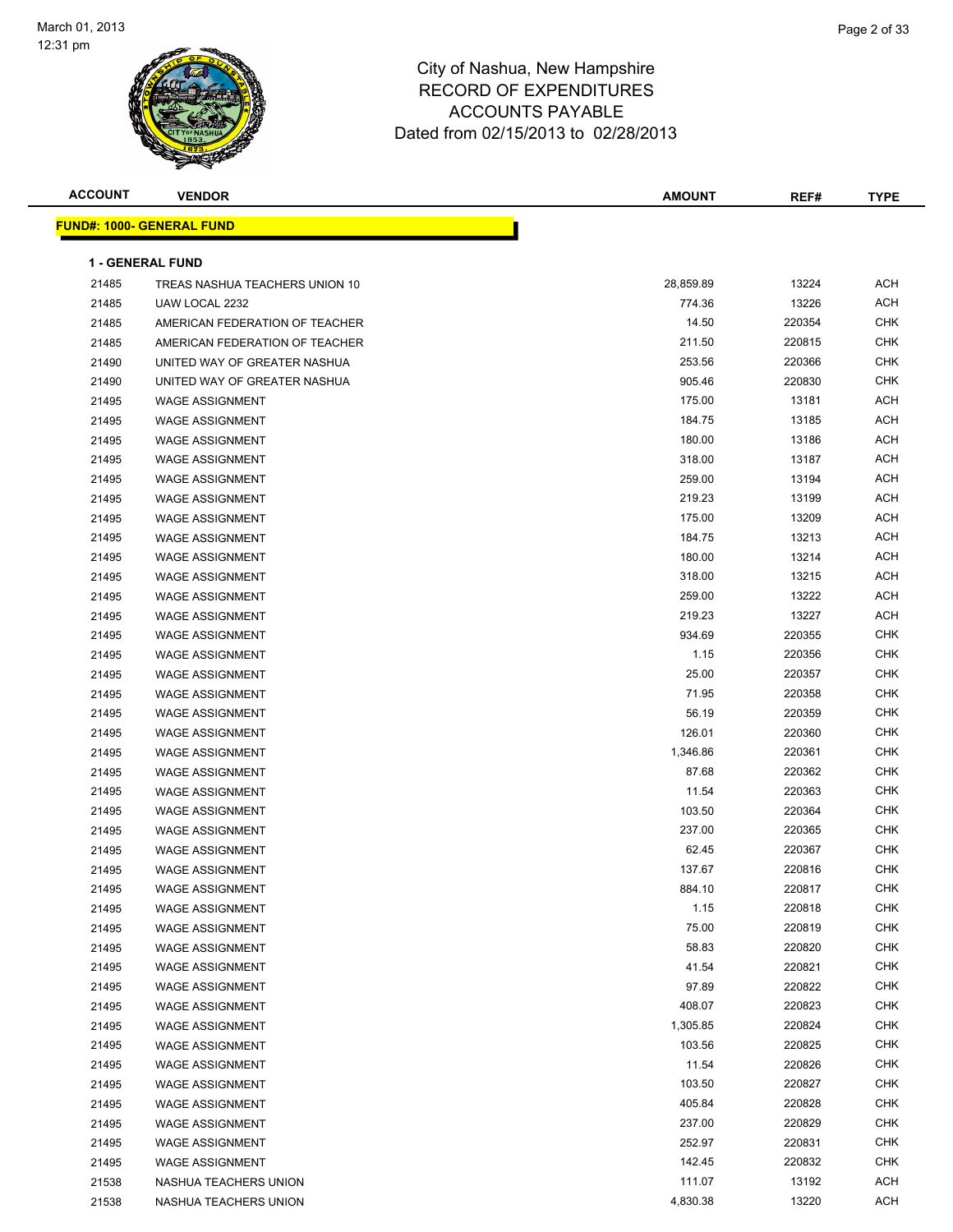

| <b>ACCOUNT</b>     | <b>VENDOR</b>                     | <b>AMOUNT</b>          | REF#            | <b>TYPE</b> |
|--------------------|-----------------------------------|------------------------|-----------------|-------------|
|                    | <u> FUND#: 1000- GENERAL FUND</u> |                        |                 |             |
|                    | 1 - GENERAL FUND                  |                        |                 |             |
| 21790              | ADAM & SARAH WOLFF                | 2,705.10               | 221205          | <b>CHK</b>  |
| 21907              | <b>BMW OF NORTH HAVEN</b>         | 170.00                 | 220764          | <b>CHK</b>  |
| 21907              | <b>CABLE ASSEMBLIES INC</b>       | 535.40                 | 220765          | <b>CHK</b>  |
| 21907              | <b>CRISTINA MARELIS</b>           | 164.20                 | 220766          | <b>CHK</b>  |
| 21907              | DMV NATIONWIDE                    | 115.61                 | 220768          | <b>CHK</b>  |
| 21907              | <b>HEATHER CROKE</b>              | 226.60                 | 220770          | <b>CHK</b>  |
| 21907              | JOHANNE ST JOHN                   | 10.00                  | 220771          | <b>CHK</b>  |
| 21907              | MACMULKIN CHEVROLET INC           | 121.00                 | 220774          | <b>CHK</b>  |
| 21921              | STATE OF NH                       | 15,991.91              | 13171           | <b>ACH</b>  |
| 21921              | STATE OF NH                       | 16,351.03              | 13172           | <b>ACH</b>  |
| 21921              | STATE OF NH                       | 12,998.07              | 13178           | <b>ACH</b>  |
| 21921              | <b>STATE OF NH</b>                | 16,121.19              | 13200           | <b>ACH</b>  |
|                    |                                   | 16,749.26              |                 | <b>ACH</b>  |
| 21921<br>21921     | STATE OF NH<br>STATE OF NH        | 17,848.90              | 13201<br>13205  | <b>ACH</b>  |
|                    |                                   |                        |                 | <b>ACH</b>  |
| 21921              | STATE OF NH                       | 20,613.51<br>29,266.48 | 13206           | <b>ACH</b>  |
| 21921              | STATE OF NH                       |                        | 13207           | <b>ACH</b>  |
| 21921              | STATE OF NH                       | 20,241.30<br>49.50     | 13228<br>220870 | <b>CHK</b>  |
| 21922              | STATE OF NH DEPT OF SAFETY        |                        |                 |             |
|                    | <b>TOTAL 1 - GENERAL FUND</b>     | \$2,936,975.52         |                 |             |
|                    |                                   |                        |                 |             |
|                    | <b>102 - BOARD OF ALDERMEN</b>    |                        |                 |             |
| 53428              | DONNA GRAHAM                      | 295.00                 | 220933          | <b>CHK</b>  |
|                    | TOTAL 102 - BOARD OF ALDERMEN     | \$295.00               |                 |             |
|                    |                                   |                        |                 |             |
| <b>103 - LEGAL</b> |                                   |                        |                 |             |
| 55200              | <b>CITIZENS BANK</b>              | 230.80                 | 9201318         | ACH         |
| 61807              | <b>THOMSON WEST</b>               | 381.50                 | 220569          | CHK         |
|                    | <b>TOTAL 103 - LEGAL</b>          | \$612.30               |                 |             |
| 105 - CITI-STAT    |                                   |                        |                 |             |
| 55400              | GREATER NASHUA CHAMBER OF COMM    | 325.00                 | 220940          | CHK         |
| 61100              | STAPLES BUSINESS ADVANTAGE        | 60.73                  | 220566          | <b>CHK</b>  |
|                    |                                   |                        |                 |             |
|                    | TOTAL 105 - CITI-STAT             | \$385.73               |                 |             |
|                    | <b>107 - CITY CLERK</b>           |                        |                 |             |
| 42508              | TREASURER STATE OF NH             | 874.00                 | 220421          | <b>CHK</b>  |
| 44149              | TREASURER STATE OF NH             | 10,616.00              | 220421          | <b>CHK</b>  |
| 55307              | <b>PAUL BERGERON</b>              | 163.73                 | 220370          | <b>CHK</b>  |
| 55400              | PAUL BERGERON                     | 543.16                 | 220370          | <b>CHK</b>  |
| 55607              | <b>MAILWAYS INC</b>               | 3,821.56               | 220380          | <b>CHK</b>  |
| 61100              | STAPLES BUSINESS ADVANTAGE        | 800.79                 | 220566          | CHK         |
| 61650              | STAPLES BUSINESS ADVANTAGE        | 295.16                 | 220566          | <b>CHK</b>  |
|                    |                                   |                        |                 |             |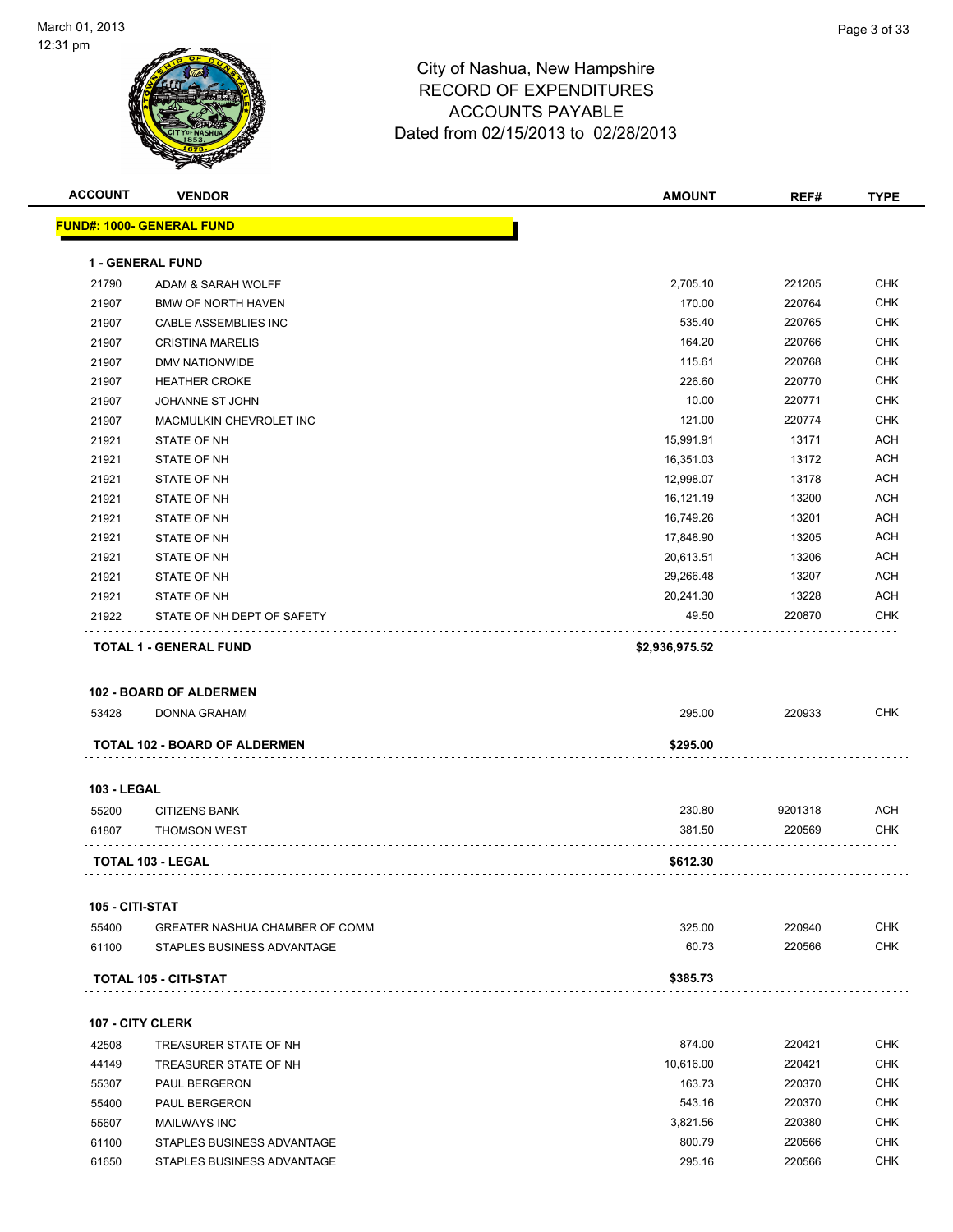

| <b>ACCOUNT</b> | <b>VENDOR</b>                                                   | <b>AMOUNT</b>    | REF#              | <b>TYPE</b>              |
|----------------|-----------------------------------------------------------------|------------------|-------------------|--------------------------|
|                | <u> FUND#: 1000- GENERAL FUND</u>                               |                  |                   |                          |
|                | <b>TOTAL 107 - CITY CLERK</b>                                   | \$17,114.40      |                   |                          |
|                | <b>109 - CIVIC &amp; COMMUNITY ACTIVITIES</b>                   |                  |                   |                          |
| 55221          | NASHUA REGIONAL PLANNING COMM                                   | 832.50           | 220533            | <b>CHK</b>               |
| 56200          | NASHUA HIGH SCHOOL NORTH                                        | 500.00           | 220531            | <b>CHK</b>               |
| 56200          | LIL' IGUANA CHILDREN'S SAFETY                                   | 250.00           | 220839            | <b>CHK</b>               |
| 56200          | NASHUA COMMUNITY COLLEGE                                        | 600.00           | 220844            | <b>CHK</b>               |
| 56200          | SPARTANS DRUM & BUGLE CORPS                                     | 900.00           | 220848            | <b>CHK</b>               |
|                | <b>TOTAL 109 - CIVIC &amp; COMMUNITY ACTIVITIES</b>             | \$3,082.50       |                   |                          |
|                | <b>111 - HUMAN RESOURCES</b>                                    |                  |                   |                          |
| 55425          | <b>DEREK DANILESON</b>                                          | 25.00            | 220465            | <b>CHK</b>               |
| 55425          | <b>JOYCE FITCH</b>                                              | 25.00            | 220507            | <b>CHK</b>               |
| 61100          | STAPLES BUSINESS ADVANTAGE                                      | 67.26            | 220566            | <b>CHK</b>               |
|                | <b>TOTAL 111 - HUMAN RESOURCES</b>                              | \$117.26         |                   |                          |
|                | <b>118 - OTHER GENERAL GOV'T</b>                                |                  |                   |                          |
| 45370          | NASHUA HYDROPOWER ASSOCIATES                                    | 5,247.00         | 13179             | <b>ACH</b>               |
| 45960          | STAPLES BUSINESS ADVANTAGE                                      | $-57.99$         | 220566            | <b>CHK</b>               |
| 45960          | STAPLES BUSINESS ADVANTAGE                                      | $-100.90$        | 221015            | CHK                      |
|                | TOTAL 118 - OTHER GENERAL GOV'T                                 | \$5,088.11       |                   |                          |
|                | <b>120 - TELECOMMUNICATIONS</b>                                 |                  |                   |                          |
| 55109          | <b>FAIRPOINT COMMUNICATIONS</b>                                 | 738.26           | 220854            | <b>CHK</b>               |
| 55109          | <b>FAIRPOINT COMMUNICATIONS</b>                                 | 365.42           | 220855            | CHK                      |
|                | <b>TOTAL 120 - TELECOMMUNICATIONS</b>                           | \$1,103.68       |                   |                          |
|                |                                                                 |                  |                   |                          |
| 53142          | <b>122 - INFORMATION TECHNOLOGY</b><br><b>AT&amp;T MOBILITY</b> | 450.20           | 220850            | <b>CHK</b>               |
| 54407          | <b>CDW GOVERNMENT INC</b>                                       | 280.25           | 220448            | <b>CHK</b>               |
| 54407          | DLT SOLUTIONS INC                                               | 1,865.30         | 220469            | <b>CHK</b>               |
| 54407          | <b>CITRIX ONLINE LLC</b>                                        | 165.00           | 220908            | <b>CHK</b>               |
| 54407          | <b>CITIZENS BANK</b>                                            | 648.45           | 9201318           | <b>ACH</b>               |
| 54414          | <b>MILTON CAT</b>                                               | 422.75           | 220869            | <b>CHK</b>               |
| 54428          | AFFILIATED COMPUTER SERVICES I                                  | 20,242.00        | 220426            | <b>CHK</b>               |
|                |                                                                 | 99.00            | 220841            | <b>CHK</b>               |
| 55421          | <b>JAMES MOLONY</b>                                             | 62.20            |                   | <b>CHK</b>               |
| 61100          | STAPLES BUSINESS ADVANTAGE                                      |                  | 220566            | <b>CHK</b>               |
| 61607          | <b>BLACK BOX NETWORK SERVICES</b>                               | 94.60            | 220540            |                          |
| 61607          | DELL MARKETING LP                                               | 6.79             | 220914            | <b>CHK</b>               |
| 71221          | <b>ABOUNDI INC</b>                                              | 682.00           | 220878            | CHK                      |
| 71221<br>71228 | COMPUTER HUT dba IT INSIDERS<br><b>CITIZENS BANK</b>            | 235.80<br>263.89 | 220912<br>9201318 | <b>CHK</b><br><b>ACH</b> |
|                |                                                                 |                  |                   |                          |
|                | <b>TOTAL 122 - INFORMATION TECHNOLOGY</b>                       | \$25,518.23      |                   |                          |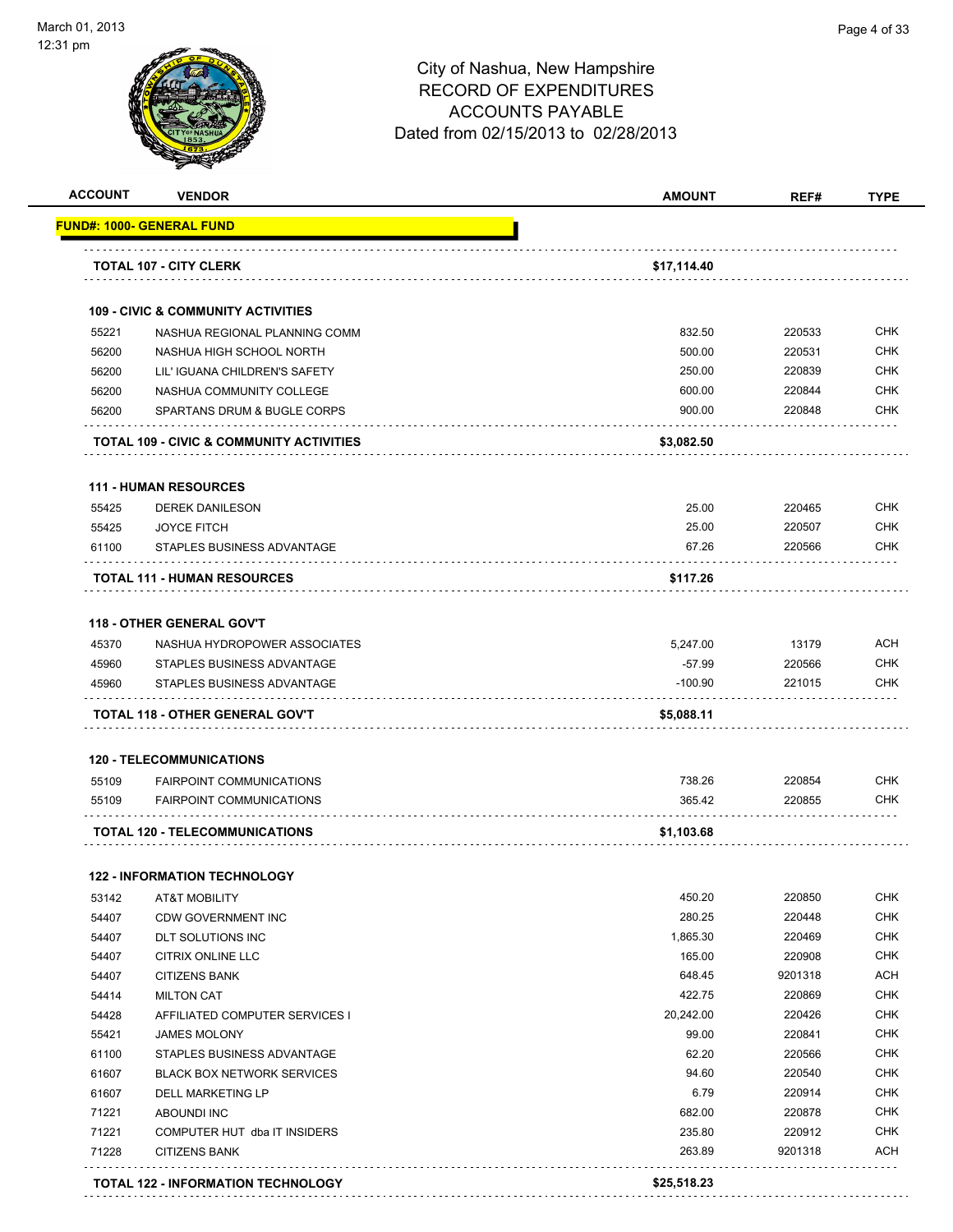

| <b>ACCOUNT</b>         | <b>VENDOR</b>                              | <b>AMOUNT</b> | REF#    | <b>TYPE</b> |
|------------------------|--------------------------------------------|---------------|---------|-------------|
|                        | <b>FUND#: 1000- GENERAL FUND</b>           |               |         |             |
|                        | <b>126 - FINANCIAL SERVICES</b>            |               |         |             |
| 42200                  | <b>BARBARA GRIFFEY</b>                     | 69.00         | 220763  | <b>CHK</b>  |
| 42200                  | DEBORAH CONSTANT                           | 139.00        | 220767  | <b>CHK</b>  |
| 42200                  | <b>KALIDAS PORIKA</b>                      | 73.00         | 220773  | <b>CHK</b>  |
| 55200                  | <b>NELUG LTD</b>                           | 250.00        | 220814  | <b>CHK</b>  |
| 61100                  | COMPUTER HUT dba IT INSIDERS               | 1,288.80      | 220456  | <b>CHK</b>  |
| 61100                  | STAPLES BUSINESS ADVANTAGE                 | 64.80         | 220566  | <b>CHK</b>  |
| 61830                  | <b>CITIZENS BANK</b>                       | 113.75        | 9201318 | ACH         |
|                        | <b>TOTAL 126 - FINANCIAL SERVICES</b>      | \$1,998.35    |         |             |
|                        | <b>129 - CITY BUILDINGS</b>                |               |         |             |
| 54100                  | <b>PSNH</b>                                | 5,872.71      | 220417  | <b>CHK</b>  |
| 54114                  | <b>LIBERTY UTILITIES</b>                   | 847.82        | 220858  | <b>CHK</b>  |
| 54141                  | PENNICHUCK WATER WORKS INC                 | 218.68        | 220865  | <b>CHK</b>  |
| 54228                  | BAIN PEST CONTROL SERVICE INC              | 75.00         | 220430  | <b>CHK</b>  |
| 54243                  | MONAHAN TECHNOLOGIES INC                   | 225.00        | 220526  | <b>CHK</b>  |
| 54280                  | <b>CRITTER CONTROL</b>                     | 2,414.00      | 220462  | <b>CHK</b>  |
| 54280                  | <b>B &amp; S LOCKSMITHS INC</b>            | 250.00        | 220889  | <b>CHK</b>  |
| 54280                  | <b>DMS PLUMBING &amp; HEATING</b>          | 825.00        | 220916  | <b>CHK</b>  |
| 54280                  | HOME DEPOT CREDIT SERVICES                 | 41.52         | 220944  | CHK         |
| 54280                  | HUFF & GAUTHIER INC                        | 456.65        | 220948  | <b>CHK</b>  |
| 54280                  | STANLEY CONVERGENT SECURITY SO             | 552.00        | 221014  | <b>CHK</b>  |
| 61299                  | HOME DEPOT CREDIT SERVICES                 | 121.69        | 220499  | CHK         |
|                        | <b>TOTAL 129 - CITY BUILDINGS</b>          | \$11,900.07   |         |             |
|                        | <b>130 - PURCHASING</b>                    |               |         |             |
| 55500                  | UNION LEADER CORP                          | 632.46        | 221022  | <b>CHK</b>  |
|                        | <b>TOTAL 130 - PURCHASING</b>              | \$632.46      |         |             |
|                        |                                            |               |         |             |
| 55699                  | 131 - HUNT BUILDING<br>COLLINS FLOWERS INC | 74.95         | 220910  | CHK         |
|                        | TOTAL 131 - HUNT BUILDING                  | \$74.95       |         |             |
|                        |                                            |               |         |             |
| <b>132 - ASSESSING</b> |                                            |               |         |             |
| 54828                  | <b>US BANK</b>                             | 109.70        | 220423  | <b>CHK</b>  |
| 61100                  | STAPLES BUSINESS ADVANTAGE                 | 93.18         | 220566  | <b>CHK</b>  |
|                        | <b>TOTAL 132 - ASSESSING</b>               | \$202.88      |         |             |
|                        | <b>142 - WOODLAWN CEMETERY</b>             |               |         |             |
| 54107                  | MCLAUGHLIN OIL CO                          | 669.61        | 220519  | <b>CHK</b>  |
| 54114                  | LIBERTY UTILITIES                          | 73.03         | 220402  | CHK         |
| 54280                  | STAPLES BUSINESS ADVANTAGE                 | 96.48         | 220566  | CHK         |
| 54280                  | <b>GRANZ POWER EQUIPMENT</b>               | 163.00        | 220938  | CHK         |
| 54280                  | HOME DEPOT CREDIT SERVICES                 | 44.47         | 220944  | <b>CHK</b>  |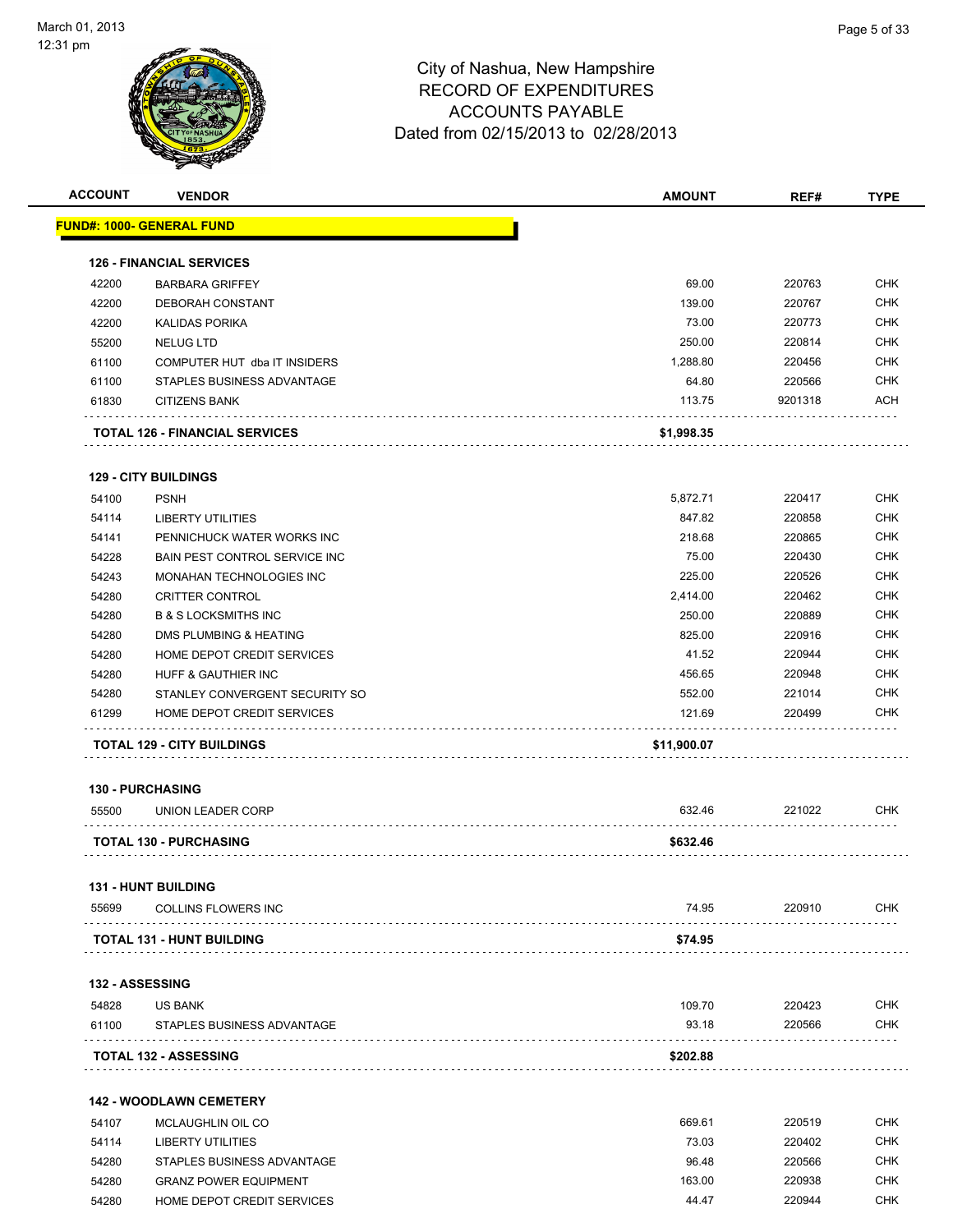

Page 6 of 33

| <b>ACCOUNT</b> | <b>VENDOR</b>                     | <b>AMOUNT</b> | REF#   | <b>TYPE</b> |
|----------------|-----------------------------------|---------------|--------|-------------|
|                | <u> FUND#: 1000- GENERAL FUND</u> |               |        |             |
|                | <b>142 - WOODLAWN CEMETERY</b>    |               |        |             |
| 54487          | D & R TOWING INC                  | 500.00        | 220464 | <b>CHK</b>  |
| 61100          | STAPLES BUSINESS ADVANTAGE        | 84.97         | 220566 | <b>CHK</b>  |
| 61709          | SANEL AUTO PARTS CO               | 7.30          | 221007 | <b>CHK</b>  |
|                | TOTAL 142 - WOODLAWN CEMETERY     | \$1,638.86    |        |             |
|                |                                   |               |        |             |
|                | <b>144 - EDGEWOOD CEMETERY</b>    |               |        |             |
| 54141          | PENNICHUCK WATER WORKS INC        | 175.01        | 220415 | <b>CHK</b>  |
| 54487          | <b>HUDSON SMALL ENGINE</b>        | 100.00        | 220501 | <b>CHK</b>  |
| 54487          | NASHUA OUTDOOR POWER EQUIPMENT    | 33.66         | 220532 | <b>CHK</b>  |
| 54600          | CARPARTS OF NASHUA                | 11.17         | 220446 | <b>CHK</b>  |
| 54600          | MAFFEES GARAGE INC                | 261.17        | 220965 | <b>CHK</b>  |
| 61300          | DENNIS K BURKE INC                | 604.89        | 220468 | <b>CHK</b>  |
| 61307          | SHATTUCK MALONE OIL CO            | 1,478.91      | 220868 | CHK         |
|                | TOTAL 144 - EDGEWOOD CEMETERY     | \$2,664.81    |        |             |
| 150 - POLICE   |                                   |               |        |             |
| 53450          | AAA CREDIT SCREENING SERV LLC     | 100.00        | 220877 | <b>CHK</b>  |
| 54100          | <b>PSNH</b>                       | 242.57        | 220416 | <b>CHK</b>  |
| 54114          | <b>LIBERTY UTILITIES</b>          | 1,802.65      | 220394 | <b>CHK</b>  |
| 54114          | <b>LIBERTY UTILITIES</b>          | 48.64         | 220400 | <b>CHK</b>  |
| 54114          | <b>LIBERTY UTILITIES</b>          | 62.77         | 220411 | <b>CHK</b>  |
| 54114          | <b>LIBERTY UTILITIES</b>          | 55.27         | 220414 | <b>CHK</b>  |
| 54114          | <b>HESS CORPORATION</b>           | 4,635.47      | 220496 | <b>CHK</b>  |
| 54114          | SHATTUCK MALONE OIL CO            | 1,286.77      | 220868 | <b>CHK</b>  |
| 54141          | PENNICHUCK WATER WORKS INC        | 23.64         | 220415 | <b>CHK</b>  |
| 54243          | <b>J LAWRENCE HALL INC</b>        | 255.00        | 220503 | <b>CHK</b>  |
| 54243          | AIREX FILTER CORPORATION          | 330.97        | 220881 | <b>CHK</b>  |
| 54280          | DEPENDABLE LOCK SERVICE INC       | 16.00         | 220915 | <b>CHK</b>  |
| 54280          | FIMBEL PAUNET CORP                | 345.00        | 220920 | <b>CHK</b>  |
| 54407          | ADAPTIVE COMMUNICATIONS LLC       | 6,485.00      | 220425 | <b>CHK</b>  |
| 54407          | <b>THOMSON REUTERS</b>            | 291.80        | 221030 | CHK         |
| 54487          | PRECISION FITNESS EQUIPMENT       | 423.20        | 220992 | <b>CHK</b>  |
| 54487          | TREASURER STATE OF NH             | 60.00         | 221019 | <b>CHK</b>  |
| 54600          | SULLIVAN TIRE INC                 | 42.00         | 220567 | <b>CHK</b>  |
| 54600          | <b>GRANITE STATE GLASS</b>        | 247.25        | 220935 | <b>CHK</b>  |
| 54849          | COMCAST CABLE COMMUNICATIONS I    | 121.90        | 220389 | <b>CHK</b>  |
| 54849          | DIRECTV INC                       | 11.00         | 220390 | <b>CHK</b>  |
| 54849          | COMCAST CABLE COMMUNICATIONS I    | 100.00        | 220852 | <b>CHK</b>  |
| 54849          | <b>FAIRPOINT COMMUNICATIONS</b>   | 217.70        | 220854 | <b>CHK</b>  |
| 54849          | <b>FAIRPOINT COMMUNICATIONS</b>   | 56.76         | 220855 | <b>CHK</b>  |
| 55118          | <b>VERIZON WIRELESS</b>           | 604.29        | 220876 | <b>CHK</b>  |
| 55200          | <b>NAPARS</b>                     | 115.00        | 220530 | <b>CHK</b>  |
| 55200          | NE ASSOC OF CHIEFS OF POLICE      | 60.00         | 220813 | <b>CHK</b>  |
| 55200          | THE TELEGRAPH                     | 195.50        | 220871 | <b>CHK</b>  |
| 55200          | NH ASSOC OF CHIEFS OF POLICE      | 100.00        | 220982 | <b>CHK</b>  |
| 55307          | PETTY CASH                        | 6.00          | 220385 | <b>CHK</b>  |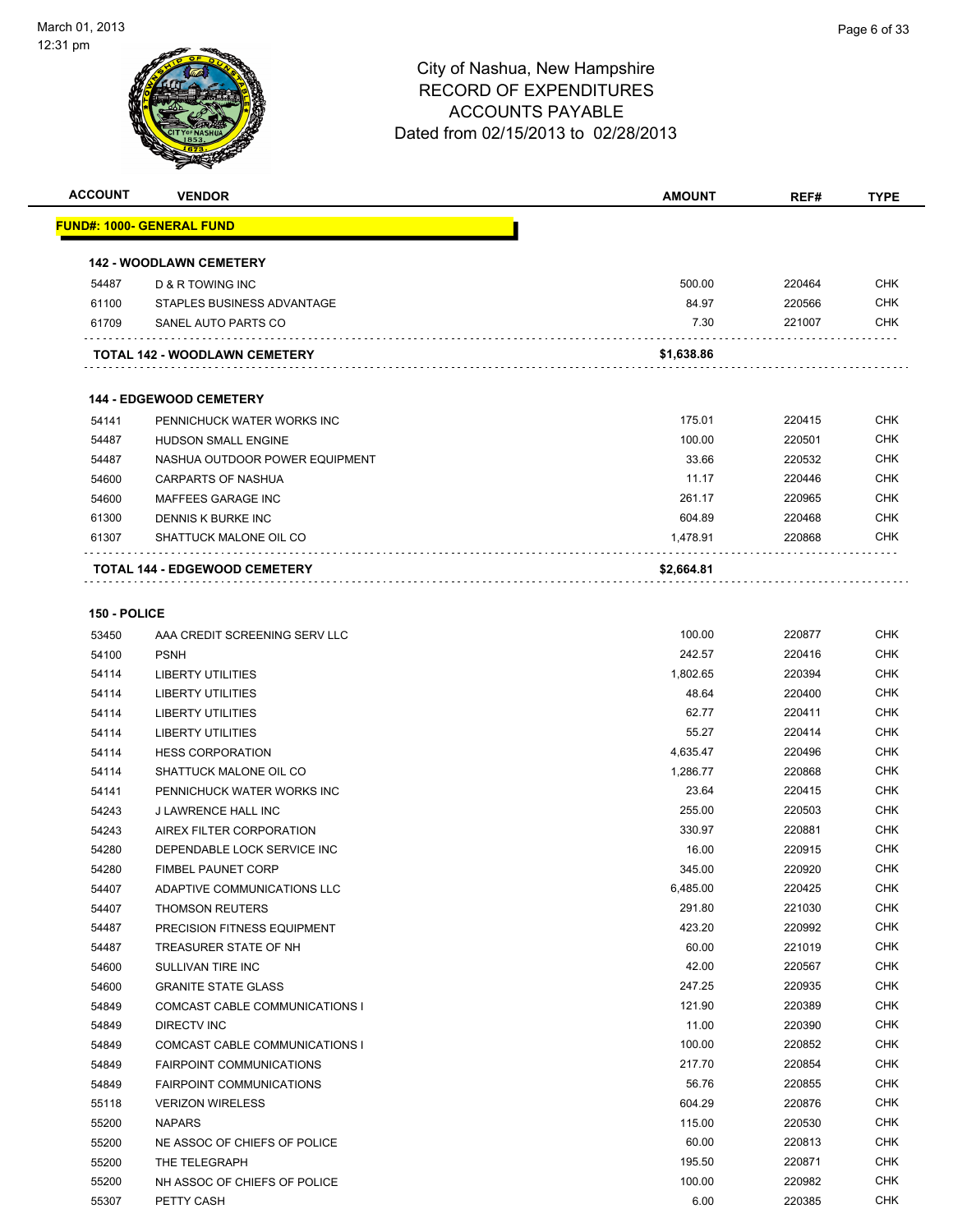

| <b>ACCOUNT</b> | <b>VENDOR</b>                      | <b>AMOUNT</b> | REF#    | <b>TYPE</b> |
|----------------|------------------------------------|---------------|---------|-------------|
|                | <b>FUND#: 1000- GENERAL FUND</b>   |               |         |             |
|                |                                    |               |         |             |
| 150 - POLICE   |                                    |               |         |             |
| 55307          | PETTY CASH                         | 12.25         | 220387  | CHK         |
| 55307          | <b>MATTHEW GIFTOS</b>              | 45.20         | 220837  | <b>CHK</b>  |
| 55307          | <b>JASON REINOLD</b>               | 45.20         | 220847  | CHK         |
| 55400          | REALISTIC DEFENSE OPTIONS LLC      | 400.00        | 220418  | <b>CHK</b>  |
| 55400          | LIES LLC                           | 178.00        | 220862  | <b>CHK</b>  |
| 55400          | <b>RESOLUTION VIDEO INC</b>        | 895.00        | 221001  | <b>CHK</b>  |
| 55400          | <b>CITIZENS BANK</b>               | 1,674.85      | 9201318 | ACH         |
| 55421          | PETTY CASH                         | 5.25          | 220386  | CHK         |
| 55421          | CALEA                              | 3,750.00      | 220443  | CHK         |
| 55421          | <b>CITIZENS BANK</b>               | 2,754.60      | 9201318 | ACH         |
| 55500          | OFFICER.COM/CYGNUS MEDIA           | 400.00        | 220463  | CHK         |
| 55607          | UNITED PARCEL SERVICE              | 44.00         | 220875  | CHK         |
| 55699          | METRO PCS WIRELESS INC             | 200.00        | 220522  | CHK         |
| 55699          | STANLEY ELEVATOR CO INC            | 747.00        | 220565  | CHK         |
| 55699          | THE CHILD ADVOCACY& PROTECTION     | 40.50         | 220872  | <b>CHK</b>  |
| 55699          | <b>VILLAGE SENTRY KENNEL</b>       | 42.00         | 221028  | <b>CHK</b>  |
| 61100          | PETTY CASH                         | 12.94         | 220385  | CHK         |
| 61100          | PETTY CASH                         | 12.02         | 220386  | <b>CHK</b>  |
| 61100          | CONWAY OFFICE PRODUCTS LLC         | 702.28        | 220458  | CHK         |
| 61100          | MCINTIRE BUSINESS PRODUCTS INC     | 143.97        | 220518  | <b>CHK</b>  |
| 61100          | <b>BATTERIES PLUS</b>              | 115.00        | 220894  | CHK         |
| 61100          | <b>GRANITE STATE STAMPS INC</b>    | 85.65         | 220937  | <b>CHK</b>  |
| 61100          | STAPLES BUSINESS ADVANTAGE         | 2,145.97      | 221015  | <b>CHK</b>  |
| 61107          | <b>STEVEN BERRY</b>                | 29.46         | 220371  | <b>CHK</b>  |
| 61107          | <b>JEFFREY CONNORS</b>             | 100.00        | 220373  | <b>CHK</b>  |
| 61107          | <b>KYLE CROSSON</b>                | 100.00        | 220375  | <b>CHK</b>  |
| 61107          | <b>DENNIS LEE</b>                  | 65.00         | 220378  | CHK         |
| 61107          | <b>BENS UNIFORMS</b>               | 1,879.97      | 220435  | <b>CHK</b>  |
| 61107          | <b>JEFFREY CONNORS</b>             | 110.00        | 220833  | CHK         |
| 61107          | <b>SCOTT HUDON</b>                 | 156.74        | 220838  | CHK         |
| 61107          | <b>JEFFREY MAHER</b>               | 565.79        | 220840  | CHK         |
| 61107          | <b>STEPHEN MORRILL</b>             | 100.00        | 220842  | <b>CHK</b>  |
| 61107          | MICHAEL MOUSHEGIAN                 | 100.00        | 220843  | CHK         |
| 61107          | <b>BENS UNIFORMS</b>               | 3,540.46      | 220896  | CHK         |
| 61107          | <b>GEORGE'S APPAREL</b>            | 139.00        | 220928  | <b>CHK</b>  |
| 61110          | <b>BENS UNIFORMS</b>               | 1,335.78      | 220896  | <b>CHK</b>  |
| 61163          | AIRGAS EAST                        | 199.32        | 220882  | <b>CHK</b>  |
| 61185          | LYNN PEAVEY CO                     | 179.50        | 220511  | <b>CHK</b>  |
| 61185          | <b>ULINE</b>                       | 122.70        | 220572  | CHK         |
| 61185          | <b>GLOBAL INDUSTRIAL EQUIPMENT</b> | 204.73        | 220930  | CHK         |
| 61299          | RILEYS SPORT SHOP INC              | 445.00        | 220553  | CHK         |
| 61299          | GOOD MORNING SALES INC             | 176.50        | 220931  | CHK         |
| 61299          | SUPREME SALES COMPANY              | 90.00         | 221016  | CHK         |
| 61300          | <b>FLEET SERVICES</b>              | 1,222.96      | 220581  | CHK         |
| 61428          | THE DURKIN CO INC                  | 311.44        | 220472  | CHK         |
| 61428          | F W WEBB CO                        | 40.33         | 220477  | CHK         |
| 61428          | HOME DEPOT CREDIT SERVICES         | 122.40        | 220500  | <b>CHK</b>  |
| 61428          | <b>SAM'S CLUB</b>                  | 44.64         | 220556  | <b>CHK</b>  |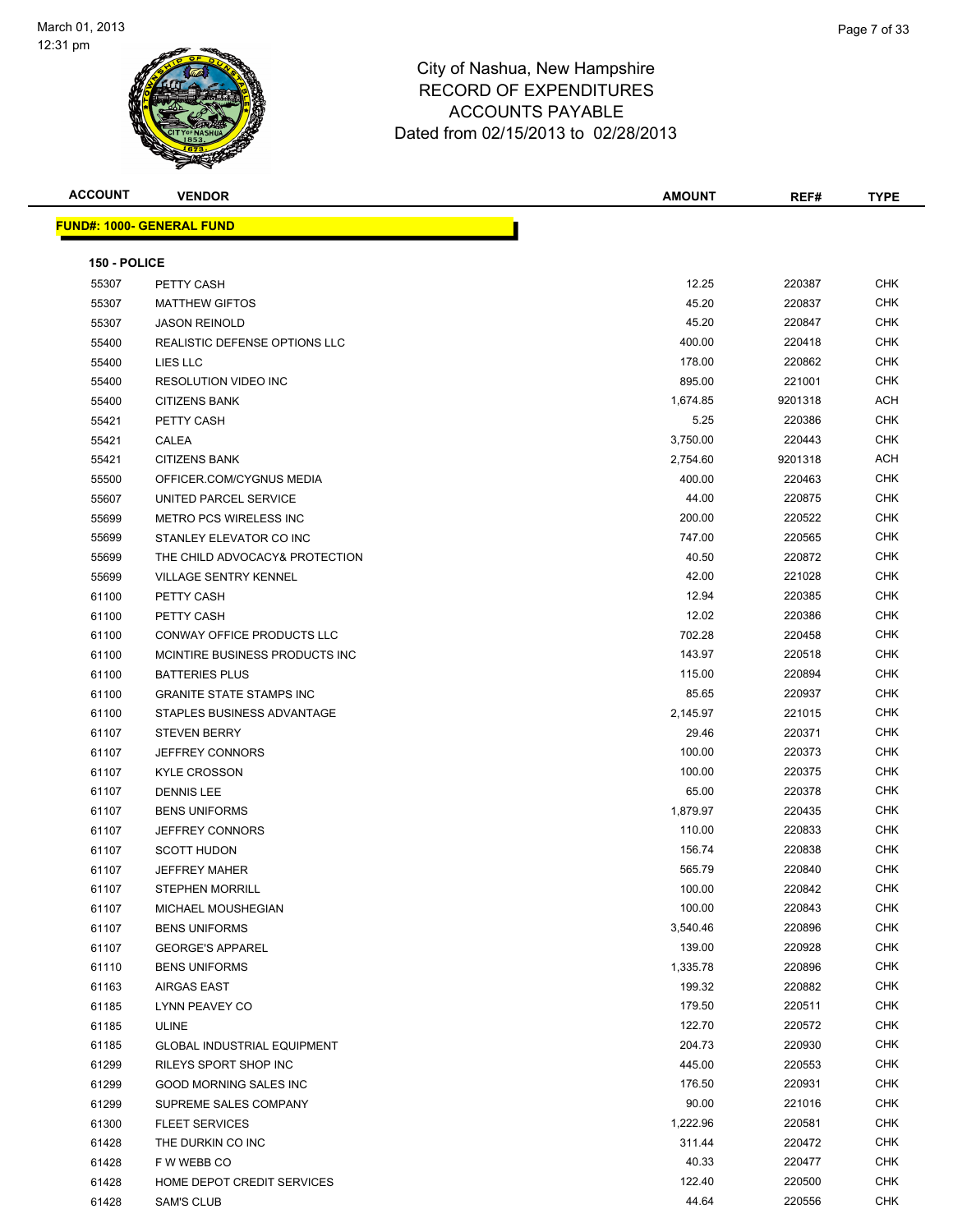

| <b>ACCOUNT</b> | <b>VENDOR</b>                       | <b>AMOUNT</b> | REF#   | <b>TYPE</b> |
|----------------|-------------------------------------|---------------|--------|-------------|
|                | <b>FUND#: 1000- GENERAL FUND</b>    |               |        |             |
| 150 - POLICE   |                                     |               |        |             |
| 61428          | CENTRAL PAPER PRODUCTS CO           | 333.98        | 220904 | <b>CHK</b>  |
| 61428          | HOME DEPOT CREDIT SERVICES          | 12.97         | 220945 | <b>CHK</b>  |
| 61607          | SHI INTERNATIONAL CORP              | 42.00         | 220561 | <b>CHK</b>  |
| 61607          | <b>GOVCONNECTION INC</b>            | 73.90         | 220932 | <b>CHK</b>  |
| 61650          | STAPLES BUSINESS ADVANTAGE          | 388.80        | 221015 | <b>CHK</b>  |
| 61705          | SULLIVAN TIRE INC                   | 634.40        | 220567 | <b>CHK</b>  |
| 61705          | MAYNARD & LESIEUR INC               | 941.60        | 220968 | <b>CHK</b>  |
| 61799          | PETTY CASH                          | 15.94         | 220386 | <b>CHK</b>  |
| 61799          | ADAMSON INDUSTRIES CORP             | 209.95        | 220424 | <b>CHK</b>  |
| 61799          | <b>BEST FORD</b>                    | 649.28        | 220438 | <b>CHK</b>  |
| 61799          | <b>CREATIVE SIGNS LLC</b>           | 847.50        | 220461 | <b>CHK</b>  |
| 61799          | <b>TOWERS MOTOR PARTS CORP</b>      | 74.50         | 220571 | CHK         |
| 61799          | USP OF NEW ENGLAND                  | 476.89        | 220577 | <b>CHK</b>  |
| 61799          | <b>BELLETETES INC</b>               | 1.00          | 220895 | <b>CHK</b>  |
| 61799          | <b>BEST FORD</b>                    | 303.81        | 220897 | CHK         |
| 61799          | <b>CARPARTS OF NASHUA</b>           | 15.81         | 220902 | <b>CHK</b>  |
| 61799          | DEPENDABLE LOCK SERVICE INC         | 15.00         | 220915 | <b>CHK</b>  |
| 61799          | FISHER AUTO PARTS INC               | 99.37         | 220922 | <b>CHK</b>  |
| 61799          | <b>G H BERLIN OIL CO</b>            | 81.05         | 220925 | <b>CHK</b>  |
| 61799          | <b>IMPERIAL MUNICIIPAL PARTNERS</b> | 498.25        | 220950 | <b>CHK</b>  |
| 61799          | MACMULKIN CHEVROLET INC             | 40.03         | 220964 | <b>CHK</b>  |
| 61799          | NEW ENGLAND PARTS WAREHOUSE         | 183.56        | 220981 | <b>CHK</b>  |
| 61799          | NORTHERN FOREIGN CAR PARTS INC      | 529.16        | 220985 | <b>CHK</b>  |
| 61799          | QUIRK GM PARTS DEPOT                | 1.76          | 220994 | <b>CHK</b>  |
| 61799          | TOWERS MOTOR PARTS CORP             | 11.95         | 221018 | <b>CHK</b>  |
| 61907          | <b>SAM'S CLUB</b>                   | 205.40        | 220556 | <b>CHK</b>  |
| 61910          | PETTY CASH                          | 7.75          | 220386 | <b>CHK</b>  |
| 61910          | PETTY CASH                          | 58.83         | 220387 | <b>CHK</b>  |
| 71025          | SNAP ON TOOLS                       | 949.00        | 221009 | <b>CHK</b>  |
| 71221          | <b>CDW GOVERNMENT INC</b>           | 1,013.00      | 220448 | <b>CHK</b>  |
| 71221          | <b>DELL MARKETING LP</b>            | 4,002.90      | 220466 | <b>CHK</b>  |
| 71428          | IMPERIAL MUNICIIPAL PARTNERS        | 3,985.00      | 220950 | <b>CHK</b>  |
|                | <b>TOTAL 150 - POLICE</b>           | \$60,879.89   |        |             |

#### **152 - FIRE**

| 52800 | <b>CITY OF SANFORD</b>   | 390.00   | 220851  | <b>CHK</b> |
|-------|--------------------------|----------|---------|------------|
| 52800 | <b>CITIZENS BANK</b>     | 100.00   | 9201318 | <b>ACH</b> |
| 53135 | ST JOSEPHS HOSPITAL      | 385.00   | 221013  | <b>CHK</b> |
| 54114 | LIBERTY UTILITIES        | 706.91   | 220393  | <b>CHK</b> |
| 54114 | LIBERTY UTILITIES        | 761.31   | 220396  | <b>CHK</b> |
| 54114 | LIBERTY UTILITIES        | 508.32   | 220398  | <b>CHK</b> |
| 54114 | <b>LIBERTY UTILITIES</b> | 222.09   | 220399  | <b>CHK</b> |
| 54114 | LIBERTY UTILITIES        | 279.07   | 220413  | <b>CHK</b> |
| 54114 | <b>HESS CORPORATION</b>  | 812.08   | 220495  | <b>CHK</b> |
| 54114 | <b>HESS CORPORATION</b>  | 3,121.22 | 220496  | <b>CHK</b> |
| 54114 | <b>LIBERTY UTILITIES</b> | 572.35   | 220860  | <b>CHK</b> |
| 54114 | <b>HESS CORPORATION</b>  | 1,053.32 | 220943  | <b>CHK</b> |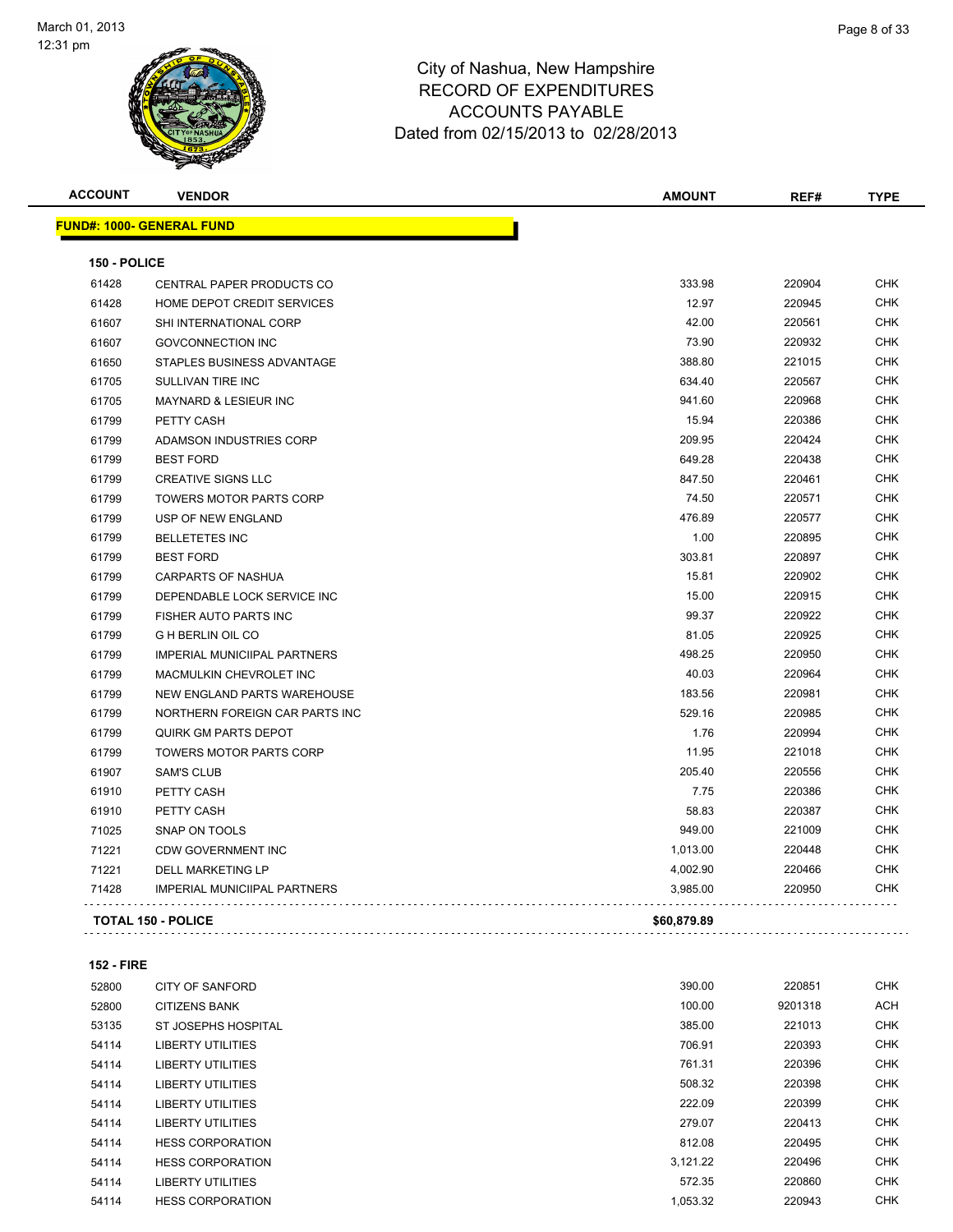

| <b>ACCOUNT</b>    | <b>VENDOR</b>                       | <b>AMOUNT</b> | REF#    | <b>TYPE</b> |
|-------------------|-------------------------------------|---------------|---------|-------------|
|                   | <b>FUND#: 1000- GENERAL FUND</b>    |               |         |             |
|                   |                                     |               |         |             |
| <b>152 - FIRE</b> |                                     |               |         |             |
| 54141             | PENNICHUCK WATER WORKS INC          | 438.09        | 220415  | <b>CHK</b>  |
| 54141             | PENNICHUCK WATER WORKS INC          | 321.53        | 220865  | CHK         |
| 54280             | <b>BELLETETES INC</b>               | 97.32         | 220433  | <b>CHK</b>  |
| 54280             | CASCO                               | 137.00        | 220447  | CHK         |
| 54280             | <b>FIMBEL PAUNET CORP</b>           | 130.00        | 220480  | CHK         |
| 54280             | <b>GRANITE CITY ELECTRIC SUPPLY</b> | 617.69        | 220490  | CHK         |
| 54280             | HARRY W WELLS & SON INC             | 767.04        | 220492  | <b>CHK</b>  |
| 54280             | HOME DEPOT CREDIT SERVICES          | 16.19         | 220499  | CHK         |
| 54280             | PETTY CASH                          | 25.88         | 220845  | CHK         |
| 54280             | <b>BELLETETES INC</b>               | 74.71         | 220895  | CHK         |
| 54280             | HOME DEPOT CREDIT SERVICES          | 35.90         | 220944  | CHK         |
| 54280             | YANKEE EQUIPMENT SYSTEMS INC        | 373.00        | 221031  | CHK         |
| 54600             | <b>BELLETETES INC</b>               | 63.70         | 220433  | CHK         |
| 54600             | SANEL AUTO PARTS CO                 | 14.02         | 220558  | CHK         |
| 54600             | SANEL AUTO PARTS CO                 | 162.15        | 220559  | <b>CHK</b>  |
| 54600             | <b>B-B CHAIN INC</b>                | 71.60         | 220890  | CHK         |
| 54600             | <b>BELLETETES INC</b>               | 126.89        | 220895  | CHK         |
| 54600             | R WHITE EQUIPMENT CENTER INC        | 20.00         | 220995  | CHK         |
| 54600             | YANKEE TRUCK LLC                    | 276.09        | 221032  | <b>CHK</b>  |
| 55118             | AT&T MOBILITY                       | 1.50          | 220850  | CHK         |
| 55200             | NH FIRE PREVENTION SOCIETY          | 12.00         | 220863  | CHK         |
| 55699             | TRUE BLUE CLEANERS                  | 75.40         | 221020  | <b>CHK</b>  |
| 61100             | STAPLES BUSINESS ADVANTAGE          | 366.32        | 221015  | CHK         |
| 61110             | BERGERON PROTECTIVE CLOTHING        | 2,579.00      | 220437  | <b>CHK</b>  |
| 61142             | MOORE MEDICAL LLC                   | 751.75        | 220527  | <b>CHK</b>  |
| 61299             | <b>CAMPERS INN INC</b>              | 740.62        | 220445  | CHK         |
| 61299             | <b>GRANITE CITY ELECTRIC SUPPLY</b> | 38.34         | 220490  | CHK         |
| 61428             | NEW ENGLAND PAPER & SUPPLY          | 327.73        | 220536  | CHK         |
| 61428             | NEW ENGLAND PAPER & SUPPLY          | 421.29        | 220980  | <b>CHK</b>  |
| 61699             | <b>GRANITE CITY ELECTRIC SUPPLY</b> | 188.46        | 220490  | CHK         |
| 61699             | POWER & TELEPHONE SUPPLY CO         | 223.50        | 220546  | <b>CHK</b>  |
| 61699             | POWER & TELEPHONE SUPPLY CO         | 499.00        | 220991  | <b>CHK</b>  |
| 61705             | MAYNARD & LESIEUR INC               | 175.00        | 220517  | <b>CHK</b>  |
| 61799             | FIRE TECH & SAFETY OF NEW ENGL      | 154.53        | 220481  | <b>CHK</b>  |
| 61799             | JACK YOUNG CO INC                   | 53.56         | 220504  | <b>CHK</b>  |
| 61799             | <b>MAYNARD &amp; LESIEUR INC</b>    | 846.04        | 220517  | <b>CHK</b>  |
| 61799             | MINUTEMAN TRUCKS INC                | 90.80         | 220525  | <b>CHK</b>  |
| 61799             | SANEL AUTO PARTS CO                 | 124.56        | 220559  | CHK         |
| 61799             | PETTY CASH                          | 56.44         | 220845  | <b>CHK</b>  |
| 61799             | CHELMSFORD AUTO ELECTRIC            | 289.00        | 220905  | CHK         |
| 61799             | JACK YOUNG CO INC                   | 114.25        | 220955  | <b>CHK</b>  |
| 61799             | MAYNARD & LESIEUR INC               | 180.00        | 220969  | CHK         |
| 61799             | SANEL AUTO PARTS CO                 | 180.76        | 221008  | CHK         |
| 61830             | <b>FIRE ENGINEERING</b>             | 21.00         | 220392  | <b>CHK</b>  |
| 71025             | <b>FASTENAL CO</b>                  | 439.15        | 220478  | CHK         |
| 71025             | <b>GRANITE CITY ELECTRIC SUPPLY</b> | 53.37         | 220490  | CHK         |
| 71400             | <b>BATTERIES PLUS</b>               | 95.52         | 220894  | CHK         |
| 71999             | <b>CITIZENS BANK</b>                | 322.88        | 9201318 | ACH         |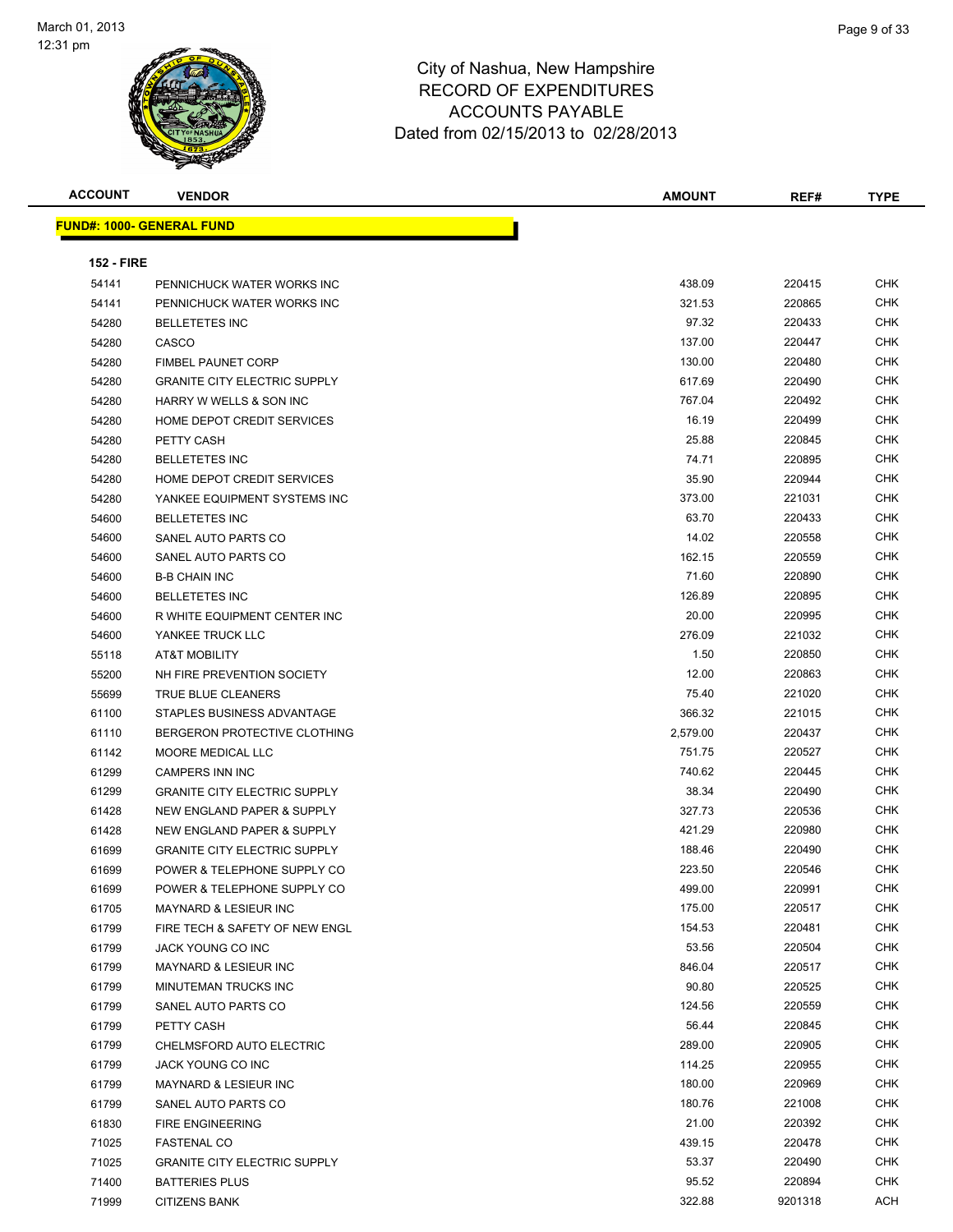

| <b>ACCOUNT</b> | <b>VENDOR</b>                              | <b>AMOUNT</b>        | REF#             | <b>TYPE</b> |
|----------------|--------------------------------------------|----------------------|------------------|-------------|
|                | <u> FUND#: 1000- GENERAL FUND</u>          |                      |                  |             |
|                | <b>TOTAL 152 - FIRE</b>                    | \$22,102.24          |                  |             |
|                |                                            |                      |                  |             |
|                | <b>153 - BUILDING INSPECTION</b>           |                      |                  |             |
| 55307          | <b>DAWN MICHAUD</b>                        | 90.49                | 220381           | <b>CHK</b>  |
| 55307          | <b>TIMOTHY DUPONT</b>                      | 239.56               | 220836           | <b>CHK</b>  |
| 55307          | <b>MARK COLLINS</b>                        | 72.32                | 220966           | CHK         |
| 55421          | <b>EASTERN STATES BUILDING</b>             | 280.00               | 220391           | <b>CHK</b>  |
| 61830          | <b>EDM PUBLISHERS</b>                      | 98.78                | 220376           | <b>CHK</b>  |
|                | <b>TOTAL 153 - BUILDING INSPECTION</b>     | \$781.15             |                  |             |
|                | <b>155 - CODE ENFORCEMENT</b>              |                      |                  |             |
| 55200          | AACE                                       | 300.00               | 220388           | <b>CHK</b>  |
| 61299          | <b>QUARTERMASTER</b>                       | 14.99                | 220993           | <b>CHK</b>  |
|                | <b>TOTAL 155 - CODE ENFORCEMENT</b>        | \$314.99             |                  |             |
|                | <b>157 - CITYWIDE COMMUNICATIONS</b>       |                      |                  |             |
| 54100          | <b>PSNH</b>                                | 330.49               | 220416           | <b>CHK</b>  |
| 54100          | <b>PSNH</b>                                | 336.27               | 220866           | <b>CHK</b>  |
| 55118          | <b>VERIZON WIRELESS</b>                    | 71.40                | 220876           | <b>CHK</b>  |
| 55421          | <b>CITIZENS BANK</b>                       | 519.00               | 9201318          | <b>ACH</b>  |
| 55607          | UNITED PARCEL SERVICE                      | 16.02                | 220875           | CHK         |
| 71999          | PETTY CASH                                 | 27.84                | 220386           | CHK         |
|                | TOTAL 157 - CITYWIDE COMMUNICATIONS        | \$1,301.02           |                  |             |
|                | 160 - PUBLIC WORKS-ADMIN/ENGINEERING       |                      |                  |             |
| 54114          | <b>LIBERTY UTILITIES</b>                   | 117.05               | 220414           | <b>CHK</b>  |
| 54114          | <b>HESS CORPORATION</b>                    | 263.62               | 220496           | CHK         |
| 54141          | PENNICHUCK WATER WORKS INC                 | 84.94                | 220865           | CHK         |
| 55200          | TREASURER STATE OF NH                      | 150.00               | 220422           | <b>CHK</b>  |
| 55400          | <b>NHLSA</b>                               | 225.00               | 220864           | <b>CHK</b>  |
| 55699          | JP PEST SERVICES                           | 255.00               | 220954           | <b>CHK</b>  |
| 61100          | STAPLES BUSINESS ADVANTAGE                 | 39.99                | 221015           | <b>CHK</b>  |
| 61299          | STAPLES BUSINESS ADVANTAGE                 | 136.71               | 220566           | <b>CHK</b>  |
| 61299          | <b>IMTEK REPROGRAPHICS INC</b>             | 123.52               | 220951           | <b>CHK</b>  |
| 61310          | ALTERNATIVE VEHICLE SERVICE GR             | 149.35               | 220427           | <b>CHK</b>  |
|                | TOTAL 160 - PUBLIC WORKS-ADMIN/ENGINEERING | \$1,545.18           |                  |             |
| 161 - STREETS  |                                            |                      |                  |             |
|                | <b>PSNH</b>                                |                      |                  | <b>CHK</b>  |
| 54100<br>54114 | <b>LIBERTY UTILITIES</b>                   | 1,085.42<br>1,741.40 | 220416<br>220397 | CHK         |
| 54114          | <b>ENERGYNORTH PROPANE</b>                 | 1,346.85             | 220476           | <b>CHK</b>  |
| 54114          | <b>HESS CORPORATION</b>                    | 4,363.66             | 220496           | <b>CHK</b>  |
| 54207          | CRISP CONTRACTING LLC                      | 6,018.75             | 220374           | <b>CHK</b>  |
| 54207          | LYDIA E BELTRAN                            | 1,437.50             | 220434           | <b>CHK</b>  |
|                |                                            |                      |                  |             |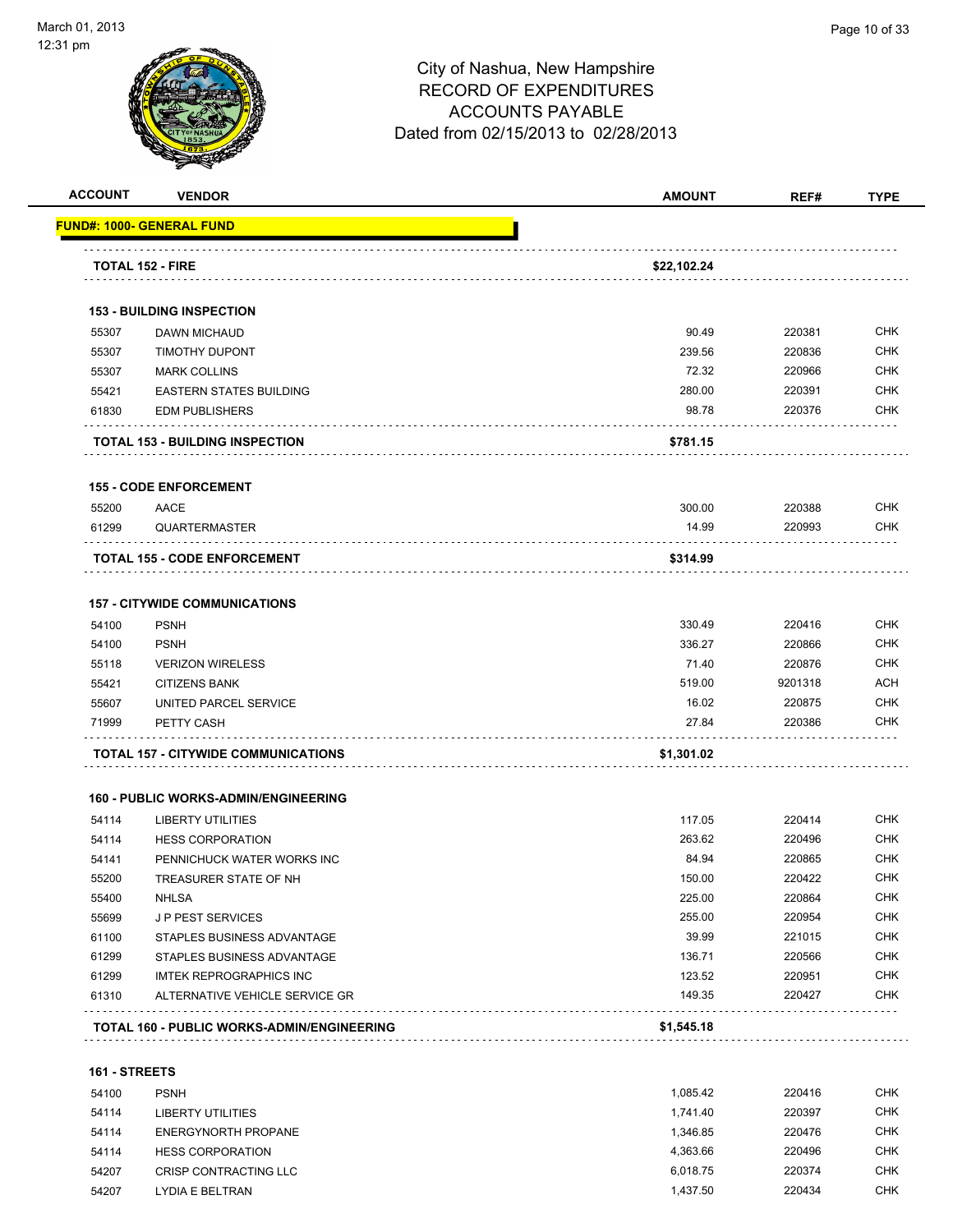

| <b>ACCOUNT</b>       | <b>VENDOR</b>                            | <b>AMOUNT</b> | REF#    | <b>TYPE</b> |
|----------------------|------------------------------------------|---------------|---------|-------------|
|                      | <u> FUND#: 1000- GENERAL FUND</u>        |               |         |             |
| <b>161 - STREETS</b> |                                          |               |         |             |
| 54207                | BENTLEY MANAGEMENT GROUP INC             | 1,817.00      | 220436  | CHK         |
| 54207                | ROY E BRIAND                             | 2,016.00      | 220440  | <b>CHK</b>  |
| 54207                | PATRICK T CADY                           | 3,055.00      | 220442  | <b>CHK</b>  |
| 54207                | ROBERT W CHAMPAGNE                       | 4,990.38      | 220450  | <b>CHK</b>  |
| 54207                | CONTINENTAL PAVING INC                   | 3,079.25      | 220457  | <b>CHK</b>  |
| 54207                | STEPHEN P CRAVOTT                        | 1,181.25      | 220460  | <b>CHK</b>  |
| 54207                | <b>KENT R DUMAIS</b>                     | 1,293.75      | 220471  | <b>CHK</b>  |
| 54207                | <b>KERRYS POOL &amp; SPA SPECIALISTS</b> | 1,230.00      | 220508  | <b>CHK</b>  |
| 54207                | RONALD MANN                              | 1,568.00      | 220515  | <b>CHK</b>  |
| 54207                | JOHN MARINO                              | 1,632.00      | 220516  | <b>CHK</b>  |
| 54207                | <b>STEPHAN MORIN</b>                     | 1,632.00      | 220528  | <b>CHK</b>  |
| 54207                | PWM CONTRACTING LLC                      | 2,236.00      | 220549  | <b>CHK</b>  |
| 54207                | UNDERGROUND TESTING & SERVICES           | 3,125.50      | 220573  | <b>CHK</b>  |
| 54228                | <b>JP PEST SERVICES</b>                  | 65.00         | 220954  | <b>CHK</b>  |
|                      | CALLOGIX INC                             | 236.95        | 220900  | <b>CHK</b>  |
| 54236                | <b>RAPID FINISHING CORP</b>              | 160.00        | 220551  | <b>CHK</b>  |
| 54600                |                                          |               |         | CHK         |
| 54600                | NAPA AUTO PARTS                          | $-112.08$     | 220977  | <b>ACH</b>  |
| 55400                | <b>CITIZENS BANK</b>                     | 150.00        | 9201318 |             |
| 55699                | US BANK                                  | 109.70        | 220423  | CHK         |
| 61107                | UNIFIRST CORPORATION                     | 585.39        | 220574  | CHK         |
| 61107                | UNIFIRST CORPORATION                     | 613.25        | 221021  | CHK         |
| 61166                | <b>AIRGAS EAST</b>                       | 113.42        | 220882  | <b>CHK</b>  |
| 61299                | <b>BELLETETES INC</b>                    | $-5.52$       | 220433  | <b>CHK</b>  |
| 61300                | DENNIS K BURKE INC                       | 39,165.34     | 220468  | <b>CHK</b>  |
| 61307                | SHATTUCK MALONE OIL CO                   | 51,183.92     | 220868  | <b>CHK</b>  |
| 61310                | ALTERNATIVE VEHICLE SERVICE GR           | 552.17        | 220427  | CHK         |
| 61507                | <b>BROX INDUSTRIES INC</b>               | 3,751.78      | 220899  | <b>CHK</b>  |
| 61514                | <b>EASTERN MINERAL INC</b>               | 3,478.82      | 220475  | CHK         |
| 61514                | <b>GRANITE STATE MINERAL INC</b>         | 18,926.63     | 220491  | CHK         |
| 61514                | <b>EASTERN MINERAL INC</b>               | 19,178.64     | 220917  | CHK         |
| 61514                | <b>GRANITE STATE MINERAL INC</b>         | 71,411.43     | 220936  | CHK         |
| 61521                | PEMBROKE SAND & GRAVEL                   | 1,124.76      | 220483  | <b>CHK</b>  |
| 61521                | PEMBROKE SAND & GRAVEL                   | 1,308.49      | 220923  | CHK         |
| 61535                | <b>BROX INDUSTRIES INC</b>               | 698.16        | 220899  | CHK         |
| 61542                | PERMA LINE CORP OF NEW ENGLAND           | 163.40        | 220543  | CHK         |
| 61556                | HIGHWAY TECH SIGNAL EQUIP SALE           | 958.00        | 220498  | CHK         |
| 61556                | OCEAN STATE SIGNAL CO                    | 900.00        | 220542  | CHK         |
| 61799                | OMEGA INDUSTRIAL SUPPLY INC              | 824.14        | 220986  | CHK         |
| 61900                | NORTON'S CLASSIC CAFE                    | 800.00        | 220539  | CHK         |
| 61900                | TJS DELI & CATERING                      | 618.18        | 220570  | CHK         |
| 71999                | <b>RAPID FINISHING CORP</b>              | 1,450.00      | 220998  | CHK         |
| 71999                | UNION METAL CORP                         | 45,081.92     | 220575  | <b>CHK</b>  |
|                      | TOTAL 161 - STREETS                      | \$308,341.60  |         |             |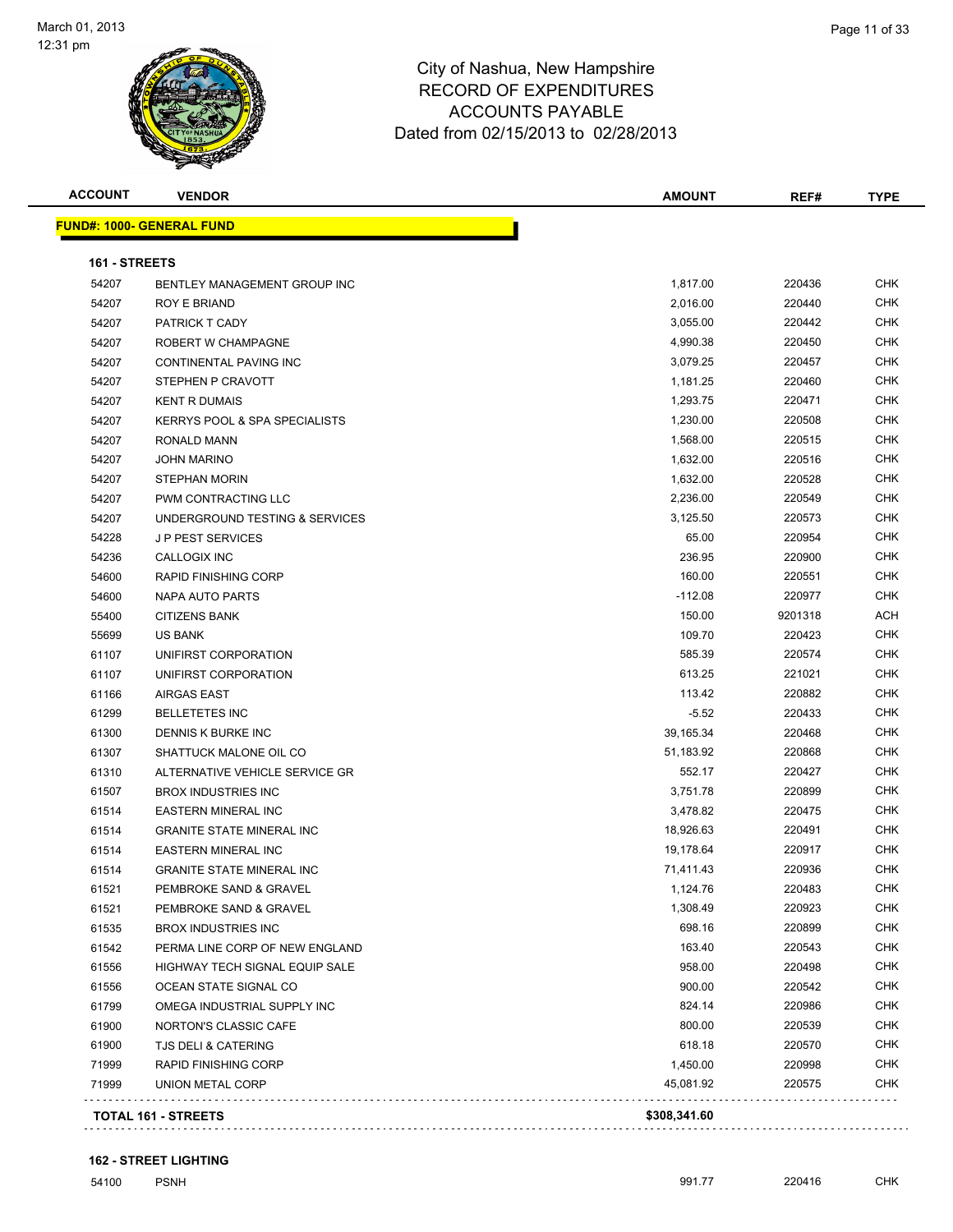

|                |                                                   | <b>AMOUNT</b>    | REF#             |                                                                                                                                                        |
|----------------|---------------------------------------------------|------------------|------------------|--------------------------------------------------------------------------------------------------------------------------------------------------------|
|                | FUND#: 1000- GENERAL FUND                         |                  |                  |                                                                                                                                                        |
|                | <b>TOTAL 162 - STREET LIGHTING</b>                | \$991.77         |                  |                                                                                                                                                        |
|                |                                                   |                  |                  |                                                                                                                                                        |
|                | <b>166 - PARKING LOTS</b>                         |                  |                  |                                                                                                                                                        |
| 54100          | <b>PSNH</b>                                       | 2,747.02         | 220416           | <b>CHK</b>                                                                                                                                             |
| 54280          | PERMA LINE CORP OF NEW ENGLAND                    | 95.29            | 220988           | <b>CHK</b>                                                                                                                                             |
| 54487          | <b>BOBCAT OF NEW HAMPSHIRE</b>                    | 386.26           | 220439           | <b>CHK</b>                                                                                                                                             |
| 54487          | <b>BOBCAT OF NEW HAMPSHIRE</b>                    | 11.99            | 220898           | <b>CHK</b>                                                                                                                                             |
| 54487          | SPEEDTECH LIGHTS INC                              | 399.95           | 221011           | <b>CHK</b>                                                                                                                                             |
| 55421          | <b>CITIZENS BANK</b>                              | 100.00           | 9201318          | <b>ACH</b>                                                                                                                                             |
| 55699          | <b>CITIZENS BANK</b>                              | 450.00           | 9201318          | ACH                                                                                                                                                    |
| 61428          | NEW ENGLAND PAPER & SUPPLY                        | 145.00           | 220980           | CHK                                                                                                                                                    |
|                | TOTAL 166 - PARKING LOTS                          | \$4,335.51       |                  |                                                                                                                                                        |
|                | <b>171 - COMMUNITY SERVICES</b>                   |                  |                  |                                                                                                                                                        |
| 54100          | <b>PSNH</b>                                       | 1,088.14         | 220416           | <b>CHK</b>                                                                                                                                             |
| 54828          | <b>US BANK</b>                                    | 356.49           | 220423           | CHK                                                                                                                                                    |
| 55300          | PETTY CASH                                        | 57.68            | 220383           | <b>CHK</b>                                                                                                                                             |
| 61100          | STAPLES BUSINESS ADVANTAGE                        | 462.47           | 221015           | <b>CHK</b>                                                                                                                                             |
|                |                                                   |                  |                  |                                                                                                                                                        |
|                | <b>TOTAL 171 - COMMUNITY SERVICES</b>             | \$1,964.78       |                  |                                                                                                                                                        |
|                |                                                   |                  |                  |                                                                                                                                                        |
|                | <b>173 - ENVIRONMENTAL HEALTH</b>                 |                  |                  |                                                                                                                                                        |
| 42142          | <b>REALTY RESOURCES HOSPITALITY</b>               | 298.50           | 220999           |                                                                                                                                                        |
| 61149          | <b>FISHER SCIENTIFIC</b>                          | 198.42           | 220482           |                                                                                                                                                        |
|                | TOTAL 173 - ENVIRONMENTAL HEALTH                  | \$496.92         |                  | <b>CHK</b><br><b>CHK</b>                                                                                                                               |
|                | <b>174 - WELFARE ADMINISTRATION</b>               |                  |                  |                                                                                                                                                        |
| 55307          | ROBERT MACK                                       | 45.74            | 220379           | CHK                                                                                                                                                    |
|                | <b>TOTAL 174 - WELFARE ADMINISTRATION</b>         | \$45.74          |                  |                                                                                                                                                        |
|                | <b>175 - WELFARE ASSISTANCE</b>                   |                  |                  |                                                                                                                                                        |
| 55810          | 188 CONCORD ST LLC                                | 252.00           | 220781           |                                                                                                                                                        |
| 55810          | 28 - 34 RAILROAD SQUARE LLC                       | 450.00           | 220782           |                                                                                                                                                        |
| 55810          | CENTRAL REALTY INC                                | 695.00           | 220783           |                                                                                                                                                        |
| 55810          | <b>ALICE COTE</b>                                 | 166.05           | 220784           |                                                                                                                                                        |
| 55810          | <b>COUNTRY BARN MOTEL</b>                         | 476.00           | 220785           |                                                                                                                                                        |
| 55810          | ANIL D'SILVA                                      | 675.00           | 220786           |                                                                                                                                                        |
| 55810          | <b>DHG ASSOCIATES</b>                             | 775.00           | 220787           |                                                                                                                                                        |
| 55810          | DOWNTOWNER NELSON                                 | 800.00           | 220788           |                                                                                                                                                        |
| 55810          | THE FRONT DOOR AGENCY INC                         | 700.00           | 220789           |                                                                                                                                                        |
| 55810          | <b>CONSTANCE GAUTHIER</b>                         | 794.00           | 220790           |                                                                                                                                                        |
|                |                                                   |                  |                  |                                                                                                                                                        |
| 55810          | <b>GP NASHUA LIMITED PARTNERSHIP</b>              | 650.00           | 220791           |                                                                                                                                                        |
| 55810<br>55810 | ROBERT LACHANCE JR<br><b>LAMERAND ENTERPRISES</b> | 872.84<br>600.00 | 220792<br>220793 | <b>CHK</b><br><b>CHK</b><br><b>CHK</b><br><b>CHK</b><br><b>CHK</b><br>CHK<br><b>CHK</b><br><b>CHK</b><br>CHK<br>CHK<br>CHK<br><b>CHK</b><br><b>CHK</b> |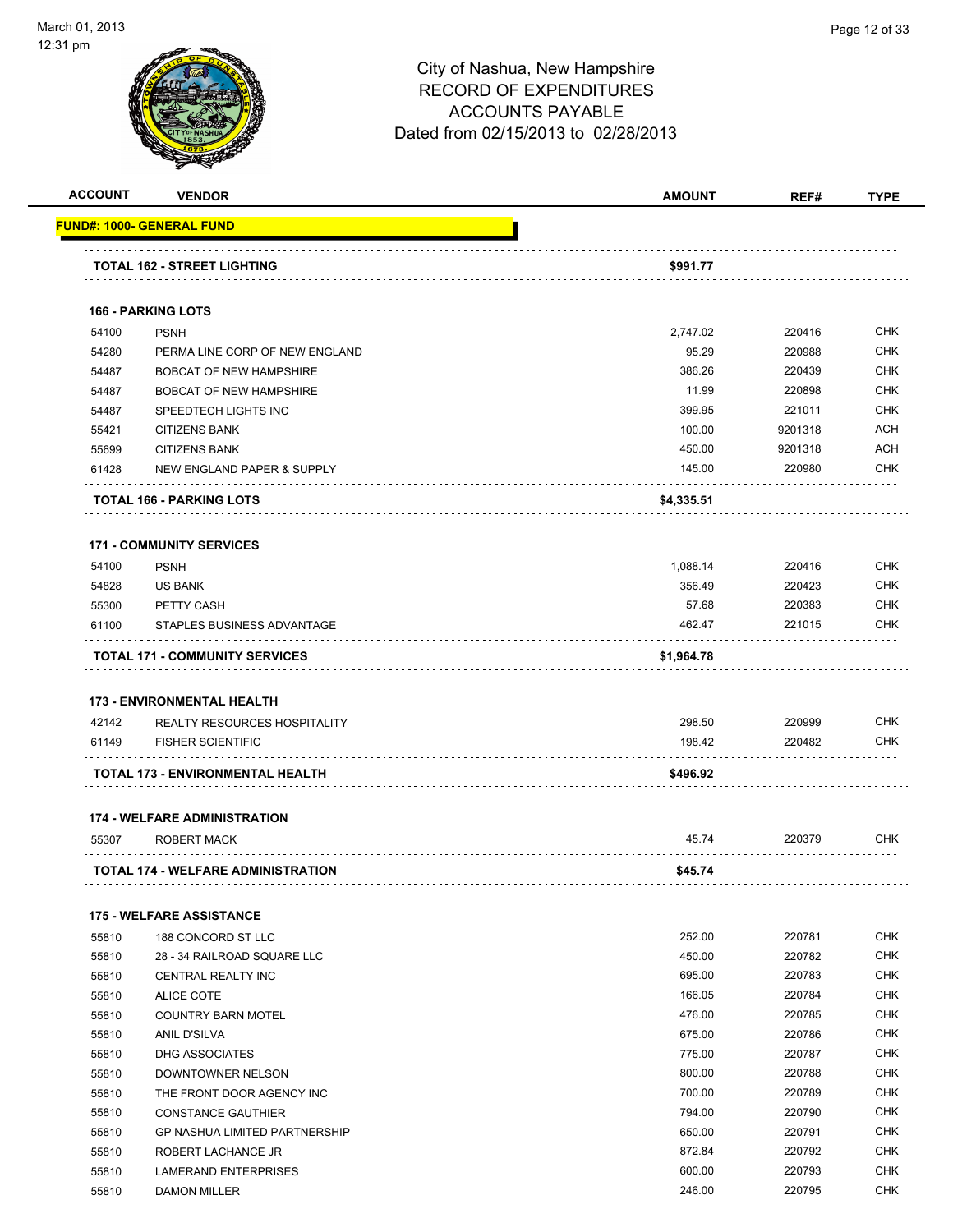

| <b>ACCOUNT</b> | <b>VENDOR</b>                         | <b>AMOUNT</b> | REF#   | <b>TYPE</b> |
|----------------|---------------------------------------|---------------|--------|-------------|
|                | <b>FUND#: 1000- GENERAL FUND</b>      |               |        |             |
|                | <b>175 - WELFARE ASSISTANCE</b>       |               |        |             |
| 55810          | NASHUA HOUSING AUTHORITY              | 105.00        | 220796 | <b>CHK</b>  |
| 55810          | ONSRUTH PROPERTIES LLC                | 440.70        | 220797 | <b>CHK</b>  |
| 55810          | <b>PRA PROPERTIES LTD PARTNERSHIP</b> | 621.22        | 220798 | <b>CHK</b>  |
| 55810          | <b>SANCHE RAMIREZ</b>                 | 650.00        | 220799 | <b>CHK</b>  |
| 55810          | RODGERS MOBILE HOME PARK INC          | 395.00        | 220800 | <b>CHK</b>  |
| 55810          | 13-19 DONNA ST LLC                    | 900.97        | 221190 | <b>CHK</b>  |
| 55810          | 188 CONCORD ST LLC                    | 301.00        | 221191 | <b>CHK</b>  |
| 55810          | 201 MAIN STREET REALTY INC            | 1,000.00      | 221192 | <b>CHK</b>  |
| 55810          | 23-25 TEMPLE ST REALTY LLC            | 893.00        | 221193 | <b>CHK</b>  |
| 55810          | AIMCO-ROYAL CREST-NASHUA LLC          | 1,686.84      | 221194 | <b>CHK</b>  |
| 55810          | <b>JOSEPH ANCTIL JR</b>               | 700.00        | 221195 | <b>CHK</b>  |
| 55810          | <b>COUNTRY BARN MOTEL</b>             | 238.00        | 221197 | <b>CHK</b>  |
| 55810          | <b>CONSTANCE GAUTHIER</b>             | 658.76        | 221198 | <b>CHK</b>  |
| 55810          | <b>MCGRANITE LLC</b>                  | 716.00        | 221199 | <b>CHK</b>  |
| 55810          | PINE HILL GARDENS ASSOC               | 500.00        | 221200 | <b>CHK</b>  |
| 55810          | SALVI ENTERPRISES LLC                 | 538.27        | 221201 | <b>CHK</b>  |
| 55810          | T 31 REAL ESTATE LLC                  | 270.00        | 221202 | <b>CHK</b>  |
| 55810          | <b>WRN REAL ESTATE LLC</b>            | 400.00        | 221204 | <b>CHK</b>  |
| 55812          | ST JOSEPHS PHARMACY                   | 97.55         | 220801 | <b>CHK</b>  |
| 55812          | <b>WINGATES PHARMACY INC</b>          | 2,864.02      | 221203 | <b>CHK</b>  |
| 55814          | <b>PSNH</b>                           | 69.00         | 220780 | <b>CHK</b>  |
| 55816          | MARKET BASKET ACCT 2589096            | 1,365.26      | 220794 | <b>CHK</b>  |
| 55818          | MARKET BASKET ACCT 2589096            | 337.48        | 220794 | <b>CHK</b>  |
| 55820          | ANCTIL ROCHETTE FUNERAL HOME          | 750.00        | 221196 | <b>CHK</b>  |
| 55822          | PETTY CASH                            | 7.00          | 220383 | <b>CHK</b>  |
|                | <b>TOTAL 175 - WELFARE ASSISTANCE</b> | \$24,656.96   |        |             |
|                |                                       |               |        |             |

#### **177 - PARKS & RECREATION**

| 54100 | <b>PSNH</b>                   | 3,935.86 | 220416 | CHK        |
|-------|-------------------------------|----------|--------|------------|
| 54100 | <b>PSNH</b>                   | 108.57   | 220866 | <b>CHK</b> |
| 54114 | LIBERTY UTILITIES             | 0.76     | 220403 | <b>CHK</b> |
| 54114 | <b>LIBERTY UTILITIES</b>      | 375.74   | 220412 | <b>CHK</b> |
| 54114 | <b>HESS CORPORATION</b>       | $-25.79$ | 220495 | <b>CHK</b> |
| 54114 | <b>HESS CORPORATION</b>       | 885.77   | 220496 | <b>CHK</b> |
| 54114 | <b>LIBERTY UTILITIES</b>      | 71.66    | 220857 | <b>CHK</b> |
| 54114 | <b>LIBERTY UTILITIES</b>      | 352.22   | 220861 | <b>CHK</b> |
| 54141 | PENNICHUCK WATER WORKS INC    | 658.24   | 220415 | <b>CHK</b> |
| 54141 | PENNICHUCK WATER WORKS INC    | 311.14   | 220865 | CHK        |
| 54280 | <b>BELLETETES INC</b>         | 763.09   | 220433 | <b>CHK</b> |
| 54280 | I C REED                      | 1,548.00 | 220502 | <b>CHK</b> |
| 54280 | AFFILIATED HVAC SERVICES LLC  | 593.00   | 220880 | <b>CHK</b> |
| 54280 | ASAP SPRINKLER LLC            | 910.00   | 220887 | <b>CHK</b> |
| 54280 | <b>BELLETETES INC</b>         | 31.15    | 220895 | <b>CHK</b> |
| 54280 | GATE CITY FENCE CO INC        | 675.00   | 220926 | <b>CHK</b> |
| 54280 | HOME DEPOT CREDIT SERVICES    | 684.46   | 220944 | <b>CHK</b> |
| 54280 | <b>HOWARD P FAIRFIELD LLC</b> | 137.03   | 220947 | CHK        |
| 54280 | JOHNSONS ELECTRIC INC         | 1,780.19 | 220958 | <b>CHK</b> |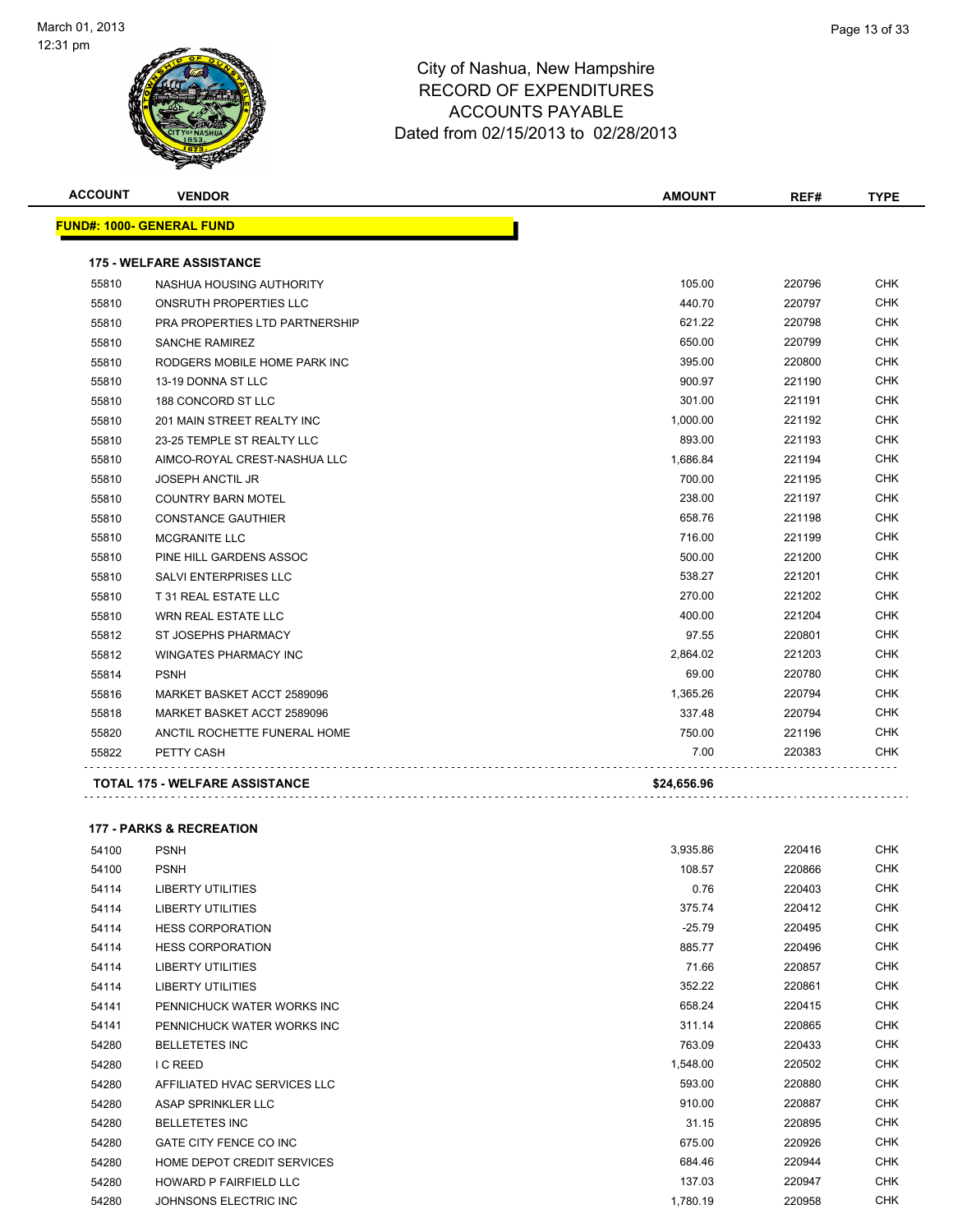

| <b>ACCOUNT</b> | <b>VENDOR</b>                                  | <b>AMOUNT</b> | REF#    | <b>TYPE</b> |
|----------------|------------------------------------------------|---------------|---------|-------------|
|                | <u> FUND#: 1000- GENERAL FUND</u>              |               |         |             |
|                | <b>177 - PARKS &amp; RECREATION</b>            |               |         |             |
| 54280          | PEABODY SUPPLY CO                              | 37.25         | 220987  | <b>CHK</b>  |
| 54487          | M & M ELECTRICAL SUPPLY CO INC                 | 100.45        | 220963  | <b>CHK</b>  |
| 54821          | UNITED SITE SERVICES NORTHEAST                 | 54.97         | 221026  | <b>CHK</b>  |
| 55200          | <b>BABE RUTH LEAGUE INC</b>                    | 659.95        | 220429  | <b>CHK</b>  |
| 55400          | <b>CITIZENS BANK</b>                           | 150.00        | 9201318 | ACH         |
| 55642          | <b>HEATHER M DADIEGO</b>                       | 421.00        | 220749  | <b>CHK</b>  |
| 55642          | <b>GERALD GADBOIS</b>                          | 714.00        | 220750  | <b>CHK</b>  |
| 55642          | <b>TIMOTHY KLEIN</b>                           | 332.00        | 220751  | <b>CHK</b>  |
| 55642          | MICHAEL L LANG                                 | 100.00        | 220752  | <b>CHK</b>  |
| 55642          | SEAN-MICHAEL LANG                              | 318.00        | 220753  | <b>CHK</b>  |
| 55642          | <b>BRIAN OLSEN</b>                             | 286.00        | 220754  | <b>CHK</b>  |
| 55642          | <b>JAVIER RITTENBERG</b>                       | 20.00         | 220755  | <b>CHK</b>  |
| 55642          | <b>FRANK SAIA</b>                              | 750.00        | 220756  | <b>CHK</b>  |
| 55642          | <b>KENNETH W SINCLAIR</b>                      | 352.00        | 220757  | <b>CHK</b>  |
| 55642          | <b>DOUG WHEELER</b>                            | 44.00         | 220758  | <b>CHK</b>  |
| 55642          | <b>BRAD ZAPENAS</b>                            | 1,020.00      | 220759  | <b>CHK</b>  |
| 61110          | <b>GRAINGER</b>                                | 810.36        | 220489  | <b>CHK</b>  |
| 61300          | DENNIS K BURKE INC                             | 5,869.99      | 220468  | <b>CHK</b>  |
| 61310          | ALTERNATIVE VEHICLE SERVICE GR                 | 905.74        | 220427  | <b>CHK</b>  |
| 61799          | NAPA AUTO PARTS                                | 19.23         | 220978  | <b>CHK</b>  |
| 71900          | US BANK                                        | 83.85         | 220423  | <b>CHK</b>  |
|                |                                                |               |         |             |
|                | TOTAL 177 - PARKS & RECREATION                 | \$26,844.88   |         |             |
| 179 - LIBRARY  |                                                |               |         |             |
| 54141          | PENNICHUCK WATER WORKS INC                     | 381.47        | 220865  | <b>CHK</b>  |
| 54243          | JOHNSON CONTROLS INC                           | 3,798.00      | 220957  | <b>CHK</b>  |
| 54280          | HOME DEPOT CREDIT SERVICES                     | 52.65         | 220944  | <b>CHK</b>  |
| 54428          | <b>LIBRARICA LLC</b>                           | 788.55        | 220961  | <b>CHK</b>  |
| 55300          | <b>CARA BARLOW</b>                             | 38.08         | 220432  | <b>CHK</b>  |
| 55699          | <b>RUTH NEMZOFF</b>                            | 150.00        | 220382  | <b>CHK</b>  |
| 61100          | STAPLES BUSINESS ADVANTAGE                     | 448.40        | 220566  | <b>CHK</b>  |
| 61100          | ANCO SIGNS & STAMPS INC                        | 20.95         | 220885  | CHK         |
| 61299          | DEMCO INC                                      | 90.94         | 220467  | <b>CHK</b>  |
| 61299          | <b>GAYLORD BROS INC</b>                        | 44.84         | 220927  | <b>CHK</b>  |
| 61428          | <b>NEW ENGLAND PAPER &amp; SUPPLY</b>          | 437.71        | 220980  | <b>CHK</b>  |
| 61428          | REXEL CLS                                      | 877.05        | 221002  | <b>CHK</b>  |
| 61807          | RANDOM HOUSE INC                               | 63.75         | 220550  | <b>CHK</b>  |
| 61807          | <b>SIMON &amp; SCHUSTER</b>                    | 35.22         | 220562  | <b>CHK</b>  |
| 61807          | CENTER POINT PUBLISHING                        | 53.11         | 220903  | <b>CHK</b>  |
| 61807          | NATIONAL HIGHLIGHTS INC                        | 192.55        | 220967  | <b>CHK</b>  |
| 61807          | RANDOM HOUSE INC                               | 183.75        | 220997  | <b>CHK</b>  |
| 61814          | MICRO MARKETING ASSOCIATES                     | 6.00          | 220523  | <b>CHK</b>  |
| 61814          |                                                | 626.09        | 220524  | <b>CHK</b>  |
| 61814          | MIDWEST TAPE LLC<br>MICRO MARKETING ASSOCIATES | 167.34        | 220971  | <b>CHK</b>  |
| 61814          | MIDWEST TAPE LLC                               | 1,999.71      | 220972  | <b>CHK</b>  |
| 61814          | MULTICULTURAL BOOKS & VIDEOS                   | 107.75        | 220975  | <b>CHK</b>  |
| 61814          | RECORDED BOOKS LLC                             | 6.95          | 221000  | <b>CHK</b>  |
|                |                                                |               |         |             |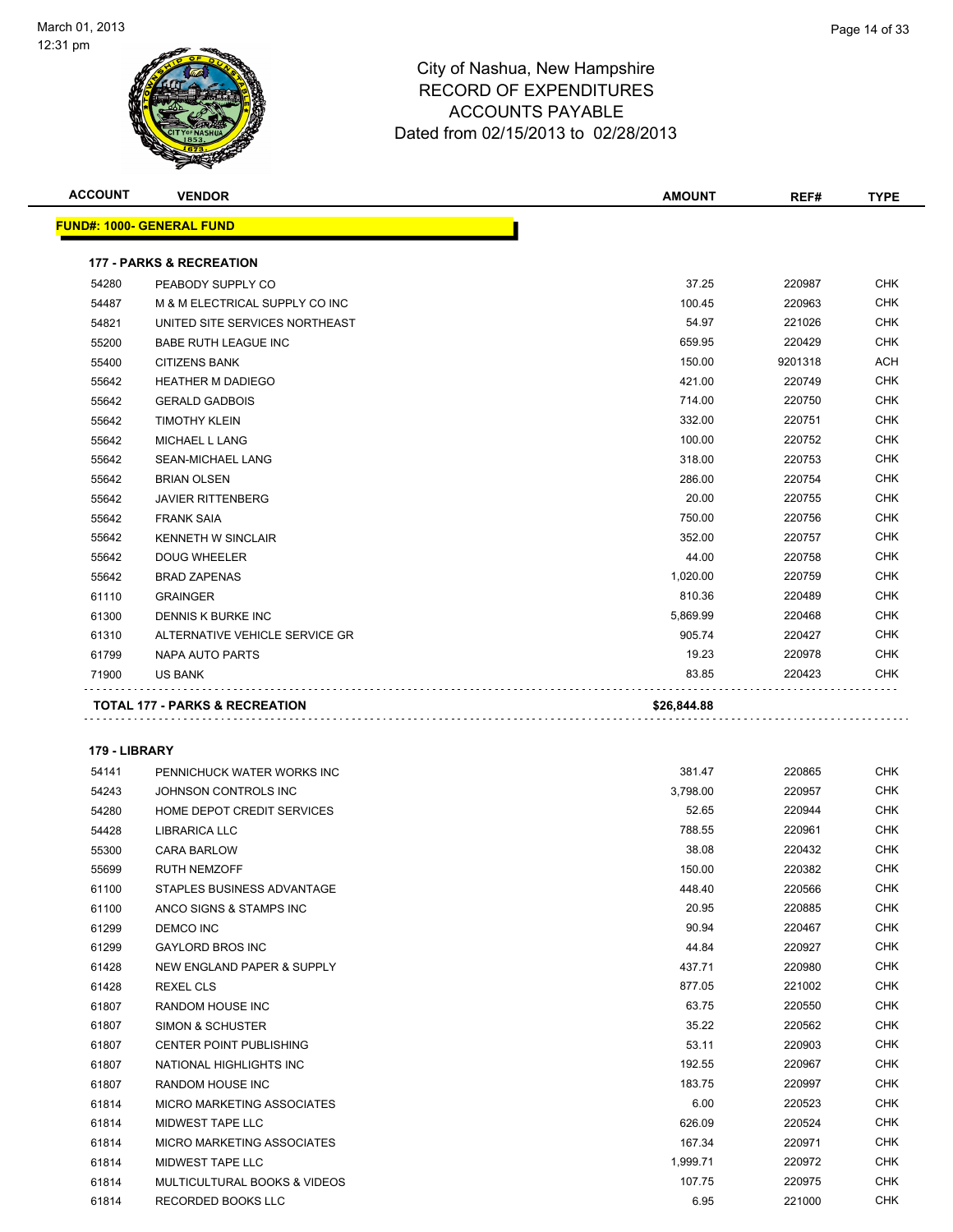|                     |                                                | <b>AMOUNT</b>    | REF#             |                          |
|---------------------|------------------------------------------------|------------------|------------------|--------------------------|
|                     | <u> FUND#: 1000- GENERAL FUND</u>              |                  |                  |                          |
| 179 - LIBRARY       |                                                |                  |                  |                          |
| 61816               | ABRAKIDABRA                                    | 350.00           | 220368           | <b>CHK</b>               |
| 61819               | AC MOORE INC                                   | 101.89           | 220879           | <b>CHK</b>               |
| 61821               | <b>EBSCO INFORMATION SERVICES</b>              | $-66.00$         | 220918           | <b>CHK</b>               |
| 61830               | <b>COUNTRY WATCH INC</b>                       | 399.00           | 220459           | <b>CHK</b>               |
| 61830               | RECORDED BOOKS LLC                             | 1,500.00         | 220552           | <b>CHK</b>               |
| 61830               | <b>EBSCO INFORMATION SERVICES</b>              | 2,938.00         | 220918           | <b>CHK</b>               |
|                     | TOTAL 179 - LIBRARY                            | \$15,793.75      |                  |                          |
|                     | <b>181 - COMMUNITY DEVELOPMENT</b>             |                  |                  |                          |
| 61100               | COMPUTER HUT dba IT INSIDERS                   | 139.90           | 220456           | <b>CHK</b>               |
| 61100               | STAPLES BUSINESS ADVANTAGE                     | 58.31            | 220566           | <b>CHK</b>               |
| 61100               | ANCO SIGNS & STAMPS INC                        | 300.95           | 220885           | <b>CHK</b>               |
| 61100               | STAPLES BUSINESS ADVANTAGE                     | 21.98            | 221015           | <b>CHK</b>               |
| 61650               | <b>SPILLERS</b>                                | 69.56            | 221012           | <b>CHK</b>               |
| 61650               | STAPLES BUSINESS ADVANTAGE                     | 64.80            | 221015           | <b>CHK</b>               |
|                     | TOTAL 181 - COMMUNITY DEVELOPMENT              | \$655.50         |                  |                          |
|                     | <b>182 - PLANNING &amp; ZONING</b>             |                  |                  |                          |
|                     |                                                |                  |                  |                          |
|                     |                                                |                  |                  |                          |
| 55421               | <b>ROGER HOUSTON</b>                           | 386.80           | 220377           | <b>CHK</b>               |
| 61807               | NH ASSOC OF CONSERVATION<br>.                  | 18.00            | 220983           | <b>CHK</b>               |
|                     | TOTAL 182 - PLANNING & ZONING                  | \$404.80         |                  |                          |
|                     | <b>183 - ECONOMIC DEVELOPMENT</b>              |                  |                  |                          |
| 55400               | NH ECONOMIC DEVELOPMENT ASSOC                  | 25.00            | 220537           | <b>CHK</b>               |
|                     | <b>TOTAL 183 - ECONOMIC DEVELOPMENT</b>        | \$25.00          |                  |                          |
| <b>191 - SCHOOL</b> |                                                |                  |                  |                          |
|                     | 52300 PLIC - SBD GRAND ISLAND                  | 4,316.90         | 221040           | <b>CHK</b>               |
| 52300               | UNUM LIFE INSURANCE CO OF AMER                 | 1,429.37         | 221043           | CHK                      |
| 52800               | <b>KRISTA LALIBERTE</b>                        | 2,366.40         | 220674           | <b>CHK</b>               |
| 52800               | <b>KAYLENE WALTON</b>                          | 960.00           | 220742           | <b>CHK</b>               |
| 52800               | <b>MICHELE BORIS</b>                           | 540.00           | 221065           | <b>CHK</b>               |
| 52800               | <b>LAURIE CHEN</b>                             | 461.54           | 221076           | <b>CHK</b>               |
| 52800               | DEBORAH COLE                                   | 307.69           | 221079           | <b>CHK</b>               |
| 52800               | <b>JULIE DONOVAN</b>                           | 1,183.20         | 221091           | <b>CHK</b>               |
| 52800               | <b>DEBRA DUSTIN</b>                            | 461.54           | 221094           | <b>CHK</b>               |
| 52800               | <b>DENISE JEAN</b>                             | 307.69           | 221126           | <b>CHK</b>               |
| 52800               | ANGELA TARANTO KELLEY                          | 153.85           | 221130           | <b>CHK</b>               |
|                     | ANASTASIA LOPEZ                                | 923.08           | 221137           | <b>CHK</b>               |
| 52800<br>52800      | <b>KAREN MARISON</b>                           | 153.85           | 221143           | <b>CHK</b>               |
|                     |                                                | 769.23           |                  | <b>CHK</b>               |
| 52800               | PAMELA MCNULTY                                 |                  | 221148           |                          |
| 52800<br>52800      | <b>MELINDA ROBERGE</b><br><b>MARIE SHEEHAN</b> | 307.69<br>153.85 | 221168<br>221175 | <b>CHK</b><br><b>CHK</b> |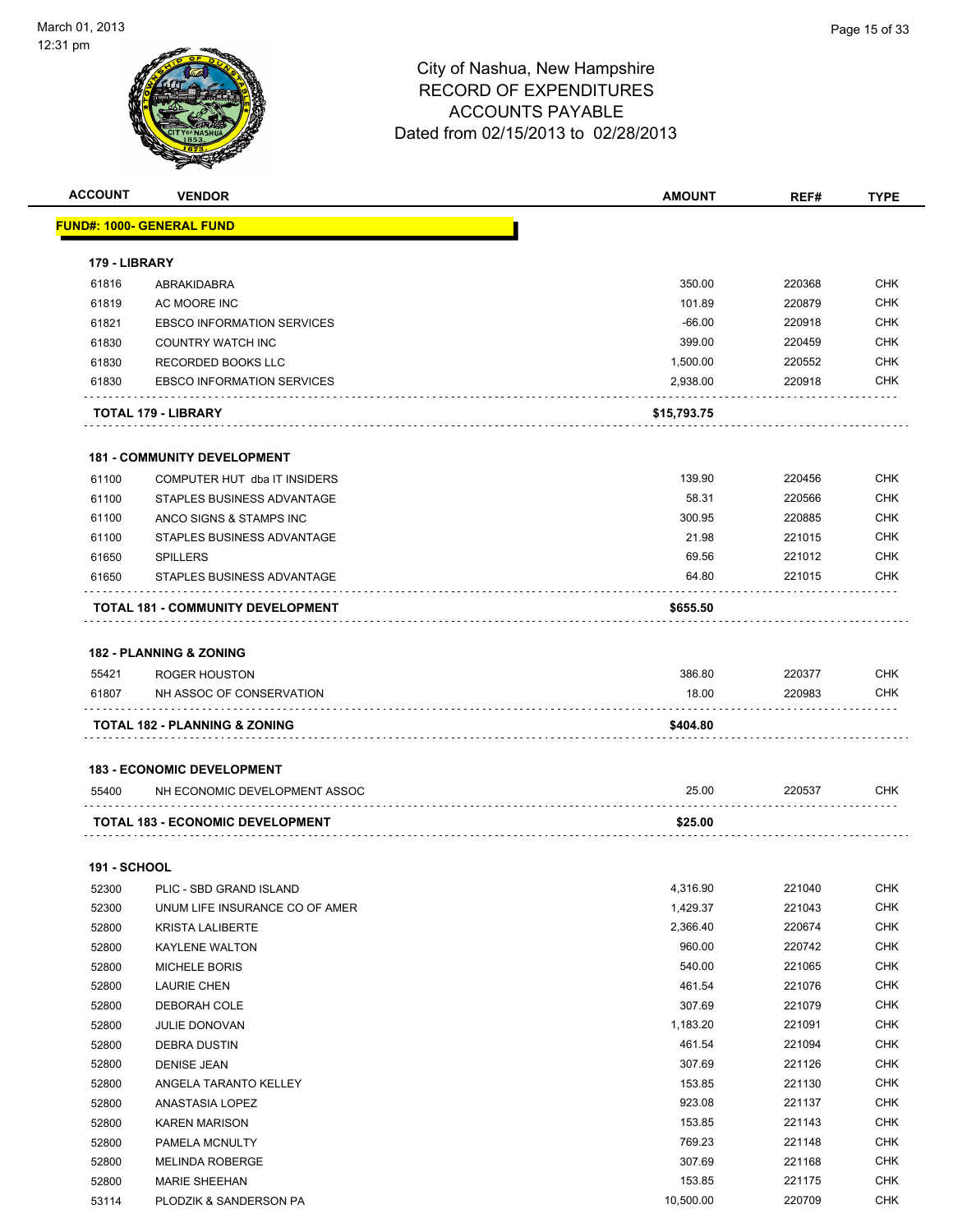

| <b>ACCOUNT</b>      | <b>VENDOR</b>                     | <b>AMOUNT</b> | REF#    | <b>TYPE</b> |
|---------------------|-----------------------------------|---------------|---------|-------------|
|                     | <b>FUND#: 1000- GENERAL FUND</b>  |               |         |             |
|                     |                                   |               |         |             |
| <b>191 - SCHOOL</b> |                                   |               |         |             |
| 53128               | <b>JACKSON LEWIS LLP</b>          | 880.00        | 220670  | CHK         |
| 53600               | THE YOUTH COUNCIL                 | 6,012.50      | 220747  | <b>CHK</b>  |
| 53614               | <b>CLARK ASSOC</b>                | 33,902.25     | 220622  | <b>CHK</b>  |
| 53614               | AMY MCCARTNEY                     | 8,029.13      | 220685  | <b>CHK</b>  |
| 53614               | <b>COMPASSIONATE STAFFING LLC</b> | 641.25        | 221080  | <b>CHK</b>  |
| 53628               | <b>WILLIAM R CLOSS III</b>        | 60.00         | 220624  | <b>CHK</b>  |
| 53628               | M L HANNAY ASSOCIATES             | 7,801.07      | 220680  | <b>CHK</b>  |
| 53628               | PRO AV SYSTEMS INC                | 90.00         | 220710  | <b>CHK</b>  |
| 53628               | STATE OF NH CRIMINAL RECORDS      | 428.00        | 220730  | <b>CHK</b>  |
| 53628               | M L HANNAY ASSOCIATES             | 1,895.92      | 221139  | <b>CHK</b>  |
| 53628               | STATE OF NH CRIMINAL RECORDS      | 253.00        | 221179  | <b>CHK</b>  |
| 54100               | <b>PSNH</b>                       | 11,047.56     | 220589  | <b>CHK</b>  |
| 54100               | PUBLIC SERVICE OF NH              | 85,019.63     | 220714  | <b>CHK</b>  |
| 54100               | <b>PSNH</b>                       | 9,420.51      | 221041  | <b>CHK</b>  |
| 54114               | <b>LIBERTY UTILITIES</b>          | 21,858.96     | 220584  | <b>CHK</b>  |
| 54114               | <b>HESS CORPORATION</b>           | 65,397.44     | 220586  | <b>CHK</b>  |
| 54114               | <b>HESS CORPORATION</b>           | 29,839.64     | 221034  | CHK         |
| 54114               | <b>LIBERTY UTILITIES</b>          | 7,020.78      | 221038  | <b>CHK</b>  |
| 54141               | PENNICHUCK WATER WORKS INC        | 3,574.28      | 220585  | <b>CHK</b>  |
| 54141               | PENNICHUCK WATER WORKS INC        | 885.38        | 221039  | CHK         |
| 54280               | <b>B &amp; S LOCKSMITHS INC</b>   | 441.03        | 220603  | <b>CHK</b>  |
| 54280               | HUSSEY SEATING COMPANY            | 657.00        | 220666  | <b>CHK</b>  |
| 54280               | NASHUA GLASS                      | 144.50        | 220695  | <b>CHK</b>  |
| 54280               | ALTERNATIVE COMMUNICATIONS SVC    | 100.00        | 221052  | CHK         |
| 54280               | <b>B &amp; S LOCKSMITHS INC</b>   | 131.27        | 221055  | CHK         |
| 54280               | HUSSEY SEATING COMPANY            | 2,000.00      | 221124  | <b>CHK</b>  |
| 54280               | STANLEY ELEVATOR CO INC           | 516.00        | 221177  | CHK         |
| 54280               | <b>VIKING ROOFING INC</b>         | 1,004.00      | 221185  | <b>CHK</b>  |
| 54421               | CANON SOLUTIONS AMERICA INC       | 240.57        | 221069  | CHK         |
| 54487               | A - Z QUALITY REPAIR              | 345.00        | 220591  | CHK         |
| 54487               | <b>NELSON PIANO SERVICE</b>       | 315.00        | 220699  | CHK         |
| 54487               | PTECH PERCUSSION TECHNOLOGIES     | 498.00        | 220713  | <b>CHK</b>  |
| 54487               | ALL AMERICAN SPORTS CORP          | 62.78         | 221050  | <b>CHK</b>  |
| 54487               | <b>HOBART SERVICE</b>             | 448.09        | 221119  | <b>CHK</b>  |
| 54487               | ALL AMERICAN SPORTS CORP          | 615.51        | 221167  | <b>CHK</b>  |
| 54600               | NAPA AUTO PARTS                   | 63.09         | 220694  | <b>CHK</b>  |
| 54600               | <b>TOWERS MOTOR PARTS CORP</b>    | 19.90         | 220736  | <b>CHK</b>  |
| 54600               | MAYNARD & LESIEUR INC             | 369.77        | 221145  | CHK         |
| 54600               | <b>MB TRACTOR &amp; EQUIPMENT</b> | 616.99        | 221146  | <b>CHK</b>  |
| 54600               | NASHUA WHOLESALE TIRE INC         | 232.95        | 221152  | <b>CHK</b>  |
| 54600               | SANEL AUTO PARTS CO               | 451.10        | 221170  | <b>CHK</b>  |
| 55109               | <b>EARTHLINK BUSINESS</b>         | 5,602.65      | 220587  | CHK         |
| 55109               | <b>FAIRPOINT COMMUNICATIONS</b>   | 37.81         | 220588  | CHK         |
| 55109               | <b>FAIRPOINT COMMUNICATIONS</b>   | 790.86        | 220854  | CHK         |
| 55109               | <b>FAIRPOINT COMMUNICATIONS</b>   | 30.06         | 221037  | <b>CHK</b>  |
| 55200               | <b>NCTM</b>                       | 119.00        | 220697  | <b>CHK</b>  |
| 55200               | <b>NHIAA</b>                      | 50.00         | 220701  | CHK         |
| 55200               | NASHUA SCHOOL DISTRICT 42         | 100.00        | 9201317 | ACH         |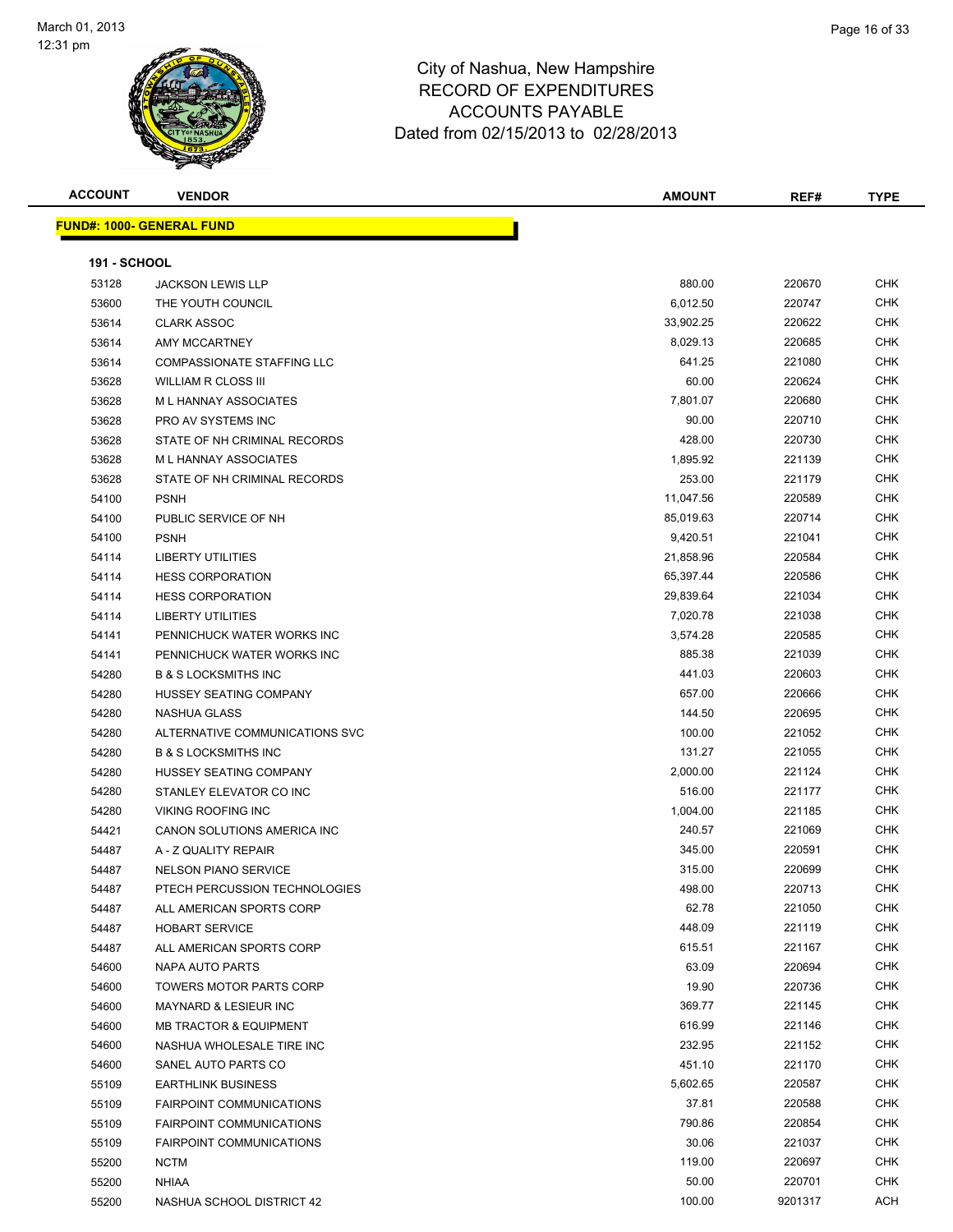

| <b>ACCOUNT</b>      | <b>VENDOR</b>                    | <b>AMOUNT</b> | REF#    | <b>TYPE</b> |
|---------------------|----------------------------------|---------------|---------|-------------|
|                     | <b>FUND#: 1000- GENERAL FUND</b> |               |         |             |
|                     |                                  |               |         |             |
| <b>191 - SCHOOL</b> |                                  |               |         |             |
| 55300               | LUTHERAN COMMUNITY SERVICES SH   | 90.00         | 220678  | <b>CHK</b>  |
| 55300               | <b>JENNIFER SEUSING</b>          | 209.22        | 220726  | <b>CHK</b>  |
| 55300               | NASHUA SCHOOL DISTRICT 42        | 115.00        | 9201317 | ACH         |
| 55307               | DAVID RYAN                       | 118.76        | 220719  | <b>CHK</b>  |
| 55307               | CLAUDIA CASTANO VELEZ            | 43.84         | 220740  | <b>CHK</b>  |
| 55307               | <b>MARCIA BAGLEY</b>             | 204.39        | 221056  | <b>CHK</b>  |
| 55307               | ELIZABETH BALA                   | 47.32         | 221057  | <b>CHK</b>  |
| 55307               | <b>COVART VIRGINIA L</b>         | 1.41          | 221086  | <b>CHK</b>  |
| 55307               | DANIEL DONOVAN                   | 25.15         | 221090  | <b>CHK</b>  |
| 55307               | <b>VIRGINIA ESSON</b>            | 15.82         | 221096  | <b>CHK</b>  |
| 55307               | <b>LISA GINGRAS</b>              | 82.55         | 221107  | CHK         |
| 55307               | <b>ELLEN GREENBERG</b>           | 447.44        | 221113  | <b>CHK</b>  |
| 55307               | CHERYL JACOBS                    | 39.70         | 221125  | CHK         |
| 55307               | <b>JUDITH LOFTUS</b>             | 20.20         | 221136  | <b>CHK</b>  |
| 55307               | <b>JENNIFER SEUSING</b>          | 88.14         | 221174  | <b>CHK</b>  |
| 55400               | LYNNE JOSEPH                     | 135.60        | 221127  | <b>CHK</b>  |
| 55500               | THE LOWELL PUBLISHING CO         | 1,413.53      | 220962  | <b>CHK</b>  |
| 55500               | UNION LEADER CORP                | 235.00        | 221022  | <b>CHK</b>  |
| 55500               | UNION LEADER CORP                | 300.30        | 221023  | <b>CHK</b>  |
| 55600               | THE COPY SHOP                    | 741.60        | 221083  | <b>CHK</b>  |
| 55607               | UNITED PARCEL SERVICE            | 40.71         | 221042  | <b>CHK</b>  |
| 55607               | <b>BARBARA PUKT</b>              | 46.70         | 221165  | <b>CHK</b>  |
| 55635               | NASHUA SCHOOL DISTRICT 42        | 595.00        | 9201317 | ACH         |
| 55642               | THOMAS BIRMINGHAM                | 92.00         | 220608  | <b>CHK</b>  |
| 55642               | <b>MARK BUDA</b>                 | 80.00         | 220612  | <b>CHK</b>  |
| 55642               | PHILIP CLINTON                   | 60.00         | 220623  | <b>CHK</b>  |
| 55642               | ROBERT COLLETTI                  | 80.00         | 220626  | <b>CHK</b>  |
| 55642               | <b>MARY JANE CORMIER</b>         | 80.00         | 220630  | <b>CHK</b>  |
| 55642               | <b>JOHN FERLAN</b>               | 60.00         | 220639  | <b>CHK</b>  |
| 55642               | <b>THOMAS FISCHER</b>            | 80.00         | 220642  | <b>CHK</b>  |
| 55642               | <b>KEITH FRONK</b>               | 80.00         | 220645  | <b>CHK</b>  |
| 55642               | <b>MICHAEL FROST</b>             | 80.00         | 220646  | <b>CHK</b>  |
| 55642               | JAY A. FULTON                    | 120.00        | 220647  | <b>CHK</b>  |
| 55642               | <b>SCOTT GABRIEL</b>             | 60.00         | 220648  | <b>CHK</b>  |
| 55642               | <b>ADAM HICKS</b>                | 80.00         | 220662  | CHK         |
| 55642               | DONALD HURLEY                    | 60.00         | 220665  | CHK         |
| 55642               | <b>JASON KOHM</b>                | 60.00         | 220671  | <b>CHK</b>  |
| 55642               | <b>GARY KUBA</b>                 | 60.00         | 220672  | CHK         |
| 55642               | SYLVAIN LABELLE                  | 80.00         | 220673  | <b>CHK</b>  |
| 55642               | <b>ANTHONY LAMONICA</b>          | 80.00         | 220675  | <b>CHK</b>  |
| 55642               | DAVID LEBLANC                    | 80.00         | 220677  | CHK         |
| 55642               | PAUL MARTINEAU                   | 60.00         | 220684  | <b>CHK</b>  |
| 55642               | <b>SHAWN MCNAMARA</b>            | 80.00         | 220687  | <b>CHK</b>  |
| 55642               | <b>BARBARA MICHAEL</b>           | 60.00         | 220690  | <b>CHK</b>  |
| 55642               | PAUL NITSO                       | 60.00         | 220702  | <b>CHK</b>  |
| 55642               | <b>CHARLES SISSON</b>            | 92.00         | 220727  | CHK         |
| 55642               | <b>DOUG STEVENS</b>              | 60.00         | 220731  | CHK         |
| 55642               | <b>SHANE BELANGER</b>            | 80.00         | 221059  | <b>CHK</b>  |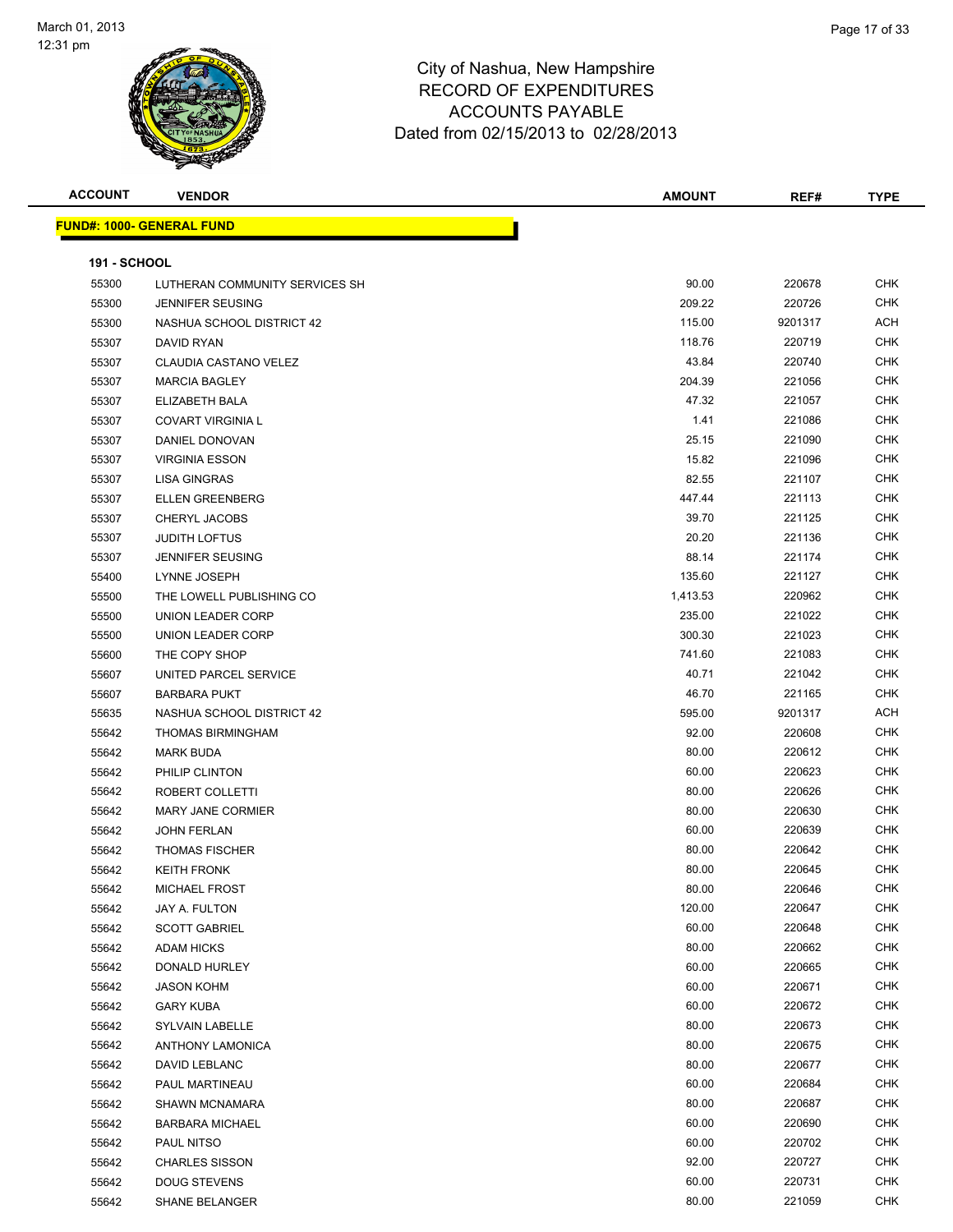

| <b>ACCOUNT</b>      | <b>VENDOR</b>                        | <b>AMOUNT</b> | REF#   | <b>TYPE</b> |
|---------------------|--------------------------------------|---------------|--------|-------------|
|                     | <u> FUND#: 1000- GENERAL FUND</u>    |               |        |             |
|                     |                                      |               |        |             |
| <b>191 - SCHOOL</b> |                                      |               |        |             |
| 55642               | <b>DOUGLAS BOOTH</b>                 | 80.00         | 221064 | <b>CHK</b>  |
| 55642               | DANIEL CHRISTOPHER                   | 80.00         | 221077 | <b>CHK</b>  |
| 55642               | <b>MARK CORMIER</b>                  | 80.00         | 221084 | <b>CHK</b>  |
| 55642               | DENNIS T. DUCHARME                   | 60.00         | 221093 | <b>CHK</b>  |
| 55642               | <b>RYAN FARIA</b>                    | 60.00         | 221098 | <b>CHK</b>  |
| 55642               | <b>STEVE GREENWOOD</b>               | 60.00         | 221114 | <b>CHK</b>  |
| 55642               | MICHAEL HAMILTON                     | 60.00         | 221115 | <b>CHK</b>  |
| 55642               | ROBERT HOLEWA                        | 60.00         | 221120 | <b>CHK</b>  |
| 55642               | <b>GARY KUBA</b>                     | 80.00         | 221131 | <b>CHK</b>  |
| 55642               | <b>ANTHONY LAMONICA</b>              | 80.00         | 221132 | <b>CHK</b>  |
| 55642               | PATRICK MCCARTHY                     | 80.00         | 221147 | <b>CHK</b>  |
| 55642               | <b>WILLIAM NUNNALLY</b>              | 80.00         | 221157 | <b>CHK</b>  |
| 55642               | <b>ROY PARKER</b>                    | 80.00         | 221159 | <b>CHK</b>  |
| 55642               | PAUL PEPIN                           | 80.00         | 221162 | <b>CHK</b>  |
| 55642               | <b>DENNIS VAN ERON</b>               | 60.00         | 221184 | <b>CHK</b>  |
| 55649               | <b>WILLIAM MAKARAWICZ</b>            | 960.00        | 221142 | <b>CHK</b>  |
| 55690               | FIRST STUDENT INC                    | 257,165.90    | 220641 | <b>CHK</b>  |
| 55690               | FIRST STUDENT INC                    | 174.33        | 221100 | <b>CHK</b>  |
| 55691               | CARING HANDS TRANSPORTATION LL       | 6,335.00      | 220617 | <b>CHK</b>  |
| 55691               | CONCORD SCHOOL DISTRICT              | 219.15        | 220628 | <b>CHK</b>  |
| 55691               | CONTOOCOOK VALLEY SCHOOL DISTR       | 1,133.88      | 220629 | <b>CHK</b>  |
| 55691               | <b>SALLY CRATEAU</b>                 | 844.79        | 220632 | <b>CHK</b>  |
| 55691               | FIRST STUDENT INC                    | 580,450.84    | 220641 | <b>CHK</b>  |
| 55691               | <b>J S C TRANSPORTATION SVCS INC</b> | 315.00        | 220669 | <b>CHK</b>  |
| 55691               | <b>BARBARA MELANSON</b>              | 141.25        | 220689 | <b>CHK</b>  |
| 55691               | THE PROVIDER ENTERPRISES INC         | 51,063.75     | 220712 | <b>CHK</b>  |
| 55691               | SARAH WINSLOW                        | 392.91        | 220745 | <b>CHK</b>  |
| 55694               | <b>SERESC</b>                        | 2,021.14      | 220725 | <b>CHK</b>  |
| 61100               | ANCO SIGNS & STAMPS INC              | 34.50         | 220597 | <b>CHK</b>  |
| 61100               | CANON SOLUTIONS AMERICA INC          | 122.00        | 220615 | <b>CHK</b>  |
| 61100               | PITNEY BOWES GLOBAL FIN SRVS         | 194.47        | 220707 | <b>CHK</b>  |
| 61100               | STAPLES BUSINESS ADVANTAGE           | 641.43        | 220729 | CHK         |
| 61100               | WB MASON CO INC                      | 7,547.80      | 220744 | <b>CHK</b>  |
| 61100               | CRESTLINE SPECIALTIES INC            | 466.89        | 221087 | <b>CHK</b>  |
| 61100               | STAPLES BUSINESS ADVANTAGE           | 1,308.12      | 221178 | CHK         |
| 61100               | WB MASON CO INC                      | 5,515.70      | 221187 | CHK         |
| 61107               | ALL SEASONS PROMOTIONS               | 224.15        | 221051 | CHK         |
| 61135               | MAA (MATHEMATICAL ASSOC OF AM)       | 210.00        | 220596 | CHK         |
| 61135               | APPLE INC - PHEASANT LANE MALL       | 87.00         | 220599 | <b>CHK</b>  |
| 61135               | ASCD                                 | 26.45         | 220600 | CHK         |
| 61135               | <b>BARNES &amp; NOBLE INC</b>        | 199.97        | 220604 | CHK         |
| 61135               | <b>BELLETETES INC</b>                | 189.39        | 220605 | <b>CHK</b>  |
| 61135               | <b>CARLEX INC</b>                    | 56.05         | 220618 | <b>CHK</b>  |
| 61135               | CARTRIDGE WORLD NASHUA               | 90.00         | 220619 | <b>CHK</b>  |
| 61135               | COMPUTER HUT dba IT INSIDERS         | 149.95        | 220627 | <b>CHK</b>  |
| 61135               | CRYSTAL ROCK BOTTLED WATER           | 204.60        | 220634 | CHK         |
| 61135               | DEMCO INC                            | 112.77        | 220636 | CHK         |
| 61135               | F W WEBB CO                          | 7.54          | 220638 | CHK         |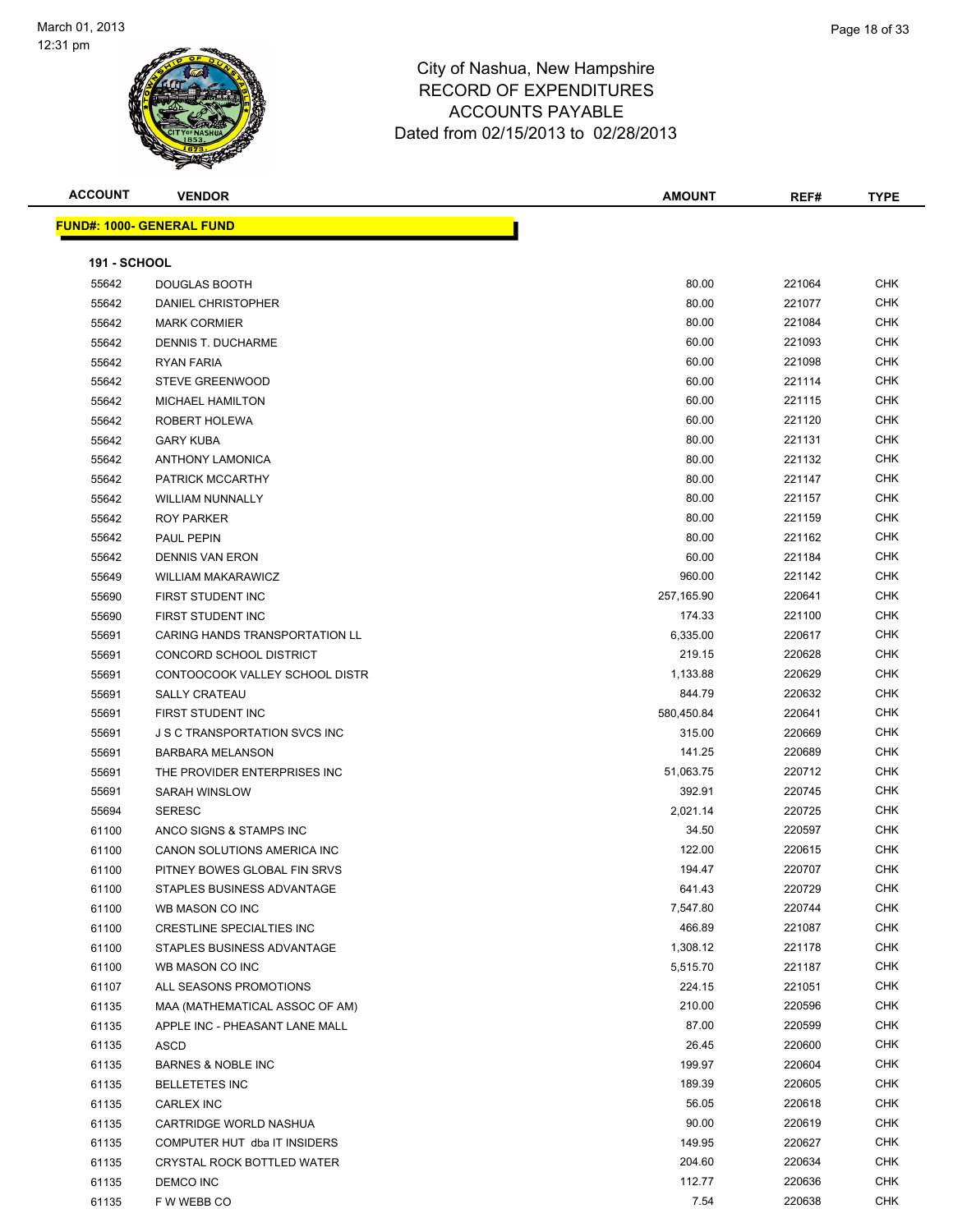

| <b>ACCOUNT</b>      | <b>VENDOR</b>                    | <b>AMOUNT</b> | REF#   | <b>TYPE</b> |
|---------------------|----------------------------------|---------------|--------|-------------|
|                     | <b>FUND#: 1000- GENERAL FUND</b> |               |        |             |
| <b>191 - SCHOOL</b> |                                  |               |        |             |
| 61135               | <b>AMY GEROW</b>                 | 59.98         | 220652 | <b>CHK</b>  |
| 61135               | <b>GOPHER SPORTS</b>             | 551.71        | 220654 | <b>CHK</b>  |
| 61135               | <b>HAAN CRAFTS LLC</b>           | 1,049.46      | 220658 | <b>CHK</b>  |
| 61135               | <b>HANNAFORD</b>                 | 2.59          | 220660 | <b>CHK</b>  |
| 61135               | HOME DEPOT CREDIT SERVICES       | 188.78        | 220663 | <b>CHK</b>  |
| 61135               | MARKET BASKET ACCT 2589096       | 379.63        | 220683 | <b>CHK</b>  |
| 61135               | <b>KAREN MURRAY</b>              | 30.00         | 220691 | <b>CHK</b>  |
| 61135               | MUSIC IS ELEMENTARY              | 197.45        | 220692 | <b>CHK</b>  |
| 61135               | PITSCO INC                       | 563.36        | 220708 | <b>CHK</b>  |
| 61135               | PRO AV SYSTEMS INC               | 507.00        | 220710 | <b>CHK</b>  |
| 61135               | <b>REDLEAF PRESS</b>             | 103.80        | 220718 | CHK         |
| 61135               | <b>CLASSROOM DIRECT INC</b>      | 117.29        | 220722 | CHK         |
| 61135               | <b>SCHOOL SPECIALTY</b>          | 3,865.82      | 220723 | CHK         |
| 61135               | STAPLES BUSINESS ADVANTAGE       | 967.18        | 220729 | CHK         |
| 61135               | <b>TEACHERS DISCOVERY</b>        | 170.22        | 220734 | CHK         |
| 61135               | <b>TIGER DIRECT</b>              | 89.48         | 220735 | <b>CHK</b>  |
| 61135               | YOUTHLIGHT, INC.                 | 46.90         | 220748 | <b>CHK</b>  |
| 61135               | ASCD                             | 318.00        | 221035 | <b>CHK</b>  |
| 61135               | AC MOORE INC                     | 91.69         | 221044 | <b>CHK</b>  |
| 61135               | <b>BARNES &amp; NOBLE INC</b>    | 300.00        | 221058 | <b>CHK</b>  |
| 61135               | <b>BELLETETES INC</b>            | 162.45        | 221060 | <b>CHK</b>  |
| 61135               | <b>BENCHMARK EDUCATION</b>       | 269.50        | 221061 | <b>CHK</b>  |
| 61135               | <b>CARRIE BURNS</b>              | 55.94         | 221068 | <b>CHK</b>  |
| 61135               | CAROLINA BIOLOGICAL SUPPLY CO    | 31.90         | 221072 | <b>CHK</b>  |
| 61135               | CARTRIDGE WORLD NASHUA           | 189.48        | 221073 | <b>CHK</b>  |
| 61135               | DANIELLE CATABIA                 | 33.84         | 221074 | CHK         |
| 61135               | COMPUTER HUT dba IT INSIDERS     | 359.50        | 221081 | <b>CHK</b>  |
| 61135               | DOWNES & READER HARDWOOD CO IN   | 1,528.00      | 221092 | <b>CHK</b>  |
| 61135               | ED VOTEK                         | 88.95         | 221095 | <b>CHK</b>  |
| 61135               | <b>CAROL FONDEN</b>              | 49.49         | 221102 | <b>CHK</b>  |
| 61135               | <b>GENERAL LINEN SERVICE INC</b> | 139.15        | 221104 | <b>CHK</b>  |
| 61135               | <b>GLOBAL TRADEQUEST INC</b>     | 620.03        | 221109 | <b>CHK</b>  |
| 61135               | <b>GOPHER SPORTS</b>             | 324.26        | 221110 | <b>CHK</b>  |
| 61135               | HANNAFORD                        | 11.17         | 221116 | <b>CHK</b>  |
| 61135               | <b>HARVARD EDUCATION PRESS</b>   | 141.04        | 221117 | <b>CHK</b>  |
| 61135               | HOME DEPOT CREDIT SERVICES       | 422.79        | 221121 | <b>CHK</b>  |
| 61135               | <b>GREAT SOURCE</b>              | 48.35         | 221123 | CHK         |
| 61135               | PARESH JOSHI                     | 231.07        | 221128 | CHK         |
| 61135               | KATHLEEN KARVELAS                | 46.85         | 221129 | <b>CHK</b>  |
| 61135               | RICHARD LANCOURT                 | 103.95        | 221133 | CHK         |
| 61135               | MAINE OXY                        | 80.50         | 221141 | CHK         |
| 61135               | MARKET BASKET ACCT 2589096       | 280.44        | 221144 | <b>CHK</b>  |
| 61135               | NASHUA HIGH SCHOOL NORTH         | 93.00         | 221150 | CHK         |
| 61135               | NASHUA OUTDOOR POWER EQUIPMENT   | 103.01        | 221151 | CHK         |
| 61135               | <b>NELSON PIANO SERVICE</b>      | 50.00         | 221154 | CHK         |
| 61135               | <b>NHICC</b>                     | 65.00         | 221156 | CHK         |
| 61135               | PAXTON PATTERSON                 | 117.11        | 221160 | <b>CHK</b>  |
| 61135               | PRO ED CO                        | 302.50        | 221164 | CHK         |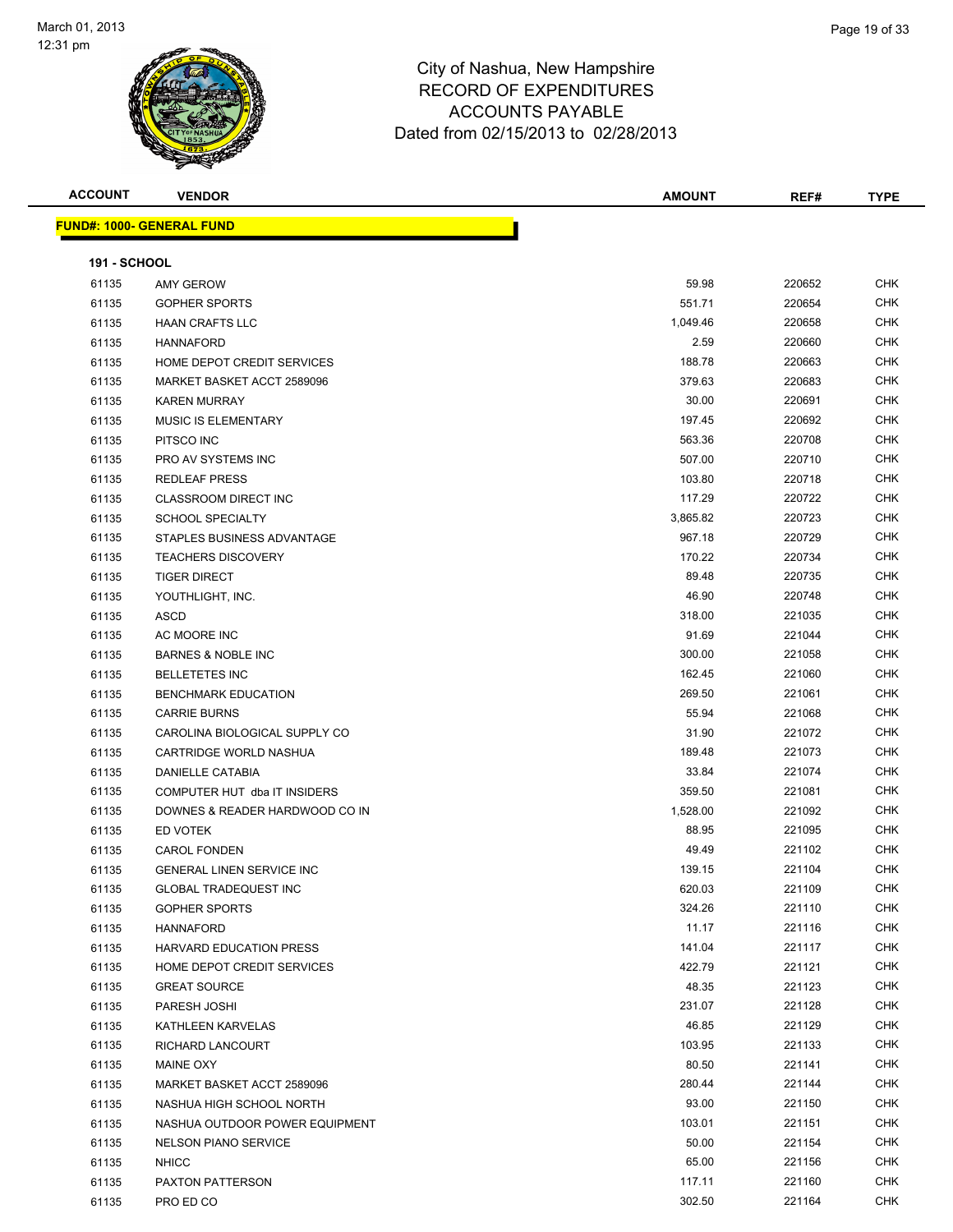

| <b>ACCOUNT</b>      | <b>VENDOR</b>                         | <b>AMOUNT</b> | REF#    | <b>TYPE</b> |
|---------------------|---------------------------------------|---------------|---------|-------------|
|                     | <u> FUND#: 1000- GENERAL FUND</u>     |               |         |             |
|                     |                                       |               |         |             |
| <b>191 - SCHOOL</b> |                                       |               |         |             |
| 61135               | <b>SARGENT WELCH</b>                  | 1,003.03      | 221171  | <b>CHK</b>  |
| 61135               | <b>SCHOOL SPECIALTY</b>               | 1,257.14      | 221173  | <b>CHK</b>  |
| 61135               | STAPLES BUSINESS ADVANTAGE            | 1,105.93      | 221178  | CHK         |
| 61135               | <b>SYSCO BOSTON LLC</b>               | 803.21        | 221181  | <b>CHK</b>  |
| 61135               | <b>WAL-MART</b>                       | 41.73         | 221186  | CHK         |
| 61135               | YOUTHLIGHT, INC.                      | 29.90         | 221189  | CHK         |
| 61135               | <b>CITIZENS BANK</b>                  | 175.00        | 9201318 | ACH         |
| 61142               | PAULA EDWARDS                         | 6.00          | 220637  | CHK         |
| 61142               | SCHOOL NURSE SUPPLY INC               | 153.70        | 220721  | <b>CHK</b>  |
| 61142               | <b>WAL-MART</b>                       | 121.32        | 220741  | CHK         |
| 61249               | DIFFERENT ROADS TO LEARNING           | 169.80        | 221089  | CHK         |
| 61299               | <b>BELLETETES INC</b>                 | 7.72          | 220605  | <b>CHK</b>  |
| 61299               | HOME DEPOT CREDIT SERVICES            | 59.92         | 220664  | <b>CHK</b>  |
| 61299               | <b>KATHRYN RANSOM</b>                 | 53.12         | 220716  | CHK         |
| 61299               | SUNCASTLE TECHNOLOGY                  | 132.00        | 220732  | CHK         |
| 61299               | <b>AUBUCHON HARDWARE</b>              | 1.66          | 221054  | CHK         |
| 61299               | <b>BELLETETES INC</b>                 | 125.92        | 221060  | CHK         |
| 61299               | AUBUCHON HARDWARE                     | 159.12        | 221063  | <b>CHK</b>  |
| 61299               | <b>FASTENAL CO</b>                    | 37.91         | 221099  | <b>CHK</b>  |
| 61299               | HOME DEPOT CREDIT SERVICES            | 92.25         | 221122  | <b>CHK</b>  |
| 61299               | MERRIMACK BUILDING SUPPLY INC         | 756.60        | 221149  | <b>CHK</b>  |
| 61299               | STAPLES BUSINESS ADVANTAGE            | 701.31        | 221178  | <b>CHK</b>  |
| 61299               | <b>CITIZENS BANK</b>                  | 106.49        | 9201318 | <b>ACH</b>  |
| 61407               | M & M ELECTRICAL SUPPLY CO INC        | 1,222.34      | 220679  | CHK         |
| 61407               | ALARMAX DISTRIBUTORS INC              | 392.88        | 221049  | CHK         |
| 61407               | M & M ELECTRICAL SUPPLY CO INC        | 3,431.95      | 221138  | <b>CHK</b>  |
| 61407               | <b>REXEL CLS</b>                      | 21.19         | 221166  | <b>CHK</b>  |
| 61407               | SIMPLEX GRINNELL                      | 1,879.00      | 221176  | <b>CHK</b>  |
| 61407               | <b>WILLIAMS COMMUNICATIONS SERVIC</b> | 332.50        | 221188  | <b>CHK</b>  |
| 61414               | F W WEBB CO                           | 796.71        | 220638  | <b>CHK</b>  |
| 61414               | PEABODY SUPPLY CO                     | 358.57        | 220705  | <b>CHK</b>  |
| 61414               | F W WEBB CO                           | 320.68        | 221097  | <b>CHK</b>  |
| 61414               | PEABODY SUPPLY CO                     | 67.10         | 221161  | <b>CHK</b>  |
| 61414               | TOTAL AIR SUPPLY INC                  | 23.84         | 221183  | <b>CHK</b>  |
| 61421               | CAPP USA                              | 450.00        | 220616  | <b>CHK</b>  |
| 61421               | TRANE U.S. INC                        | 802.74        | 220737  | CHK         |
| 61421               | AIREX FILTER CORPORATION              | 478.49        | 221047  | CHK         |
| 61421               | <b>AIRXCHANGE</b>                     | 1,876.19      | 221048  | <b>CHK</b>  |
| 61421               | <b>CAPP USA</b>                       | 1,427.00      | 221070  | <b>CHK</b>  |
| 61421               | CAPP USA                              | 250.00        | 221071  | <b>CHK</b>  |
| 61421               | CONTROL TECHNOLOGIES INC              | 102.14        | 221082  | <b>CHK</b>  |
| 61421               | <b>GRAINGER</b>                       | 421.64        | 221111  | <b>CHK</b>  |
| 61428               | NATIONWIDE SALES & SERVICE            | 159.42        | 220698  | CHK         |
| 61428               | CENTRAL PAPER PRODUCTS CO             | 12,226.91     | 221075  | <b>CHK</b>  |
| 61428               | NATIONWIDE SALES & SERVICE            | 850.00        | 221153  | <b>CHK</b>  |
| 61599               | NASHUA OUTDOOR POWER EQUIPMENT        | 61.77         | 220696  | CHK         |
| 61599               | NASHUA OUTDOOR POWER EQUIPMENT        | 136.87        | 221151  | CHK         |
| 61650               | STAPLES BUSINESS ADVANTAGE            | 446.16        | 220729  | CHK         |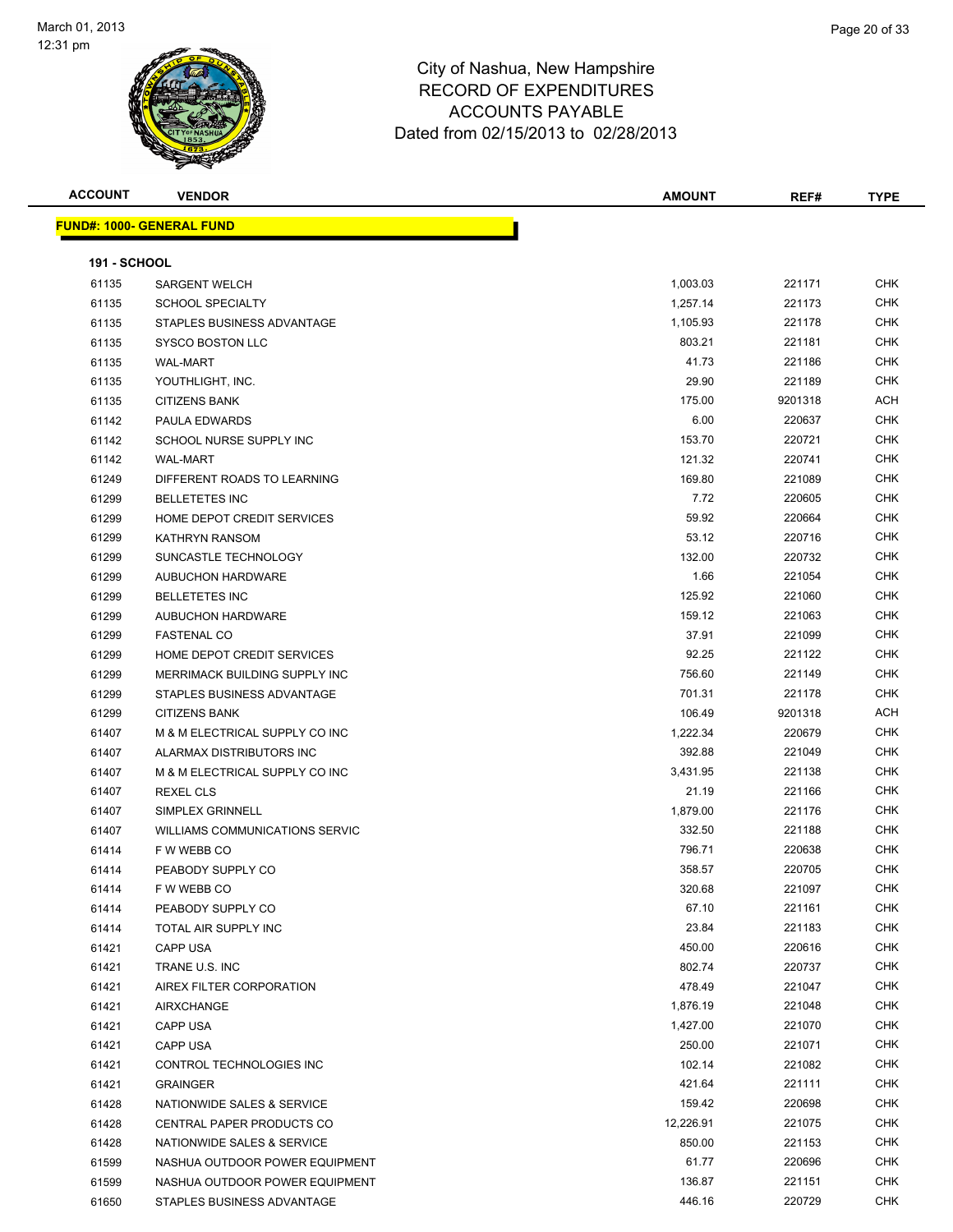

| <b>ACCOUNT</b>      | <b>VENDOR</b>                       | <b>AMOUNT</b>  | REF#   | <b>TYPE</b> |
|---------------------|-------------------------------------|----------------|--------|-------------|
|                     | <b>FUND#: 1000- GENERAL FUND</b>    |                |        |             |
| <b>191 - SCHOOL</b> |                                     |                |        |             |
| 61814               | WORLD BOOK SCHOOL & LIBRARY         | 79.00          | 220746 | <b>CHK</b>  |
| 61814               | <b>BARNES &amp; NOBLE INC</b>       | $-70.74$       | 221058 | <b>CHK</b>  |
| 61814               | <b>LIBRARY VIDEO CO</b>             | 246.37         | 221135 | <b>CHK</b>  |
| 61830               | <b>GALE</b>                         | 50.00          | 220649 | <b>CHK</b>  |
| 61830               | <b>SCHOLASTIC MAGAZINE</b>          | 148.50         | 221172 | <b>CHK</b>  |
| 61875               | <b>BARNES &amp; NOBLE INC</b>       | 275.00         | 220604 | <b>CHK</b>  |
| 61875               | PEARSON LEARNING GROUP              | 1,080.44       | 220706 | <b>CHK</b>  |
| 71221               | APPLE COMPUTER INC                  | 7,432.00       | 220598 | <b>CHK</b>  |
| 71221               | <b>UZIBULL</b>                      | 359.25         | 220739 | <b>CHK</b>  |
| 71221               | APPLE COMPUTER INC                  | 949.00         | 221053 | <b>CHK</b>  |
| 71221               | COMPUTER HUT dba IT INSIDERS        | 89.98          | 221081 | <b>CHK</b>  |
| 71800               | <b>SCHOOL SPECIALTY</b>             | 194.77         | 220723 | <b>CHK</b>  |
| 71800               | <b>SCHOOL SPECIALTY</b>             | 7,579.14       | 221173 | <b>CHK</b>  |
| 71999               | <b>FIMBEL PAUNET CORP</b>           | 2,125.00       | 220480 | <b>CHK</b>  |
| 71999               | COMPUTER HUT dba IT INSIDERS        | 759.90         | 220627 | <b>CHK</b>  |
| 71999               | <b>HEWLETT PACKARD GOV/ED SALES</b> | 1,350.00       | 220661 | <b>CHK</b>  |
| 71999               | PRO AV SYSTEMS INC                  | 507.00         | 221163 | <b>CHK</b>  |
| 71999               | STAPLES BUSINESS ADVANTAGE          | 139.98         | 221178 | <b>CHK</b>  |
|                     | <b>TOTAL 191 - SCHOOL</b>           | \$1,336,445.28 |        |             |

#### **TOTAL FUND 1000 - GENERAL FUND \$4,817,332.07**

#### **FUND#: 1001- GF-CAPITAL IMPROVEMENTS**

|       | <b>161 - STREETS-CAP IMP</b>       |            |        |            |
|-------|------------------------------------|------------|--------|------------|
| 81100 | M & M ELECTRICAL SUPPLY CO INC     | 833.00     | 220512 | CHK        |
| 81100 | UNION METAL CORP                   | 5.932.00   | 220575 | CHK        |
| 81100 | BROX INDUSTRIES INC                | 353.50     | 220899 | CHK        |
| 81100 | UNION METAL CORP                   | 445.00     | 221024 | <b>CHK</b> |
|       | <b>TOTAL 161 - STREETS-CAP IMP</b> | \$7,563.50 |        |            |
|       |                                    |            |        |            |

#### **191 - SCHOOL**

|       | <b>TOTAL 191 - SCHOOL</b>   | \$3.515.00 |        |            |
|-------|-----------------------------|------------|--------|------------|
| 81100 | BUDGET 1 HR. SIGN CTR., INC | 350.00     | 220613 | <b>CHK</b> |
| 81100 | WILLIAM L BLISS             | 3.165.00   | 220609 | CHK        |
| .     |                             |            |        |            |

**TOTAL FUND 1001 - GF-CAPITAL IMPROVEMENTS \$11,078.50**

#### **FUND#: 1010- GF-PRIOR YEAR ESCROWS**

|  |  | <b>126 - FINANCIAL SERVICES</b> |
|--|--|---------------------------------|
|--|--|---------------------------------|

| 53452 | KBW FINANCIAL STAFFING/RECRUIT        | 659.84 | 220510 | СНК |
|-------|---------------------------------------|--------|--------|-----|
| 53452 | <b>KBW FINANCIAL STAFFING/RECRUIT</b> | 824.80 | 220960 | СНК |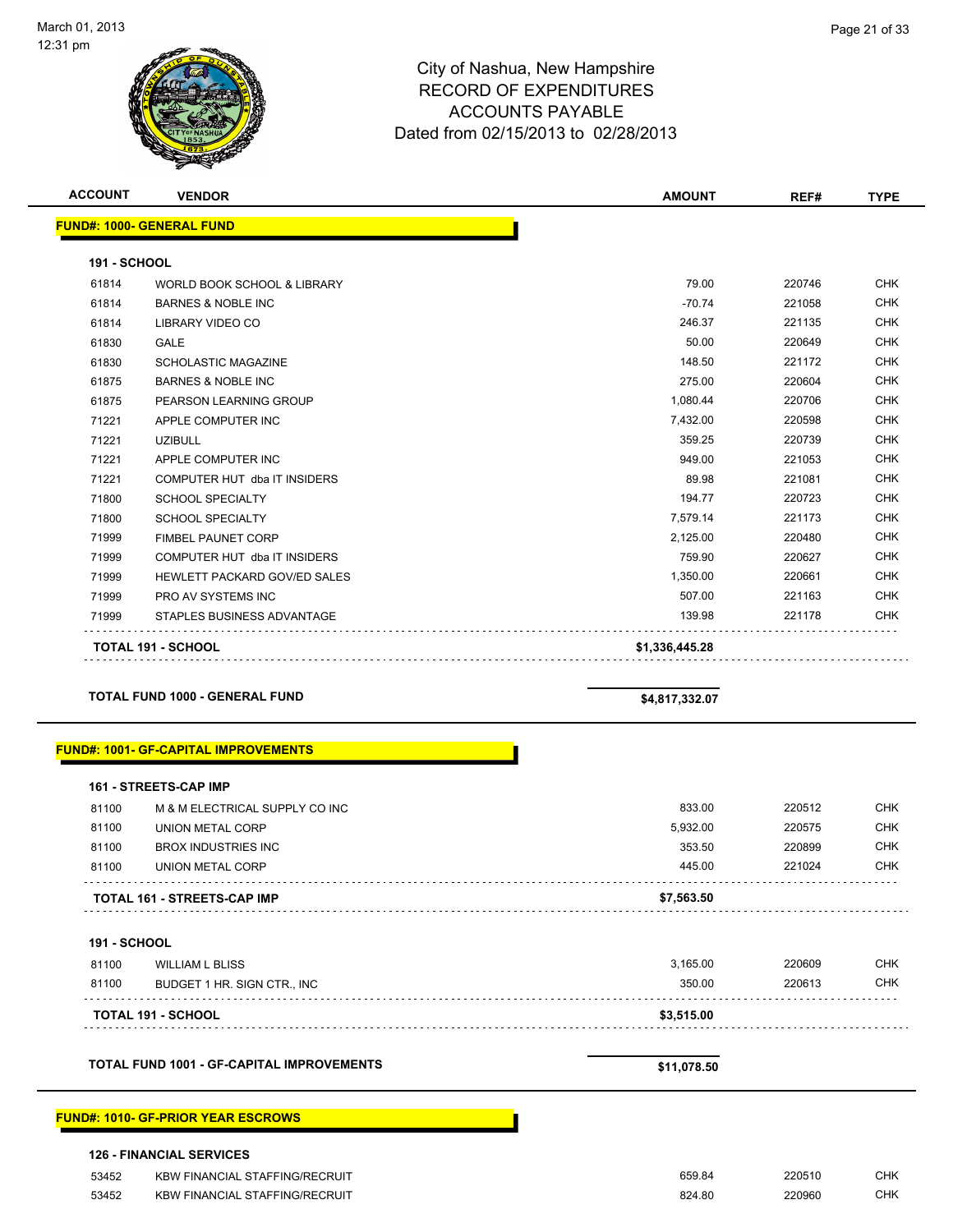

| <b>ACCOUNT</b> | <b>VENDOR</b>                                  | <b>AMOUNT</b> | REF#    | <b>TYPE</b> |
|----------------|------------------------------------------------|---------------|---------|-------------|
|                | <b>FUND#: 1010- GF-PRIOR YEAR ESCROWS</b>      |               |         |             |
|                | <b>TOTAL 126 - FINANCIAL SERVICES</b>          | \$1,484.64    |         |             |
|                | <b>156 - EMERGENCY MGT-PRIOR YEAR</b>          |               |         |             |
| 68325          | <b>CITIZENS BANK</b>                           | 42.50         | 9201318 | ACH         |
|                | <b>TOTAL 156 - EMERGENCY MGT-PRIOR YEAR</b>    | \$42.50       |         |             |
|                | <b>161 - STREETS-PRIOR YEAR</b>                |               |         |             |
| 81100          | <b>VICTOR STANLEY INC</b>                      | 49,296.00     | 220579  | <b>CHK</b>  |
|                | TOTAL 161 - STREETS-PRIOR YEAR                 | \$49,296.00   |         |             |
|                |                                                |               |         |             |
|                | <b>195 - OVERLAY-PRIOR YEAR</b>                |               |         |             |
| 94100          | PROPERTY VALUATION ADVISORS                    | 6,840.00      | 220547  | <b>CHK</b>  |
|                | <b>TOTAL 195 - OVERLAY-PRIOR YEAR</b>          | \$6,840.00    |         |             |
|                | <b>TOTAL FUND 1010 - GF-PRIOR YEAR ESCROWS</b> | \$57,663.14   |         |             |
|                | <b>FUND#: 2100- FOOD SERVICES</b>              |               |         |             |
| 54487          | AFFILIATED HVAC SERVICES LLC                   | 1,051.94      | 220595  | <b>CHK</b>  |
| 54487          | AFFILIATED HVAC SERVICES LLC                   | 313.00        | 221046  | <b>CHK</b>  |
| 55307          | EVA AXNE                                       | 75.76         | 220601  | <b>CHK</b>  |
| 55307          | <b>KAREN GUSTIN</b>                            | 117.38        | 220657  | <b>CHK</b>  |
| 55307          | PAULE RALPH                                    | 59.66         | 220715  | <b>CHK</b>  |
| 55307          | <b>ODETTE SLOSEK</b>                           | 100.73        | 220728  | <b>CHK</b>  |
| 55307          | <b>DOREEN BURGESS</b>                          | 18.59         | 221067  | <b>CHK</b>  |
| 55600          | ACE PRINTING CO                                | 455.00        | 220594  | <b>CHK</b>  |
| 61100          | STAPLES BUSINESS ADVANTAGE                     | 385.80        | 221178  | <b>CHK</b>  |
| 61214          | <b>BIMBO FOODS BAKERIES INC</b>                | 3,499.10      | 220607  | <b>CHK</b>  |
| 61214          | COCA COLA BOTTLING CO                          | 1,356.50      | 220625  | <b>CHK</b>  |
| 61214          | COSTA FRUIT & PRODUCE CO INC                   | 12,887.14     | 220631  | <b>CHK</b>  |
| 61214          | <b>GARELICK FARMS LYNN</b>                     | 12,901.76     | 220650  | <b>CHK</b>  |
| 61214          | GILLS PIZZA CO                                 | 2,232.80      | 220653  | <b>CHK</b>  |
| 61214          | <b>GREAT STATE BEVERAGES INC</b>               | 218.95        | 220656  | <b>CHK</b>  |
| 61214          | M SAUNDERS INC                                 | 6,576.13      | 220681  | CHK         |
| 61214          | NEW ENGLAND ICE CREAM                          | 541.00        | 220700  | <b>CHK</b>  |
| 61214          | SURPLUS DISTRIBUTION SECTION                   | 1,713.25      | 220733  | <b>CHK</b>  |
| 61214          | <b>BIMBO FOODS BAKERIES INC</b>                | 845.92        | 221062  | <b>CHK</b>  |
| 61214          | <b>BOSTON PIE INC</b>                          | 495.90        | 221066  | <b>CHK</b>  |
| 61214          | COCA COLA BOTTLING CO                          | 526.00        | 221078  | <b>CHK</b>  |
| 61214          | COSTA FRUIT & PRODUCE CO INC                   | 12,886.46     | 221085  | <b>CHK</b>  |
| 61214          | <b>GARELICK FARMS LYNN</b>                     | 10,509.52     | 221103  | <b>CHK</b>  |
| 61214          | GILLS PIZZA CO                                 | 3,243.40      | 221106  | <b>CHK</b>  |
| 61214          | GREAT STATE BEVERAGES INC                      | 476.20        | 221112  | CHK         |
| 61214          | M SAUNDERS INC                                 | 2,269.70      | 221140  | <b>CHK</b>  |
| 61214          | NEW ENGLAND ICE CREAM                          | 478.73        | 221155  | <b>CHK</b>  |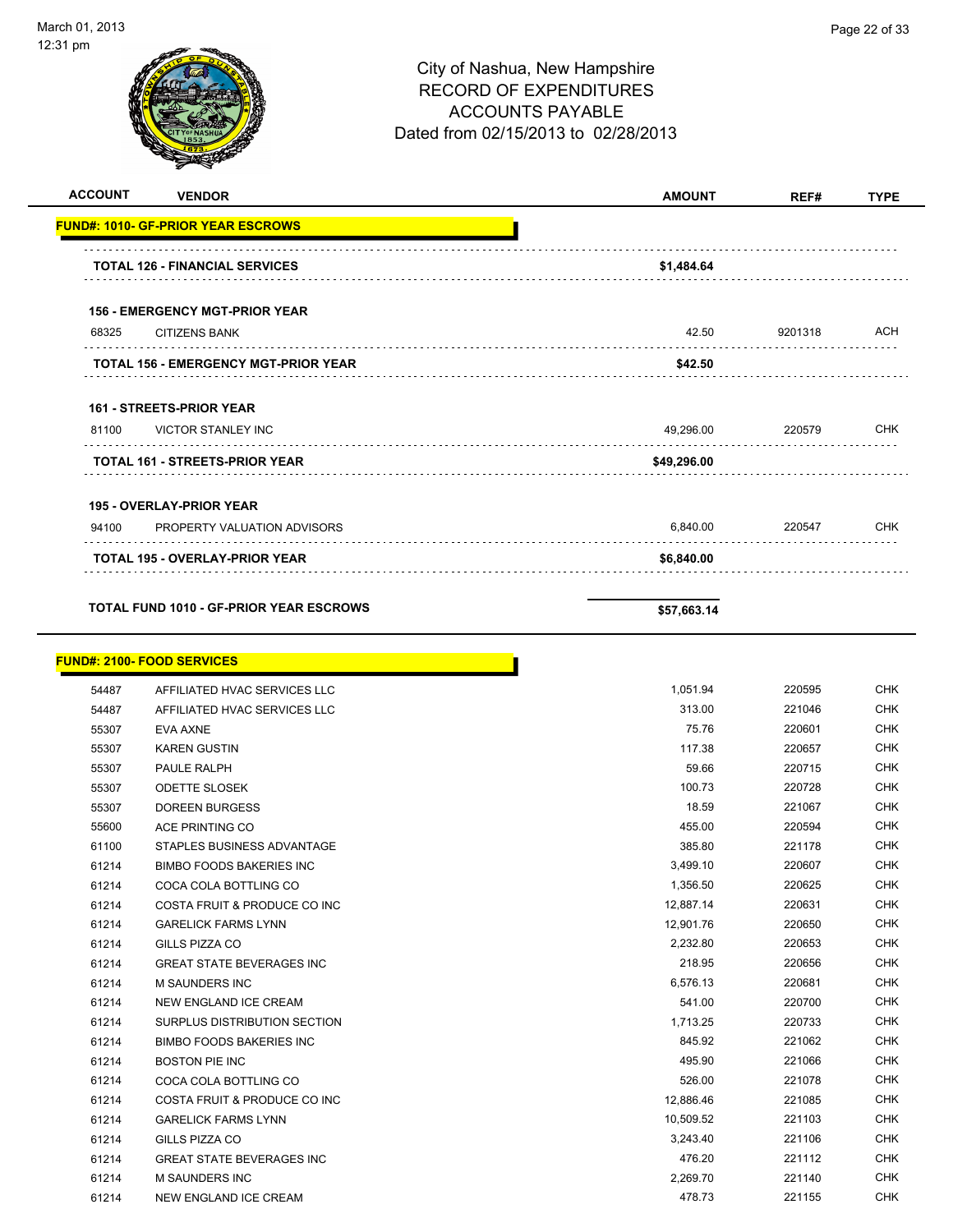

| <b>ACCOUNT</b> | <b>VENDOR</b>                                   | <b>AMOUNT</b> | REF#    | <b>TYPE</b> |
|----------------|-------------------------------------------------|---------------|---------|-------------|
|                | <b>FUND#: 2100- FOOD SERVICES</b>               |               |         |             |
| 61214          | SURPLUS DISTRIBUTION SECTION                    | 123.75        | 221180  | <b>CHK</b>  |
| 61299          | <b>CENTRAL PAPER PRODUCTS CO</b>                | 4,834.50      | 220621  | <b>CHK</b>  |
| 61299          | CENTRAL PAPER PRODUCTS CO                       | 6,808.58      | 221075  | <b>CHK</b>  |
| 61299          | <b>GARELICK FARMS LYNN</b>                      | 207.81        | 221103  | <b>CHK</b>  |
|                | <b>TOTAL FUND 2100 - FOOD SERVICES</b>          | \$88,210.96   |         |             |
|                | <b>FUND#: 2201- DRIVERS EDUCATION</b>           |               |         |             |
| 61799          | <b>BEST FORD</b>                                | 785.14        | 220606  | <b>CHK</b>  |
|                | <b>TOTAL FUND 2201 - DRIVERS EDUCATION</b>      | \$785.14      |         |             |
|                | <b>FUND#: 2204- SUMMER SCHOOL</b>               |               |         |             |
| 44600          | YVONNE CASE                                     | 300.00        | 220620  | <b>CHK</b>  |
|                |                                                 |               |         |             |
|                | <b>TOTAL FUND 2204 - SUMMER SCHOOL</b>          | \$300.00      |         |             |
|                | <u> FUND#: 2207- ADULT ED/CONTINUING ED</u>     |               |         |             |
| 61135          | DAWN MEAD                                       | 72.97         | 220688  | <b>CHK</b>  |
|                | <b>TOTAL FUND 2207 - ADULT ED/CONTINUING ED</b> | \$72.97       |         |             |
|                | <b>FUND#: 2212- ATHLETICS REVENUE FUND</b>      |               |         |             |
| 61299          | <b>SCOTT INSINGA</b>                            | 22.74         | 220667  | <b>CHK</b>  |
| 71999          | <b>ERICA DAVIS</b>                              | 29.96         | 220635  | <b>CHK</b>  |
|                |                                                 |               |         |             |
|                | TOTAL FUND 2212 - ATHLETICS REVENUE FUND        | \$52.70       |         |             |
|                | <b>FUND#: 2222- AFTER SCHOOL PROGRAM</b>        |               |         |             |
| 55300          | <b>SHERRI BULLUCK</b>                           | 78.06         | 220614  | <b>CHK</b>  |
| 55300          | <b>CITIZENS BANK</b>                            | 4,150.40      | 9201318 | <b>ACH</b>  |
| 55690          | FIRST STUDENT INC                               | 49.96         | 220641  | <b>CHK</b>  |
| 61299          | AC MOORE INC                                    | 193.31        | 220593  | <b>CHK</b>  |
| 61299          | <b>LINDA CROWELL</b>                            | 49.49         | 220633  | <b>CHK</b>  |
| 61299          | <b>GARELICK FARMS LYNN</b>                      | 630.88        | 220650  | <b>CHK</b>  |
| 61299          | MARKET BASKET ACCT 2589096                      | 161.13        | 220683  | <b>CHK</b>  |
| 61299          | SABRINA NADEAU                                  | 4.19          | 220693  | <b>CHK</b>  |
| 61299          | NEW ENGLAND ICE CREAM                           | 913.70        | 220700  | <b>CHK</b>  |
| 61299          | <b>SAM'S CLUB</b>                               | 179.21        | 220720  | <b>CHK</b>  |
| 61299          | <b>GARELICK FARMS LYNN</b>                      | 185.25        | 221103  | <b>CHK</b>  |
|                | TOTAL FUND 2222 - AFTER SCHOOL PROGRAM          | \$6,595.58    |         |             |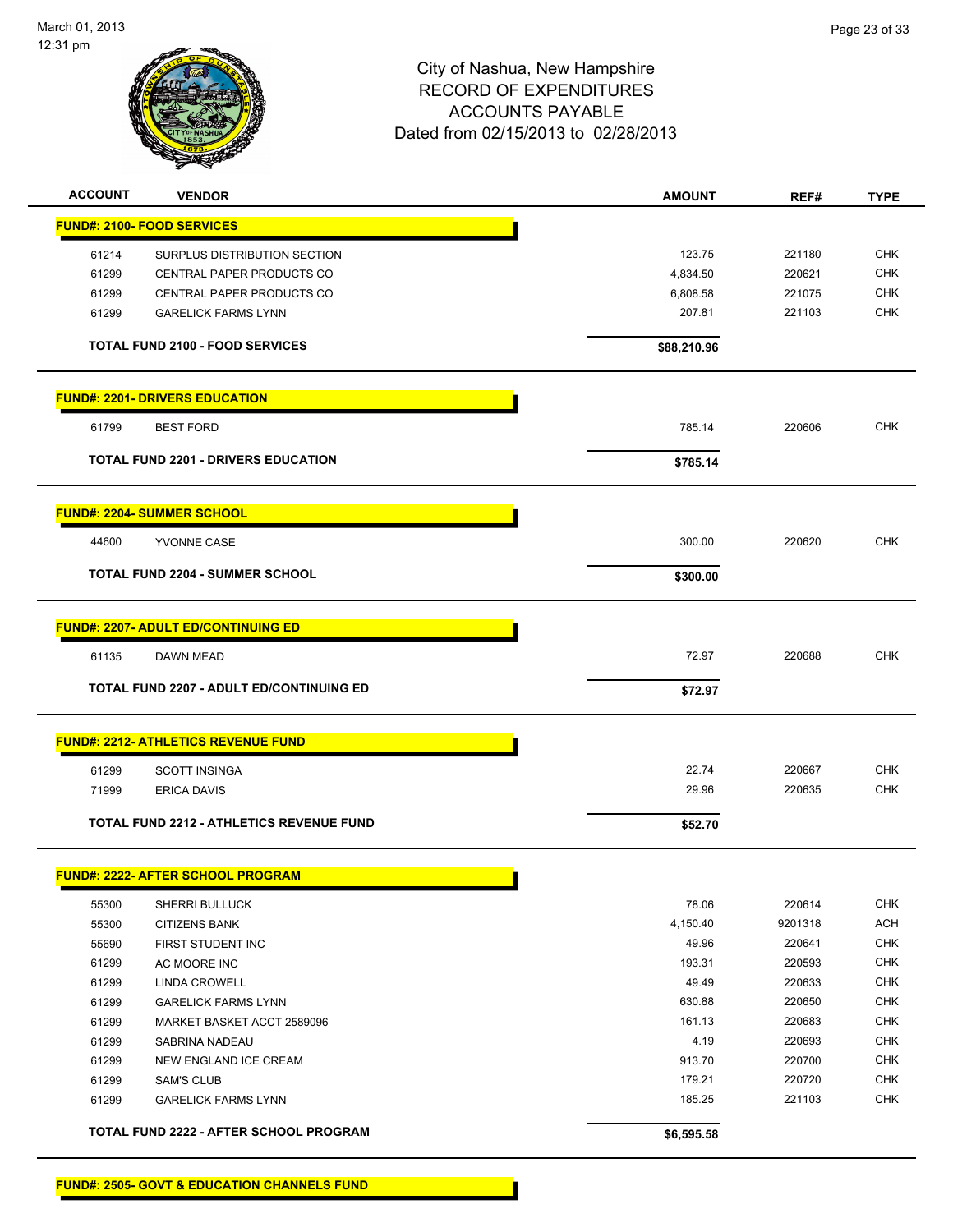

| <b>ACCOUNT</b> | <b>VENDOR</b>                                          | <b>AMOUNT</b> | REF#    | <b>TYPE</b> |
|----------------|--------------------------------------------------------|---------------|---------|-------------|
|                | <b>FUND#: 2505- GOVT &amp; EDUCATION CHANNELS FUND</b> |               |         |             |
| 53470          | JOHN COLLINS                                           | 100.00        | 220455  | <b>CHK</b>  |
| 53470          | MIKE JEYNES                                            | 237.50        | 220506  | CHK         |
| 53470          | <b>THOMAS KING</b>                                     | 100.00        | 220509  | <b>CHK</b>  |
| 53470          | <b>JIM MCLEAN</b>                                      | 287.50        | 220520  | <b>CHK</b>  |
| 53470          | TIM O'NEIL                                             | 350.00        | 220541  | <b>CHK</b>  |
| 53470          | <b>FRANK J WALLENT</b>                                 | 350.00        | 220580  | <b>CHK</b>  |
| 53470          | <b>JOHN COLLINS</b>                                    | 300.00        | 220911  | <b>CHK</b>  |
| 53470          | <b>THOMAS KING</b>                                     | 250.00        | 220959  | <b>CHK</b>  |
| 53470          | <b>FRANK J WALLENT</b>                                 | 50.00         | 221029  | <b>CHK</b>  |
| 54114          | LIBERTY UTILITIES                                      | 32.51         | 220414  | <b>CHK</b>  |
| 54114          | <b>HESS CORPORATION</b>                                | 73.23         | 220496  | <b>CHK</b>  |
| 54141          | PENNICHUCK WATER WORKS INC                             | 23.17         | 220865  | <b>CHK</b>  |
| 61299          | <b>CABLES FOR LESS</b>                                 | 81.42         | 220441  | <b>CHK</b>  |
|                | TOTAL FUND 2505 - GOVT & EDUCATION CHANNELS FUND       | \$2,235.33    |         |             |
|                | <b>FUND#: 2506- HUNT BLDG FACILITY RENTALS</b>         |               |         |             |
| 54114          | LIBERTY UTILITIES                                      | 352.44        | 220856  | <b>CHK</b>  |
| 54141          | PENNICHUCK WATER WORKS INC                             | 63.66         | 220865  | <b>CHK</b>  |
|                |                                                        |               |         |             |
|                | <b>TOTAL FUND 2506 - HUNT BLDG FACILITY RENTALS</b>    | \$416.10      |         |             |
|                | <b>FUND#: 3060- FIRE GRANTS FUND</b>                   |               |         |             |
| 71000          | INDUSTRIAL PROTECTION SERVICES                         | 55.00         | 220952  | <b>CHK</b>  |
|                | <b>TOTAL FUND 3060 - FIRE GRANTS FUND</b>              | \$55.00       |         |             |
|                | <b>FUND#: 3068- COMMUNITY SERVICES GRANTS</b>          |               |         |             |
| 55300          | PETTY CASH                                             | 16.95         | 220383  | <b>CHK</b>  |
| 55300          | PETTY CASH                                             | 6.22          | 220383  | <b>CHK</b>  |
| 55300          | PATRICIA CROOKER                                       | 192.57        | 220834  | <b>CHK</b>  |
| 55300          | COUNCIL OF STATE TERRITORIAL E                         | 491.00        | 220853  | <b>CHK</b>  |
| 55699          | <b>HARBOR HOMES INC</b>                                | 22,252.00     | 220941  | CHK         |
| 61100          | STAPLES BUSINESS ADVANTAGE                             | 163.56        | 220566  | <b>CHK</b>  |
| 61142          | <b>MAGELLAN DIAGNOSTICS INC</b>                        | 776.65        | 220514  | <b>CHK</b>  |
| 61917          | PETTY CASH                                             | 28.98         | 220383  | <b>CHK</b>  |
| 68235          | <b>HARBOR HOMES INC</b>                                | 1,557.64      | 220941  | <b>CHK</b>  |
| 68332          | <b>CITIZENS BANK</b>                                   | 191.00        | 9201318 | <b>ACH</b>  |
|                |                                                        |               |         |             |
|                | <b>TOTAL FUND 3068 - COMMUNITY SERVICES GRANTS</b>     | \$25,676.57   |         |             |
|                | <b>FUND#: 3070- COMMUNITY HEALTH GRANTS FUND</b>       |               |         |             |
| 55300          | PETTY CASH                                             | 2.26          | 220383  | <b>CHK</b>  |
|                | TOTAL FUND 3070 - COMMUNITY HEALTH GRANTS FUND         | \$2.26        |         |             |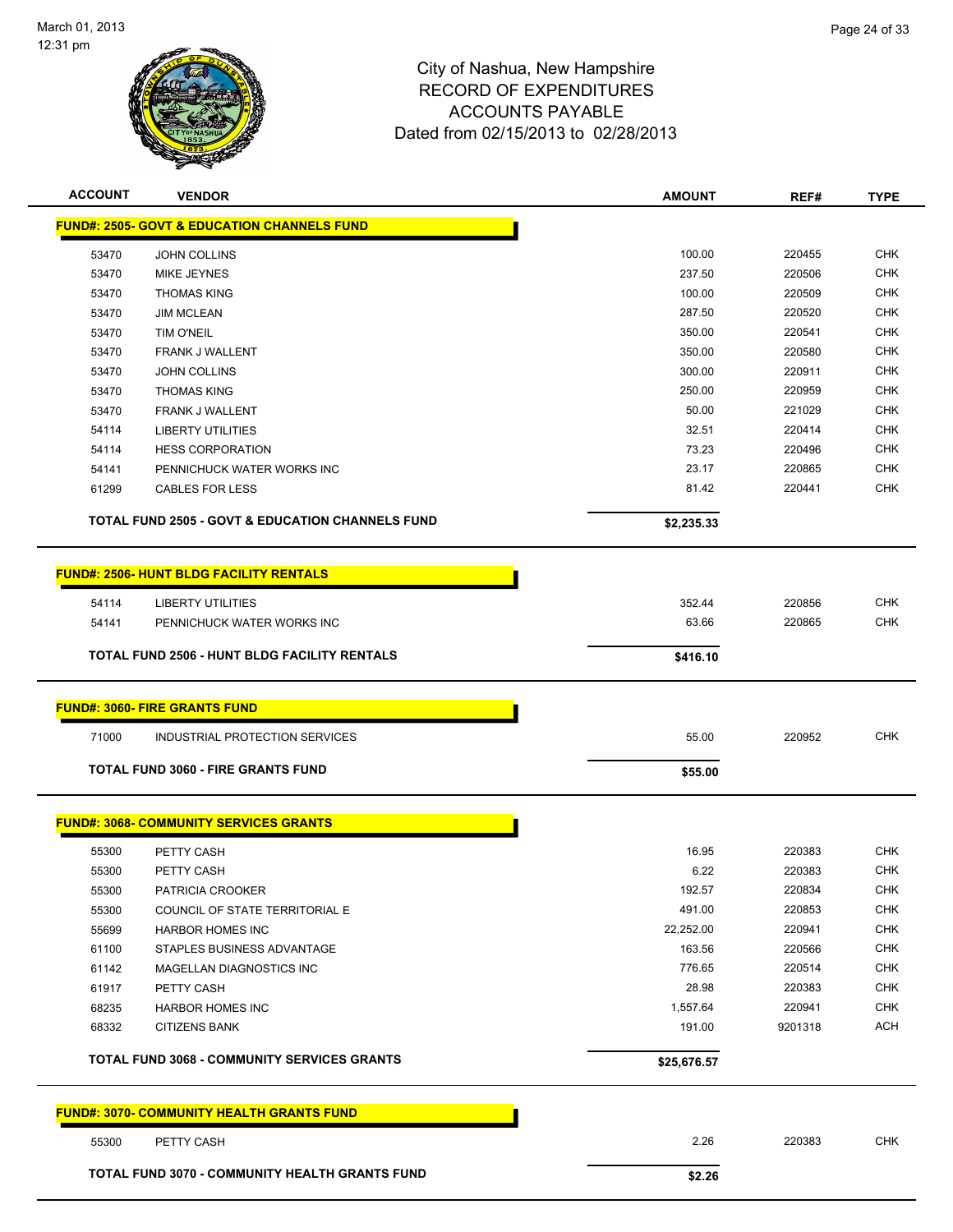

| <b>ACCOUNT</b> | <b>VENDOR</b>                                         | <b>AMOUNT</b>      | REF#             | TYPE       |
|----------------|-------------------------------------------------------|--------------------|------------------|------------|
|                | <b>FUND#: 3080- COMMUNITY DEVELOPMENT GRANTS</b>      |                    |                  |            |
| 53142          | TF MORAN INC                                          | 15,410.46          | 221222           | <b>CHK</b> |
| 53628          | <b>CREDERE ASSOCIATES</b>                             | 1,217.38           | 220913           | <b>CHK</b> |
|                |                                                       |                    |                  |            |
|                | <b>TOTAL FUND 3080 - COMMUNITY DEVELOPMENT GRANTS</b> | \$16,627.84        |                  |            |
|                | <b>FUND#: 3090- URBAN PROGRAM GRANTS</b>              |                    |                  |            |
|                |                                                       |                    |                  | <b>CHK</b> |
| 55307          | DAVID SULLIVAN                                        | 213.00             | 220849<br>220974 | <b>CHK</b> |
| 68345          | <b>MOTEL 6</b>                                        | 213.55<br>2,601.48 | 220534           | <b>CHK</b> |
| 69010          | NASHUA SCHOOL DISTRICT                                |                    |                  |            |
|                | <b>TOTAL FUND 3090 - URBAN PROGRAM GRANTS</b>         | \$3,028.03         |                  |            |
|                | <b>FUND#: 3120- TRANSIT GRANTS</b>                    |                    |                  |            |
| 54114          | <b>LIBERTY UTILITIES</b>                              | 120.30             | 220414           | <b>CHK</b> |
| 54114          | <b>HESS CORPORATION</b>                               | 270.95             | 220496           | <b>CHK</b> |
| 54114          | <b>LIBERTY UTILITIES</b>                              | 348.16             | 220395           | <b>CHK</b> |
| 54114          | <b>HESS CORPORATION</b>                               | 793.66             | 220496           | <b>CHK</b> |
| 54114          | <b>LIBERTY UTILITIES</b>                              | 133.98             | 220859           | <b>CHK</b> |
| 54141          | PENNICHUCK WATER WORKS INC                            | 84.95              | 220865           | <b>CHK</b> |
| 54600          | <b>CAMEROTA TRUCK PARTS</b>                           | 465.00             | 220444           | <b>CHK</b> |
| 55699          | <b>FIRST TRANSIT INC</b>                              | 2,520.00           | 220921           | <b>CHK</b> |
| 61299          | PURE WATERS OF NEW ENGLAND LLC                        | 31.50              | 220548           | <b>CHK</b> |
| 61299          | STAPLES BUSINESS ADVANTAGE                            | 37.18              | 220566           | <b>CHK</b> |
| 61299          | STAPLES BUSINESS ADVANTAGE                            | 52.80              | 221015           | <b>CHK</b> |
| 61299          | NAPA AUTO PARTS                                       | $-112.98$          | 220979           | <b>CHK</b> |
| 61299          | RYDER FLEET PRODUCTS COM INC                          | 54.36              | 220554           | <b>CHK</b> |
| 61299          | RYDER FLEET PRODUCTS COM INC                          | 255.35             | 220555           | <b>CHK</b> |
|                |                                                       | 187.97             | 220904           | <b>CHK</b> |
| 61299<br>61299 | CENTRAL PAPER PRODUCTS CO<br><b>GRAINGER</b>          | 43.92              | 220934           | <b>CHK</b> |
| 61299          | HOME DEPOT CREDIT SERVICES                            | 52.20              | 220944           | <b>CHK</b> |
| 61709          | PETRO CANADA AMERICA                                  | 1,775.31           | 220989           | <b>CHK</b> |
|                |                                                       | 1,875.38           | 220444           | <b>CHK</b> |
| 61799<br>61799 | <b>CAMEROTA TRUCK PARTS</b><br>NAPA AUTO PARTS        | 26.15              | 220529           | <b>CHK</b> |
| 61799          | <b>GILLIG LLC</b>                                     | 1,689.21           | 220929           | <b>CHK</b> |
| 61799          | NORTHERN BUS SALES INC                                | 645.01             | 220984           | <b>CHK</b> |
|                |                                                       |                    |                  | <b>CHK</b> |
| 61799          | <b>NAPA AUTO PARTS</b>                                | 28.48              | 220529           |            |
| 61799          | NAPA AUTO PARTS                                       | $-28.48$           | 220979           | <b>CHK</b> |
| 61799          | NORTHERN BUS SALES INC                                | 102.00             | 220984           | <b>CHK</b> |
| 61799          | <b>NAPA AUTO PARTS</b>                                | 12.84              | 220529           | <b>CHK</b> |
| 61799          | RYDER FLEET PRODUCTS COM INC                          | 60.29              | 220554           | <b>CHK</b> |
| 61799          | <b>MOLLY CORPORATION</b>                              | 119.00             | 220973           | <b>CHK</b> |
| 61799          | NAPA AUTO PARTS                                       | 66.32              | 220979           | <b>CHK</b> |
| 61799          | NORTHERN BUS SALES INC                                | 1,328.81           | 220984           | <b>CHK</b> |
| 61799          | RYDER FLEET PRODUCTS COM INC                          | 161.70             | 220554           | <b>CHK</b> |
| 61799          | <b>GRAINGER</b>                                       | 99.09              | 220934           | <b>CHK</b> |
| 61799          | NAPA AUTO PARTS                                       | 43.03              | 220979           | <b>CHK</b> |
| 61799          | RYDER FLEET PRODUCTS COM INC                          | 60.95              | 221005           | <b>CHK</b> |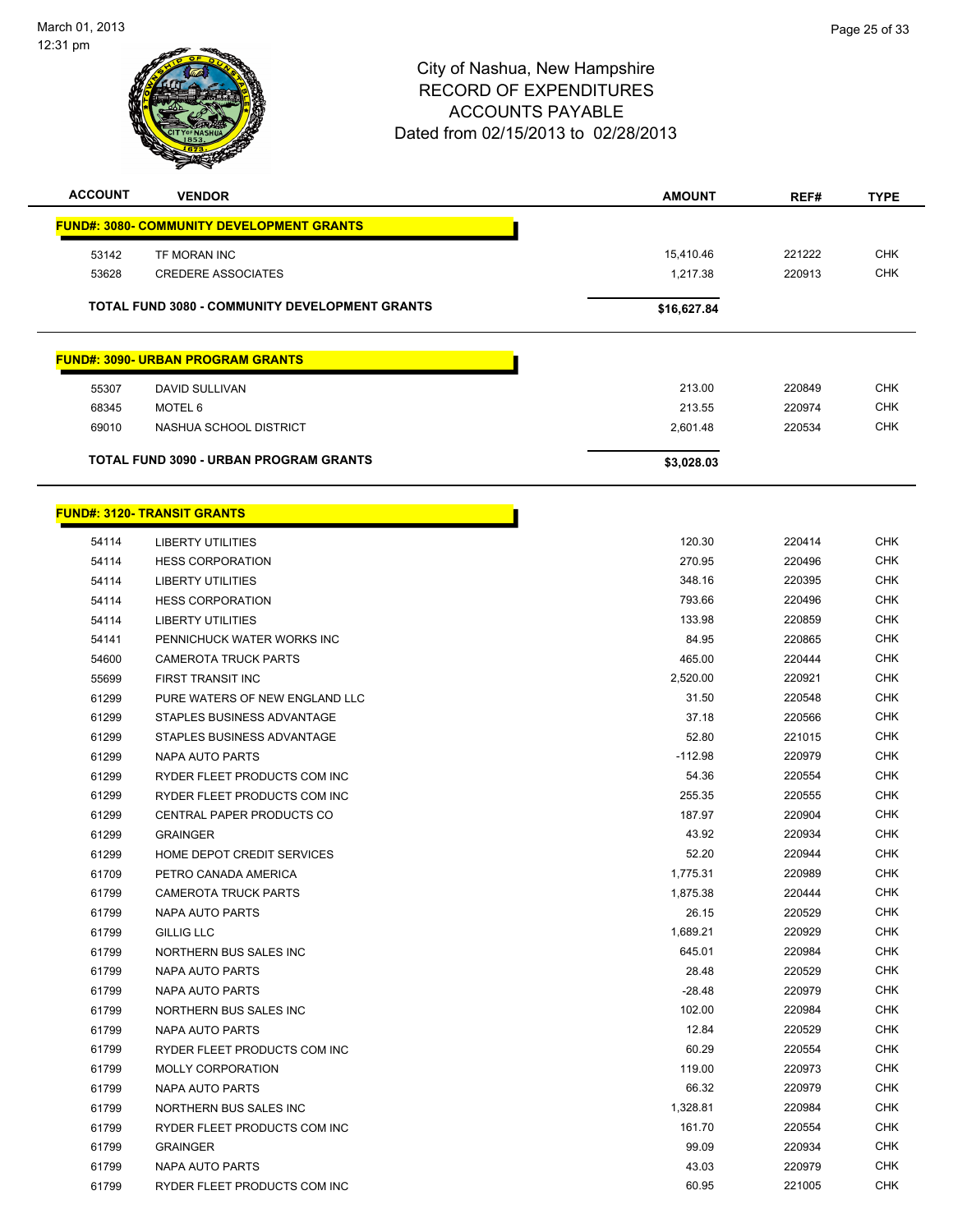

| <b>ACCOUNT</b> | <b>VENDOR</b>                          | <b>AMOUNT</b> | REF#    | <b>TYPE</b> |
|----------------|----------------------------------------|---------------|---------|-------------|
|                | <b>FUND#: 3120- TRANSIT GRANTS</b>     |               |         |             |
| 61799          | NAPA AUTO PARTS                        | 67.62         | 220979  | <b>CHK</b>  |
| 61799          | SPEEDTECH LIGHTS INC                   | 80.45         | 221011  | <b>CHK</b>  |
| 71207          | ROUTEMATCH SOFTWARE INC                | 3,897.14      | 221004  | <b>CHK</b>  |
|                | TOTAL FUND 3120 - TRANSIT GRANTS       |               |         |             |
|                |                                        | \$17,449.60   |         |             |
|                | <b>FUND#: 3300- LIBRARY GRANTS</b>     |               |         |             |
| 55699          | R. SCOTT SMITH                         | 247.50        | 221003  | <b>CHK</b>  |
|                | TOTAL FUND 3300 - LIBRARY GRANTS       | \$247.50      |         |             |
|                | <b>FUND#: 3800- SCHOOL GRANTS FUND</b> |               |         |             |
| 53600          | <b>STEVE BLUNT</b>                     | 200.00        | 220610  | <b>CHK</b>  |
| 53600          | 1 CHOICE TUTORING INC                  | 6,788.55      | 220590  | <b>CHK</b>  |
| 53600          | ABACUS IN-HOME TUTORING INC            | 1,755.00      | 220592  | <b>CHK</b>  |
| 53600          | <b>OXFORD LEARNING</b>                 | 3,417.00      | 220704  | <b>CHK</b>  |
| 53600          | <b>ACES</b>                            | 10,855.97     | 221045  | <b>CHK</b>  |
| 53607          | <b>JAMES FOLEY</b>                     | 315.00        | 220643  | <b>CHK</b>  |
| 53607          | <b>WAYNE GEORGIANA</b>                 | 210.00        | 220651  | <b>CHK</b>  |
| 53607          | <b>MARK PROULX</b>                     | 105.00        | 220711  | <b>CHK</b>  |
| 53607          | <b>BEVERLY TUFTS</b>                   | 105.00        | 220738  | <b>CHK</b>  |
| 53607          | <b>JAMES FOLEY</b>                     | 105.00        | 221101  | <b>CHK</b>  |
| 53607          | <b>WAYNE GEORGIANA</b>                 | 105.00        | 221105  | <b>CHK</b>  |
| 53607          | <b>JEFFREY LEDUC</b>                   | 105.00        | 221134  | <b>CHK</b>  |
| 53628          | <b>JEANNA HAMILTON</b>                 | 75.00         | 220659  | <b>CHK</b>  |
| 53628          | <b>HOLLY LAVINE</b>                    | 100.00        | 220676  | <b>CHK</b>  |
| 53628          | <b>TARA MACDONALD</b>                  | 50.00         | 220682  | <b>CHK</b>  |
| 53628          | <b>JULIE OTA</b>                       | 233.25        | 220703  | <b>CHK</b>  |
| 53628          | <b>BOOTHBY THERAPY SERVICES LLC</b>    | 1,402.72      | 220611  | <b>CHK</b>  |
| 53628          | <b>INTERIM HEALTH CARE</b>             | 7,052.50      | 220668  | <b>CHK</b>  |
| 54807          | <b>FIRST CHURCH</b>                    | 496.00        | 220640  | <b>CHK</b>  |
| 54807          | <b>FIRST CHURCH</b>                    | 6,756.00      | 220640  | <b>CHK</b>  |
| 55109          | <b>FAIRPOINT COMMUNICATIONS</b>        | 157.42        | 220854  | <b>CHK</b>  |
| 55300          | <b>CITIZENS BANK</b>                   | 1,451.44      | 9201318 | <b>ACH</b>  |
| 55300          | <b>LORI MCINTOSH</b>                   | 165.00        | 220686  | <b>CHK</b>  |
| 55300          | CONWAY SCHOOL DISTRICT                 | 300.00        | 221036  | <b>CHK</b>  |
| 55300          | KIMBERLY GIROUARD                      | 165.00        | 221108  | <b>CHK</b>  |
| 55300          | MICHELLE PAPANICOLAU                   | 250.56        | 221158  | <b>CHK</b>  |
| 55300          | ADAM ROZUMEK                           | 265.04        | 221169  | <b>CHK</b>  |
| 55500          | <b>SENIOR BEACON</b>                   | 140.00        | 220724  | <b>CHK</b>  |
| 55500          | THE TELEGRAPH                          | 1,250.00      | 221182  | <b>CHK</b>  |
| 61135          | <b>HEINEMANN</b>                       | 4,860.00      | 221118  | <b>CHK</b>  |
| 61135          | <b>SCHOOL SPECIALTY</b>                | 46.64         | 221173  | <b>CHK</b>  |
| 61135          | LUCIE L CROWDER                        | 609.24        | 221088  | CHK         |
| 61299          | AC MOORE INC                           | 109.63        | 220593  | CHK         |
| 61299          | <b>CHANTEL FRENETTE</b>                | 13.00         | 220644  | <b>CHK</b>  |
| 61299          | <b>GARELICK FARMS LYNN</b>             | 231.77        | 220650  | <b>CHK</b>  |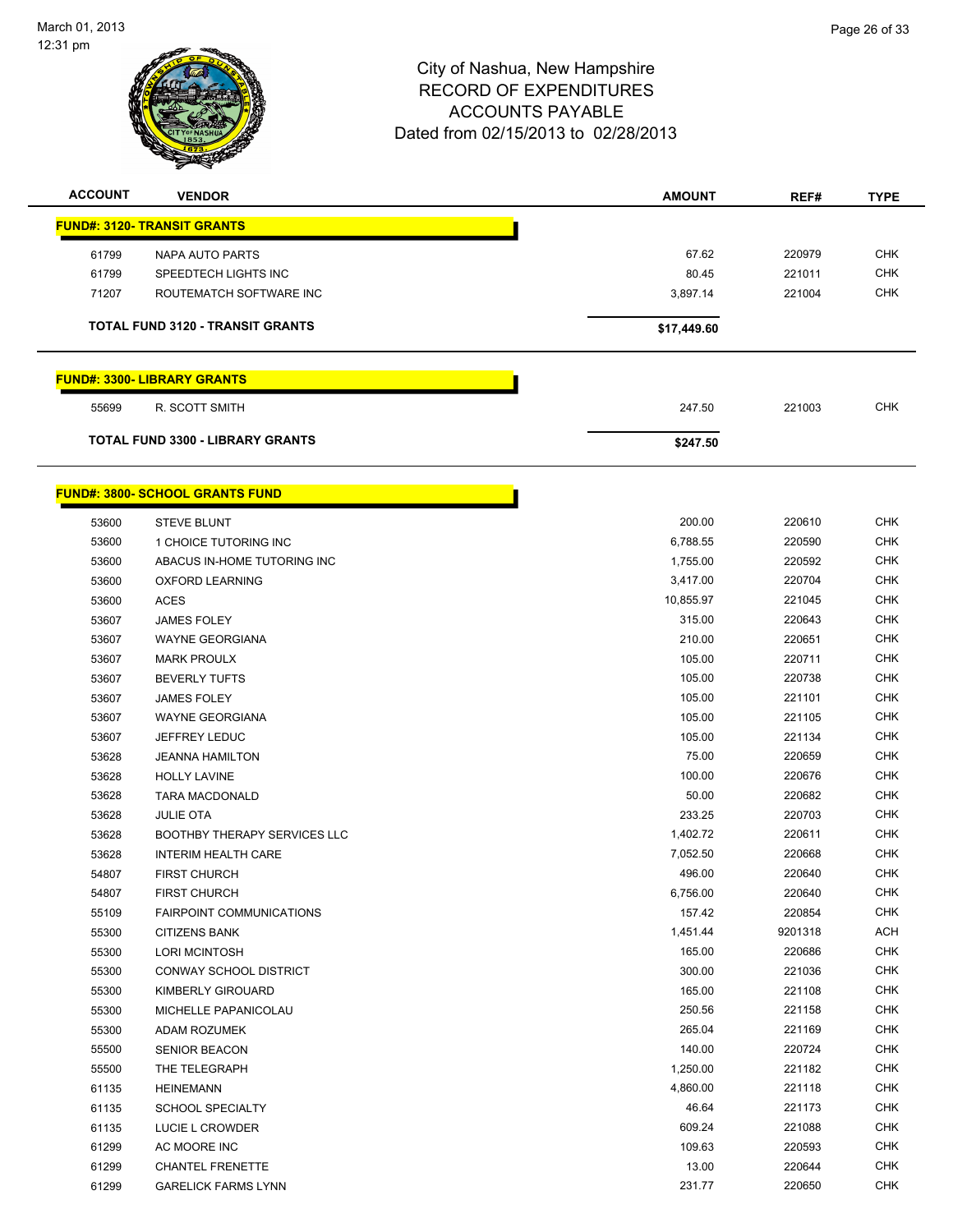

| <b>ACCOUNT</b> | <b>VENDOR</b>                                     | <b>AMOUNT</b> | REF#    | <b>TYPE</b> |
|----------------|---------------------------------------------------|---------------|---------|-------------|
|                | <b>FUND#: 3800- SCHOOL GRANTS FUND</b>            |               |         |             |
| 61299          | <b>TRACY GRAY</b>                                 | 27.00         | 220655  | <b>CHK</b>  |
| 61299          | MARKET BASKET ACCT 2589096                        | 45.02         | 220683  | <b>CHK</b>  |
| 61299          | NEW ENGLAND ICE CREAM                             | 247.79        | 220700  | <b>CHK</b>  |
| 61299          | <b>GARELICK FARMS LYNN</b>                        | 62.15         | 221103  | <b>CHK</b>  |
| 61299          | STAPLES BUSINESS ADVANTAGE                        | $-65.98$      | 221178  | <b>CHK</b>  |
| 61299          | <b>CITIZENS BANK</b>                              | 51.18         | 9201318 | <b>ACH</b>  |
| 61875          | <b>BARNES &amp; NOBLE INC</b>                     | 85.70         | 220604  | <b>CHK</b>  |
| 61875          | <b>BARNES &amp; NOBLE INC</b>                     | 362.85        | 220604  | <b>CHK</b>  |
| 71999          | B & H PHOTO VIDEO PRO AUDIO                       | 391.83        | 220602  | <b>CHK</b>  |
| 71999          | <b>WARD'S NATURAL SCIENCE</b>                     | 1,868.08      | 220743  | <b>CHK</b>  |
|                | <b>TOTAL FUND 3800 - SCHOOL GRANTS FUND</b>       | \$53,322.35   |         |             |
|                | <b>FUND#: 3810- FOOD SERVICE GRANTS FUND</b>      |               |         |             |
| 61214          | <b>M SAUNDERS INC</b>                             | 1,105.60      | 221140  | <b>CHK</b>  |
| 61214          | <b>M SAUNDERS INC</b>                             | 1,601.75      | 221140  | <b>CHK</b>  |
| 61214          | <b>M SAUNDERS INC</b>                             | 1,320.50      | 221140  | <b>CHK</b>  |
| 61214          | M SAUNDERS INC                                    | 1,944.60      | 221140  | <b>CHK</b>  |
| 61214          | <b>M SAUNDERS INC</b>                             | 1,580.10      | 221140  | <b>CHK</b>  |
| 61214          | <b>M SAUNDERS INC</b>                             | 1,046.60      | 221140  | <b>CHK</b>  |
| 61214          | <b>M SAUNDERS INC</b>                             | 1,292.30      | 221140  | <b>CHK</b>  |
| 61299          | COSTA FRUIT & PRODUCE CO INC                      | 29.07         | 220631  | <b>CHK</b>  |
| 61299          | COSTA FRUIT & PRODUCE CO INC                      | 29.07         | 221085  | <b>CHK</b>  |
| 61299          | COSTA FRUIT & PRODUCE CO INC                      | 29.07         | 220631  | <b>CHK</b>  |
| 61299          | CENTRAL PAPER PRODUCTS CO                         | 49.84         | 221075  | <b>CHK</b>  |
| 61299          | CENTRAL PAPER PRODUCTS CO                         | 44.17         | 220621  | <b>CHK</b>  |
| 61299          | COSTA FRUIT & PRODUCE CO INC                      | 29.07         | 220631  | <b>CHK</b>  |
|                | <b>TOTAL FUND 3810 - FOOD SERVICE GRANTS FUND</b> | \$10,101.74   |         |             |
|                | <b>FUND#: 4005- TRAFFIC VIOLATIONS FUND</b>       |               |         |             |
| 61107          | <b>BENS UNIFORMS</b>                              | 444.98        | 220896  | <b>CHK</b>  |
|                | <b>TOTAL FUND 4005 - TRAFFIC VIOLATIONS FUND</b>  | \$444.98      |         |             |
|                | <b>FUND#: 4010- MOTOR VEHICLE ADMIN FUND</b>      |               |         |             |
| 55699          | <b>CINTAS</b>                                     | 35.00         | 220453  | <b>CHK</b>  |
|                | <b>TOTAL FUND 4010 - MOTOR VEHICLE ADMIN FUND</b> | \$35.00       |         |             |
|                | <b>FUND#: 4020- POLICE DRUG ENFORCEMENT FUND</b>  |               |         |             |
| 54100          | <b>PSNH</b>                                       | 296.36        | 220416  | <b>CHK</b>  |
| 55400          | <b>CITIZENS BANK</b>                              | 1,319.50      | 9201318 | <b>ACH</b>  |
| 61299          | <b>BATTERIES PLUS</b>                             | 91.60         | 220894  | <b>CHK</b>  |
| 61799          | SNAP ON TOOLS                                     | 18.55         | 220564  | <b>CHK</b>  |
| 61799          | <b>CARPARTS OF NASHUA</b>                         | 2.58          | 220902  | <b>CHK</b>  |
|                |                                                   |               |         |             |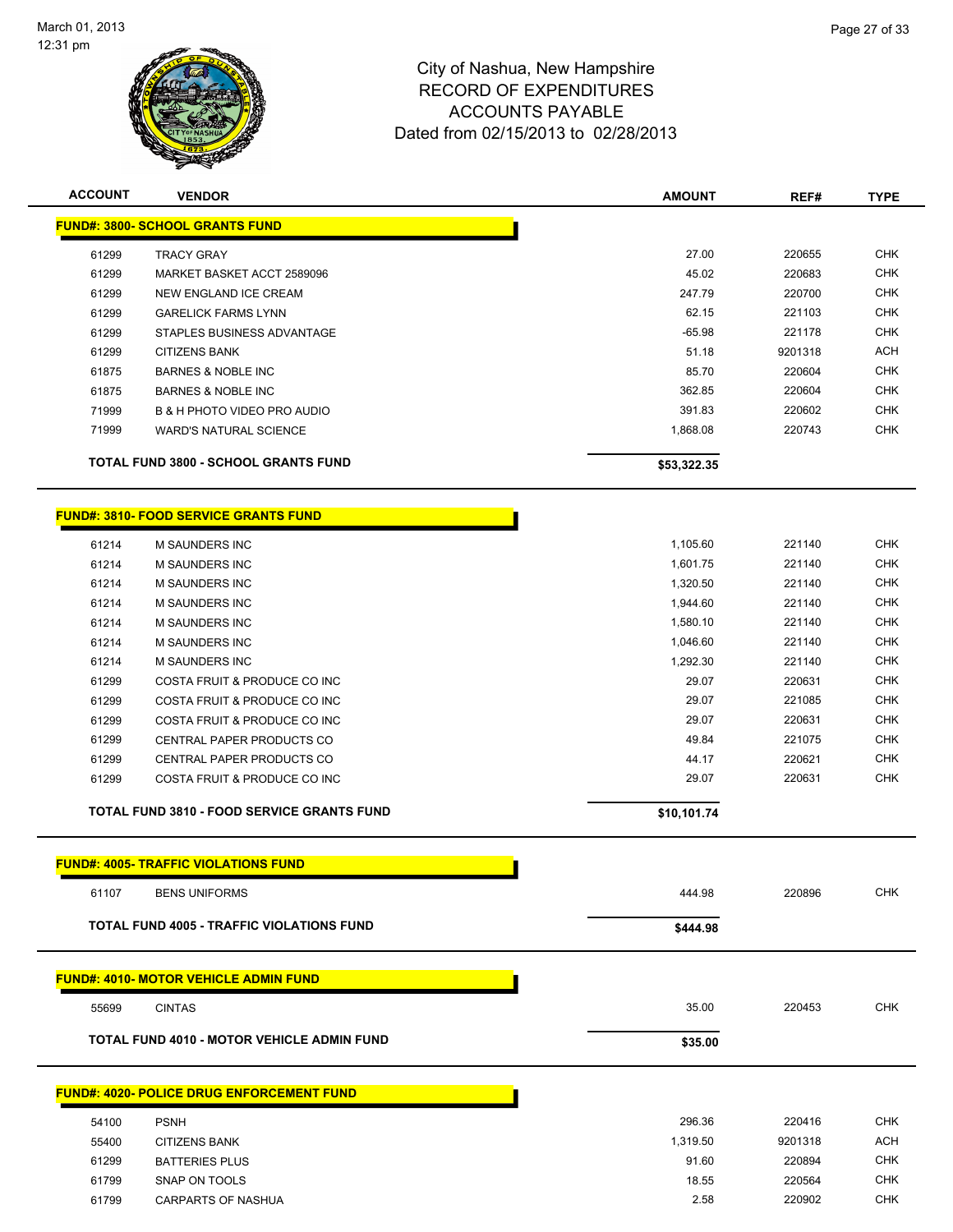

| <b>ACCOUNT</b><br><b>VENDOR</b>                    |                                                       | <b>AMOUNT</b> | REF#   | <b>TYPE</b> |
|----------------------------------------------------|-------------------------------------------------------|---------------|--------|-------------|
| <b>FUND#: 4020- POLICE DRUG ENFORCEMENT FUND</b>   |                                                       |               |        |             |
| 61799                                              | <b>GRAPPONE AUTOMOTIVE GROUP</b>                      | 87.16         | 220939 | <b>CHK</b>  |
| 61799                                              | NORTHERN FOREIGN CAR PARTS INC                        | 164.16        | 220985 | <b>CHK</b>  |
| 71000<br>DTC COMMUNICATIONS                        |                                                       | 2,691.00      | 220470 | <b>CHK</b>  |
| 71000<br><b>PETSMART</b>                           |                                                       | 754.88        | 220544 | <b>CHK</b>  |
|                                                    |                                                       |               |        |             |
|                                                    | TOTAL FUND 4020 - POLICE DRUG ENFORCEMENT FUND        | \$5,425.79    |        |             |
| <b>FUND#: 4025- DOJ DRUG FORFEITURE FUNDS</b>      |                                                       |               |        |             |
| 56315<br>CHILD ADVOCACY CENTER                     |                                                       | 833.00        | 220907 | <b>CHK</b>  |
| 56347<br>THE YOUTH COUNCIL                         |                                                       | 600.00        | 221033 | <b>CHK</b>  |
|                                                    |                                                       |               |        |             |
| <b>TOTAL FUND 4025 - DOJ DRUG FORFEITURE FUNDS</b> |                                                       | \$1,433.00    |        |             |
| <b>FUND#: 4080- NASHUA CONSERVATION FUND</b>       |                                                       |               |        |             |
| 53142                                              | SOCIETY FOR THE PROTECT NH FOR                        | 1,362.36      | 221010 | <b>CHK</b>  |
|                                                    |                                                       |               |        |             |
| <b>TOTAL FUND 4080 - NASHUA CONSERVATION FUND</b>  |                                                       | \$1,362.36    |        |             |
| <b>FUND#: 4090- LIB-LOST/DAMAGED BOOK FINES</b>    |                                                       |               |        |             |
| 45440                                              | UNIQUE MANAGEMENT SERVICES INC                        | 805.50        | 221025 | <b>CHK</b>  |
|                                                    |                                                       |               |        |             |
|                                                    | <b>TOTAL FUND 4090 - LIB-LOST/DAMAGED BOOK FINES</b>  | \$805.50      |        |             |
|                                                    |                                                       |               |        |             |
| <b>FUND#: 5010- CAP PROJECTS-INFO TECHNOLOGY</b>   |                                                       |               |        |             |
| 81342                                              |                                                       | 673.28        | 220901 | <b>CHK</b>  |
| <b>CAREER CONNECTIONS</b><br>81342                 | COMPUTER HUT dba IT INSIDERS                          | 299.90        | 220912 | <b>CHK</b>  |
|                                                    |                                                       |               |        |             |
|                                                    | <b>TOTAL FUND 5010 - CAP PROJECTS-INFO TECHNOLOGY</b> | \$973.18      |        |             |
| <b>FUND#: 5200- CAPITAL PROJECTS-STREETS</b>       |                                                       |               |        |             |
| 81700                                              | CLD CONSULTING ENGINEERS INC                          | 252.82        | 220454 | CHK         |
| 81700                                              | VANASSE HANGEN BRUSTLIN INC                           | 3,821.51      | 220578 | <b>CHK</b>  |
| TOTAL FUND 5200 - CAPITAL PROJECTS-STREETS         |                                                       | \$4,074.33    |        |             |
|                                                    |                                                       |               |        |             |
| <b>FUND#: 5700- CAP PROJECTS-BROAD ST PKWY</b>     |                                                       |               |        |             |
| 81700<br><b>HAYNER SWANSON INC</b>                 |                                                       | 13,244.46     | 220493 | <b>CHK</b>  |
| 81700<br>DEFELICE CORPORATION                      |                                                       | 84,521.60     | 220835 | <b>CHK</b>  |
| 81700<br>HAYNER SWANSON INC                        |                                                       | 480.00        | 220493 | <b>CHK</b>  |
| 81700<br><b>UNION LEADER CORP</b>                  |                                                       | 273.00        | 221023 | <b>CHK</b>  |
| 81700                                              | FAY SPOFFORD & THORNDIKE LLC                          | 13,552.69     | 220479 | <b>CHK</b>  |
| 81700                                              | FAY SPOFFORD & THORNDIKE LLC                          | 24,432.57     | 220479 | <b>CHK</b>  |
| 81700                                              | FAY SPOFFORD & THORNDIKE LLC                          | 23,963.14     | 220479 | <b>CHK</b>  |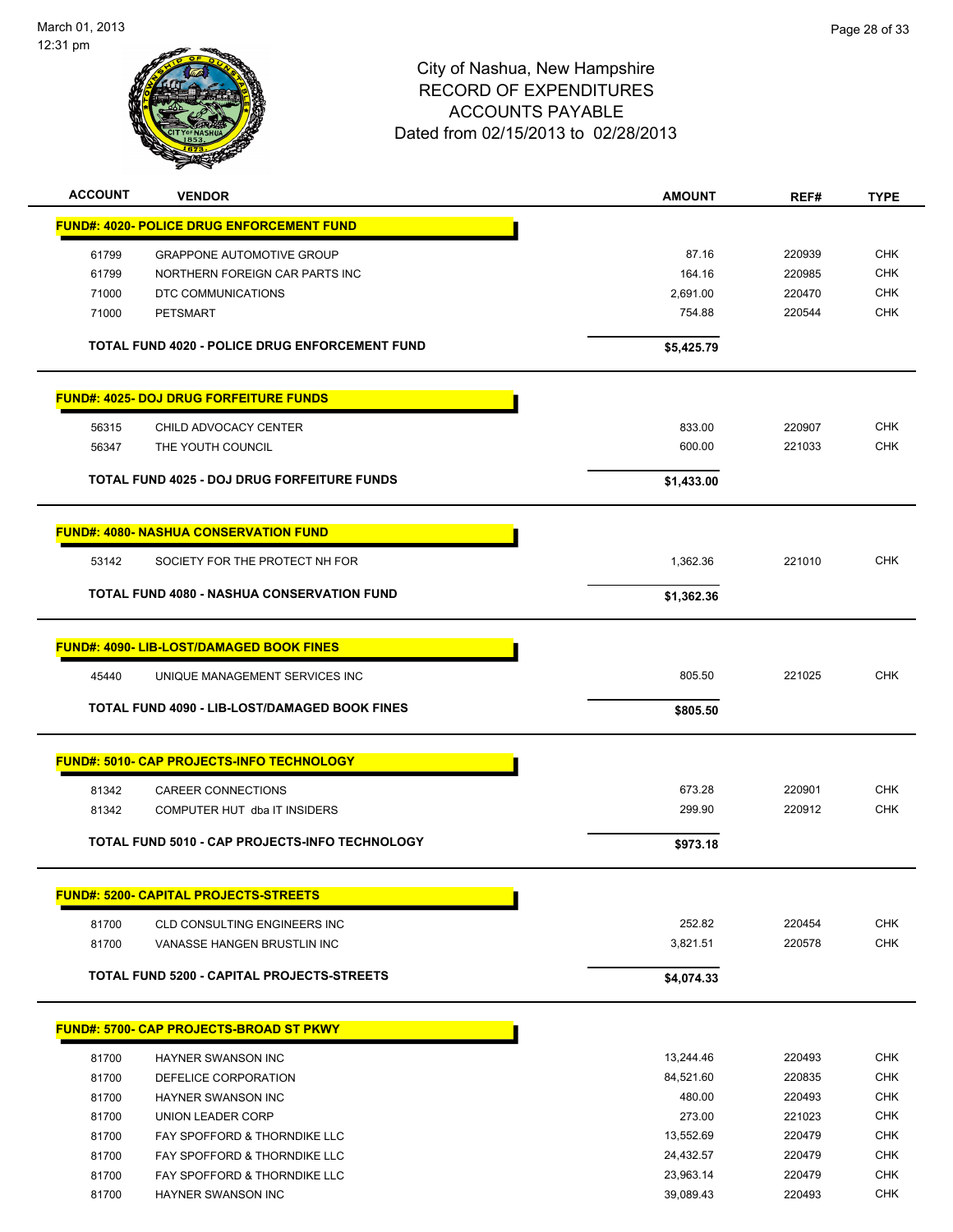

| <b>ACCOUNT</b> | <b>VENDOR</b>                                       | <b>AMOUNT</b> | REF#   | <b>TYPE</b> |
|----------------|-----------------------------------------------------|---------------|--------|-------------|
|                | <b>FUND#: 5700- CAP PROJECTS-BROAD ST PKWY</b>      |               |        |             |
| 81700          | SANBORN HEAD & ASSOC INC                            | 4.314.85      | 220557 | <b>CHK</b>  |
| 81700          | FREMEAU APPRAISAL INC                               | 7.200.00      | 220486 | <b>CHK</b>  |
| 81700          | SANBORN HEAD & ASSOC INC                            | 18.297.30     | 220557 | <b>CHK</b>  |
|                | <b>TOTAL FUND 5700 - CAP PROJECTS-BROAD ST PKWY</b> | \$229,369.04  |        |             |

|       | <b>FUND#: 6000- SOLID WASTE FUND</b>      |             |         |            |
|-------|-------------------------------------------|-------------|---------|------------|
| 53107 | SANBORN HEAD & ASSOC INC                  | 9,434.10    | 220557  | <b>CHK</b> |
| 53107 | SANBORN HEAD & ASSOC INC                  | 762.30      | 221006  | <b>CHK</b> |
| 53999 | USDA APHIS WILDLIFE SERVICES              | 5,550.41    | 221027  | <b>CHK</b> |
| 54100 | <b>PSNH</b>                               | 763.58      | 220866  | <b>CHK</b> |
| 54114 | <b>ENERGYNORTH PROPANE</b>                | 1,234.37    | 220476  | <b>CHK</b> |
| 54114 | <b>ENERGYNORTH PROPANE</b>                | 825.42      | 220919  | <b>CHK</b> |
| 54487 | NORTHEAST SCALE CO INC                    | 925.00      | 220538  | <b>CHK</b> |
| 54600 | MCNEILUS TRUCK & MANUFACTURING            | 177.97      | 220521  | <b>CHK</b> |
| 54600 | SHELTERS OF NEW ENGLAND                   | 289.00      | 220560  | <b>CHK</b> |
| 54600 | <b>AUTOMATION INC</b>                     | 146.30      | 220888  | <b>CHK</b> |
| 54600 | <b>NAPA AUTO PARTS</b>                    | 149.52      | 220976  | <b>CHK</b> |
| 55118 | <b>AT&amp;T MOBILITY</b>                  | 37.50       | 220850  | <b>CHK</b> |
| 55400 | <b>CITIZENS BANK</b>                      | 245.00      | 9201318 | <b>ACH</b> |
| 55699 | UNIVERSAL RECYCLING TECH LLC              | 10,451.97   | 220576  | <b>CHK</b> |
| 61100 | STAPLES BUSINESS ADVANTAGE                | 506.17      | 220566  | <b>CHK</b> |
| 61107 | PHOENIX SCREEN PRINTING                   | 640.00      | 220990  | <b>CHK</b> |
| 61110 | UNIFIRST CORPORATION                      | 403.77      | 220574  | <b>CHK</b> |
| 61192 | <b>CALLOGIX INC</b>                       | 482.00      | 220900  | <b>CHK</b> |
| 61307 | SHATTUCK MALONE OIL CO                    | 3,144.52    | 220419  | <b>CHK</b> |
| 61307 | SHATTUCK MALONE OIL CO                    | 3,778.19    | 220868  | <b>CHK</b> |
| 61310 | ALTERNATIVE VEHICLE SERVICE GR            | 11,242.24   | 220427  | <b>CHK</b> |
| 71630 | <b>TOTER INC</b>                          | 35,577.50   | 221017  | <b>CHK</b> |
|       | <b>TOTAL FUND 6000 - SOLID WASTE FUND</b> | \$86,766.83 |         |            |

#### **FUND#: 6200- WASTEWATER FUND**

| 21775 | 33 MAIN ST REALTY TRUST         |
|-------|---------------------------------|
| 21775 | ANNY L MANOOGIAN                |
| 21775 | ATTORNEY JILL A NATOLA          |
| 21775 | <b>GEORGE MARTEL</b>            |
| 21775 | MONARCH TITLE SERVICES LLC      |
| 21775 | OLDE PATRIOT TITLE & CLOSING    |
| 21775 | <b>RICHARD J WILLETT</b>        |
| 21775 | <b>SHIRLEY EATON</b>            |
| 21775 | <b>WINER &amp; BENNETT, LLP</b> |
| 21775 | <b>JOHN J SIERGIEWICZ JR</b>    |
| 53107 | CHEMSERVE ENVIRONMENTAL ANALYS  |
| 53107 | EASTERN ANALYTICAL INC          |
| 53107 | FLOW ASSESSMENT SERVICES LLC    |
| 53107 | CHEMSERVE ENVIRONMENTAL ANALYS  |

n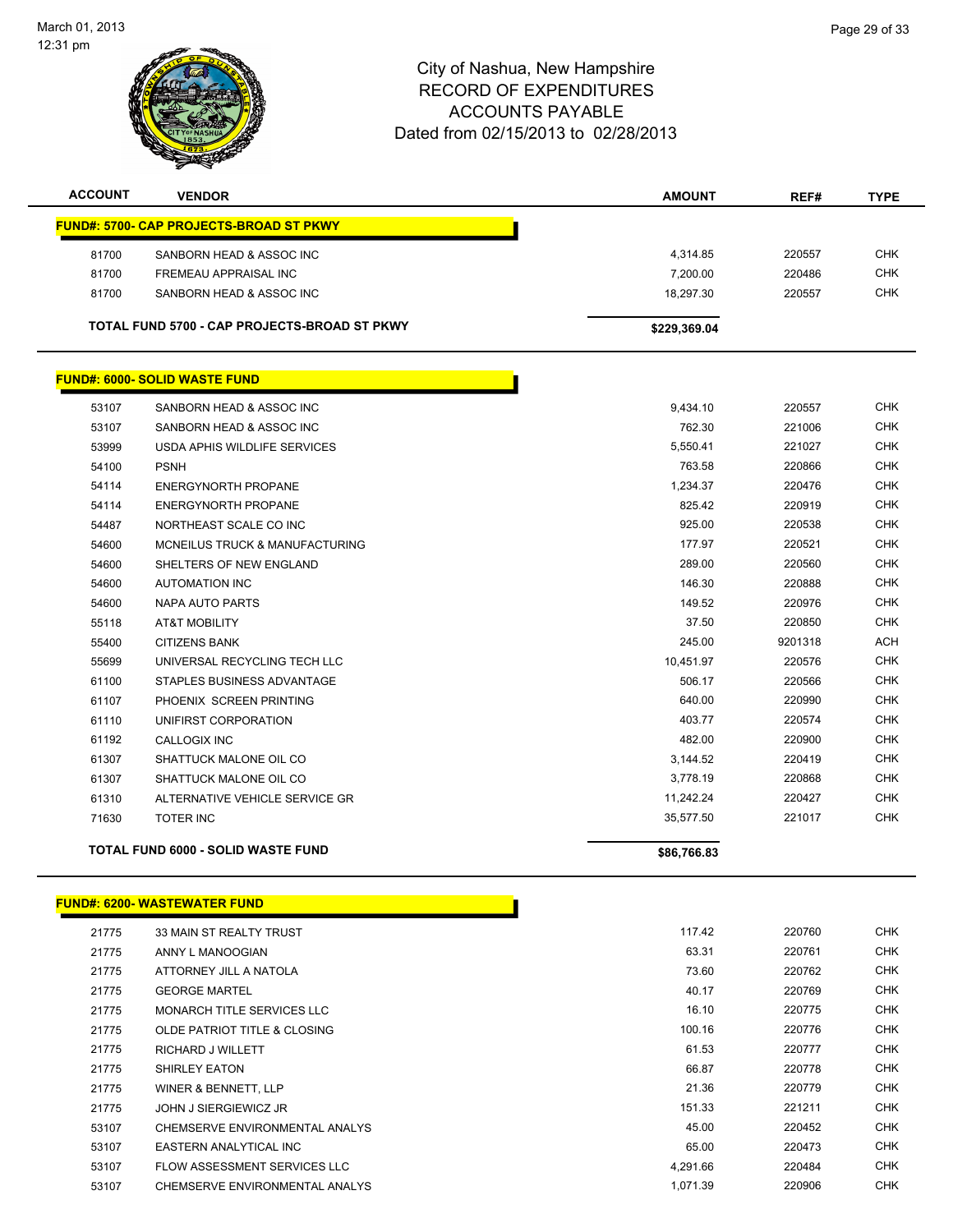

| <b>ACCOUNT</b> | <b>VENDOR</b>                        | <b>AMOUNT</b> | REF#    | <b>TYPE</b> |
|----------------|--------------------------------------|---------------|---------|-------------|
|                | <u> FUND#: 6200- WASTEWATER FUND</u> |               |         |             |
| 53467          | PENNICHUCK WATER WORKS INC           | 8,723.60      | 220415  | <b>CHK</b>  |
| 54100          | <b>PSNH</b>                          | 31,832.08     | 220867  | <b>CHK</b>  |
| 54114          | <b>LIBERTY UTILITIES</b>             | 46.53         | 220401  | <b>CHK</b>  |
| 54114          | <b>LIBERTY UTILITIES</b>             | 3,195.56      | 220404  | <b>CHK</b>  |
| 54114          | <b>LIBERTY UTILITIES</b>             | 224.45        | 220405  | <b>CHK</b>  |
| 54114          | <b>LIBERTY UTILITIES</b>             | 102.56        | 220406  | <b>CHK</b>  |
| 54114          | <b>LIBERTY UTILITIES</b>             | 643.37        | 220407  | CHK         |
| 54114          | <b>LIBERTY UTILITIES</b>             | 38.03         | 220408  | <b>CHK</b>  |
| 54114          | <b>LIBERTY UTILITIES</b>             | 67.96         | 220409  | CHK         |
| 54114          | <b>LIBERTY UTILITIES</b>             | 110.35        | 220410  | CHK         |
| 54114          | <b>HESS CORPORATION</b>              | 10,264.37     | 220496  | <b>CHK</b>  |
| 54114          | <b>HESS CORPORATION</b>              | 9.85          | 220943  | CHK         |
| 54141          | PENNICHUCK WATER WORKS INC           | 147.79        | 220415  | CHK         |
| 54141          | PENNICHUCK WATER WORKS INC           | 47.16         | 220865  | <b>CHK</b>  |
| 54280          | <b>FIMBEL PAUNET CORP</b>            | 545.00        | 220480  | CHK         |
| 54300          | <b>BAHR SALES INC</b>                | 299.36        | 220891  | <b>CHK</b>  |
| 54300          | <b>BROX INDUSTRIES INC</b>           | 150.00        | 220899  | <b>CHK</b>  |
| 54300          | <b>J F MCDERMOTT CORP</b>            | 1,914.13      | 220953  | CHK         |
| 54487          | <b>CENTRUM SOUND SYSTEMS</b>         | 823.05        | 220449  | <b>CHK</b>  |
| 54487          | CHAPPELL TRACTOR SALES INC           | 213.62        | 220451  | CHK         |
| 54487          | EASTERN INDUSTRIAL AUTOMATION        | 1,241.84      | 220474  | CHK         |
| 54487          | <b>GRAINGER</b>                      | 217.70        | 220489  | <b>CHK</b>  |
| 54487          | <b>HIGHLAND POWER</b>                | 1,283.94      | 220497  | CHK         |
| 54487          | HOME DEPOT CREDIT SERVICES           | 183.04        | 220499  | CHK         |
| 54487          | M & M ELECTRICAL SUPPLY CO INC       | 33.58         | 220512  | <b>CHK</b>  |
| 54487          | PINE MOTOR PARTS                     | 143.95        | 220545  | CHK         |
| 54487          | FLUID COMPONENTS INTL                | 10,972.46     | 220924  | CHK         |
| 54487          | <b>G H BERLIN OIL CO</b>             | 734.67        | 220925  | CHK         |
| 54487          | <b>GRAINGER</b>                      | 103.81        | 220934  | CHK         |
| 54487          | HOME DEPOT CREDIT SERVICES           | 183.85        | 220944  | <b>CHK</b>  |
| 54487          | MCMASTER CARR SUPPLY CO              | 1,385.98      | 220970  | CHK         |
| 54487          | PEABODY SUPPLY CO                    | 320.36        | 220987  | CHK         |
| 54600          | MACMULKIN CHEVROLET INC              | 517.82        | 220513  | <b>CHK</b>  |
| 54600          | <b>NAPA AUTO PARTS</b>               | 901.12        | 220977  | <b>CHK</b>  |
| 55109          | <b>FAIRPOINT COMMUNICATIONS</b>      | 688.84        | 220854  | <b>CHK</b>  |
| 55118          | AT&T MOBILITY                        | 37.50         | 220850  | <b>CHK</b>  |
| 55200          | <b>NEBRA</b>                         | 1,850.00      | 220535  | <b>CHK</b>  |
| 55400          | <b>JOHN ADIE</b>                     | 261.20        | 220369  | <b>CHK</b>  |
| 55400          | <b>CITIZENS BANK</b>                 | 250.00        | 9201318 | ACH         |
| 55500          | UNION LEADER CORP                    | 73.18         | 221022  | <b>CHK</b>  |
| 55618          | <b>CITIZENS BANK</b>                 | 1,112.35      | 13174   | <b>ACH</b>  |
| 55618          | <b>CITIZENS BANK</b>                 | 1,245.79      | 13175   | ACH         |
| 61100          | THE FRAMERY                          | 125.00        | 220485  | <b>CHK</b>  |
| 61107          | <b>GRAINGER</b>                      | 24.94         | 220489  | CHK         |
| 61107          | PHOENIX SCREEN PRINTING              | 1,626.50      | 220990  | <b>CHK</b>  |
| 61149          | TREASURER STATE OF NH                | 225.00        | 220874  | <b>CHK</b>  |
| 61149          | <b>IDEXX DISTRIBUTION INC</b>        | 1,165.06      | 220949  | <b>CHK</b>  |
| 61156          | JCI JONES CHEMICALS INC              | 2,472.62      | 220505  | <b>CHK</b>  |
| 61156          | <b>BASF CORPORATION</b>              | 4,739.04      | 220893  | <b>CHK</b>  |
|                |                                      |               |         |             |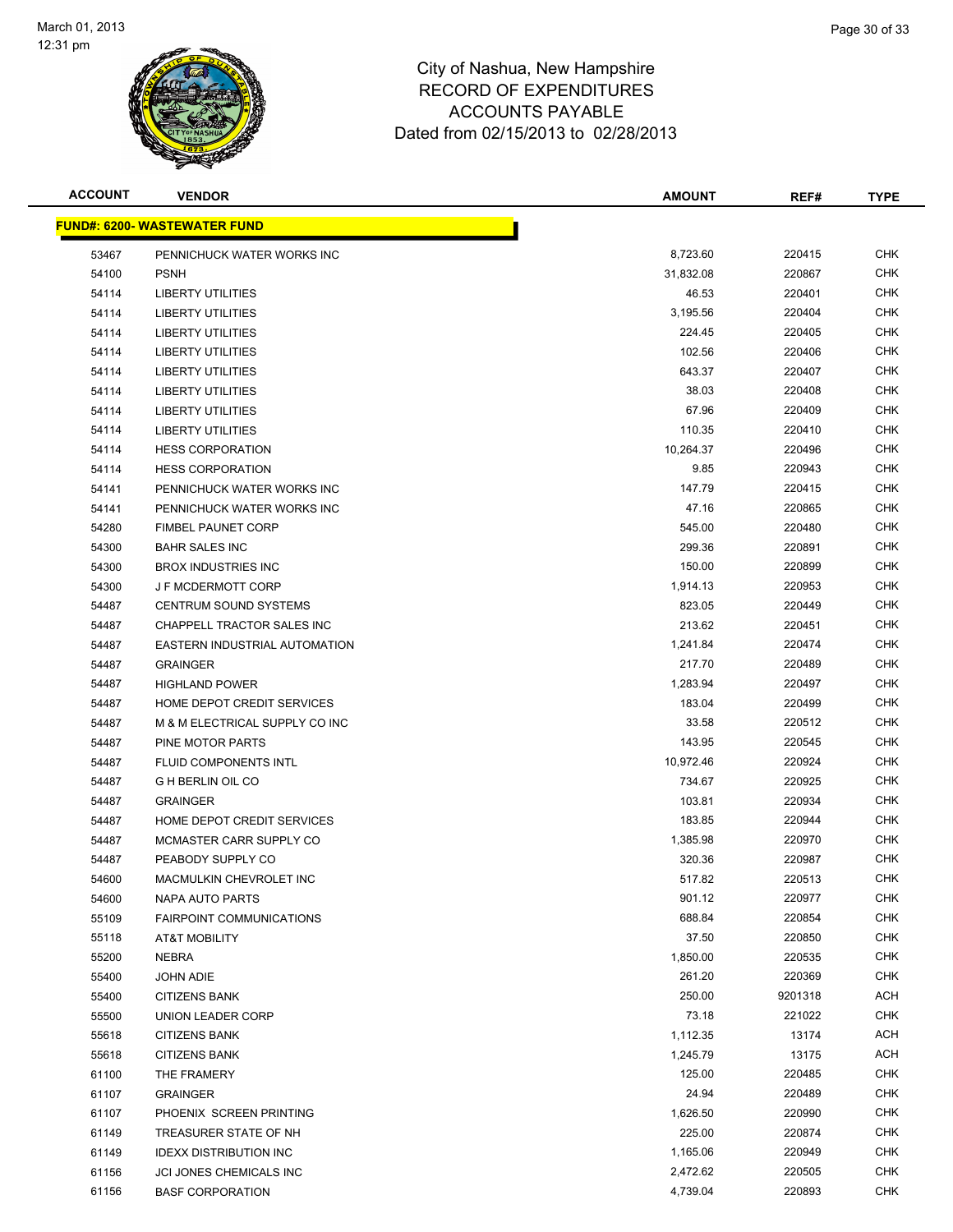

| <b>ACCOUNT</b> | <b>VENDOR</b>                                    | <b>AMOUNT</b> | REF#   | <b>TYPE</b> |
|----------------|--------------------------------------------------|---------------|--------|-------------|
|                | <b>FUND#: 6200- WASTEWATER FUND</b>              |               |        |             |
| 61156          | <b>JCI JONES CHEMICALS INC</b>                   | 6,216.00      | 220956 | <b>CHK</b>  |
| 61166          | ARCSOURCE INC                                    | 31.60         | 220428 | CHK         |
| 61299          | F W WEBB CO                                      | 78.75         | 220477 | CHK         |
| 61300          | DENNIS K BURKE INC                               | 1,565.81      | 220468 | <b>CHK</b>  |
| 61310          | ALTERNATIVE VEHICLE SERVICE GR                   | 419.94        | 220427 | <b>CHK</b>  |
| 61428          | OMEGA INDUSTRIAL SUPPLY INC                      | 412.74        | 220986 | <b>CHK</b>  |
| 71228          | <b>HORIZON SOLUTIONS CORP</b>                    | 6,587.10      | 220946 | <b>CHK</b>  |
| 75100          | NH DEPT OF ENVIROMENTAL SERVS                    | 33,801.24     | 13229  | <b>ACH</b>  |
| 75200          | NH DEPT OF ENVIROMENTAL SERVS                    | 19,934.62     | 13229  | ACH         |
| 81700          | UNION LEADER CORP                                | 273.00        | 221023 | CHK         |
| 81700          | <b>WOODARD &amp; CURRAN</b>                      | 6,200.09      | 220582 | CHK         |
| 81700          | <b>HAZEN &amp; SAWYER PC</b>                     | 118,518.16    | 220494 | CHK         |
| 81700          | DEFELICE CORPORATION                             | 15,174.50     | 220835 | CHK         |
| 81700          | ALBANESE D & S INC                               | 1,338.75      | 220883 | <b>CHK</b>  |
| 81700          | T BUCK CONSTRUCTION INC                          | 485,736.59    | 220568 | <b>CHK</b>  |
| 81700          | <b>WRIGHT-PIERCE</b>                             | 22,466.55     | 220583 | <b>CHK</b>  |
|                | <b>TOTAL FUND 6200 - WASTEWATER FUND</b>         | \$818,460.30  |        |             |
|                |                                                  |               |        |             |
|                | <b>FUND#: 6500- PROPERTY &amp; CASUALTY FUND</b> |               |        |             |
| 54267          | TREASURER STATE OF NH                            | 700.00        | 220420 | <b>CHK</b>  |
| 54267          | TREASURER STATE OF NH                            | 100.00        | 220873 | <b>CHK</b>  |
| 59207          | COVENTRY HEALTH CARE WORKERS C                   | 113.00        | 220802 | <b>CHK</b>  |
| 59207          | <b>CPTE NASHUA</b>                               | 2,450.00      | 220803 | <b>CHK</b>  |
| 59207          | DARTMOUTH HITCHCOCK CLINIC                       | 259.00        | 220805 | <b>CHK</b>  |
| 59207          | DEDHAM MEDICAL ASSOCIATES                        | 280.00        | 220806 | <b>CHK</b>  |
| 59207          | <b>DOUGLAS BEALS</b>                             | 550.00        | 220807 | <b>CHK</b>  |
| 59207          | HERNER CHIROPRACTIC                              | 330.00        | 220808 | <b>CHK</b>  |
| 59207          | MCCULLY SNYDER PHARMACY INC                      | 1,200.00      | 220809 | <b>CHK</b>  |
| 59207          | NUTFIELD ANESTHESIA ASSOCIATES                   | 900.00        | 220810 | <b>CHK</b>  |
| 59207          | OCCUPATIONAL HEALTH CTRS SOUTH                   | 1,096.52      | 220811 | <b>CHK</b>  |
| 59207          | SO NH REGIONAL MEDICAL CENTER                    | 288.99        | 220812 | <b>CHK</b>  |
| 59207          | ELLIOT PHYSICIANS NETWORK INC                    | 180.00        | 221215 | <b>CHK</b>  |
| 59207          | <b>FASULO &amp; LAFONTAINE</b>                   | 570.00        | 221216 | <b>CHK</b>  |
| 59207          | <b>KENNETH POLIVY DR</b>                         | 1,035.00      | 221218 | <b>CHK</b>  |
| 59225          | <b>CULLENCOLLIMORE PLLC</b>                      | 15,437.92     | 220804 | <b>CHK</b>  |
| 59225          | OCCUPATIONAL HEALTH CTRS SOUTH                   | 774.96        | 220811 | <b>CHK</b>  |
| 59225          | <b>CULLENCOLLIMORE PLLC</b>                      | 4,615.24      | 221214 | <b>CHK</b>  |
| 59275          | CAROL FIORE                                      | 2,484.53      | 221217 | <b>CHK</b>  |
| 59275          | SARAH SPEROW                                     | 318.85        | 221219 | <b>CHK</b>  |
| 59275          | STATEWIDE COLLISION LLC                          | 3,581.14      | 221220 | <b>CHK</b>  |
| 59275          | <b>STEPHEN WAIBLE</b>                            | 60.00         | 221221 | <b>CHK</b>  |
| 61100          | STAPLES BUSINESS ADVANTAGE                       | 193.75        | 221015 | <b>CHK</b>  |
| 61192          | RADON RESOURCES INC                              | 450.00        | 220996 | <b>CHK</b>  |
| 68360          | ACCESSIBILITY FOR NEW ENGLAND                    | 2,347.50      | 220352 | <b>CHK</b>  |
| 68360          | AMERICAN TANK MANAGEMENT INC                     | 4,090.00      | 220884 | CHK         |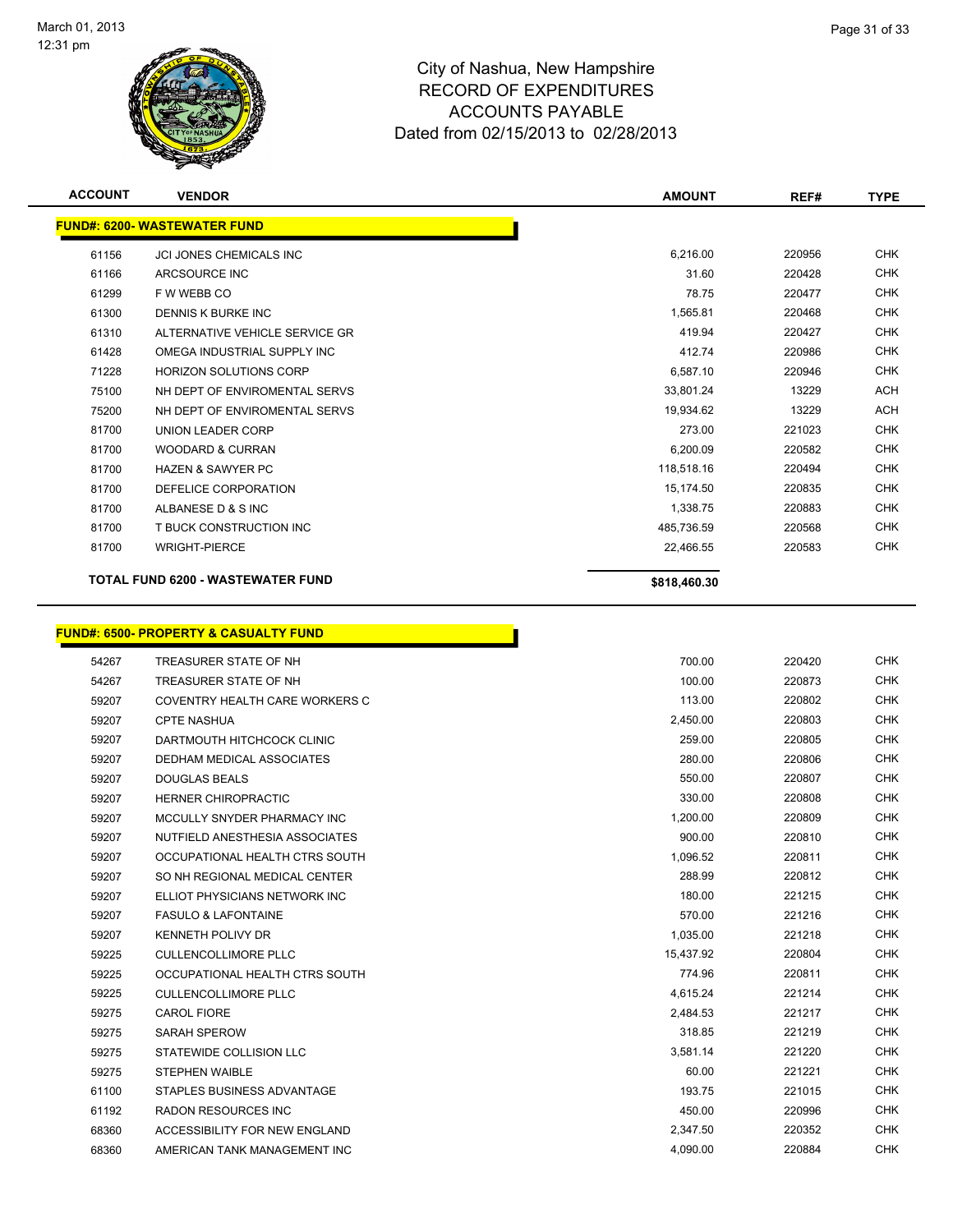**FUND#: 7565- SCHOOL RELATED PROGRAMS-ETF**

| <b>ACCOUNT</b><br><b>VENDOR</b> |                                                        | <b>AMOUNT</b>  | REF#   | <b>TYPE</b> |
|---------------------------------|--------------------------------------------------------|----------------|--------|-------------|
|                                 | <b>TOTAL FUND 6500 - PROPERTY &amp; CASUALTY FUND</b>  | \$44,406.40    |        |             |
|                                 | <b>FUND#: 6600- BENEFITS SELF INSURANCE FUND</b>       |                |        |             |
| 52809                           | CHERYL BONANNO                                         | 31.92          | 220372 | <b>CHK</b>  |
| 59007                           | <b>JENNIFER GOODWIN</b>                                | 3,395.50       | 220488 | <b>CHK</b>  |
| 59507                           | ANTHEM BCBS OF NE                                      | 35,739.88      | 13173  | <b>ACH</b>  |
| 59507                           | ANTHEM BCBS OF NE                                      | 38,796.78      | 13202  | <b>ACH</b>  |
| 59507                           | ANTHEM BCBS OF NE                                      | 485,011.35     | 13173  | <b>ACH</b>  |
| 59507                           | ANTHEM BCBS OF NE                                      | 538,621.10     | 13202  | <b>ACH</b>  |
| 59507                           | ANTHEM BCBS OF NE                                      | 46,615.31      | 13173  | <b>ACH</b>  |
| 59507                           | ANTHEM BCBS OF NE                                      | 90,302.23      | 13202  | <b>ACH</b>  |
| 59507                           | HARVARD PILGRIM HEALTH CARE                            | 92,993.12      | 13176  | <b>ACH</b>  |
| 59507                           | HARVARD PILGRIM HEALTH CARE                            | 96,595.88      | 13203  | <b>ACH</b>  |
| 59525                           | NORTHEAST DELTA DENTAL                                 | 36,803.54      | 13177  | ACH         |
| 59525                           | NORTHEAST DELTA DENTAL                                 | 24,070.66      | 13204  | ACH         |
|                                 | TOTAL FUND 6600 - BENEFITS SELF INSURANCE FUND         | \$1,488,977.27 |        |             |
|                                 | <b>FUND#: 7050- HOLMAN STADIUM IMPROVEMNTS ETF</b>     |                |        |             |
| 54280                           | <b>SIMPLEX GRINNELL</b>                                | 1,072.00       | 220563 | <b>CHK</b>  |
|                                 | TOTAL FUND 7050 - HOLMAN STADIUM IMPROVEMNTS ETF       | \$1,072.00     |        |             |
|                                 |                                                        |                |        |             |
|                                 | <b>FUND#: 7052- MINE FALLS PARK ETF</b>                |                |        |             |
| 54280                           | ASAP FIRE & SAFETY CORP                                | 243.50         | 220886 | <b>CHK</b>  |
|                                 | <b>TOTAL FUND 7052 - MINE FALLS PARK ETF</b>           | \$243.50       |        |             |
|                                 | <b>FUND#: 7501- HUNT BUILDING CONTRIBUTNS ETF</b>      |                |        |             |
| 53999                           | <b>CLASSIC SIGNS INC</b>                               | 4,672.50       | 220353 | <b>CHK</b>  |
|                                 |                                                        |                |        |             |
|                                 | <b>TOTAL FUND 7501 - HUNT BUILDING CONTRIBUTNS ETF</b> | \$4,672.50     |        |             |
|                                 | <b>FUND#: 7506- ETF CONTRIB-WOODLAWN CEMETERY</b>      |                |        |             |
| 61299                           | HARDY DORIC INC                                        | 780.00         | 220942 | <b>CHK</b>  |
|                                 | TOTAL FUND 7506 - ETF CONTRIB-WOODLAWN CEMETERY        | \$780.00       |        |             |
|                                 | <u> FUND#: 7526- CHAIRMAN FUND-BOARD OF HEALTH</u>     |                |        |             |
|                                 |                                                        |                |        | <b>CHK</b>  |
| 61910                           | PETTY CASH                                             | 41.64          | 220384 |             |
|                                 | TOTAL FUND 7526 - CHAIRMAN FUND-BOARD OF HEALTH        | \$41.64        |        |             |
|                                 |                                                        |                |        |             |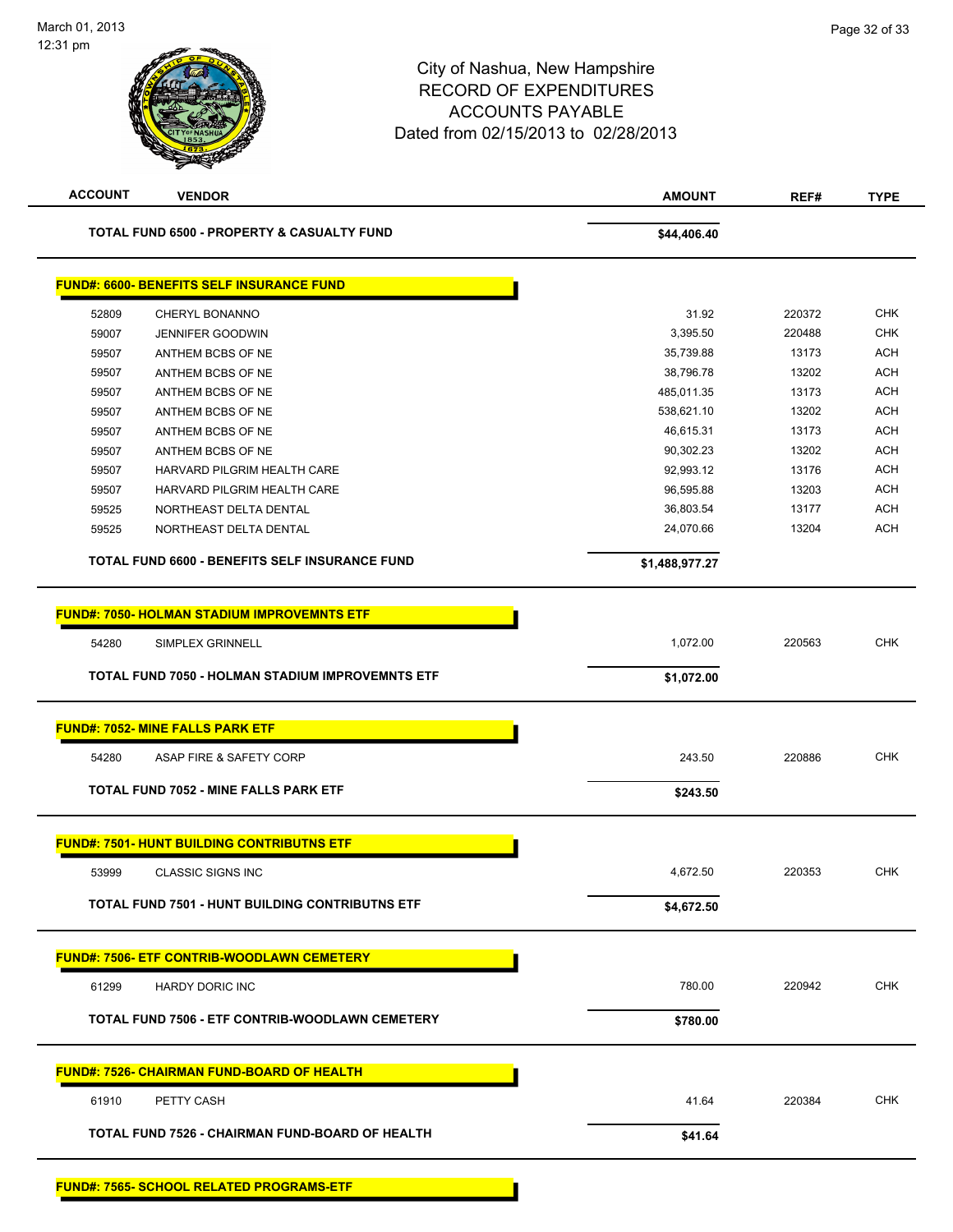

City of Nashua, New Hampshire RECORD OF EXPENDITURES ACCOUNTS PAYABLE Dated from 02/15/2013 to 02/28/2013 12:31 pm **ACCOUNT VENDOR AMOUNT REF# TYPE FUND#: 7565- SCHOOL RELATED PROGRAMS-ETF**

|       | <u> FUND#. 7909- SCHUUL RELATED FRUGRAMS-ETF</u>       |            |        |            |
|-------|--------------------------------------------------------|------------|--------|------------|
| 61135 | REALLY GOOD STUFF INC                                  | 548.73     | 220717 | <b>CHK</b> |
|       | <b>TOTAL FUND 7565 - SCHOOL RELATED PROGRAMS-ETF</b>   | \$548.73   |        |            |
|       | <b>FUND#: 7568- NPD HISTORICAL COMMITTEE FUND</b>      |            |        |            |
| 55699 | <b>CKC PHOTOGRAPHY</b>                                 | 84.00      | 220909 | <b>CHK</b> |
|       |                                                        |            |        |            |
|       | <b>TOTAL FUND 7568 - NPD HISTORICAL COMMITTEE FUND</b> | \$84.00    |        |            |
|       | <b>FUND#: 8063- LIBRARY-HENRY STEARNS FUND</b>         |            |        |            |
| 61807 | BAKER & TAYLOR, INC                                    | 2,160.71   | 220431 | <b>CHK</b> |
| 61807 | <b>BAKER &amp; TAYLOR, INC</b>                         | 735.78     | 220892 | <b>CHK</b> |
|       | <b>TOTAL FUND 8063 - LIBRARY-HENRY STEARNS FUND</b>    | \$2,896.49 |        |            |

**Grand Total:**

**\$7,804,126.22**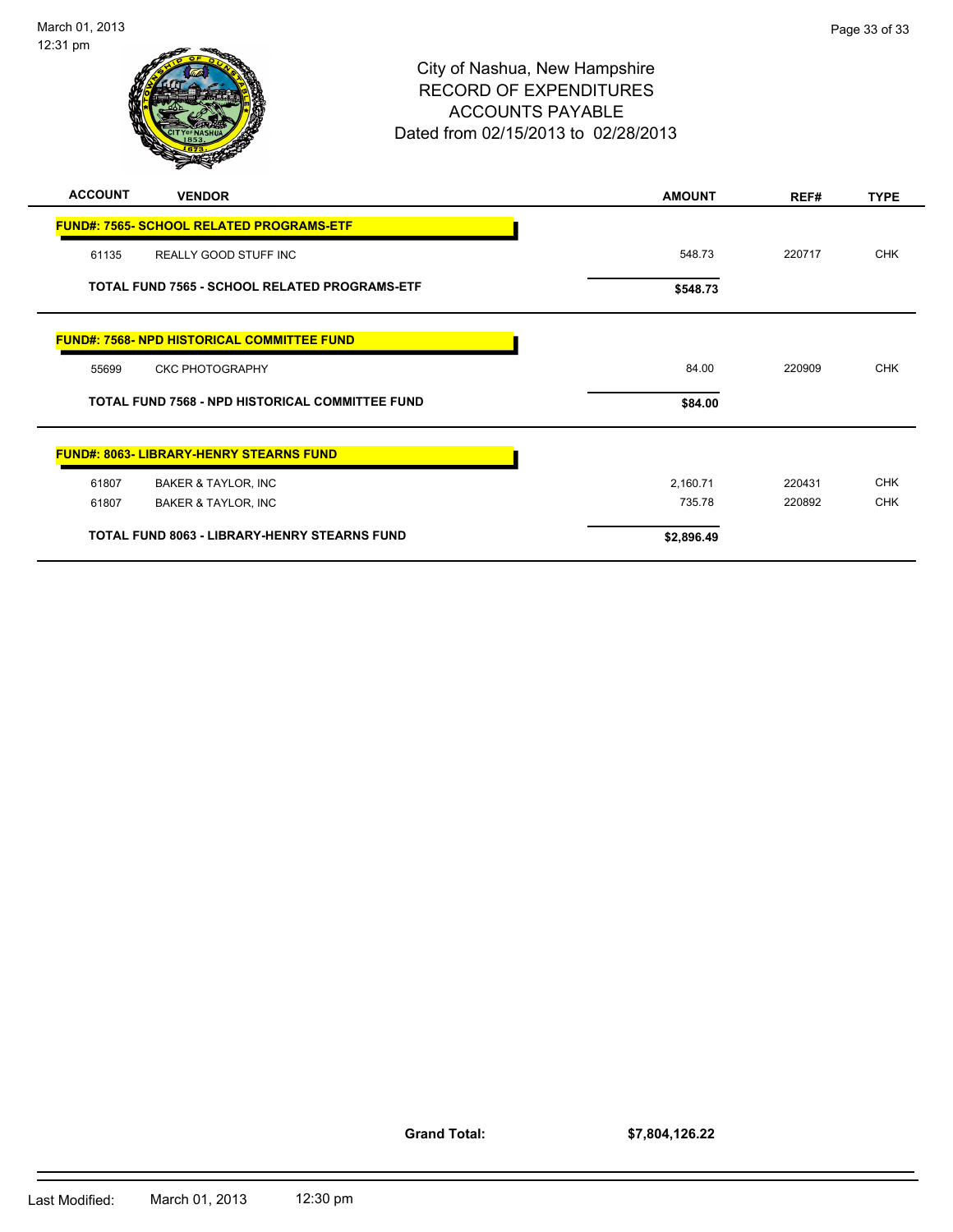

# RECORD OF EXPENDITURES PAYROLL-GROSS WAGES Dated from 02/15/2013 to 02/28/2013

|                  | <b>PAY DATE</b>                   | <b>ACCOUNT</b>                       | <b>DESCRIPTION</b>               | <b>AMOUNT</b> |
|------------------|-----------------------------------|--------------------------------------|----------------------------------|---------------|
|                  | <b>FUND#: 1000 - GENERAL FUND</b> |                                      |                                  |               |
| 101              | <b>MAYOR</b>                      |                                      |                                  |               |
|                  | 2/21/13                           |                                      | CITIZEN SERVICES DIRECTOR        | 903.15        |
|                  | 2/28/13                           | 51100<br>51100                       | <b>CITIZEN SERVICES DIRECTOR</b> | 903.15        |
|                  | 2/21/13                           | 51100                                | EXECUTIVE SECRETARY AA           | 877.27        |
|                  | 2/28/13                           | 51100                                | EXECUTIVE SECRETARY AA           | 877.26        |
|                  | 2/21/13                           | 51100                                | HUNT BUILDING ADMINISTRATOR      | 285.52        |
|                  | 2/28/13                           | 51100                                | HUNT BUILDING ADMINISTRATOR      | 320.92        |
|                  | 2/21/13                           | 51100                                | <b>RESOURCE COORDINATOR</b>      | 565.56        |
|                  | 2/28/13                           | 51100                                | <b>RESOURCE COORDINATOR</b>      | 565.56        |
|                  | 2/21/13                           | 51100                                | SECRETARY RECEPTIONIST           | 565.55        |
|                  | 2/28/13                           | 51100                                | SECRETARY RECEPTIONIST           | 339.33        |
|                  | 2/21/13                           | 51200                                | <b>COMMUNICATIONS DIRECTOR</b>   | 413.87        |
|                  | 2/28/13                           | 51200                                | <b>COMMUNICATIONS DIRECTOR</b>   | 413.86        |
|                  | 2/21/13                           | 51500                                | <b>MAYOR</b>                     | 2,068.36      |
|                  | 2/28/13                           | 51500                                | <b>MAYOR</b>                     | 2,068.36      |
|                  | 2/28/13                           | 55118                                | TELEPHONE-CELLULAR               | 50.00         |
|                  | <b>TOTAL 101 - MAYOR</b>          |                                      |                                  | \$11,217.72   |
| 102 <sub>1</sub> | <b>BOARD OF ALDERMEN</b>          |                                      |                                  |               |
|                  | 2/21/13                           | 51100                                | ALDERMANIC LEGISLATION MANAGER   | 1,324.88      |
|                  | 2/28/13                           | 51100                                | ALDERMANIC LEGISLATION MANAGER   | 1,324.89      |
|                  | 2/21/13                           | 51100                                | LEGISLATIVE TRANSCRIPTION SPEC   | 440.91        |
|                  | 2/28/13                           | 51200                                | LEGISLATIVE TRANSCRIPTION SPEC   | 285.98        |
|                  |                                   | <b>TOTAL 102 - BOARD OF ALDERMEN</b> |                                  | \$3,376.66    |
| 103              | <b>LEGAL</b>                      |                                      |                                  |               |
|                  | 2/21/13                           | 51100                                | DEPUTY CORPORATION COUNSEL       | 4,049.83      |
|                  | 2/28/13                           | 51100                                | DEPUTY CORPORATION COUNSEL       | 4,049.83      |
|                  | 2/21/13                           | 51100                                | <b>LEGAL ASSISTANT</b>           | 1,793.60      |
|                  | 2/28/13                           | 51100                                | <b>LEGAL ASSISTANT</b>           | 1,793.60      |
|                  | 2/28/13                           | 55118                                | TELEPHONE-CELLULAR               | 50.00         |
|                  | <b>TOTAL 103 - LEGAL</b>          |                                      |                                  | \$11,736.86   |
| 105              | <b>CITI-STAT</b>                  |                                      |                                  |               |
|                  | 2/21/13                           | 51100                                | DIRECTOR CITISTAT                | 1,485.69      |
|                  | 2/28/13                           | 51100                                | <b>DIRECTOR CITISTAT</b>         | 1,485.68      |
|                  | <b>TOTAL 105 - CITI-STAT</b>      |                                      |                                  | \$2,971.37    |
|                  |                                   |                                      |                                  |               |
| 107              | <b>CITY CLERK</b>                 |                                      |                                  |               |
|                  | 2/21/13                           | 51100                                | <b>CITY CLERK</b>                | 1,720.02      |
|                  | 2/28/13                           | 51100                                | <b>CITY CLERK</b>                | 1,720.02      |
|                  | 2/21/13                           | 51100                                | <b>CLERK VITAL RECORDS II</b>    | 2,048.10      |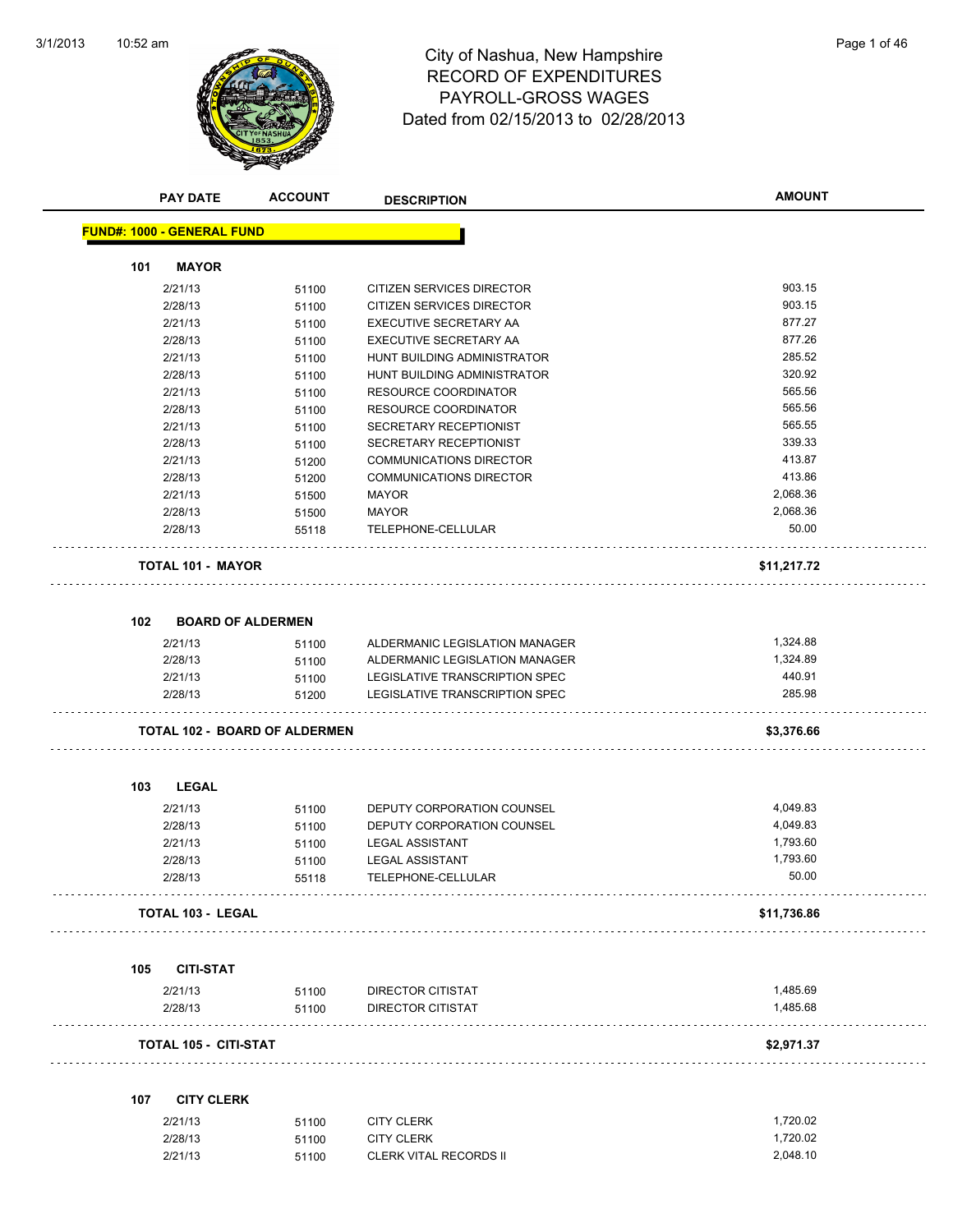$\overline{\phantom{a}}$ 



# 10:52 am Page 2 of 46 RECORD OF EXPENDITURES PAYROLL-GROSS WAGES Dated from 02/15/2013 to 02/28/2013

|     | <b>PAY DATE</b>                      | <b>ACCOUNT</b>                | <b>DESCRIPTION</b>               | <b>AMOUNT</b> |
|-----|--------------------------------------|-------------------------------|----------------------------------|---------------|
|     | <b>FUND#: 1000 - GENERAL FUND</b>    |                               |                                  |               |
| 107 | <b>CITY CLERK</b>                    |                               |                                  |               |
|     | 2/28/13                              | 51100                         | <b>CLERK VITAL RECORDS II</b>    | 3,610.62      |
|     | 2/21/13                              | 51100                         | <b>DEPUTY CITY CLERK</b>         | 1,331.47      |
|     | 2/28/13                              | 51100                         | DEPUTY CITY CLERK                | 1,331.47      |
|     | 2/21/13                              | 51100                         | DEPUTY VOTER REG ASST CITY CLK   | 780.97        |
|     | 2/28/13                              | 51100                         | DEPUTY VOTER REG ASST CITY CLK   | 780.96        |
|     | 2/28/13                              | 51500                         | ELECTED SELECTMAN                | 340.00        |
|     | 2/28/13                              | 51512                         | <b>WAGES APPOINTED OFFICIALS</b> | 1,065.00      |
|     | TOTAL 107 - CITY CLERK               |                               |                                  | \$14,728.63   |
| 111 | <b>HUMAN RESOURCES</b>               |                               |                                  |               |
|     | 2/21/13                              | 51100                         | <b>HR ANALYST</b>                | 985.56        |
|     | 2/28/13                              | 51100                         | <b>HR ANALYST</b>                | 985.56        |
|     | 2/21/13                              | 51100                         | <b>HR SPEC</b>                   | 809.99        |
|     | 2/28/13                              | 51100                         | HR SPEC                          | 809.99        |
|     | 2/21/13                              | 51100                         | HUMAN RESOURCES DIRECTOR         | 1,501.75      |
|     | 2/28/13                              | 51100                         | <b>HUMAN RESOURCES DIRECTOR</b>  | 1,501.75      |
|     | 2/21/13                              | 51200                         | HR GENERALIST PT                 | 231.70        |
|     | 2/28/13                              | 51200                         | HR GENERALIST PT                 | 247.14        |
|     | <b>TOTAL 111 - HUMAN RESOURCES</b>   |                               |                                  | \$7,073.44    |
| 115 | <b>CITYWIDE PENSIONS</b>             |                               |                                  |               |
|     | 2/28/13                              | 52120                         | PENSION DISTRIBUTIONS            | 275.48        |
|     | <b>TOTAL 115 - CITYWIDE PENSIONS</b> |                               |                                  | \$275.48      |
| 122 |                                      | <b>INFORMATION TECHNOLOGY</b> |                                  |               |
|     | 2/21/13                              | 51100                         | ADMIN ASSISTANT II               | 649.33        |
|     | 2/28/13                              | 51100                         | ADMIN ASSISTANT II               | 649.34        |
|     | 2/21/13                              | 51100                         | ERP SYSTEM ADMIN DBA             | 1,575.29      |
|     | 2/28/13                              | 51100                         | ERP SYSTEM ADMIN DBA             | 1,575.29      |
|     | 2/21/13                              | 51100                         | INTER INTRA APPL DEV PROJ LDR    | 1,533.60      |
|     | 2/28/13                              | 51100                         | INTER INTRA APPL DEV PROJ LDR    | 1,533.61      |
|     |                                      |                               |                                  |               |

| 2/21/13 | 51100 | INTER INTRA APPL DEV PROJ LDR | 1,533.60 |
|---------|-------|-------------------------------|----------|
| 2/28/13 | 51100 | INTER INTRA APPL DEV PROJ LDR | 1,533.61 |
| 2/21/13 | 51100 | INTERNET INTRANET APPL DEV    | 1,430.60 |
| 2/28/13 | 51100 | INTERNET INTRANET APPL DEV    | 1,430.59 |
| 2/21/13 | 51100 | IT APPLICATIONS ANALYST       | 1,120.54 |
| 2/28/13 | 51100 | IT APPLICATIONS ANALYST       | 1,120.54 |
| 2/21/13 | 51100 | IT DIVISION DIRECTOR          | 1,929.25 |
| 2/28/13 | 51100 | IT DIVISION DIRECTOR          | 1,929.25 |
| 2/21/13 | 51100 | IT INFRASTRUCTURE ANALYST     | 1,170.17 |
| 2/28/13 | 51100 | IT INFRASTRUCTURE ANALYST     | 1,170.17 |
| 2/21/13 | 51100 | IT INFRASTRUCTURE TEAM LEADER | 1,819.33 |
| 2/28/13 | 51100 | IT INFRASTRUCTURE TEAM LEADER | 1,674.48 |
| 2/21/13 | 51100 | SYSTEMS ADM DATABASE ADM      | 1,579.54 |
| 2/28/13 | 51100 | SYSTEMS ADM DATABASE ADM      | 1,579.54 |
| 2/21/13 | 51100 | TECHNICAL SPEC II NET SUPPORT | 2,264.69 |
| 2/28/13 | 51100 | TECHNICAL SPEC II NET SUPPORT | 2.264.69 |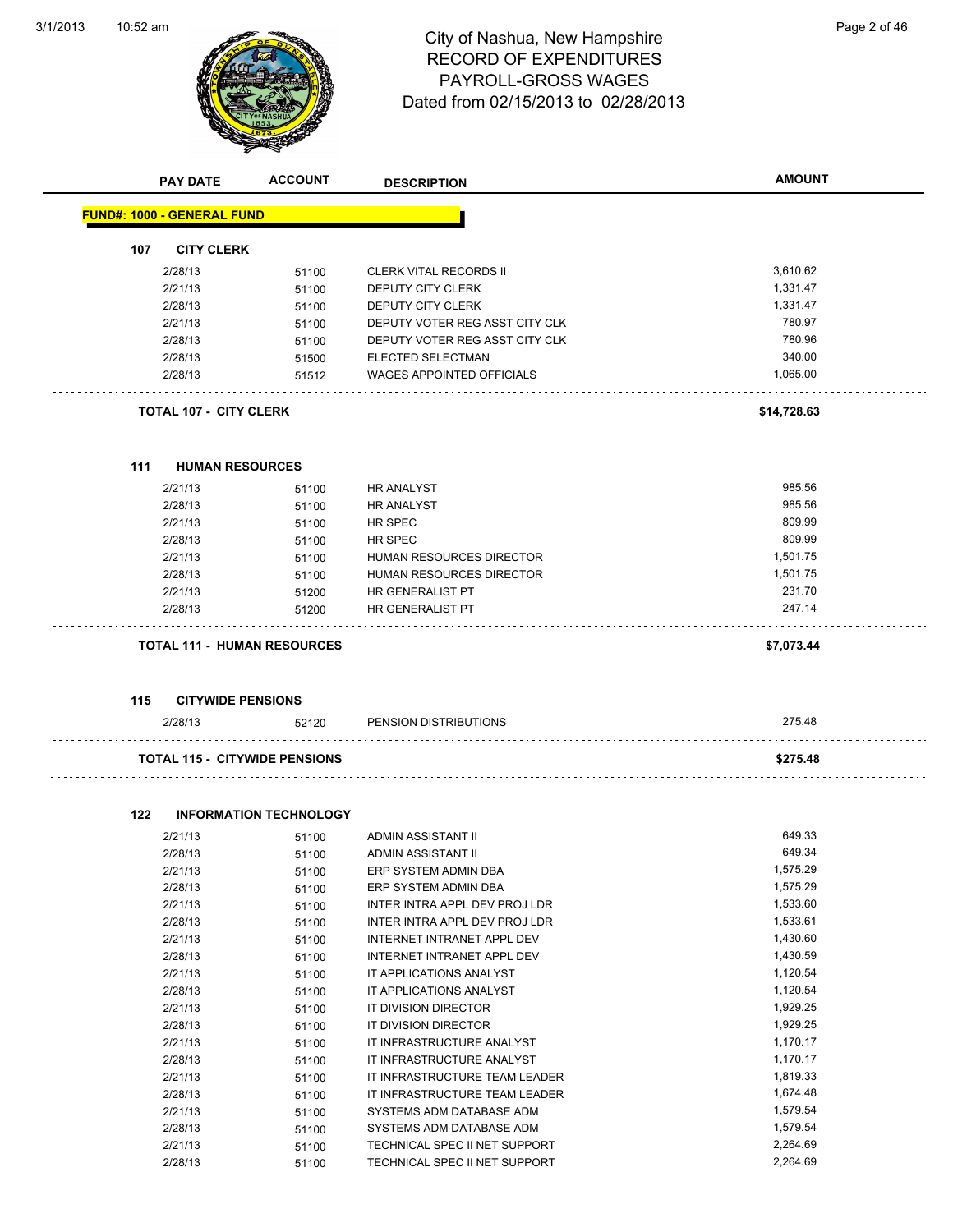

# 10:52 am Page 3 of 46 RECORD OF EXPENDITURES PAYROLL-GROSS WAGES Dated from 02/15/2013 to 02/28/2013

|     | <b>PAY DATE</b>                   | <b>ACCOUNT</b>                            | <b>DESCRIPTION</b>                | <b>AMOUNT</b> |  |
|-----|-----------------------------------|-------------------------------------------|-----------------------------------|---------------|--|
|     | <b>FUND#: 1000 - GENERAL FUND</b> |                                           |                                   |               |  |
|     |                                   |                                           |                                   |               |  |
| 122 |                                   | <b>INFORMATION TECHNOLOGY</b>             |                                   |               |  |
|     | 2/21/13                           | 51100                                     | <b>TECHNICAL SPEC III</b>         | 1,411.68      |  |
|     | 2/28/13                           | 51100                                     | <b>TECHNICAL SPEC III</b>         | 1,411.68      |  |
|     | 2/21/13                           | 51100                                     | <b>WEB DESIGNER</b>               | 618.01        |  |
|     | 2/28/13                           | 51100                                     | <b>WEB DESIGNER</b>               | 618.00        |  |
|     | 2/28/13                           | 55118                                     | TELEPHONE-CELLULAR                | 250.00        |  |
|     |                                   |                                           |                                   |               |  |
|     |                                   | <b>TOTAL 122 - INFORMATION TECHNOLOGY</b> |                                   | \$34,309.21   |  |
|     |                                   |                                           |                                   |               |  |
| 126 |                                   | <b>FINANCIAL SERVICES</b>                 |                                   |               |  |
|     | 2/21/13                           | 51100                                     | <b>ACCOUNTANT</b>                 | 876.55        |  |
|     | 2/28/13                           | 51100                                     | <b>ACCOUNTANT</b>                 | 876.56        |  |
|     | 2/21/13                           | 51100                                     | ACCOUNTING COMPLIANCE MGR         | 1,042.55      |  |
|     | 2/28/13                           | 51100                                     | ACCOUNTING COMPLIANCE MGR         | 1,042.55      |  |
|     | 2/21/13                           | 51100                                     | ACCOUNTS PAYABLE COORDINATOR      | 2,034.82      |  |
|     | 2/28/13                           | 51100                                     | ACCOUNTS PAYABLE COORDINATOR      | 2,034.82      |  |
|     | 2/21/13                           | 51100                                     | ACCOUNTS PAYABLE SUPV             | 903.15        |  |
|     | 2/28/13                           | 51100                                     | ACCOUNTS PAYABLE SUPV             | 903.15        |  |
|     | 2/21/13                           | 51100                                     | <b>CFO COMPTROLLER</b>            | 1,941.86      |  |
|     | 2/28/13                           | 51100                                     | <b>CFO COMPTROLLER</b>            | 1,941.85      |  |
|     | 2/21/13                           | 51100                                     | <b>COLLECTIONS SPEC II</b>        | 772.08        |  |
|     | 2/28/13                           | 51100                                     | <b>COLLECTIONS SPEC II</b>        | 772.08        |  |
|     | 2/21/13                           | 51100                                     | <b>COMPENSATION MANAGER</b>       | 1,489.36      |  |
|     | 2/28/13                           | 51100                                     | <b>COMPENSATION MANAGER</b>       | 1,489.36      |  |
|     | 2/21/13                           | 51100                                     | DEP TREASURER TAX COLLECTOR       | 1,045.14      |  |
|     | 2/28/13                           | 51100                                     | DEP TREASURER TAX COLLECTOR       | 1,045.14      |  |
|     | 2/21/13                           | 51100                                     | FINANCE AND ADMIN MANAGER         | 723.20        |  |
|     | 2/28/13                           | 51100                                     | FINANCE AND ADMIN MANAGER         | 723.20        |  |
|     | 2/21/13                           | 51100                                     | FINANCIAL MANAGER GENERAL GOVT    | 1,328.18      |  |
|     | 2/28/13                           | 51100                                     | FINANCIAL MANAGER GENERAL GOVT    | 1,328.18      |  |
|     | 2/21/13                           | 51100                                     | FINANCIAL SERVICES COORDINATOR    | 909.84        |  |
|     | 2/28/13                           | 51100                                     | FINANCIAL SERVICES COORDINATOR    | 909.84        |  |
|     | 2/21/13                           | 51100                                     | <b>MOTOR VEHICLE COORDINATOR</b>  | 589.65        |  |
|     | 2/28/13                           | 51100                                     | MOTOR VEHICLE COORDINATOR         | 646.79        |  |
|     | 2/21/13                           | 51100                                     | PAYROLL ANALYST II                | 1,726.44      |  |
|     | 2/28/13                           |                                           | PAYROLL ANALYST II                | 1,746.69      |  |
|     | 2/21/13                           | 51100<br>51100                            | REVENUE ACCOUNTS SPEC             | 808.65        |  |
|     | 2/28/13                           |                                           | REVENUE ACCOUNTS SPEC             | 808.66        |  |
|     | 2/21/13                           | 51100<br>51100                            | REVENUE COORDINATOR               | 1,020.46      |  |
|     | 2/28/13                           |                                           | REVENUE COORDINATOR               | 1,020.46      |  |
|     |                                   | 51100                                     | SENIOR FINANCIAL ANALYST          | 1,078.18      |  |
|     | 2/21/13<br>2/28/13                | 51100                                     | SENIOR FINANCIAL ANALYST          | 1,078.17      |  |
|     |                                   | 51100                                     |                                   | 985.56        |  |
|     | 2/21/13                           | 51100                                     | SUPV VEHICLE REGISTRATION         | 985.56        |  |
|     | 2/28/13                           | 51100                                     | SUPV VEHICLE REGISTRATION         | 1,720.01      |  |
|     | 2/21/13                           | 51100                                     | TREASURER TAX COLLECTOR           |               |  |
|     | 2/28/13                           | 51100                                     | TREASURER TAX COLLECTOR           | 1,720.02      |  |
|     | 2/21/13                           | 51100                                     | <b>VEHICLE REGISTRATION CLERK</b> | 2,194.99      |  |
|     | 2/28/13                           | 51100                                     | <b>VEHICLE REGISTRATION CLERK</b> | 2,195.01      |  |
|     | 2/21/13                           | 51200                                     | <b>VEHICLE REGISTRATION CLERK</b> | 582.63        |  |
|     | 2/28/13                           | 51200                                     | <b>VEHICLE REGISTRATION CLERK</b> | 603.14        |  |
|     | 2/21/13                           | 51300                                     | OVERTIME-REGULAR                  | 70.55         |  |
|     | 2/28/13                           | 51300                                     | OVERTIME-REGULAR                  | 40.08         |  |

L,

 $\ddot{\phantom{a}}$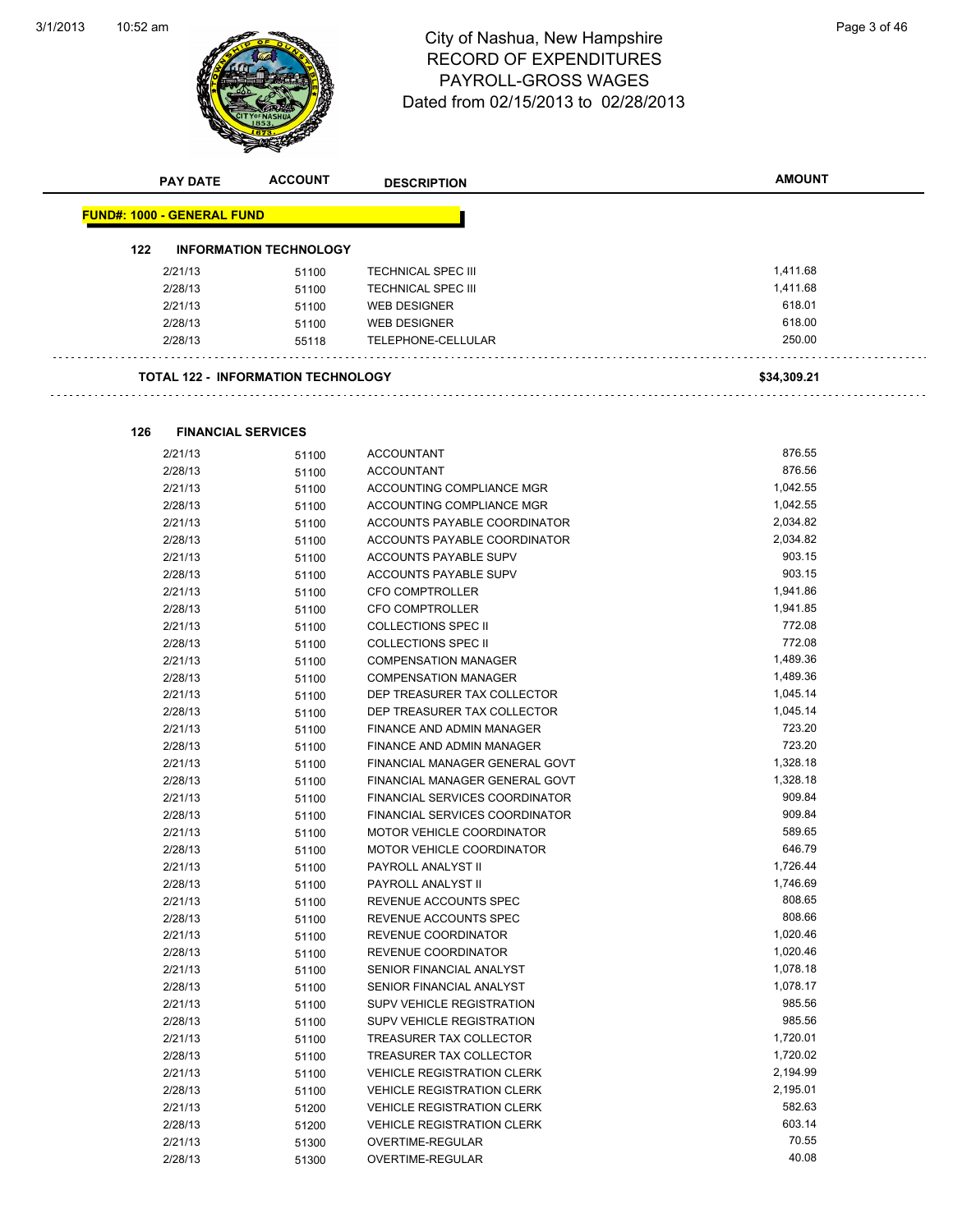| 3/1/2013 | 10:52 am |                                   |                                       | City of Nashua, New Hampshire<br><b>RECORD OF EXPENDITURES</b><br>PAYROLL-GROSS WAGES<br>Dated from 02/15/2013 to 02/28/2013 | Page 4 of 46  |
|----------|----------|-----------------------------------|---------------------------------------|------------------------------------------------------------------------------------------------------------------------------|---------------|
|          |          | <b>PAY DATE</b>                   | <b>ACCOUNT</b>                        | <b>DESCRIPTION</b>                                                                                                           | <b>AMOUNT</b> |
|          |          | <b>FUND#: 1000 - GENERAL FUND</b> |                                       |                                                                                                                              |               |
|          | 126      | <b>FINANCIAL SERVICES</b>         |                                       |                                                                                                                              |               |
|          |          | 2/28/13                           | 55118                                 | TELEPHONE-CELLULAR                                                                                                           | 100.00        |
|          |          |                                   | <b>TOTAL 126 - FINANCIAL SERVICES</b> |                                                                                                                              | \$47,855.16   |
|          | 129      | <b>CITY BUILDINGS</b>             |                                       |                                                                                                                              |               |
|          |          | 2/21/13                           | 51100                                 | <b>BUILDING MANAGER</b>                                                                                                      | 766.04        |
|          |          | 2/28/13                           | 51100                                 | <b>BUILDING MANAGER</b>                                                                                                      | 766.05        |
|          |          | 2/21/13                           | 51100                                 | <b>CUSTODIAN I</b>                                                                                                           | 1,144.95      |
|          |          | 2/28/13                           | 51100                                 | <b>CUSTODIAN I</b>                                                                                                           | 1,144.95      |
|          |          | 2/21/13                           | 51100                                 | MAINTENANCE SPEC                                                                                                             | 650.81        |
|          |          | 2/28/13                           | 51100                                 | MAINTENANCE SPEC                                                                                                             | 650.81        |
|          |          | 2/21/13                           | 51200                                 | <b>CUSTODIAN I</b>                                                                                                           | 301.34        |
|          |          | 2/28/13                           | 51200                                 | <b>CUSTODIAN I</b>                                                                                                           | 301.34        |
|          |          | 2/21/13                           | 51300                                 | OVERTIME-REGULAR                                                                                                             | 30.51         |
|          |          | 2/28/13                           | 51300                                 | OVERTIME-REGULAR                                                                                                             | 143.64        |
|          | 130      | <b>PURCHASING</b>                 |                                       |                                                                                                                              |               |
|          |          | 2/21/13                           | 51100                                 | PRINTING TECH MAIL DIST                                                                                                      | 953.23        |
|          |          | 2/28/13                           | 51100                                 | PRINTING TECH MAIL DIST                                                                                                      | 953.24        |
|          |          | 2/21/13                           | 51100                                 | PURCHASING AGENT I                                                                                                           | 646.79        |
|          |          | 2/28/13                           | 51100                                 | PURCHASING AGENT I                                                                                                           | 646.79        |
|          |          | 2/21/13                           | 51100                                 | PURCHASING AGENT II                                                                                                          | 1,000.42      |
|          |          | 2/28/13                           | 51100                                 | PURCHASING AGENT II                                                                                                          | 1,000.42      |
|          |          | 2/21/13                           | 51100                                 | PURCHASING MANAGER                                                                                                           | 1,324.88      |
|          |          | 2/28/13                           | 51100                                 | PURCHASING MANAGER                                                                                                           | 1,324.89      |
|          |          | <b>TOTAL 130 - PURCHASING</b>     |                                       |                                                                                                                              | \$7,850.66    |
|          | 131      | <b>HUNT BUILDING</b>              |                                       |                                                                                                                              |               |
|          |          | 2/28/13                           |                                       | HUNT BUILDING ADMINISTRATOR                                                                                                  | 57.10         |
|          |          | 2/21/13                           | 51100<br>51200                        | HUNT BUILDING ADMINISTRATOR                                                                                                  | 401.15        |
|          |          | 2/28/13                           | 51200                                 | HUNT BUILDING ADMINISTRATOR                                                                                                  | 308.65        |
|          |          | <b>TOTAL 131 - HUNT BUILDING</b>  |                                       |                                                                                                                              | \$766.90      |
|          |          |                                   |                                       |                                                                                                                              |               |
|          | 132      | <b>ASSESSING</b>                  |                                       |                                                                                                                              |               |
|          |          | 2/21/13                           | 51100                                 | <b>APPRAISER I</b>                                                                                                           | 855.63        |
|          |          | 2/28/13                           | 51100                                 | <b>APPRAISER I</b>                                                                                                           | 855.64        |
|          |          | 2/21/13                           | 51100                                 | APPRAISER II                                                                                                                 | 1,000.42      |
|          |          | 2/28/13                           | 51100                                 | APPRAISER II                                                                                                                 | 1,000.41      |
|          |          | 2/21/13                           | 51100                                 | <b>APPRAISER III</b>                                                                                                         | 1,139.67      |
|          |          | 2/28/13                           | 51100                                 | <b>APPRAISER III</b>                                                                                                         | 1,139.67      |
|          |          | 2/21/13                           | 51100                                 | ASSESSING ADMIN SPEC I CSR                                                                                                   | 590.54        |

2/21/13 51100 ASSESSING ADMIN SPEC I CSR<br>2/28/13 51100 ASSESSING ADMIN SPEC I CSR

2/28/13 51100 ASSESSING ADMIN SPEC I CSR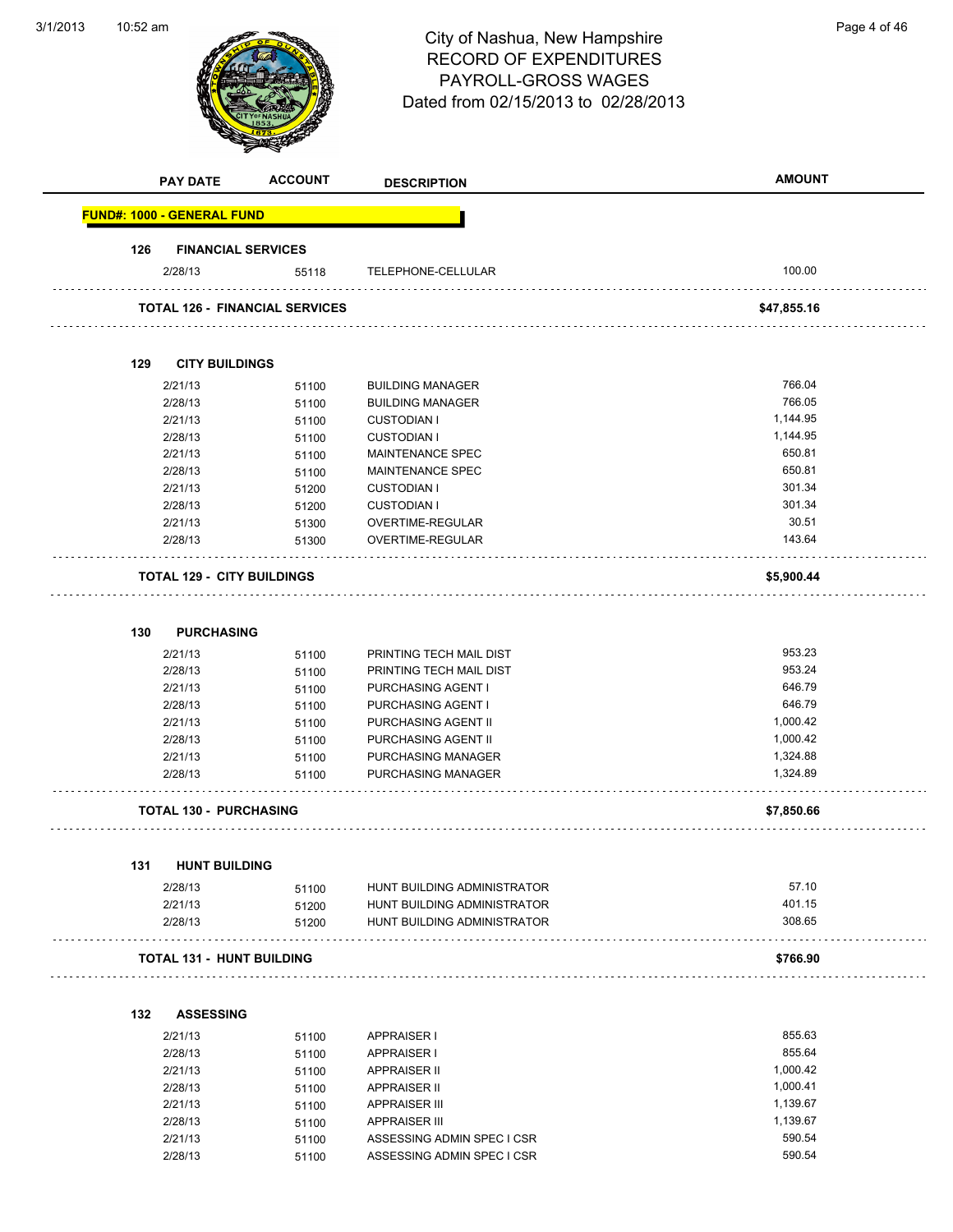

## 10:52 am Page 5 of 46 RECORD OF EXPENDITURES PAYROLL-GROSS WAGES Dated from 02/15/2013 to 02/28/2013

|     | <b>PAY DATE</b>                      | <b>ACCOUNT</b> | <b>DESCRIPTION</b>            | <b>AMOUNT</b>        |
|-----|--------------------------------------|----------------|-------------------------------|----------------------|
|     | <b>FUND#: 1000 - GENERAL FUND</b>    |                |                               |                      |
| 132 | <b>ASSESSING</b>                     |                |                               |                      |
|     | 2/21/13                              | 51100          | ASSESSING ADMIN SPEC II CSR   | 682.29               |
|     | 2/28/13                              | 51100          | ASSESSING ADMIN SPEC II CSR   | 682.29               |
|     | 2/21/13                              | 51100          | ASSESSING ADMIN SPEC III CSR  | 871.34               |
|     | 2/28/13                              | 51100          | ASSESSING ADMIN SPEC III CSR  | 871.35               |
|     | 2/21/13                              | 51100          | CHIEF ASSESSOR GIS MANAGER    | 2,030.57             |
|     | 2/28/13                              | 51100          | CHIEF ASSESSOR GIS MANAGER    | 2,030.56             |
|     | 2/21/13                              | 51100          | DEPARTMENT COORDINATOR        | 827.49               |
|     | 2/28/13                              | 51100          | DEPARTMENT COORDINATOR        | 827.49               |
|     | 2/21/13                              | 51100          | DEPUTY MANAGER APPRAISER IV   | 1,408.19             |
|     | 2/28/13                              | 51100          | DEPUTY MANAGER APPRAISER IV   | 1,408.19             |
|     | 2/28/13                              | 51500          | ELECTED BOARD MEMBER          | 375.00               |
|     | <b>TOTAL 132 - ASSESSING</b>         |                |                               | \$19,187.28          |
| 134 | <b>GIS</b>                           |                |                               |                      |
|     | 2/21/13                              | 51100          | <b>GIS TECHNICIAN II</b>      | 1,021.46             |
|     | 2/28/13                              | 51100          | <b>GIS TECHNICIAN II</b>      | 1,021.46             |
|     |                                      |                |                               |                      |
|     | <b>TOTAL 134 - GIS</b>               |                |                               | \$2,042.92           |
| 140 | <b>PINEWOOD CEMETERY</b>             |                |                               |                      |
|     | 2/28/13                              | 55314          | FIXED RATE MILEAGE ALLOWANCE  | 100.00               |
|     | <b>TOTAL 140 - PINEWOOD CEMETERY</b> |                |                               | \$100.00             |
| 142 | <b>WOODLAWN CEMETERY</b>             |                |                               |                      |
|     | 2/21/13                              | 51100          | <b>GROUNDSKEEPER CEMETERY</b> | 1,228.44             |
|     | 2/28/13                              | 51100          | <b>GROUNDSKEEPER CEMETERY</b> | 1,228.44             |
|     | 2/21/13                              | 51100          | SUPERINTENDENT CEMETERY I     | 985.56               |
|     | 2/28/13                              | 51100          | SUPERINTENDENT CEMETERY I     | 985.56               |
|     | 2/21/13                              | 51300          | OVERTIME-REGULAR              | 92.13                |
|     | <b>TOTAL 142 - WOODLAWN CEMETERY</b> |                |                               | \$4,520.13           |
|     |                                      |                |                               |                      |
| 144 | <b>EDGEWOOD CEMETERY</b>             |                |                               |                      |
|     | 2/21/13                              | 51100          | <b>GROUNDSKEEPER CEMETERY</b> | 1,062.78<br>1,062.79 |
|     | 2/28/13                              | 51100          | <b>GROUNDSKEEPER CEMETERY</b> |                      |
|     | 2/21/13                              | 51100          | SUBFOREMAN CEMETERY           | 766.04               |
|     | 2/28/13                              | 51100          | <b>SUBFOREMAN CEMETERY</b>    | 766.05               |
|     | 2/21/13                              | 51100          | SUPERINTENDENT CEMETERY II    | 1,099.37             |
|     | 2/28/13                              | 51100          | SUPERINTENDENT CEMETERY II    | 1,099.36             |
|     | 2/28/13                              | 51300          | OVERTIME-REGULAR              | 86.18<br>100.00      |
|     | 2/28/13                              | 55314          | FIXED RATE MILEAGE ALLOWANCE  |                      |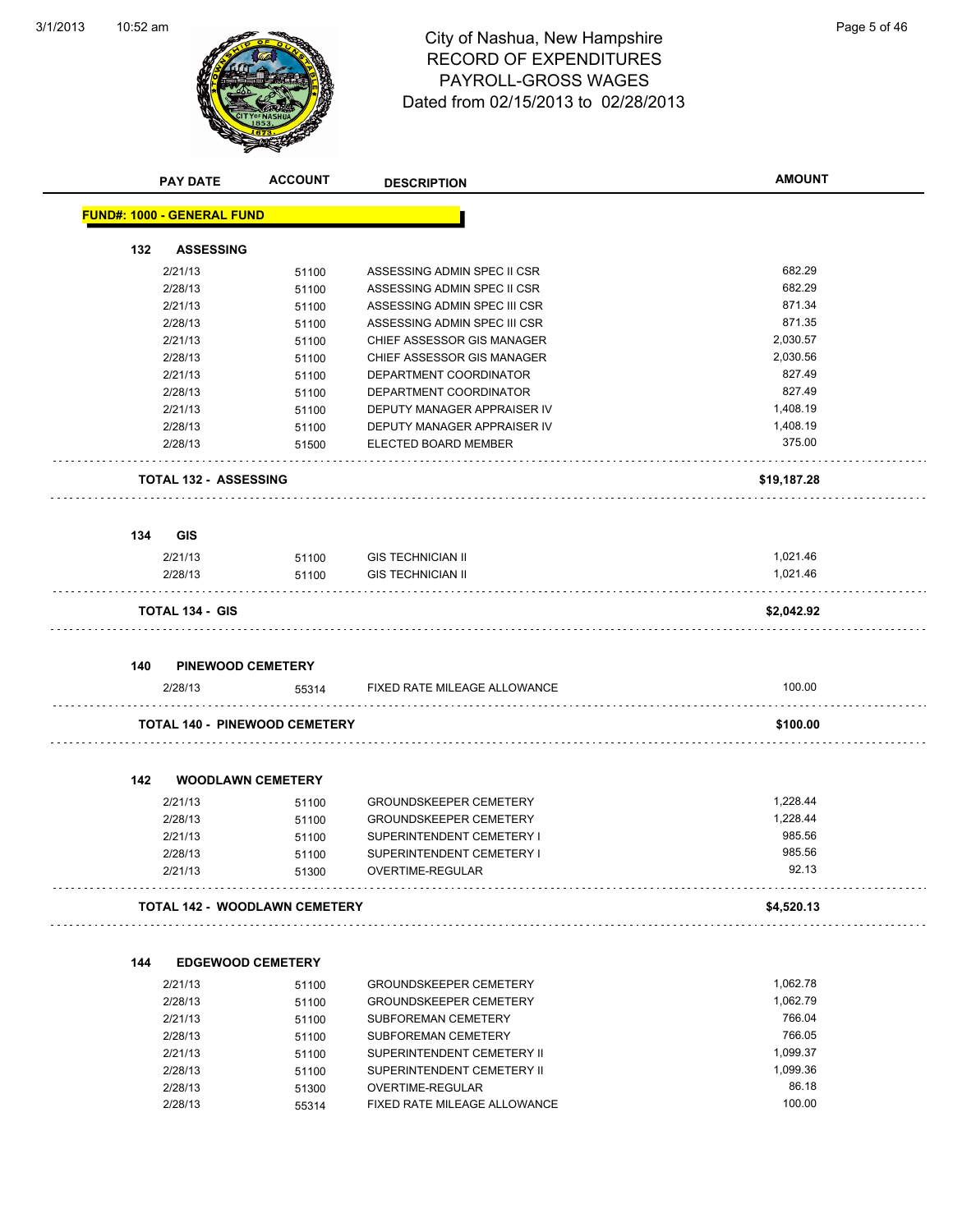3/1/2013



## 10:52 am Page 6 of 46 RECORD OF EXPENDITURES PAYROLL-GROSS WAGES Dated from 02/15/2013 to 02/28/2013

|     | <b>PAY DATE</b>                    | <b>ACCOUNT</b>                       | <b>DESCRIPTION</b>                               | <b>AMOUNT</b>        |
|-----|------------------------------------|--------------------------------------|--------------------------------------------------|----------------------|
|     | <u> FUND#: 1000 - GENERAL FUND</u> |                                      |                                                  |                      |
|     |                                    |                                      |                                                  |                      |
|     |                                    | <b>TOTAL 144 - EDGEWOOD CEMETERY</b> |                                                  | \$6,042.57           |
|     |                                    |                                      |                                                  |                      |
| 150 | <b>POLICE</b>                      |                                      |                                                  |                      |
|     | 2/21/13                            | 51100                                | <b>1ST YEAR OFFICERS</b>                         | 15,196.00            |
|     | 2/28/13                            | 51100                                | <b>1ST YEAR OFFICERS</b>                         | 15,196.00            |
|     | 2/21/13                            | 51100                                | 1ST YR OFFICERS CERTIFIED SPEC                   | 2,915.25             |
|     | 2/28/13                            | 51100                                | 1ST YR OFFICERS CERTIFIED SPEC                   | 2,915.25             |
|     | 2/21/13                            | 51100                                | <b>ACCOUNT CLERK III</b>                         | 1,968.13             |
|     | 2/28/13                            | 51100                                | <b>ACCOUNT CLERK III</b>                         | 1,968.14             |
|     | 2/21/13                            | 51100                                | ADMINISTRATIVE PROJECT SPEC                      | 1,177.18             |
|     | 2/28/13                            | 51100                                | ADMINISTRATIVE PROJECT SPEC                      | 1,177.18             |
|     | 2/21/13                            | 51100                                | ANIMAL CONTROL OFFICER                           | 891.40               |
|     | 2/28/13                            | 51100                                | ANIMAL CONTROL OFFICER                           | 891.40               |
|     | 2/21/13                            | 51100                                | AUTO MECHANIC 2ND CLASS                          | 1,476.00             |
|     | 2/28/13                            | 51100                                | AUTO MECHANIC 2ND CLASS                          | 1,475.99             |
|     | 2/21/13                            | 51100                                | <b>BUILDING MAINTENANCE SUPV</b>                 | 922.04               |
|     | 2/28/13                            | 51100                                | <b>BUILDING MAINTENANCE SUPV</b>                 | 922.04               |
|     | 2/21/13                            | 51100                                | <b>CAPTAIN</b>                                   | 13,650.12            |
|     | 2/28/13                            | 51100                                | <b>CAPTAIN</b>                                   | 13,650.14            |
|     | 2/21/13                            | 51100                                | CHIEF OF POLICE                                  | 2,402.67             |
|     | 2/28/13                            | 51100                                | CHIEF OF POLICE                                  | 2,402.67             |
|     | 2/21/13                            | 51100                                | COMM TECH ALL DESIGNATIONS                       | 7,257.95             |
|     | 2/28/13                            | 51100                                | COMM TECH ALL DESIGNATIONS                       | 7,257.95             |
|     | 2/21/13                            | 51100                                | COMMUNITY POLICE COORD CEMD                      | 1,214.02             |
|     | 2/28/13                            | 51100                                | COMMUNITY POLICE COORD CEMD                      | 1,214.02             |
|     | 2/21/13                            | 51100                                | <b>CRIME ANALYST</b>                             | 1,158.79             |
|     | 2/28/13                            | 51100                                | <b>CRIME ANALYST</b>                             | 1,158.79             |
|     | 2/21/13                            | 51100                                | <b>CUSTODIAN II</b>                              | 682.42               |
|     | 2/28/13                            | 51100                                | <b>CUSTODIAN II</b>                              | 682.41               |
|     | 2/21/13                            | 51100                                | <b>CUSTODIAN III</b>                             | 1,349.54             |
|     | 2/28/13                            | 51100                                | <b>CUSTODIAN III</b>                             | 1,349.55             |
|     | 2/21/13                            | 51100                                | DEPUTY CHIEF OF POLICE                           | 4,354.52             |
|     | 2/28/13                            | 51100                                | DEPUTY CHIEF OF POLICE                           | 4,354.52             |
|     | 2/21/13                            | 51100                                | DETENTION SPEC                                   | 776.25               |
|     | 2/28/13                            | 51100                                | DETENTION SPEC                                   | 776.25               |
|     | 2/21/13                            | 51100                                | DISPATCHERS ALL DESIGNATIONS                     | 6,634.95             |
|     | 2/28/13                            | 51100                                | DISPATCHERS ALL DESIGNATIONS                     | 6,634.95             |
|     | 2/21/13                            | 51100                                | FLEET MAINTENANCE ASST SUPV                      | 863.25               |
|     | 2/28/13                            | 51100                                | FLEET MAINTENANCE ASST SUPV                      | 863.25               |
|     | 2/21/13                            | 51100                                | IT MGR NETWORK ADMINISTRATOR                     | 1,400.35<br>1,400.35 |
|     | 2/28/13                            | 51100                                | IT MGR NETWORK ADMINISTRATOR                     | 949.27               |
|     | 2/21/13                            | 51100                                | IT SYSTEM SUPPORT SPEC                           | 949.26               |
|     | 2/28/13                            | 51100                                | IT SYSTEM SUPPORT SPEC                           | 193.88               |
|     | 2/21/13                            | 51100                                | LEGAL SECRETARY                                  | 193.88               |
|     | 2/28/13<br>2/21/13                 | 51100                                | <b>LEGAL SECRETARY</b>                           | 14,485.32            |
|     |                                    | 51100                                | LIEUTENANT                                       | 14,485.32            |
|     | 2/28/13<br>2/21/13                 | 51100                                | LIEUTENANT<br>NPD BUSINESS COORDINATOR           | 922.04               |
|     |                                    | 51100                                |                                                  | 922.04               |
|     | 2/28/13<br>2/21/13                 | 51100                                | NPD BUSINESS COORDINATOR<br>NPD BUSINESS MANAGER | 1,626.12             |
|     | 2/28/13                            | 51100                                | NPD BUSINESS MANAGER                             | 1,626.12             |
|     | 2/21/13                            | 51100                                | NPD COMPUTER SOFTWARE SPEC                       | 1,037.26             |
|     |                                    | 51100                                |                                                  |                      |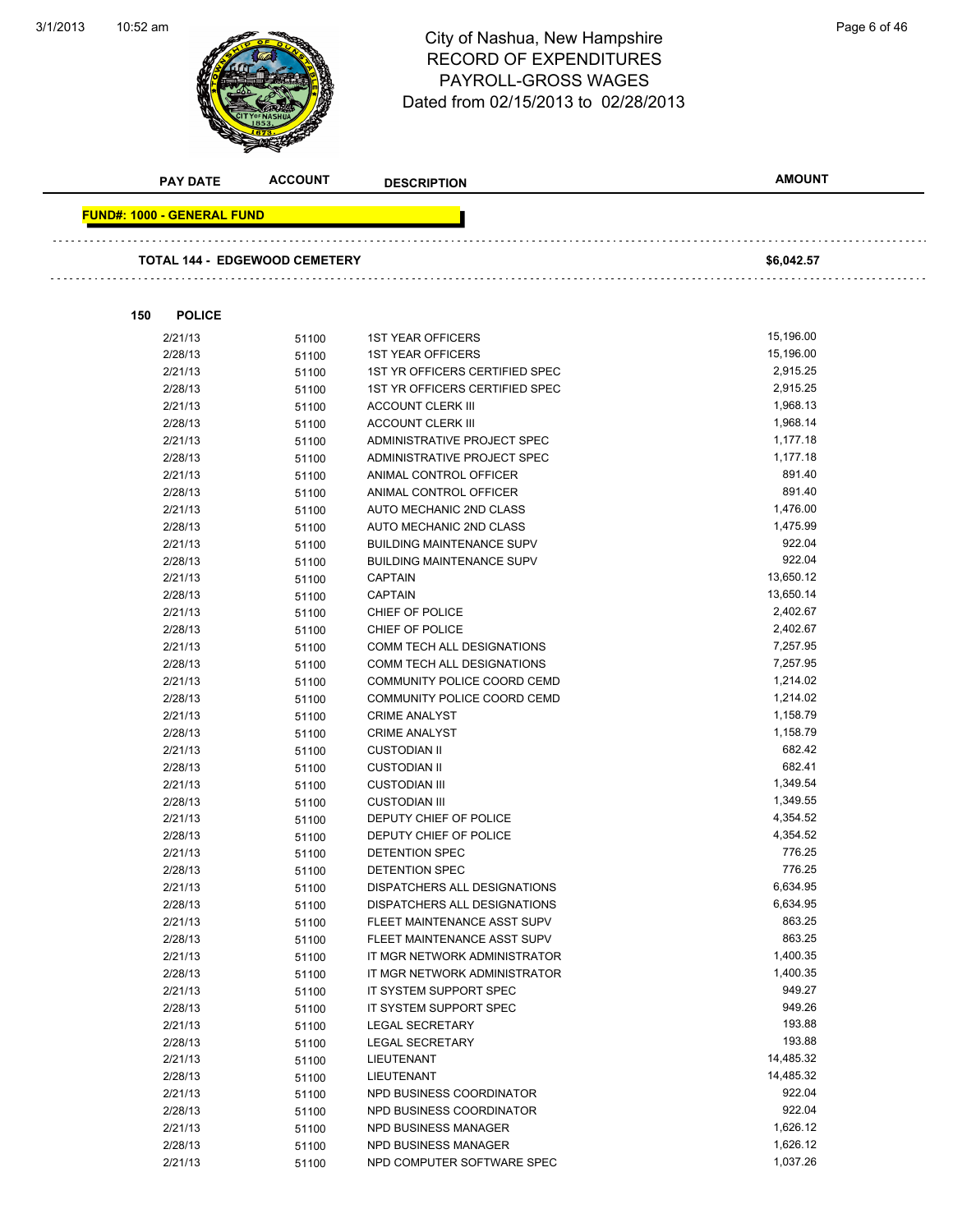

### 10:52 am Page 7 of 46 RECORD OF EXPENDITURES PAYROLL-GROSS WAGES Dated from 02/15/2013 to 02/28/2013

| <b>PAY DATE</b>                   | <b>ACCOUNT</b> | <b>DESCRIPTION</b>                                | <b>AMOUNT</b>        |
|-----------------------------------|----------------|---------------------------------------------------|----------------------|
|                                   |                |                                                   |                      |
| <b>FUND#: 1000 - GENERAL FUND</b> |                |                                                   |                      |
| 150<br><b>POLICE</b>              |                |                                                   |                      |
| 2/28/13                           | 51100          | NPD COMPUTER SOFTWARE SPEC                        | 1,037.26             |
| 2/21/13                           | 51100          | PARALEGAL                                         | 884.57               |
| 2/28/13                           | 51100          | PARALEGAL                                         | 884.57               |
| 2/21/13                           | 51100          | PATROLMAN ALL RANKS                               | 132,864.57           |
| 2/28/13                           | 51100          | PATROLMAN ALL RANKS                               | 132,864.62           |
| 2/21/13                           | 51100          | POLICE ATTORNEY                                   | 1,496.62             |
| 2/28/13                           | 51100          | POLICE ATTORNEY                                   | 1,496.61             |
| 2/21/13                           | 51100          | <b>RECORDS MANAGER</b>                            | 1,178.65             |
| 2/28/13                           | 51100          | <b>RECORDS MANAGER</b>                            | 1,178.65             |
| 2/21/13                           | 51100          | <b>RECORDS TECHNICIAN I</b>                       | 2,329.16             |
| 2/28/13                           | 51100          | <b>RECORDS TECHNICIAN I</b>                       | 2,329.17             |
| 2/21/13                           | 51100          | RECORDS TECHNICIAN II                             | 1,526.04             |
| 2/28/13                           | 51100          | RECORDS TECHNICIAN II                             | 1,526.03             |
| 2/21/13                           | 51100          | SEC DOMESTIC VIOLENCE UNIT                        | 643.00               |
| 2/28/13                           | 51100          | SEC DOMESTIC VIOLENCE UNIT                        | 643.00               |
| 2/21/13                           | 51100          | SECRETARIAL SUPV DET BUREAU                       | 846.15               |
| 2/28/13                           | 51100          | SECRETARIAL SUPV DET BUREAU                       | 846.15               |
| 2/21/13                           | 51100          | <b>SECRETARY III</b>                              | 2,713.46             |
| 2/28/13                           | 51100          | <b>SECRETARY III</b>                              | 2,713.46             |
| 2/21/13                           | 51100          | <b>SECRETARY V</b>                                | 3,062.09             |
| 2/28/13                           | 51100          | SECRETARY V                                       | 3,062.08             |
| 2/21/13                           | 51100          | <b>SERGEANT</b>                                   | 34, 187. 11          |
| 2/28/13                           | 51100          | SERGEANT                                          | 34,187.12            |
| 2/21/13                           | 51100          | <b>SUPV POLICE FLEET</b>                          | 1,171.17             |
| 2/28/13                           | 51100          | <b>SUPV POLICE FLEET</b>                          | 1,171.17             |
| 2/21/13                           | 51200          | <b>ACCREDITATION MANAGER</b>                      | 984.99               |
| 2/28/13                           | 51200          | <b>ACCREDITATION MANAGER</b>                      | 984.99               |
| 2/21/13                           | 51200          | DETENTION SPEC                                    | 666.41               |
| 2/28/13                           | 51200          | DETENTION SPEC                                    | 666.41               |
| 2/21/13                           | 51200          | FILE CLERK PT                                     | 266.52               |
| 2/28/13                           | 51200          | FILE CLERK PT                                     | 266.52               |
| 2/21/13                           | 51200          | POLICE ATTORNEY PT                                | 1,158.52             |
| 2/28/13                           | 51200          | POLICE ATTORNEY PT                                | 1,158.52             |
| 2/21/13                           | 51200          | PRISONER TRANSPORT OFFICER                        | 725.99               |
| 2/28/13                           | 51200          | PRISONER TRANSPORT OFFICER                        | 725.99               |
| 2/21/13                           | 51300          | OVERTIME-REGULAR                                  | 9,990.57             |
| 2/28/13                           | 51300          | OVERTIME-REGULAR                                  | 5,542.79             |
| 2/21/13                           | 51309          | <b>OVERTIME-TRAINING</b>                          | 897.60               |
| 2/28/13                           | 51309          | OVERTIME-TRAINING                                 | 2,392.79             |
| 2/21/13                           | 51315          | <b>OVERTIME-WITNESS</b>                           | 3,472.48             |
| 2/28/13                           | 51315          | OVERTIME-WITNESS<br><b>OVERTIME-INVESTIGATIVE</b> | 3,499.90<br>5,314.51 |
| 2/21/13<br>2/28/13                | 51322          | <b>OVERTIME-INVESTIGATIVE</b>                     | 3,839.23             |
| 2/21/13                           | 51322          | OVERTIME-COVERAGE                                 | 8,330.11             |
| 2/28/13                           | 51330          | OVERTIME-COVERAGE                                 | 8,040.12             |
| 2/21/13                           | 51330<br>51412 | <b>WAGES PER DIEM</b>                             | 1,122.98             |
| 2/28/13                           | 51412          | <b>WAGES PER DIEM</b>                             | 1,357.16             |
| 2/21/13                           | 51600          | LONGEVITY                                         | 1,200.00             |
| 2/28/13                           | 51600          | LONGEVITY                                         | 1,350.00             |
| 2/28/13                           | 51628          | <b>EXTRA HOLIDAY</b>                              | 47,306.68            |
| 2/28/13                           | 55118          | TELEPHONE-CELLULAR                                | 134.00               |
|                                   |                |                                                   |                      |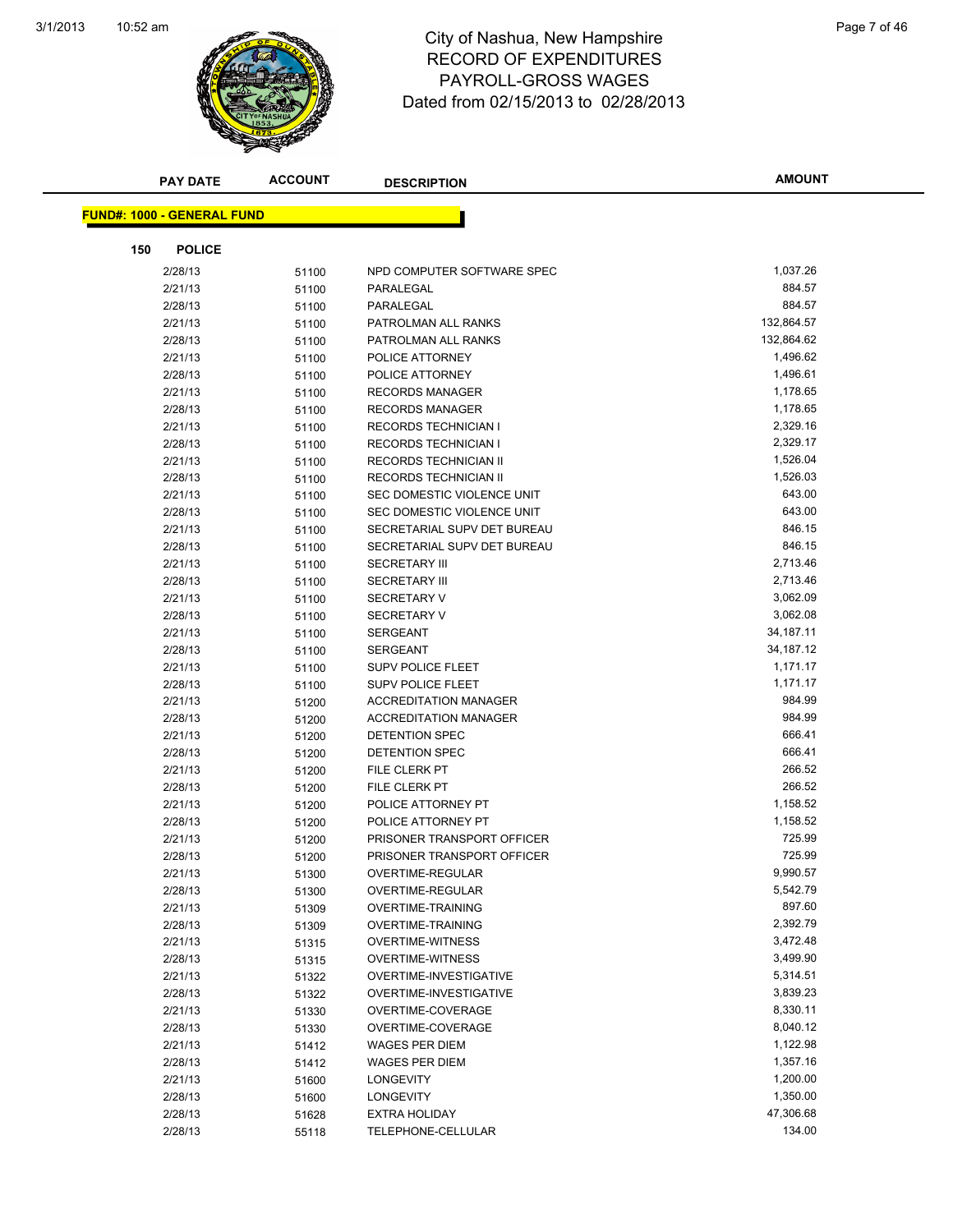3/1/2013



### 10:52 am Page 8 of 46 RECORD OF EXPENDITURES PAYROLL-GROSS WAGES Dated from 02/15/2013 to 02/28/2013

|                                   | <b>PAY DATE</b>           | <b>ACCOUNT</b> | <b>DESCRIPTION</b>                                               | <b>AMOUNT</b>          |
|-----------------------------------|---------------------------|----------------|------------------------------------------------------------------|------------------------|
| <b>FUND#: 1000 - GENERAL FUND</b> |                           |                |                                                                  |                        |
|                                   |                           |                |                                                                  |                        |
|                                   | <b>TOTAL 150 - POLICE</b> |                |                                                                  | \$648,210.45           |
|                                   |                           |                |                                                                  |                        |
| 152                               | <b>FIRE</b>               |                |                                                                  |                        |
|                                   |                           |                |                                                                  |                        |
|                                   | 2/21/13                   | 51100          | ADMINISTRATIVE ASSISTANT II                                      | 2,152.42<br>2,152.41   |
|                                   | 2/28/13<br>2/21/13        | 51100          | ADMINISTRATIVE ASSISTANT II<br><b>ASST FIRE CHIEF</b>            | 1,986.69               |
|                                   | 2/28/13                   | 51100          | <b>ASST FIRE CHIEF</b>                                           | 1,986.69               |
|                                   | 2/21/13                   | 51100          |                                                                  | 1,425.60               |
|                                   | 2/28/13                   | 51100          | ASST SUPERINTENDENT FIRE ALARM<br>ASST SUPERINTENDENT FIRE ALARM | 1,425.60               |
|                                   |                           | 51100          |                                                                  | 1,411.48               |
|                                   | 2/21/13<br>2/28/13        | 51100          | ASST SUPERINTENDENT FIRE FLEET<br>ASST SUPERINTENDENT FIRE FLEET | 1,411.48               |
|                                   | 2/21/13                   | 51100          | ASST SUPERINTENDENT PREVENTION                                   | 2,802.63               |
|                                   |                           | 51100          |                                                                  | 2,802.63               |
|                                   | 2/28/13                   | 51100          | ASST SUPERINTENDENT PREVENTION                                   |                        |
|                                   | 2/21/13                   | 51100          | <b>CAPTAIN</b>                                                   | 10,110.83<br>10,110.83 |
|                                   | 2/28/13                   | 51100          | <b>CAPTAIN</b>                                                   |                        |
|                                   | 2/21/13                   | 51100          | <b>CAPTAIN FIRE TRAINING SAFETY</b>                              | 1,605.92<br>1,605.92   |
|                                   | 2/28/13                   | 51100          | CAPTAIN FIRE TRAINING SAFETY                                     | 6,755.21               |
|                                   | 2/21/13                   | 51100          | <b>DEPUTY FIRE CHIEF</b><br><b>DEPUTY FIRE CHIEF</b>             | 6,836.30               |
|                                   | 2/28/13<br>2/21/13        | 51100          | <b>EXEC ASST BUSINESS COORD</b>                                  | 1,020.92               |
|                                   |                           | 51100          |                                                                  | 1,020.92               |
|                                   | 2/28/13                   | 51100          | <b>EXEC ASST BUSINESS COORD</b>                                  |                        |
|                                   | 2/21/13                   | 51100          | <b>FIRE CHIEF</b>                                                | 2,278.86<br>2,278.86   |
|                                   | 2/28/13                   | 51100          | FIRE CHIEF                                                       | 8,553.78               |
|                                   | 2/21/13                   | 51100          | FIRE DISPATCH ALL RANKS                                          | 8,624.82               |
|                                   | 2/28/13                   | 51100          | FIRE DISPATCH ALL RANKS                                          | 38,027.32              |
|                                   | 2/21/13                   | 51100          | FIRE LIEUTENANT                                                  | 37,627.35              |
|                                   | 2/28/13<br>2/21/13        | 51100          | FIRE LIEUTENANT                                                  | 1,276.56               |
|                                   |                           | 51100          | <b>FIRE MECHANIC</b>                                             | 1,276.56               |
|                                   | 2/28/13                   | 51100          | <b>FIRE MECHANIC</b>                                             | 1,411.48               |
|                                   | 2/21/13                   | 51100          | FIRE TRAINING OFFICER                                            |                        |
|                                   | 2/28/13                   | 51100          | <b>FIRE TRAINING OFFICER</b>                                     | 1,411.48               |
|                                   | 2/21/13                   | 51100          | <b>FIREFIGHTERS ALL RANKS</b>                                    | 108,685.80             |
|                                   | 2/28/13                   | 51100          | <b>FIREFIGHTERS ALL RANKS</b>                                    | 107,502.74             |
|                                   | 2/21/13                   | 51100          | SUPERINTENDENT FIRE ALARM                                        | 1,590.04               |
|                                   | 2/28/13                   | 51100          | SUPERINTENDENT FIRE ALARM                                        | 1,590.04               |
|                                   | 2/21/13                   | 51100          | SUPERINTENDENT FIRE FLEET                                        | 1,590.04               |
|                                   | 2/28/13                   | 51100          | SUPERINTENDENT FIRE FLEET                                        | 1,590.04               |
|                                   | 2/21/13                   | 51100          | SUPERINTENDENT FIRE PREVENTION                                   | 1,535.92               |
|                                   | 2/28/13                   | 51100          | SUPERINTENDENT FIRE PREVENTION                                   | 1,535.92               |
|                                   | 2/21/13                   | 51300          | OVERTIME-REGULAR                                                 | 593.67                 |
|                                   | 2/28/13                   | 51300          | OVERTIME-REGULAR                                                 | 434.64                 |
|                                   | 2/28/13                   | 51309          | <b>OVERTIME-TRAINING</b>                                         | 297.15                 |
|                                   | 2/28/13                   | 51628          | <b>EXTRA HOLIDAY</b>                                             | 47,295.73              |
|                                   | 2/21/13                   | 51650          | <b>ADDITIONAL HOURS</b>                                          | 37,545.61              |
|                                   | 2/28/13                   | 51650          | ADDITIONAL HOURS                                                 | 31,149.33              |
|                                   | 2/21/13                   | 51700          | <b>STIPENDS</b>                                                  | 4,372.46               |
|                                   | 2/28/13                   | 51700          | <b>STIPENDS</b>                                                  | 4,372.46               |
|                                   | 2/28/13                   | 55118          | TELEPHONE-CELLULAR                                               | 284.00                 |

#### **TOTAL 152 - FIRE \$513,357.14**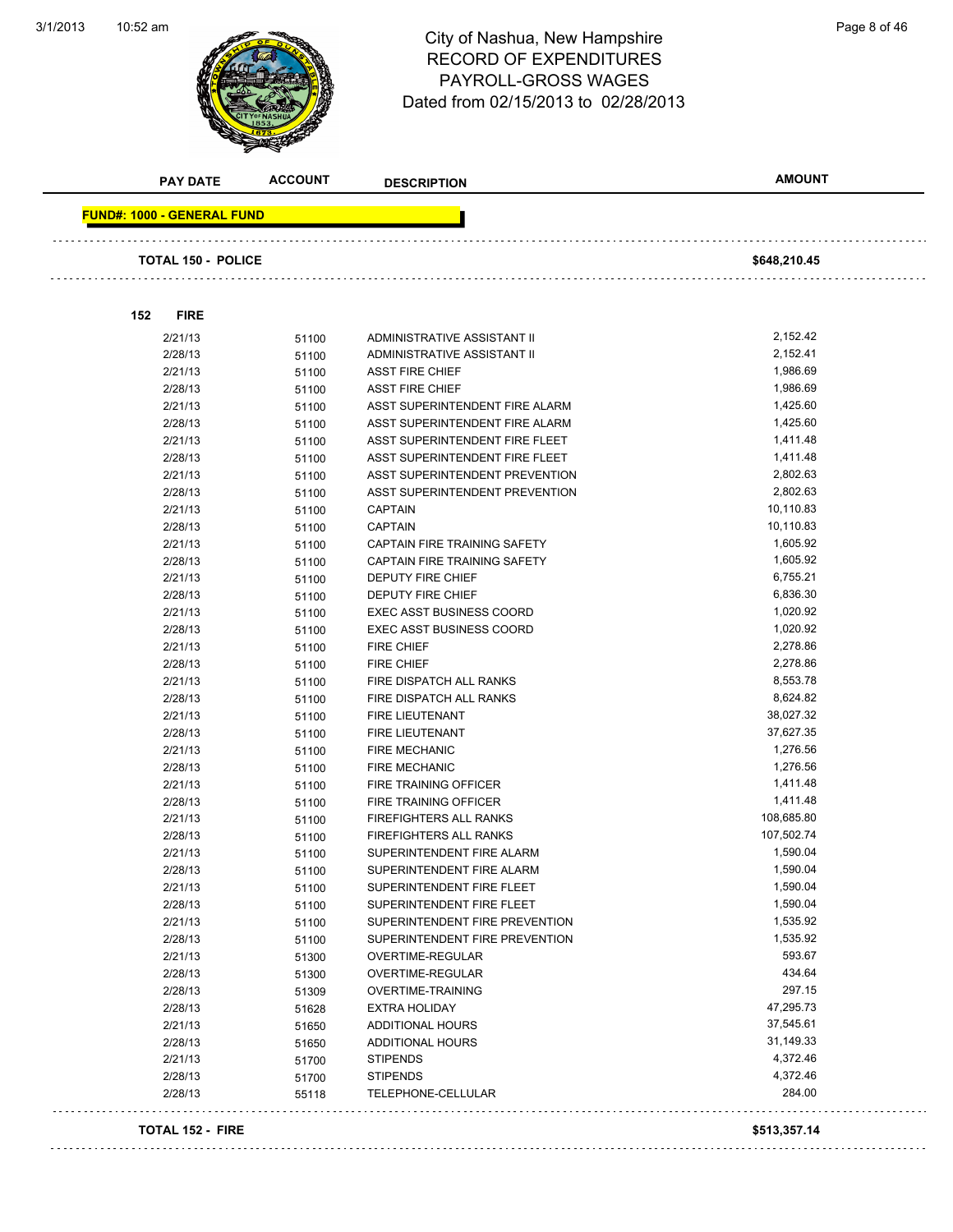

## 10:52 am Page 9 of 46 RECORD OF EXPENDITURES PAYROLL-GROSS WAGES Dated from 02/15/2013 to 02/28/2013

|     | <b>PAY DATE</b>                   | <b>ACCOUNT</b>                          | <b>DESCRIPTION</b>                    | <b>AMOUNT</b> |
|-----|-----------------------------------|-----------------------------------------|---------------------------------------|---------------|
|     | <b>FUND#: 1000 - GENERAL FUND</b> |                                         |                                       |               |
| 153 |                                   | <b>BUILDING INSPECTION</b>              |                                       |               |
|     | 2/21/13                           | 51100                                   | <b>BUILDING AND UTILITIES INSPCTR</b> | 3,160.53      |
|     | 2/28/13                           | 51100                                   | <b>BUILDING AND UTILITIES INSPCTR</b> | 3,160.54      |
|     | 2/21/13                           | 51100                                   | <b>BUILDING DEPARTMENT MANAGER</b>    | 1,328.18      |
|     | 2/28/13                           | 51100                                   | <b>BUILDING DEPARTMENT MANAGER</b>    | 1,328.18      |
|     | 2/21/13                           | 51100                                   | PERMIT TECHNICIAN II                  | 709.46        |
|     | 2/28/13                           | 51100                                   | PERMIT TECHNICIAN II                  | 709.46        |
|     | 2/21/13                           | 51100                                   | <b>PLANS EXAMINER</b>                 | 1,108.56      |
|     | 2/28/13                           | 51100                                   | <b>PLANS EXAMINER</b>                 | 1,108.55      |
|     | 2/21/13                           | 51200                                   | <b>BUILDING AND UTILITIES INSPCTR</b> | 502.03        |
|     | 2/28/13                           | 51200                                   | <b>BUILDING AND UTILITIES INSPCTR</b> | 502.04        |
|     | 2/21/13                           | 51200                                   | PERMIT TECHNICIAN I                   | 412.57        |
|     | 2/28/13                           | 51200                                   | PERMIT TECHNICIAN I                   | 405.20        |
|     | 2/21/13                           | 51400                                   | <b>WAGES TEMP-SEASONAL</b>            | 400.00        |
|     | 2/28/13                           | 51400                                   | WAGES TEMP-SEASONAL                   | 320.00        |
|     |                                   | <b>TOTAL 153 - BUILDING INSPECTION</b>  |                                       | \$15,155.30   |
|     |                                   |                                         |                                       |               |
| 155 | <b>CODE ENFORCEMENT</b>           |                                         |                                       |               |
|     | 2/21/13                           | 51100                                   | <b>CODE ENFORCEMENT OFFICER II</b>    | 1,986.90      |
|     | 2/28/13                           | 51100                                   | <b>CODE ENFORCEMENT OFFICER II</b>    | 1,986.89      |
|     | 2/21/13                           | 51100                                   | MGR CODE ENFORCEMENT DEPT             | 1,252.76      |
|     | 2/28/13                           | 51100                                   | MGR CODE ENFORCEMENT DEPT             | 1,252.76      |
|     |                                   | <b>TOTAL 155 - CODE ENFORCEMENT</b>     |                                       | \$6,479.31    |
|     |                                   |                                         |                                       |               |
| 156 |                                   | <b>EMERGENCY MANAGEMENT</b>             |                                       |               |
|     | 2/21/13                           | 51100                                   | EMERGENCY MANAGEMENT DIRECTOR         | 1,401.23      |
|     | 2/28/13                           | 51100                                   | <b>EMERGENCY MANAGEMENT DIRECTOR</b>  | 1,401.24      |
|     | 2/28/13                           | 55118                                   | TELEPHONE-CELLULAR                    | 50.00         |
|     |                                   | <b>TOTAL 156 - EMERGENCY MANAGEMENT</b> |                                       | \$2,852.47    |
|     |                                   |                                         |                                       |               |
| 157 | 2/21/13                           | <b>CITYWIDE COMMUNICATIONS</b><br>51100 | COMM SYS ENGR TECH 536                | 1,449.60      |
|     | 2/28/13                           | 51100                                   | COMM SYS ENGR TECH 536                | 1.449.60      |
|     | 2/21/13                           | 51200                                   | RADIO SYSTEMS MANAGER 536             | 1,230.12      |
|     | 2/28/13                           | 51200                                   | RADIO SYSTEMS MANAGER 536             | 1.230.12      |
|     | 2/28/13                           | 55118                                   | TELEPHONE-CELLULAR                    | 50.00         |
|     |                                   | TOTAL 157 - CITYWIDE COMMUNICATIONS     |                                       | \$5,409.44    |
|     |                                   |                                         |                                       |               |
| 160 |                                   | <b>PUBLIC WORKS-ADMIN/ENGINEERING</b>   |                                       |               |
|     | 2/21/13                           | 51100                                   | ADMINISTRATIVE ASSISTANT II           | 649.33        |
|     | 2/28/13                           | 51100                                   | ADMINISTRATIVE ASSISTANT II           | 649.34        |
|     | 2/21/13                           | 51100                                   | ADMINISTRATIVE ASSISTANT III          | 945.62        |

2/28/13 51100 ADMINISTRATIVE ASSISTANT III 973.92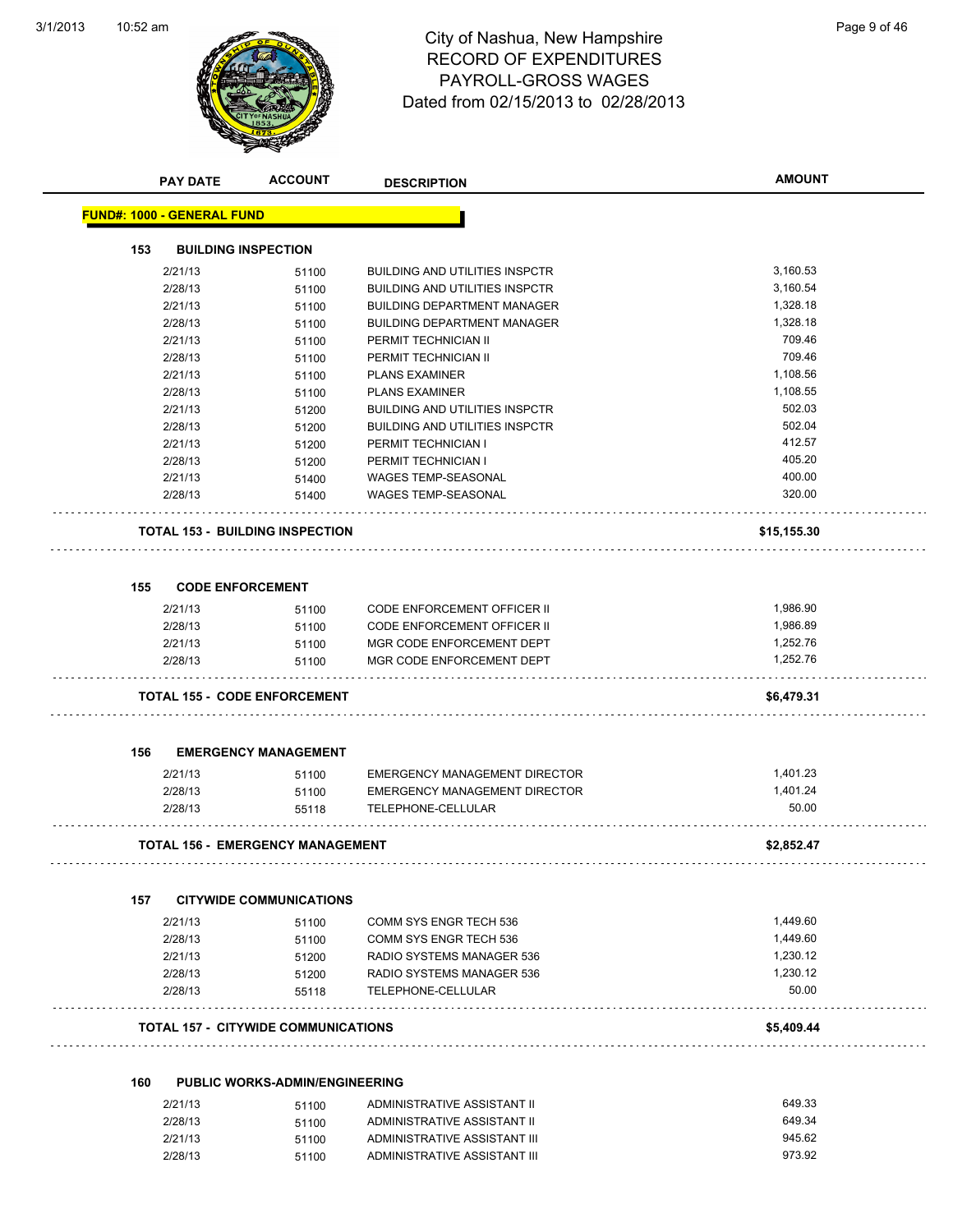$\sim$  .



### 10:52 am Page 10 of 46 RECORD OF EXPENDITURES PAYROLL-GROSS WAGES Dated from 02/15/2013 to 02/28/2013

|     | <b>PAY DATE</b>                   | <b>ACCOUNT</b>                             | <b>DESCRIPTION</b>               | <b>AMOUNT</b> |
|-----|-----------------------------------|--------------------------------------------|----------------------------------|---------------|
|     | <b>FUND#: 1000 - GENERAL FUND</b> |                                            |                                  |               |
|     |                                   |                                            |                                  |               |
| 160 |                                   | <b>PUBLIC WORKS-ADMIN/ENGINEERING</b>      |                                  |               |
|     | 2/21/13                           | 51100                                      | <b>CITY ENGINEER</b>             | 964.63        |
|     | 2/28/13                           | 51100                                      | <b>CITY ENGINEER</b>             | 964.64        |
|     | 2/21/13                           | 51100                                      | DEPUTY MANAGER OF ENGINEERING    | 650.88        |
|     | 2/28/13                           | 51100                                      | DEPUTY MANAGER OF ENGINEERING    | 650.88        |
|     | 2/21/13                           | 51100                                      | DIRECTOR PUBLIC WORKS            | 1,399.78      |
|     | 2/28/13                           | 51100                                      | DIRECTOR PUBLIC WORKS            | 1,399.78      |
|     | 2/21/13                           | 51100                                      | DPW CONTRACT ADMINISTRATOR       | 318.51        |
|     | 2/28/13                           | 51100                                      | DPW CONTRACT ADMINISTRATOR       | 318.50        |
|     | 2/21/13                           | 51100                                      | ENGINEERING DESIGNER INSP        | 894.87        |
|     | 2/28/13                           | 51100                                      | <b>ENGINEERING DESIGNER INSP</b> | 894.88        |
|     | 2/21/13                           | 51100                                      | <b>ENGINEERING INSPECTORS</b>    | 1,761.94      |
|     | 2/28/13                           | 51100                                      | <b>ENGINEERING INSPECTORS</b>    | 1,761.94      |
|     | 2/21/13                           | 51100                                      | <b>SENIOR STAFF ENGINEER</b>     | 1,184.60      |
|     | 2/28/13                           | 51100                                      | SENIOR STAFF ENGINEER            | 1,184.60      |
|     | 2/28/13                           | 51100                                      | SENIOR TRAFFIC ENGINEER          | 1,489.36      |
|     | 2/21/13                           | 51100                                      | <b>STAFF ENGINEER</b>            | 1,110.43      |
|     | 2/28/13                           | 51100                                      | <b>STAFF ENGINEER</b>            | 1,110.43      |
|     | 2/21/13                           | 51100                                      | STREET CONSTRUCTION ENGINEER     | 1,247.99      |
|     | 2/28/13                           | 51100                                      | STREET CONSTRUCTION ENGINEER     | 1,247.99      |
|     | 2/21/13                           | 51100                                      | <b>SURVEY TECHNICIAN</b>         | 1,075.16      |
|     | 2/28/13                           | 51100                                      | <b>SURVEY TECHNICIAN</b>         | 1,075.16      |
|     | 2/21/13                           | 51300                                      | OVERTIME-REGULAR                 | 1,373.29      |
|     | 2/28/13                           | 51300                                      | OVERTIME-REGULAR                 | 300.14        |
|     | 2/28/13                           | 55118                                      | TELEPHONE-CELLULAR               | 117.00        |
|     |                                   | TOTAL 160 - PUBLIC WORKS-ADMIN/ENGINEERING |                                  | \$27,715.59   |
|     |                                   |                                            |                                  |               |
| 161 | <b>STREETS</b>                    |                                            |                                  |               |
|     | 2/21/13                           | 51100                                      | AUTO MECH 1ST CLASS NIGHTS       | 2,974.80      |
|     | 2/28/13                           | 51100                                      | AUTO MECH 1ST CLASS NIGHTS       | 2,974.81      |
|     | 2/21/13                           | 51100                                      | AUTO MECH 2ND CLASS NIGHTS       | 1,975.04      |
|     | 2/28/13                           | 51100                                      | AUTO MECH 2ND CLASS NIGHTS       | 1,782.40      |
|     | 2/21/13                           | 51100                                      | EQUIP OPR STREET REPAIR          | 7,164.79      |
|     | 2/28/13                           | 51100                                      | EQUIP OPR STREET REPAIR          | 7,129.60      |
|     | 2/21/13                           | 51100                                      | FLEET MANAGER STREET DEPT        | 1,025.70      |
|     | 2/28/13                           | 51100                                      | FLEET MANAGER STREET DEPT        | 1,025.69      |
|     | 2/21/13                           | 51100                                      | FOREMAN LABOR SHOP EQUIP         | 1,075.15      |
|     | 2/28/13                           | 51100                                      | FOREMAN LABOR SHOP EQUIP         | 1,075.15      |
|     | 2/21/13                           | 51100                                      | <b>FOREMAN LABOR STREET</b>      | 4,300.61      |
|     | 2/28/13                           | 51100                                      | <b>FOREMAN LABOR STREET</b>      | 4,300.61      |
|     | 2/21/13                           | 51100                                      | <b>MASON PIPELAYER</b>           | 2,567.04      |
|     | 2/28/13                           | 51100                                      | <b>MASON PIPELAYER</b>           | 2,560.16      |
|     | 2/21/13                           | 51100                                      | MECHANIC AUTO 1ST CLASS          | 2,934.80      |
|     | 2/28/13                           | 51100                                      | MECHANIC AUTO 1ST CLASS          | 2,934.80      |
|     | 2/21/13                           | 51100                                      | OPERATIONS COORDINATOR           | 991.76        |
|     | 2/28/13                           | 51100                                      | OPERATIONS COORDINATOR           | 991.76        |
|     | 2/21/13                           | 51100                                      | OPERATIONS MANAGER STREETS       | 1,959.58      |
|     | 2/28/13                           | 51100                                      | OPERATIONS MANAGER STREETS       | 1,959.57      |
|     | 2/21/13                           | 51100                                      | SENIOR TRAFFIC ENGINEER          | 1,489.37      |
|     | 2/21/13                           | 51100                                      | SIGN MAINTENANCE ASSISTANT       | 790.80        |
|     | 2/28/13                           | 51100                                      | SIGN MAINTENANCE ASSISTANT       | 892.67        |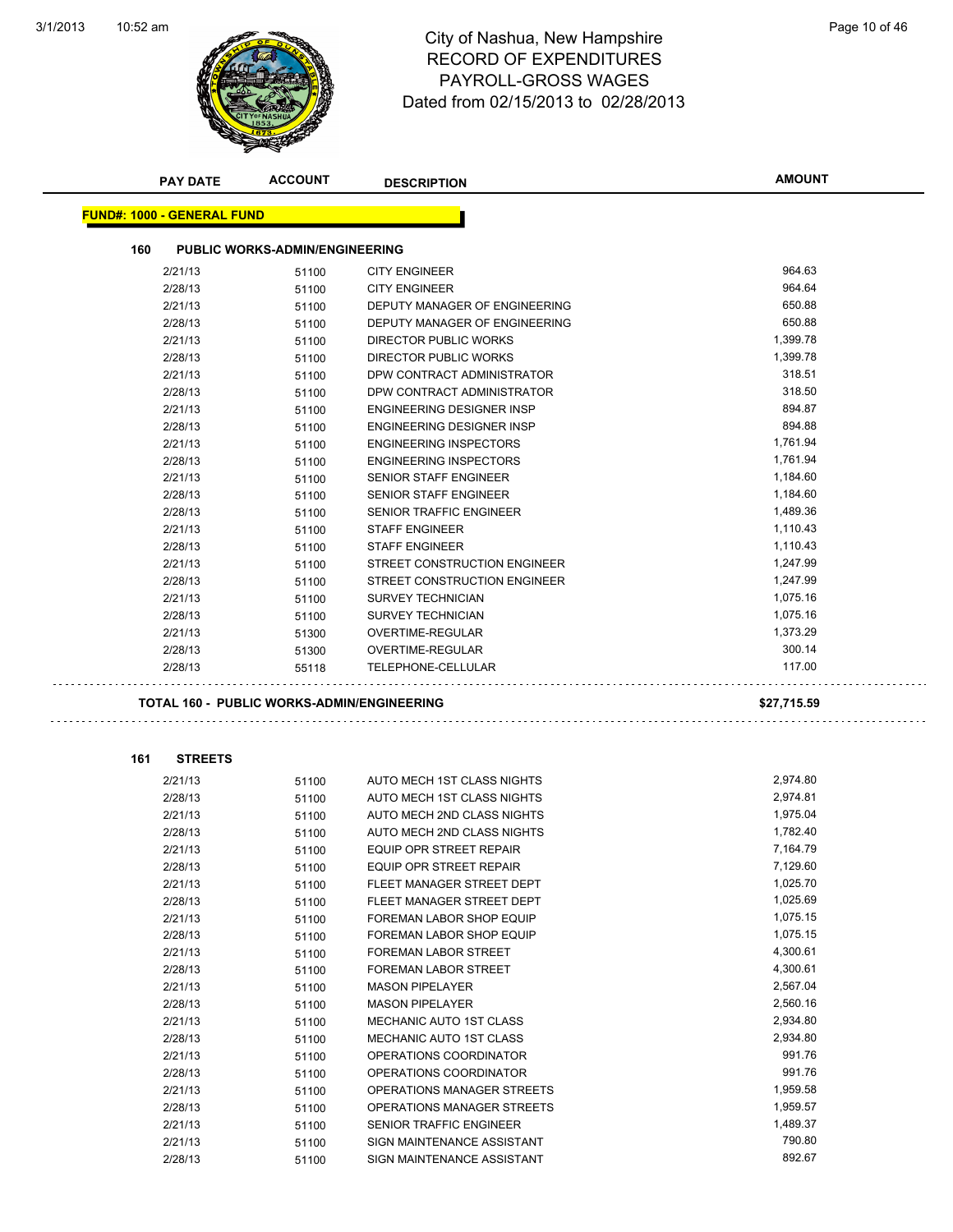

### 10:52 am Page 11 of 46 RECORD OF EXPENDITURES PAYROLL-GROSS WAGES Dated from 02/15/2013 to 02/28/2013

| <b>PAY DATE</b>                   | <b>ACCOUNT</b>            | <b>DESCRIPTION</b>                 | <b>AMOUNT</b> |
|-----------------------------------|---------------------------|------------------------------------|---------------|
| <b>FUND#: 1000 - GENERAL FUND</b> |                           |                                    |               |
| <b>STREETS</b><br>161             |                           |                                    |               |
| 2/21/13                           | 51100                     | STR CONSTR RPR AND PERMT COORD     | 1,027.71      |
| 2/28/13                           | 51100                     | STR CONSTR RPR AND PERMT COORD     | 1,054.06      |
| 2/21/13                           | 51100                     | SUPERINTENDENT OF STREETS          | 1,670.34      |
| 2/28/13                           | 51100                     | SUPERINTENDENT OF STREETS          | 1,670.35      |
| 2/21/13                           | 51100                     | TRAFFIC MAINTENANCE ASSISTANT      | 844.00        |
| 2/28/13                           | 51100                     | TRAFFIC MAINTENANCE ASSISTANT      | 844.00        |
| 2/21/13                           | 51100                     | <b>TRAFFIC TECHNICIAN I</b>        | 2,030.40      |
| 2/28/13                           | 51100                     | <b>TRAFFIC TECHNICIAN I</b>        | 2,030.40      |
| 2/21/13                           | 51100                     | TRUCK DRIVER STREET REPAIR         | 17,130.80     |
| 2/28/13                           | 51100                     | TRUCK DRIVER STREET REPAIR         | 17,173.84     |
| 2/21/13                           | 51100                     | <b>WELDER FIRST CLASS</b>          | 2,292.35      |
| 2/28/13                           | 51100                     | <b>WELDER FIRST CLASS</b>          | 1,930.40      |
| 2/21/13                           | 51300                     | <b>OVERTIME-REGULAR</b>            | 84,127.07     |
| 2/28/13                           | 51300                     | OVERTIME-REGULAR                   | 41,297.66     |
| 2/28/13                           | 51600                     | LONGEVITY                          | 2,400.00      |
| 2/28/13                           | 55118                     | TELEPHONE-CELLULAR                 | 67.00         |
| <b>TOTAL 161 - STREETS</b>        |                           |                                    | \$234,467.04  |
| 166<br><b>PARKING LOTS</b>        |                           |                                    |               |
| 2/21/13                           | 51100                     | ADMINISTRATIVE ASSISTANT II        | 841.65        |
| 2/28/13                           | 51100                     | ADMINISTRATIVE ASSISTANT II        | 745.50        |
| 2/21/13                           | 51100                     | PARKING MAINTENANCE                | 1,287.26      |
| 2/28/13                           | 51100                     | PARKING MAINTENANCE                | 1,287.26      |
| 2/21/13                           | 51100                     | <b>TRANSPORTATION DEPT MANAGER</b> | 74.65         |
| 2/28/13                           | 51100                     | <b>TRANSPORTATION DEPT MANAGER</b> | 74.65         |
| 2/21/13                           | 51300                     | OVERTIME-REGULAR                   | 499.11        |
| 2/28/13                           | 51300                     | OVERTIME-REGULAR                   | 430.55        |
| 2/28/13                           | 55118                     | TELEPHONE-CELLULAR                 | 51.00         |
| <b>TOTAL 166 - PARKING LOTS</b>   |                           |                                    | \$5,291.63    |
|                                   |                           |                                    |               |
| 171                               | <b>COMMUNITY SERVICES</b> |                                    |               |
| 2/21/13                           | 51100                     | ADMINISTRATIVE ASSISTANT II        | 406.13        |
|                                   | 51100                     | ADMINISTRATIVE ASSISTANT II        | 406.13        |
| 2/28/13                           | 51100                     | DIRECTOR HEALTH AND COMM SVS       | 1,616.89      |
| 2/21/13                           |                           |                                    | 1,616.89      |
| 2/28/13                           | 51100                     | DIRECTOR HEALTH AND COMM SVS       |               |
| 2/21/13                           | 51100                     | <b>HEALTH PROGRAM SPEC</b>         | 451.38        |
| 2/28/13                           | 51100                     | <b>HEALTH PROGRAM SPEC</b>         | 451.37        |
| 2/21/13                           | 51100                     | PROGRAM COORDINATOR                | 877.26        |
| 2/28/13                           | 51100                     | PROGRAM COORDINATOR                | 877.26        |
| 2/28/13                           | 55118                     | TELEPHONE-CELLULAR                 | 50.00         |

#### **172 COMMUNITY HEALTH**

| 2/21/13 | 51100 | ADMINISTRATIVE ASSISTANT II | 676.89 |
|---------|-------|-----------------------------|--------|
| 2/28/13 | 51100 | ADMINISTRATIVE ASSISTANT II | 676.89 |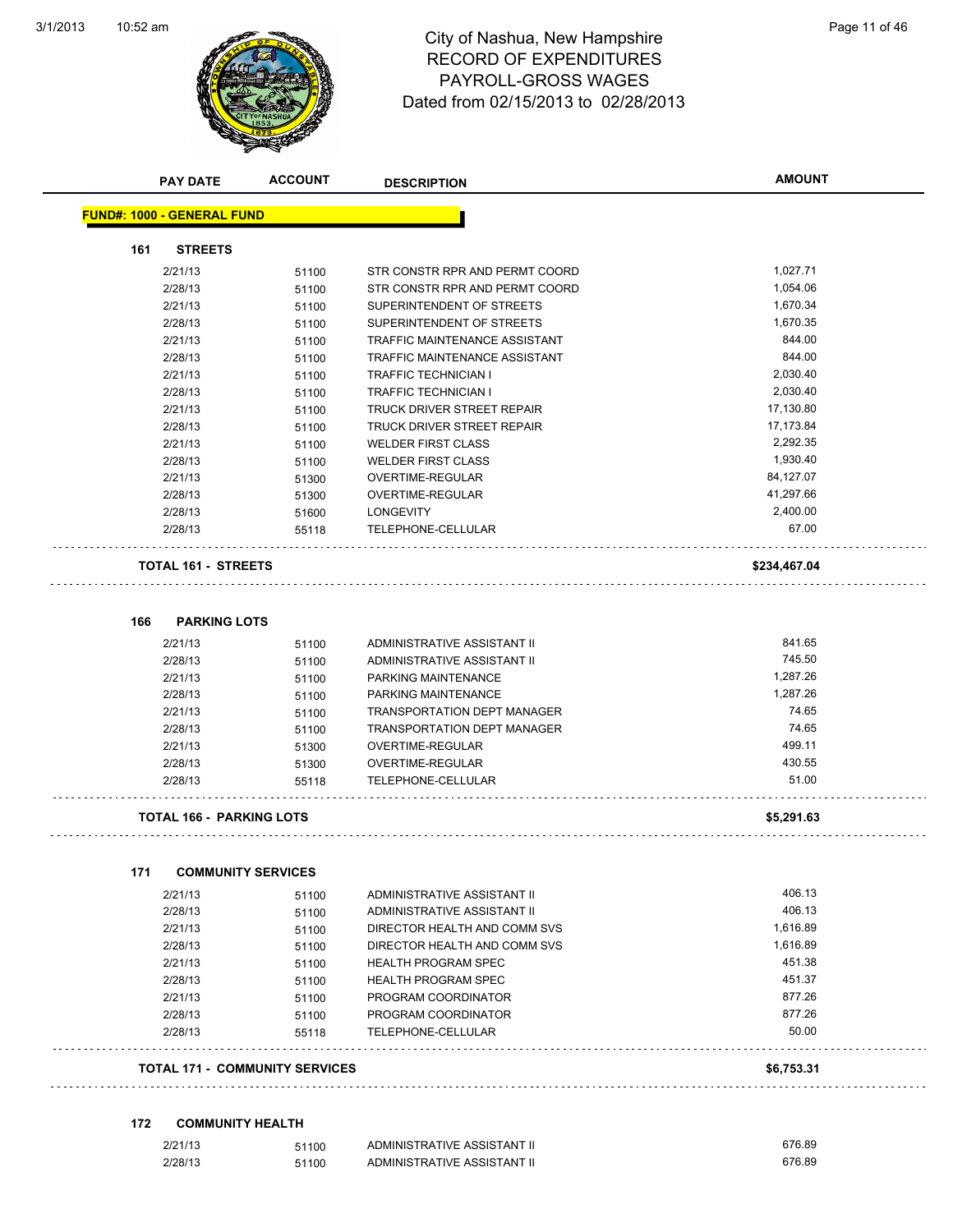

## 10:52 am Page 12 of 46 RECORD OF EXPENDITURES PAYROLL-GROSS WAGES Dated from 02/15/2013 to 02/28/2013

|     | <b>PAY DATE</b>                   | <b>ACCOUNT</b>                            | <b>DESCRIPTION</b>            | <b>AMOUNT</b> |
|-----|-----------------------------------|-------------------------------------------|-------------------------------|---------------|
|     | <b>FUND#: 1000 - GENERAL FUND</b> |                                           |                               |               |
| 172 | <b>COMMUNITY HEALTH</b>           |                                           |                               |               |
|     | 2/21/13                           | 51100                                     | MANAGER COMMUNITY HEALTH      | 1,324.88      |
|     | 2/28/13                           | 51100                                     | MANAGER COMMUNITY HEALTH      | 1,324.89      |
|     | 2/21/13                           | 51100                                     | PUB HEALTH NURSE              | 3,273.46      |
|     | 2/28/13                           | 51100                                     | PUB HEALTH NURSE              | 3,273.45      |
|     | 2/21/13                           | 51200                                     | NURSE PRACTITIONER PT         | 114.00        |
|     | 2/28/13                           | 51200                                     | NURSE PRACTITIONER PT         | 114.00        |
|     | 2/21/13                           | 51412                                     | <b>WAGES PER DIEM</b>         | 181.80        |
|     | 2/28/13                           | 51412                                     | <b>WAGES PER DIEM</b>         | 181.80        |
|     |                                   | TOTAL 172 -  COMMUNITY HEALTH             |                               | \$11,142.06   |
| 173 |                                   | <b>ENVIRONMENTAL HEALTH</b>               |                               |               |
|     | 2/21/13                           | 51100                                     | ENVIRONMENTAL HEALTH SPEC I   | 1,547.17      |
|     | 2/28/13                           | 51100                                     | ENVIRONMENTAL HEALTH SPEC I   | 1,547.17      |
|     | 2/21/13                           | 51100                                     | ENVIRONMENTAL HEALTH SPEC II  | 1,014.26      |
|     | 2/28/13                           | 51100                                     | ENVIRONMENTAL HEALTH SPEC II  | 1,014.26      |
|     | 2/21/13                           | 51100                                     | ENVIRONMENTAL TECH OFFICE MGR | 936.71        |
|     | 2/28/13                           | 51100                                     | ENVIRONMENTAL TECH OFFICE MGR | 936.71        |
|     | 2/21/13                           | 51100                                     | LABORATORY DIRECTOR           | 1,017.42      |
|     | 2/28/13                           | 51100                                     | LABORATORY DIRECTOR           | 1,017.42      |
|     | 2/21/13                           | 51100                                     | MANAGER ENVIRONMENTAL HEALTH  | 1,364.20      |
|     | 2/28/13                           | 51100                                     | MANAGER ENVIRONMENTAL HEALTH  | 1,364.20      |
|     | 2/28/13                           | 55118                                     | TELEPHONE-CELLULAR            | 84.00         |
|     |                                   | <b>TOTAL 173 - ENVIRONMENTAL HEALTH</b>   |                               | \$11,843.52   |
| 174 |                                   | <b>WELFARE ADMINISTRATION</b>             |                               |               |
|     | 2/21/13                           | 51100                                     | ADMINISTRATIVE ASSISTANT I    | 789.02        |
|     | 2/28/13                           | 51100                                     | ADMINISTRATIVE ASSISTANT I    | 789.01        |
|     | 2/21/13                           | 51100                                     | CASE TECHNICIAN WELFARE       | 2,235.02      |
|     | 2/28/13                           | 51100                                     | CASE TECHNICIAN WELFARE       | 1,733.44      |
|     | 2/21/13                           | 51100                                     | INTAKE WORKER ACCOUNTANT      | 883.76        |
|     | 2/28/13                           | 51100                                     | INTAKE WORKER ACCOUNTANT      | 883.75        |
|     | 2/21/13                           | 51100                                     | SENIOR CASE TECHNICIAN        | 903.15        |
|     | 2/28/13                           | 51100                                     | SENIOR CASE TECHNICIAN        | 903.15        |
|     | 2/21/13                           | 51100                                     | <b>WELFARE OFFICER</b>        | 1,367.59      |
|     | 2/28/13                           | 51100                                     | <b>WELFARE OFFICER</b>        | 1,367.59      |
|     | 2/28/13                           | 55118                                     | TELEPHONE-CELLULAR            | 50.00         |
|     |                                   | <b>TOTAL 174 - WELFARE ADMINISTRATION</b> |                               | \$11,905.48   |

| 177 | <b>PARKS &amp; RECREATION</b> |       |                             |          |
|-----|-------------------------------|-------|-----------------------------|----------|
|     | 2/21/13                       | 51100 | ADMINISTRATIVE ASSISTANT II | 716.90   |
|     | 2/28/13                       | 51100 | ADMINISTRATIVE ASSISTANT II | 716.90   |
|     | 2/21/13                       | 51100 | <b>BACKHOE OPERATOR</b>     | 891.20   |
|     | 2/28/13                       | 51100 | <b>BACKHOE OPERATOR</b>     | 891.20   |
|     | 2/21/13                       | 51100 | <b>FOREMAN LABOR PARK</b>   | 3.548.01 |

2/28/13 51100 FOREMAN LABOR PARK 3,440.49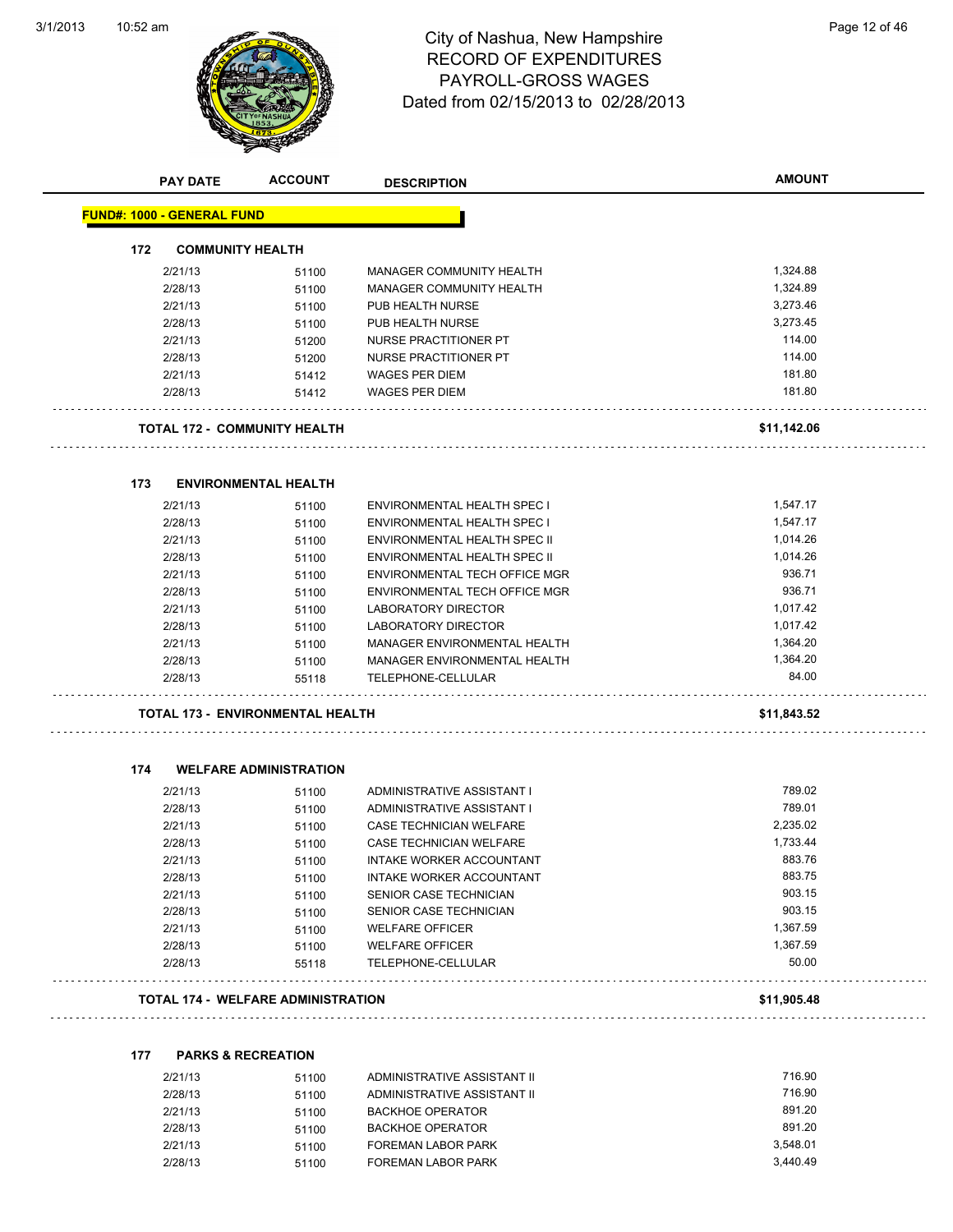$\ddot{\phantom{1}}$  .



### 10:52 am Page 13 of 46 RECORD OF EXPENDITURES PAYROLL-GROSS WAGES Dated from 02/15/2013 to 02/28/2013

| <b>PAY DATE</b>                   | <b>ACCOUNT</b>                            | <b>DESCRIPTION</b>               | <b>AMOUNT</b> |
|-----------------------------------|-------------------------------------------|----------------------------------|---------------|
| <b>FUND#: 1000 - GENERAL FUND</b> |                                           |                                  |               |
| 177                               | <b>PARKS &amp; RECREATION</b>             |                                  |               |
| 2/21/13                           | 51100                                     | <b>GROUNDS KEEPER PARK MAINT</b> | 5,579.59      |
| 2/28/13                           | 51100                                     | <b>GROUNDS KEEPER PARK MAINT</b> | 5,551.21      |
| 2/21/13                           | 51100                                     | <b>GROUNDSMAN I PARKS</b>        | 3,116.32      |
| 2/28/13                           | 51100                                     | <b>GROUNDSMAN I PARKS</b>        | 3,057.61      |
| 2/21/13                           | 51100                                     | <b>GROUNDSMAN II PARKS</b>       | 802.80        |
| 2/28/13                           | 51100                                     | <b>GROUNDSMAN II PARKS</b>       | 802.80        |
| 2/21/13                           | 51100                                     | <b>LEAD GROUNDSMAN</b>           | 2,704.81      |
| 2/28/13                           | 51100                                     | <b>LEAD GROUNDSMAN</b>           | 2,715.84      |
| 2/21/13                           | 51100                                     | NURSERY WORKER PARKS             | 848.80        |
| 2/28/13                           | 51100                                     | NURSERY WORKER PARKS             | 848.80        |
| 2/21/13                           | 51100                                     | OPERATIONS MANAGER STREETS       | 666.47        |
| 2/28/13                           | 51100                                     | OPERATIONS MANAGER STREETS       | 666.46        |
| 2/21/13                           | 51100                                     | PROGRAM COORDINATOR              | 340.83        |
| 2/28/13                           | 51100                                     | PROGRAM COORDINATOR              | 340.83        |
| 2/21/13                           | 51100                                     | RECREATION PROGRAM MANAGER       | 1,044.70      |
| 2/28/13                           | 51100                                     | RECREATION PROGRAM MANAGER       | 1,044.70      |
| 2/21/13                           | 51100                                     | STELLOS STADIUM ATTENDANT        | 891.20        |
| 2/28/13                           | 51100                                     | STELLOS STADIUM ATTENDANT        | 904.32        |
| 2/21/13                           | 51100                                     | SUPERINTENDENT OF PARKS RECR     | 1,622.11      |
| 2/28/13                           | 51100                                     | SUPERINTENDENT OF PARKS RECR     | 1,622.11      |
| 2/21/13                           | 51100                                     | TRUCK DRIVER PARKS RECR          | 815.60        |
| 2/28/13                           | 51100                                     | TRUCK DRIVER PARKS RECR          | 815.60        |
| 2/21/13                           | 51300                                     | OVERTIME-REGULAR                 | 11,157.66     |
| 2/28/13                           | 51300                                     | OVERTIME-REGULAR                 | 4,297.57      |
| 2/28/13                           | 55118                                     | TELEPHONE-CELLULAR               | 67.00         |
| 2/21/13                           | 55642                                     | <b>GAME OFFICIALS</b>            | 888.00        |
|                                   | <b>TOTAL 177 - PARKS &amp; RECREATION</b> |                                  | \$63,418.44   |
| 179<br><b>LIBRARY</b>             |                                           |                                  |               |
| 2/21/13                           | 51100                                     | ADMIN ASST COST ACCOUNTANT       | 760.03        |

| 2/21/13 | 51100 | ADMIN ASST COST ACCOUNTANT       | 760.03   |
|---------|-------|----------------------------------|----------|
| 2/28/13 | 51100 | ADMIN ASST COST ACCOUNTANT       | 760.03   |
| 2/21/13 | 51100 | ASSISTANT DIRECTOR LIBRARY       | 1,002.98 |
| 2/28/13 | 51100 | ASSISTANT DIRECTOR LIBRARY       | 1,255.86 |
| 2/21/13 | 51100 | ASSISTANT LIBRARIAN CIRCULATIO   | 1,873.66 |
| 2/28/13 | 51100 | ASSISTANT LIBRARIAN CIRCULATIO   | 1,873.65 |
| 2/21/13 | 51100 | ASSISTANT LIBRARIAN MEDIA SERV   | 715.90   |
| 2/28/13 | 51100 | ASSISTANT LIBRARIAN MEDIA SERV   | 715.90   |
| 2/21/13 | 51100 | ASSISTANT LIBRARIAN OUTREACH S   | 726.62   |
| 2/28/13 | 51100 | ASSISTANT LIBRARIAN OUTREACH S   | 726.61   |
| 2/21/13 | 51100 | ASSISTANT LIBRARIAN YOUTH SERV   | 738.91   |
| 2/28/13 | 51100 | ASSISTANT LIBRARIAN YOUTH SERV   | 738.91   |
| 2/21/13 | 51100 | <b>DIRECTOR LIBRARY</b>          | 1,778.30 |
| 2/28/13 | 51100 | <b>DIRECTOR LIBRARY</b>          | 1,778.29 |
| 2/21/13 | 51100 | EXECUTIVE ASST OFFICE MANAGER    | 809.99   |
| 2/28/13 | 51100 | EXECUTIVE ASST OFFICE MANAGER    | 809.99   |
| 2/21/13 | 51100 | <b>JANITOR</b>                   | 464.61   |
| 2/28/13 | 51100 | <b>JANITOR</b>                   | 464.61   |
| 2/21/13 | 51100 | <b>LIBRARIAN BOOKS MATERIALS</b> | 1,847.77 |
| 2/28/13 | 51100 | <b>LIBRARIAN BOOKS MATERIALS</b> | 1,761.24 |
| 2/21/13 | 51100 | <b>LIBRARIAN CIRCULATION</b>     | 911.78   |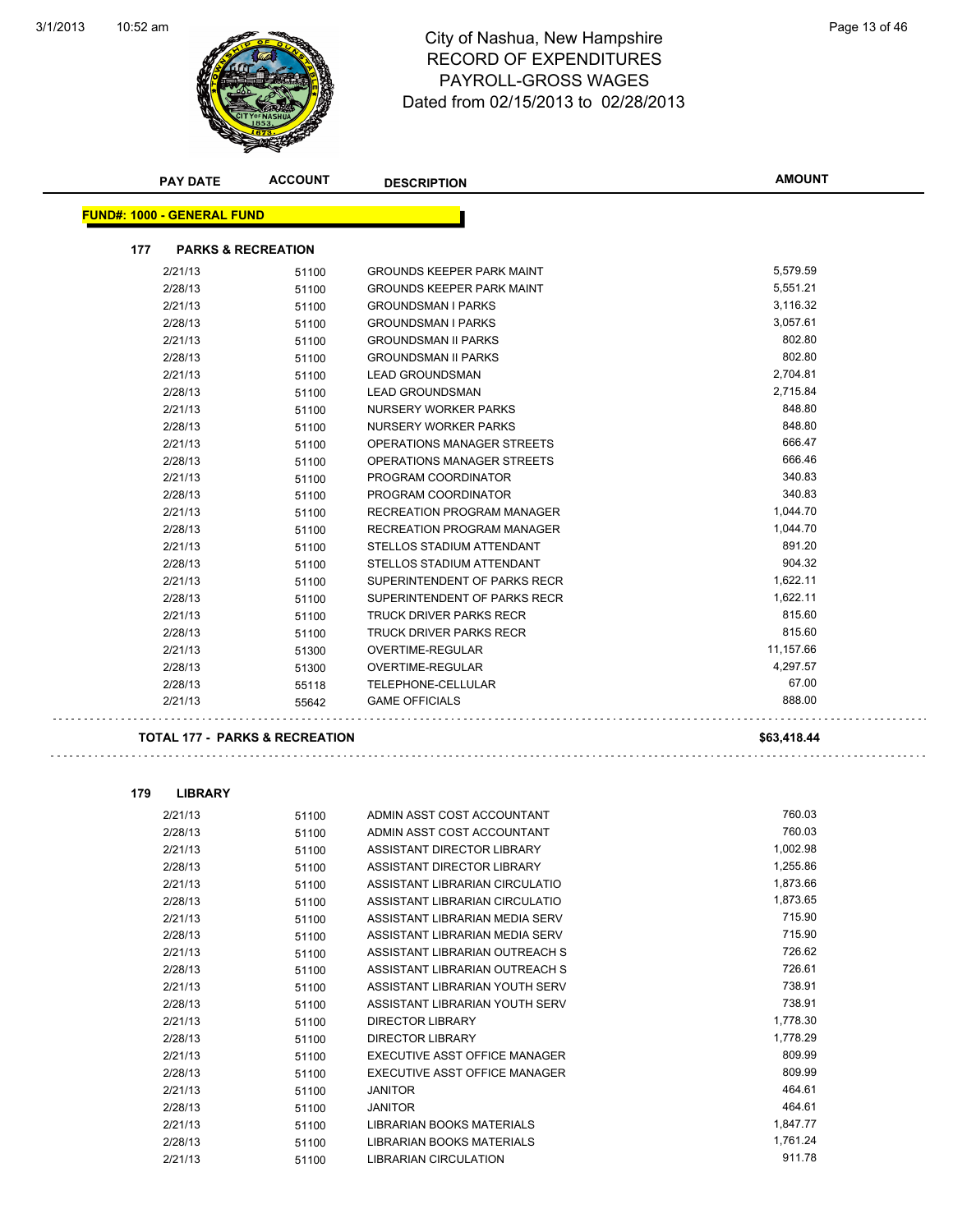

#### 10:52 am Page 14 of 46 RECORD OF EXPENDITURES PAYROLL-GROSS WAGES Dated from 02/15/2013 to 02/28/2013

| <b>PAY DATE</b>                   | <b>ACCOUNT</b> | <b>DESCRIPTION</b>                 | <b>AMOUNT</b> |
|-----------------------------------|----------------|------------------------------------|---------------|
| <b>FUND#: 1000 - GENERAL FUND</b> |                |                                    |               |
| 179<br><b>LIBRARY</b>             |                |                                    |               |
| 2/28/13                           | 51100          | <b>LIBRARIAN CIRCULATION</b>       | 911.78        |
| 2/21/13                           | 51100          | <b>LIBRARIAN GENERAL REF</b>       | 911.78        |
| 2/28/13                           | 51100          | LIBRARIAN GENERAL REF              | 911.78        |
| 2/21/13                           | 51100          | LIBRARIAN OUTREACH SVS             | 946.44        |
| 2/28/13                           | 51100          | <b>LIBRARIAN OUTREACH SVS</b>      | 946.44        |
| 2/21/13                           | 51100          | <b>LIBRARIAN YOUTH SERVICES</b>    | 1,374.21      |
| 2/28/13                           | 51100          | <b>LIBRARIAN YOUTH SERVICES</b>    | 1,374.21      |
| 2/21/13                           | 51100          | LIBRARY ASSISTANT BOOKS MATERI     | 669.57        |
| 2/28/13                           | 51100          | LIBRARY ASSISTANT BOOKS MATERI     | 669.57        |
| 2/21/13                           | 51100          | LIBRARY ASSISTANT CIRCULATION      | 3,267.57      |
| 2/28/13                           | 51100          | LIBRARY ASSISTANT CIRCULATION      | 3,267.56      |
| 2/21/13                           | 51100          | LIBRARY ASSISTANT GENERAL REF      | 629.71        |
| 2/28/13                           | 51100          | LIBRARY ASSISTANT GENERAL REF      | 629.71        |
| 2/21/13                           | 51100          | LIBRARY ASSISTANT MEDIA SERVIC     | 1,942.00      |
| 2/28/13                           | 51100          | LIBRARY ASSISTANT MEDIA SERVIC     | 1,941.98      |
| 2/21/13                           | 51100          | LIBRARY ASSISTANT YOUTH SERVIC     | 1,258.11      |
| 2/28/13                           | 51100          | LIBRARY ASSISTANT YOUTH SERVIC     | 1,258.10      |
| 2/21/13                           | 51100          | MAINTENANCE SUPV                   | 807.51        |
| 2/28/13                           | 51100          | <b>MAINTENANCE SUPV</b>            | 807.51        |
| 2/21/13                           | 51100          | MEDIA SERVICES COORDINATOR         | 1,055.82      |
| 2/28/13                           | 51100          | MEDIA SERVICES COORDINATOR         | 1,227.03      |
| 2/21/13                           | 51100          | REFERENCE LIBRARIAN BOOKS MATE     | 429.90        |
| 2/28/13                           | 51100          | REFERENCE LIBRARIAN BOOKS MATE     | 429.90        |
| 2/21/13                           | 51100          | REFERENCE LIBRARIAN GENERAL RE     | 2,998.24      |
| 2/28/13                           | 51100          | REFERENCE LIBRARIAN GENERAL RE     | 2,998.25      |
| 2/21/13                           | 51100          | <b>SECURITY LIBRARY</b>            | 649.95        |
| 2/28/13                           | 51100          | <b>SECURITY LIBRARY</b>            | 649.95        |
| 2/21/13                           | 51200          | LIBRARY ASSISTANT BOOKS MATERI     | 700.56        |
| 2/28/13                           | 51200          | LIBRARY ASSISTANT BOOKS MATERI     | 685.20        |
| 2/21/13                           | 51200          | LIBRARY ASSISTANT CIRCULATION      | 472.17        |
| 2/28/13                           | 51200          | LIBRARY ASSISTANT CIRCULATION      | 503.64        |
| 2/21/13                           | 51200          | LIBRARY PAGE YOUTH SERVICES        | 275.12        |
| 2/28/13                           | 51200          | <b>LIBRARY PAGE YOUTH SERVICES</b> | 229.25        |
| 2/21/13                           | 51200          | <b>LIBRARY PAGES CIRCULATION</b>   | 775.39        |
| 2/28/13                           | 51200          | <b>LIBRARY PAGES CIRCULATION</b>   | 698.13        |
| 2/21/13                           | 51200          | LIBRARY PAGES MEDIA SERVICES       | 418.30        |
| 2/28/13                           | 51200          | LIBRARY PAGES MEDIA SERVICES       | 204.70        |
| 2/21/13                           | 51300          | OVERTIME-REGULAR                   | 1,190.27      |
| 2/28/13                           | 51300          | OVERTIME-REGULAR                   | 983.47        |
| <b>TOTAL 179 - LIBRARY</b>        |                |                                    | \$64,616.42   |

#### **181 COMMUNITY DEVELOPMENT**

| 2/21/13 | 51100 | ADMINISTRATIVE ASSISTANT II    | 649.33   |
|---------|-------|--------------------------------|----------|
| 2/28/13 | 51100 | ADMINISTRATIVE ASSISTANT II    | 649.33   |
| 2/21/13 | 51100 | DIRECTOR COMMUNITY DEVELOPMENT | 2.120.58 |
| 2/28/13 | 51100 | DIRECTOR COMMUNITY DEVELOPMENT | 2.120.58 |
| 2/21/13 | 51200 | <b>CLERK TYPIST II PT</b>      | 308.84   |
| 2/28/13 | 51200 | CLERK TYPIST II PT             | 269.02   |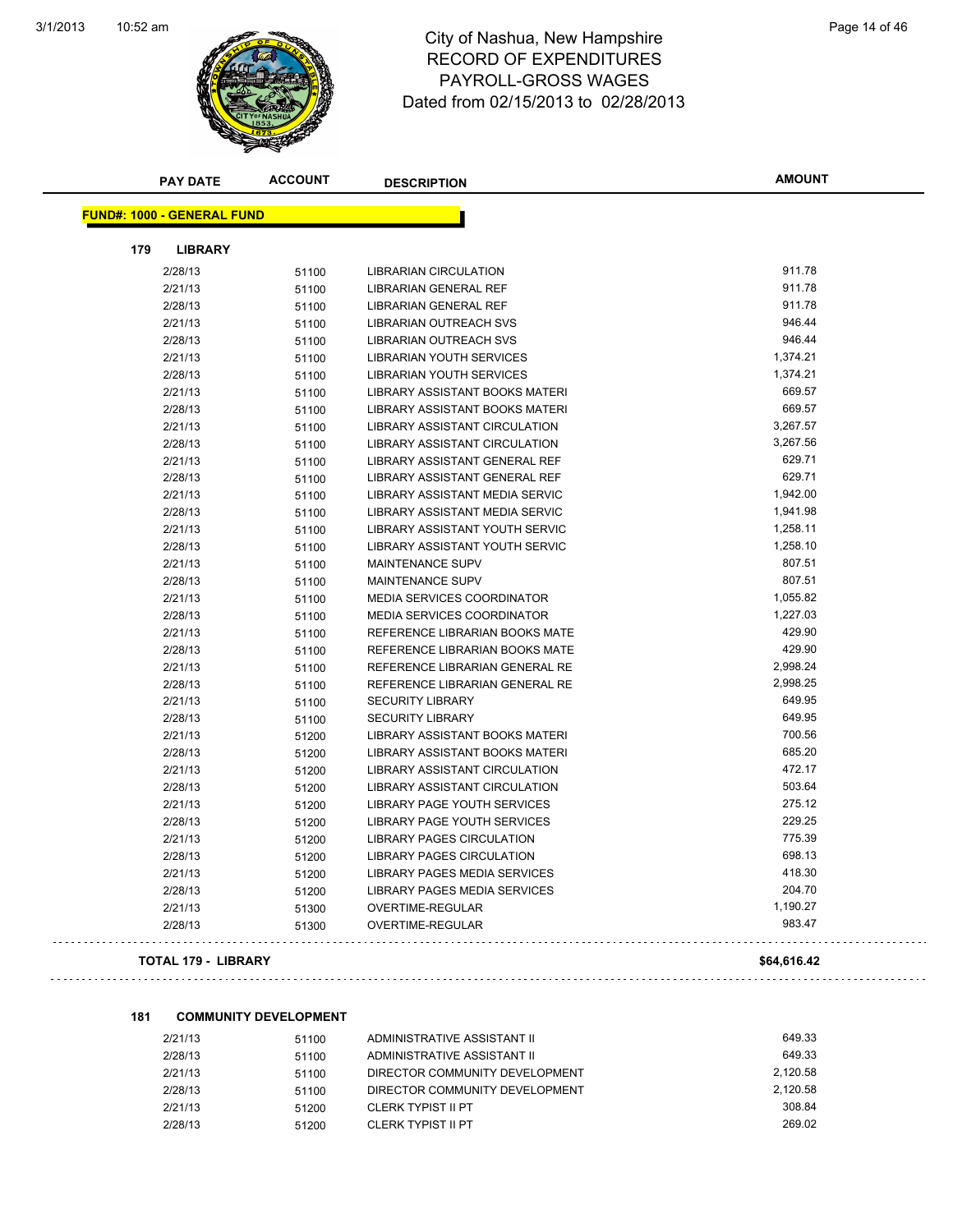## 10:52 am Page 15 of 46 RECORD OF EXPENDITURES PAYROLL-GROSS WAGES Dated from 02/15/2013 to 02/28/2013

3/1/2013

**ACCOUNT** 

|     | <b>PAY DATE</b>                   | <b>ACCOUNT</b>                           | <b>DESCRIPTION</b>                                 | <b>AMOUNT</b>        |
|-----|-----------------------------------|------------------------------------------|----------------------------------------------------|----------------------|
|     | <b>FUND#: 1000 - GENERAL FUND</b> |                                          |                                                    |                      |
|     |                                   | <b>TOTAL 181 - COMMUNITY DEVELOPMENT</b> |                                                    | \$6,117.68           |
|     |                                   |                                          |                                                    |                      |
| 182 | <b>PLANNING &amp; ZONING</b>      |                                          |                                                    |                      |
|     | 2/21/13                           | 51100                                    | DEPARTMENT COORDINATOR                             | 895.66               |
|     | 2/28/13                           | 51100                                    | DEPARTMENT COORDINATOR                             | 895.66               |
|     | 2/21/13                           | 51100                                    | DEPUTY PLANNING MANAGER                            | 2,538.80             |
|     | 2/28/13                           | 51100                                    | DEPUTY PLANNING MANAGER                            | 2,538.80             |
|     | 2/21/13                           | 51100                                    | MANAGER PLANNING DEPT                              | 1,823.89             |
|     | 2/28/13                           | 51100                                    | MANAGER PLANNING DEPT                              | 1,823.89             |
|     | 2/21/13                           | 51100                                    | PLANNER I                                          | 1,642.03             |
|     | 2/28/13                           | 51100                                    | PLANNER I                                          | 1,642.04             |
|     | 2/21/13                           | 51100                                    | <b>PLANNER II</b>                                  | 1,073.92             |
|     | 2/28/13                           | 51100                                    | <b>PLANNER II</b>                                  | 1,073.92             |
|     | 2/21/13                           | 53428                                    | STENOGRAPHIC SERVICES                              | 100.00               |
|     | 2/28/13                           | 55118                                    | TELEPHONE-CELLULAR                                 | 17.00                |
|     |                                   | <b>TOTAL 182 - PLANNING &amp; ZONING</b> |                                                    | \$16,065.61          |
|     |                                   |                                          |                                                    |                      |
| 183 |                                   | <b>ECONOMIC DEVELOPMENT</b>              |                                                    |                      |
|     | 2/21/13                           | 51100                                    | ECONOMIC DEV DIRECTOR                              | 1,766.76             |
|     | 2/28/13                           | 51100                                    | ECONOMIC DEV DIRECTOR                              | 1,766.76             |
|     |                                   | <b>TOTAL 183 - ECONOMIC DEVELOPMENT</b>  |                                                    | \$3,533.52           |
|     |                                   |                                          |                                                    |                      |
| 191 | <b>SCHOOL</b>                     |                                          |                                                    |                      |
|     | 2/28/13                           | 51100                                    | ASSISTANT PRINCIPAL AMH                            | 2,762.61             |
|     | 2/28/13                           | 51100                                    | ASSISTANT PRINCIPAL BIC                            | 2,873.96             |
|     | 2/28/13                           | 51100                                    | ASSISTANT PRINCIPAL BRO                            | 1,381.31<br>2,915.05 |
|     | 2/28/13<br>2/28/13                | 51100                                    | ASSISTANT PRINCIPAL CHARL                          | 2,873.96             |
|     | 2/28/13                           | 51100                                    | ASSISTANT PRINCIPAL DR CRSP                        | 6,822.24             |
|     | 2/28/13                           | 51100                                    | ASSISTANT PRINCIPAL ELM<br>ASSISTANT PRINCIPAL FES | 2,915.05             |
|     | 2/28/13                           | 51100<br>51100                           | ASSISTANT PRINCIPAL FMS                            | 3,411.12             |
|     | 2/28/13                           | 51100                                    | ASSISTANT PRINCIPAL LEDGE                          | 2,762.62             |
|     | 2/28/13                           | 51100                                    | ASSISTANT PRINCIPAL MDE                            | 1,516.44             |
|     | 2/28/13                           | 51100                                    | ASSISTANT PRINCIPAL MTP                            | 1,381.31             |
|     | 2/28/13                           | 51100                                    | ASSISTANT PRINCIPAL NHN                            | 9,537.94             |
|     | 2/28/13                           | 51100                                    | ASSISTANT PRINCIPAL NHS                            | 12,854.52            |
|     | 2/28/13                           | 51100                                    | ASSISTANT PRINCIPAL PMS                            | 6,830.14             |
|     | 2/28/13                           | 51100                                    | ASSISTANT PRINCIPAL SHE                            | 1,436.98             |
|     | 2/28/13                           | 51100                                    | ASSISTANT SUPERINTENDENT                           | 8,189.44             |
|     | 2/28/13                           | 51100                                    | ASST DIRECTOR ADULT ED                             | 5,749.57             |
|     | 2/28/13                           | 51100                                    | ASST DIRECTOR PLANT OPS                            | 4,219.70             |
|     | 2/28/13                           | 51100                                    | <b>ASST DIRECTOR SPED</b>                          | 5,972.02             |
|     | 2/21/13                           | 51100                                    | ASST SYSTEMS ADMIN FULL YEAR                       | 865.39               |
|     | 2/28/13                           | 51100                                    | ASST SYSTEMS ADMIN FULL YEAR                       | 11,355.88            |
|     | 2/21/13                           | 51100                                    | ASST SYSTEMS ADMIN SCH YEAR                        | 738.86               |
|     | 2/28/13                           | 51100                                    | ASST SYSTEMS ADMIN SCH YEAR                        | 738.86               |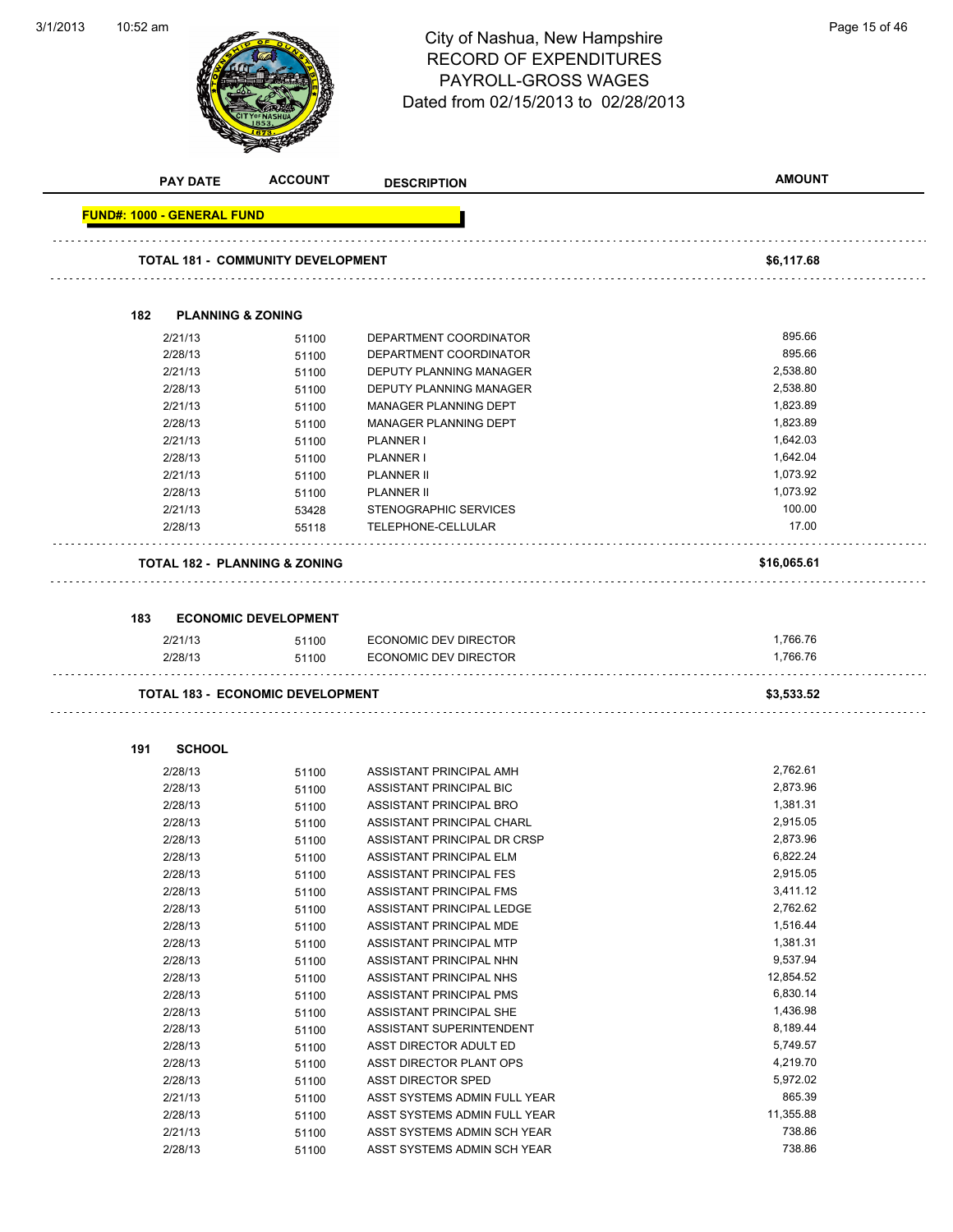

### 10:52 am Page 16 of 46 RECORD OF EXPENDITURES PAYROLL-GROSS WAGES Dated from 02/15/2013 to 02/28/2013

| <b>PAY DATE</b>                   | <b>ACCOUNT</b> | <b>DESCRIPTION</b>                   | <b>AMOUNT</b> |
|-----------------------------------|----------------|--------------------------------------|---------------|
|                                   |                |                                      |               |
| <b>FUND#: 1000 - GENERAL FUND</b> |                |                                      |               |
| 191<br><b>SCHOOL</b>              |                |                                      |               |
| 2/28/13                           | 51100          | ATTENDANCE OFFICER                   | 2,225.67      |
| 2/28/13                           | 51100          | CAREER CENTER COORD NHN              | 1,449.39      |
| 2/28/13                           | 51100          | CAREER CENTER COORD NHS              | 1,449.39      |
| 2/28/13                           | 51100          | CHIEF OPERATING OFFICER              | 3,868.07      |
| 2/21/13                           | 51100          | <b>CLERICAL ACADEMY NHN</b>          | 2,644.14      |
| 2/28/13                           | 51100          | CLERICAL ACADEMY NHN                 | 2,626.89      |
| 2/21/13                           | 51100          | <b>CLERICAL ACADEMY NHS</b>          | 1,996.51      |
| 2/28/13                           | 51100          | <b>CLERICAL ACADEMY NHS</b>          | 1,996.52      |
| 2/21/13                           | 51100          | <b>CLERICAL ASST SUPER SUP</b>       | 1,978.23      |
| 2/28/13                           | 51100          | <b>CLERICAL ASST SUPER SUP</b>       | 1,978.24      |
| 2/21/13                           | 51100          | CLERICAL ATHLETIC NHN                | 690.38        |
| 2/28/13                           | 51100          | CLERICAL ATHLETIC NHN                | 690.38        |
| 2/21/13                           | 51100          | CLERICAL ATHLETIC NHS                | 679.13        |
| 2/28/13                           | 51100          | CLERICAL ATHLETIC NHS                | 679.13        |
| 2/21/13                           | 51100          | CLERICAL BOARD OF ED SUP             | 759.54        |
| 2/28/13                           | 51100          | <b>CLERICAL BOARD OF ED SUP</b>      | 759.55        |
| 2/21/13                           | 51100          | <b>CLERICAL BUSINESS</b>             | 3,455.27      |
| 2/28/13                           | 51100          | <b>CLERICAL BUSINESS</b>             | 3,455.27      |
| 2/21/13                           | 51100          | <b>CLERICAL CHIEF OP OFFICER SUP</b> | 779.39        |
| 2/28/13                           | 51100          | <b>CLERICAL CHIEF OP OFFICER SUP</b> | 779.40        |
| 2/21/13                           | 51100          | <b>CLERICAL CTE NHN</b>              | 719.88        |
| 2/28/13                           | 51100          | <b>CLERICAL CTE NHN</b>              | 719.88        |
| 2/21/13                           | 51100          | <b>CLERICAL CTE NHS</b>              | 690.38        |
| 2/28/13                           | 51100          | <b>CLERICAL CTE NHS</b>              | 671.98        |
| 2/21/13                           | 51100          | CLERICAL GUIDANCE ELM                | 724.13        |
| 2/28/13                           | 51100          | <b>CLERICAL GUIDANCE ELM</b>         | 724.14        |
| 2/21/13                           | 51100          | CLERICAL GUIDANCE NHN                | 2,609.58      |
| 2/28/13                           | 51100          | CLERICAL GUIDANCE NHN                | 2,648.19      |
| 2/21/13                           | 51100          | <b>CLERICAL GUIDANCE NHS</b>         | 2,697.69      |
| 2/28/13                           | 51100          | <b>CLERICAL GUIDANCE NHS</b>         | 2,697.69      |
| 2/21/13                           | 51100          | <b>CLERICAL HUMAN RESOURCES</b>      | 2,646.01      |
| 2/28/13                           | 51100          | CLERICAL HUMAN RESOURCES             | 2,796.01      |
| 2/21/13                           | 51100          | <b>CLERICAL PAYROLL SUP</b>          | 647.63        |
| 2/28/13                           | 51100          | <b>CLERICAL PAYROLL SUP</b>          | 647.63        |
| 2/21/13                           | 51100          | <b>CLERICAL PLANT OPS</b>            | 724.13        |
| 2/28/13                           | 51100          | CLERICAL PLANT OPS                   | 724.13        |
| 2/21/13                           | 51100          | <b>CLERICAL PRINCIPAL AMH</b>        | 1,263.38      |
| 2/28/13                           | 51100          | CLERICAL PRINCIPAL AMH               | 1,263.38      |
| 2/21/13                           | 51100          | <b>CLERICAL PRINCIPAL BIC</b>        | 1,338.01      |
| 2/28/13                           | 51100          | <b>CLERICAL PRINCIPAL BIC</b>        | 1,338.01      |
| 2/21/13                           | 51100          | <b>CLERICAL PRINCIPAL BIR</b>        | 1,288.70      |
| 2/28/13                           | 51100          | <b>CLERICAL PRINCIPAL BIR</b>        | 1,380.76      |
| 2/21/13                           | 51100          | <b>CLERICAL PRINCIPAL BRO</b>        | 1,414.51      |
| 2/28/13                           | 51100          | <b>CLERICAL PRINCIPAL BRO</b>        | 1,414.51      |
| 2/21/13                           | 51100          | CLERICAL PRINCIPAL CHA               | 1,260.73      |
| 2/28/13                           | 51100          | CLERICAL PRINCIPAL CHA               | 1,295.26      |
| 2/21/13                           | 51100          | CLERICAL PRINCIPAL DRC               | 1,295.26      |
| 2/28/13                           | 51100          | CLERICAL PRINCIPAL DRC               | 1,295.26      |
| 2/21/13                           | 51100          | <b>CLERICAL PRINCIPAL ELM</b>        | 3,128.29      |
| 2/28/13                           | 51100          | <b>CLERICAL PRINCIPAL ELM</b>        | 2,634.03      |
| 2/21/13                           | 51100          | <b>CLERICAL PRINCIPAL FES</b>        | 1,358.26      |
| 2/28/13                           | 51100          | <b>CLERICAL PRINCIPAL FES</b>        | 1,358.26      |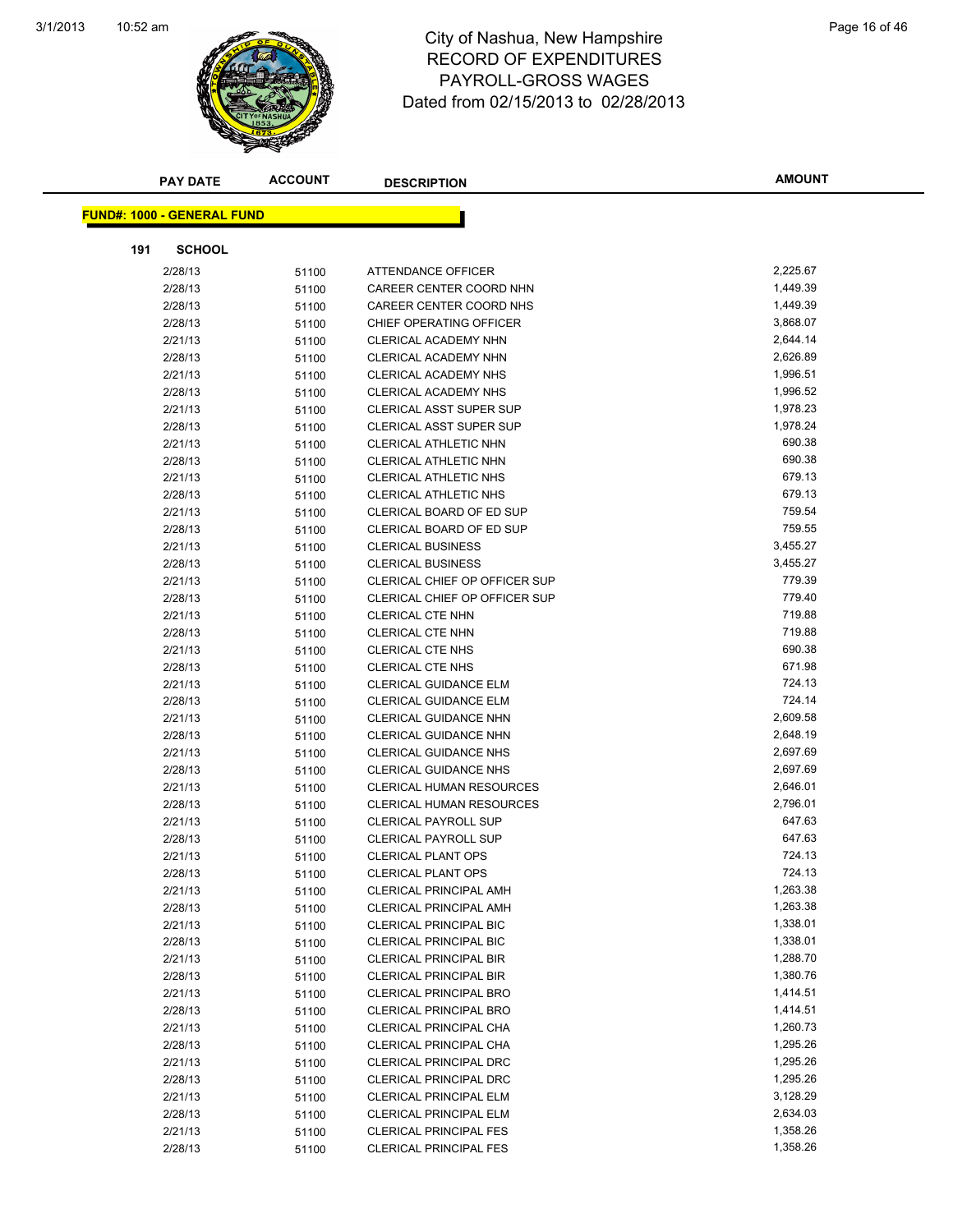

#### 10:52 am Page 17 of 46 RECORD OF EXPENDITURES PAYROLL-GROSS WAGES Dated from 02/15/2013 to 02/28/2013

| <b>PAY DATE</b>                   | <b>ACCOUNT</b> | <b>DESCRIPTION</b>                                     | <b>AMOUNT</b>        |
|-----------------------------------|----------------|--------------------------------------------------------|----------------------|
|                                   |                |                                                        |                      |
| <b>FUND#: 1000 - GENERAL FUND</b> |                |                                                        |                      |
| <b>SCHOOL</b><br>191              |                |                                                        |                      |
| 2/21/13                           | 51100          | <b>CLERICAL PRINCIPAL FMS</b>                          | 2,048.64             |
| 2/28/13                           | 51100          | <b>CLERICAL PRINCIPAL FMS</b>                          | 2,048.65             |
| 2/21/13                           | 51100          | <b>CLERICAL PRINCIPAL LDG</b>                          | 1,263.38             |
| 2/28/13                           | 51100          | <b>CLERICAL PRINCIPAL LDG</b>                          | 1,263.38             |
| 2/21/13                           | 51100          | CLERICAL PRINCIPAL MDE                                 | 1,403.26             |
| 2/28/13                           | 51100          | CLERICAL PRINCIPAL MDE                                 | 1,403.26             |
| 2/21/13                           | 51100          | <b>CLERICAL PRINCIPAL MTP</b>                          | 1,338.01             |
| 2/28/13                           | 51100          | <b>CLERICAL PRINCIPAL MTP</b>                          | 1,338.01             |
| 2/21/13                           | 51100          | CLERICAL PRINCIPAL NHN                                 | 2,533.06             |
| 2/28/13                           | 51100          | <b>CLERICAL PRINCIPAL NHN</b>                          | 2,533.06             |
| 2/21/13                           | 51100          | CLERICAL PRINCIPAL NHS                                 | 1,550.63             |
| 2/28/13                           | 51100          | <b>CLERICAL PRINCIPAL NHS</b>                          | 1,550.63             |
| 2/21/13                           | 51100          | <b>CLERICAL PRINCIPAL NSE</b>                          | 1,338.01             |
| 2/28/13                           | 51100          | <b>CLERICAL PRINCIPAL NSE</b>                          | 1,338.01             |
| 2/21/13                           | 51100          | <b>CLERICAL PRINCIPAL PMS</b>                          | 2,116.14             |
| 2/28/13                           | 51100          | <b>CLERICAL PRINCIPAL PMS</b>                          | 2,116.15             |
| 2/21/13                           | 51100          | <b>CLERICAL PRINCIPAL SHE</b>                          | 1,414.51             |
| 2/28/13                           | 51100          | <b>CLERICAL PRINCIPAL SHE</b>                          | 1,396.11             |
| 2/21/13                           | 51100          | CLERICAL RECEPTIONIST NHS                              | 647.63               |
| 2/28/13                           | 51100          | CLERICAL RECEPTIONIST NHS                              | 647.63               |
| 2/21/13                           | 51100          | CLERICAL SPECIAL ED NHS                                | 724.13               |
| 2/28/13                           | 51100          | CLERICAL SPECIAL ED NHS                                | 724.13               |
| 2/21/13                           | 51100          | CLERICAL SPECIAL ED SUP                                | 1,448.26             |
| 2/28/13                           | 51100          | <b>CLERICAL SPECIAL ED SUP</b>                         | 1,448.26             |
| 2/21/13                           | 51100          | <b>CLERICAL STUDENT SERV SUP</b>                       | 768.68               |
| 2/28/13                           | 51100          | <b>CLERICAL STUDENT SERV SUP</b>                       | 768.69               |
| 2/21/13                           | 51100          | <b>CLERICAL SUB SERVICE SUP</b>                        | 722.88               |
| 2/28/13                           | 51100          | <b>CLERICAL SUB SERVICE SUP</b>                        | 739.89               |
| 2/21/13                           | 51100          | CLERICAL SUPERINTENDANT SUP                            | 907.63               |
| 2/28/13                           | 51100          | CLERICAL SUPERINTENDANT SUP                            | 907.63               |
| 2/21/13                           | 51100          | <b>CLERICAL TRANSPORTATION SUP</b>                     | 724.13               |
| 2/28/13                           | 51100          | <b>CLERICAL TRANSPORTATION SUP</b>                     | 724.13               |
| 2/21/13                           | 51100          | CLERICAL VOCATIONAL NHN                                | 724.13               |
| 2/28/13                           | 51100          | CLERICAL VOCATIONAL NHN                                | 724.14               |
| 2/28/13                           | 51100          | <b>CURRICULUM SUPERVISOR</b>                           | 5,955.42             |
| 2/21/13                           | 51100          | <b>CUSTODIAN AMH</b>                                   | 1,928.40             |
| 2/28/13                           | 51100          | <b>CUSTODIAN AMH</b>                                   | 1,928.40             |
| 2/21/13                           | 51100          | <b>CUSTODIAN ASST HEAD ELM</b>                         | 868.80               |
| 2/28/13                           | 51100          | <b>CUSTODIAN ASST HEAD ELM</b>                         | 868.80               |
| 2/21/13                           | 51100          | <b>CUSTODIAN ASST HEAD FMS</b>                         | 732.40               |
| 2/28/13                           | 51100          | <b>CUSTODIAN ASST HEAD FMS</b>                         | 732.40               |
| 2/21/13                           | 51100          | <b>CUSTODIAN ASST HEAD NHN</b>                         | 1,609.20             |
| 2/28/13                           | 51100          | <b>CUSTODIAN ASST HEAD NHN</b>                         | 1,609.20<br>1,609.20 |
| 2/21/13                           | 51100          | <b>CUSTODIAN ASST HEAD NHS</b>                         |                      |
| 2/28/13<br>2/21/13                | 51100          | <b>CUSTODIAN ASST HEAD NHS</b><br><b>CUSTODIAN BIC</b> | 1,609.21<br>1,542.70 |
| 2/28/13                           | 51100          | <b>CUSTODIAN BIC</b>                                   | 1,619.84             |
| 2/21/13                           | 51100          | <b>CUSTODIAN BIR</b>                                   | 1,928.40             |
| 2/28/13                           | 51100          | <b>CUSTODIAN BIR</b>                                   | 1,928.40             |
| 2/21/13                           | 51100          | <b>CUSTODIAN BRO</b>                                   | 1,285.60             |
| 2/28/13                           | 51100          | <b>CUSTODIAN BRO</b>                                   | 1,285.60             |
| 2/21/13                           | 51100<br>51100 | <b>CUSTODIAN CHA</b>                                   | 899.90               |
|                                   |                |                                                        |                      |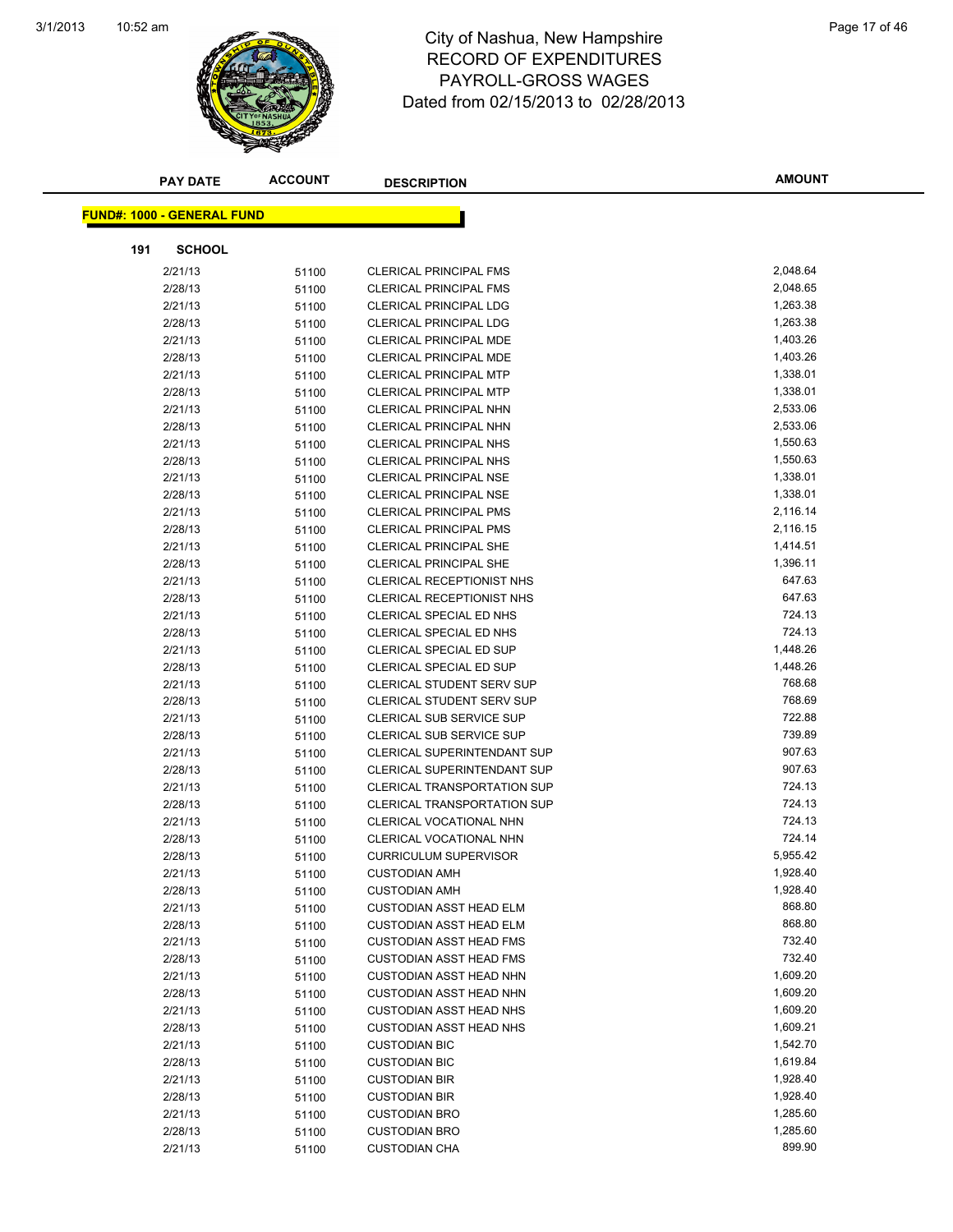

#### 10:52 am Page 18 of 46 RECORD OF EXPENDITURES PAYROLL-GROSS WAGES Dated from 02/15/2013 to 02/28/2013

| <b>PAY DATE</b>                   | <b>ACCOUNT</b> | <b>DESCRIPTION</b>        | <b>AMOUNT</b> |  |
|-----------------------------------|----------------|---------------------------|---------------|--|
|                                   |                |                           |               |  |
| <b>FUND#: 1000 - GENERAL FUND</b> |                |                           |               |  |
| 191<br><b>SCHOOL</b>              |                |                           |               |  |
| 2/28/13                           | 51100          | <b>CUSTODIAN CHA</b>      | 977.04        |  |
| 2/21/13                           | 51100          | <b>CUSTODIAN DRC</b>      | 1,285.60      |  |
| 2/28/13                           | 51100          | <b>CUSTODIAN DRC</b>      | 1,285.60      |  |
| 2/21/13                           | 51100          | <b>CUSTODIAN ELM</b>      | 5,230.01      |  |
| 2/28/13                           | 51100          | <b>CUSTODIAN ELM</b>      | 5,230.00      |  |
| 2/21/13                           | 51100          | <b>CUSTODIAN FES</b>      | 1,285.60      |  |
| 2/28/13                           | 51100          | <b>CUSTODIAN FES</b>      | 1,285.60      |  |
| 2/21/13                           | 51100          | <b>CUSTODIAN FMS</b>      | 2,571.20      |  |
| 2/28/13                           | 51100          | <b>CUSTODIAN FMS</b>      | 2,571.20      |  |
| 2/21/13                           | 51100          | <b>CUSTODIAN HEAD AMH</b> | 732.40        |  |
| 2/28/13                           | 51100          | <b>CUSTODIAN HEAD AMH</b> | 732.40        |  |
| 2/21/13                           | 51100          | <b>CUSTODIAN HEAD BIC</b> | 732.40        |  |
| 2/28/13                           | 51100          | <b>CUSTODIAN HEAD BIC</b> | 732.40        |  |
| 2/21/13                           | 51100          | <b>CUSTODIAN HEAD BIR</b> | 732.40        |  |
| 2/28/13                           | 51100          | <b>CUSTODIAN HEAD BIR</b> | 732.40        |  |
| 2/21/13                           | 51100          | <b>CUSTODIAN HEAD BRO</b> | 732.40        |  |
| 2/28/13                           | 51100          | <b>CUSTODIAN HEAD BRO</b> | 732.40        |  |
| 2/21/13                           | 51100          | <b>CUSTODIAN HEAD CHA</b> | 732.40        |  |
| 2/28/13                           | 51100          | <b>CUSTODIAN HEAD CHA</b> | 732.40        |  |
| 2/21/13                           | 51100          | <b>CUSTODIAN HEAD DRC</b> | 732.40        |  |
| 2/28/13                           | 51100          | <b>CUSTODIAN HEAD DRC</b> | 732.40        |  |
| 2/21/13                           | 51100          | <b>CUSTODIAN HEAD ELM</b> | 868.80        |  |
| 2/28/13                           | 51100          | <b>CUSTODIAN HEAD ELM</b> | 868.80        |  |
| 2/21/13                           | 51100          | <b>CUSTODIAN HEAD FES</b> | 732.41        |  |
| 2/28/13                           | 51100          | <b>CUSTODIAN HEAD FES</b> | 732.40        |  |
| 2/21/13                           | 51100          | <b>CUSTODIAN HEAD FMS</b> | 868.80        |  |
| 2/28/13                           | 51100          | <b>CUSTODIAN HEAD FMS</b> | 868.80        |  |
| 2/21/13                           | 51100          | <b>CUSTODIAN HEAD LDG</b> | 732.40        |  |
| 2/28/13                           | 51100          | <b>CUSTODIAN HEAD LDG</b> | 732.40        |  |
| 2/21/13                           | 51100          | <b>CUSTODIAN HEAD MDE</b> | 732.40        |  |
| 2/28/13                           | 51100          | <b>CUSTODIAN HEAD MDE</b> | 732.40        |  |
| 2/21/13                           | 51100          | <b>CUSTODIAN HEAD MTP</b> | 732.40        |  |
| 2/28/13                           | 51100          | <b>CUSTODIAN HEAD MTP</b> | 732.61        |  |
| 2/21/13                           | 51100          | <b>CUSTODIAN HEAD NHN</b> | 874.00        |  |
| 2/28/13                           | 51100          | <b>CUSTODIAN HEAD NHN</b> | 874.00        |  |
| 2/21/13                           | 51100          | <b>CUSTODIAN HEAD NHS</b> | 874.00        |  |
| 2/28/13                           | 51100          | <b>CUSTODIAN HEAD NHS</b> | 874.00        |  |
| 2/21/13                           | 51100          | <b>CUSTODIAN HEAD NSE</b> | 732.40        |  |
| 2/28/13                           | 51100          | <b>CUSTODIAN HEAD NSE</b> | 732.40        |  |
| 2/21/13                           | 51100          | <b>CUSTODIAN HEAD PMS</b> | 1,601.20      |  |
| 2/28/13                           | 51100          | <b>CUSTODIAN HEAD PMS</b> | 1,601.20      |  |
| 2/21/13                           | 51100          | <b>CUSTODIAN HEAD SHE</b> | 732.40        |  |
| 2/28/13                           | 51100          | <b>CUSTODIAN HEAD SHE</b> | 732.40        |  |
| 2/21/13                           | 51100          | <b>CUSTODIAN LDG</b>      | 1,414.16      |  |
| 2/28/13                           | 51100          | <b>CUSTODIAN LDG</b>      | 1,414.16      |  |
| 2/21/13                           | 51100          | <b>CUSTODIAN MDE</b>      | 1,285.60      |  |
| 2/28/13                           | 51100          | <b>CUSTODIAN MDE</b>      | 1,285.60      |  |
| 2/21/13                           | 51100          | <b>CUSTODIAN MTP</b>      | 1,285.60      |  |
| 2/28/13                           | 51100          | <b>CUSTODIAN MTP</b>      | 1,174.52      |  |
| 2/21/13                           | 51100          | <b>CUSTODIAN NHN</b>      | 10,316.66     |  |
| 2/28/13                           | 51100          | <b>CUSTODIAN NHN</b>      | 10,316.66     |  |
| 2/21/13                           | 51100          | <b>CUSTODIAN NHS</b>      | 10,356.81     |  |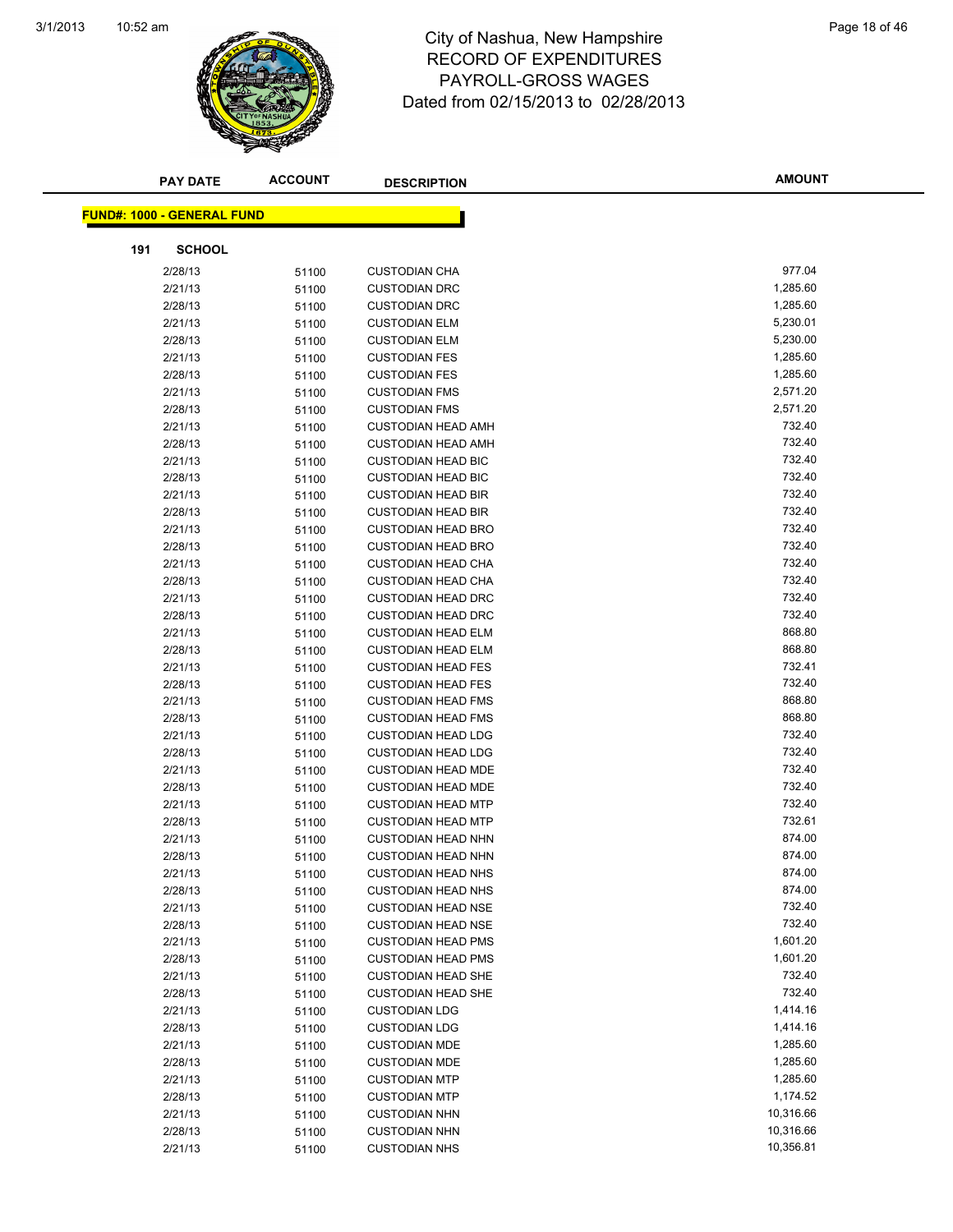

### 10:52 am Page 19 of 46 RECORD OF EXPENDITURES PAYROLL-GROSS WAGES Dated from 02/15/2013 to 02/28/2013

| <b>PAY DATE</b>                   | <b>ACCOUNT</b> | <b>DESCRIPTION</b>              | <b>AMOUNT</b> |
|-----------------------------------|----------------|---------------------------------|---------------|
|                                   |                |                                 |               |
| <b>FUND#: 1000 - GENERAL FUND</b> |                |                                 |               |
| 191<br><b>SCHOOL</b>              |                |                                 |               |
| 2/28/13                           | 51100          | <b>CUSTODIAN NHS</b>            | 10,356.80     |
| 2/21/13                           | 51100          | <b>CUSTODIAN NSE</b>            | 1,375.20      |
| 2/28/13                           | 51100          | <b>CUSTODIAN NSE</b>            | 1,285.60      |
| 2/21/13                           | 51100          | <b>CUSTODIAN PMS</b>            | 1,928.40      |
| 2/28/13                           | 51100          | <b>CUSTODIAN PMS</b>            | 1,928.40      |
| 2/21/13                           | 51100          | <b>CUSTODIAN SHE</b>            | 1,928.40      |
| 2/28/13                           | 51100          | <b>CUSTODIAN SHE</b>            | 1,928.40      |
| 2/28/13                           | 51100          | <b>CUSTODIAN SUPERVISOR WPO</b> | 1,950.59      |
| 2/21/13                           | 51100          | <b>CUSTODIAN WID</b>            | 1,157.04      |
| 2/28/13                           | 51100          | <b>CUSTODIAN WID</b>            | 1,131.33      |
| 2/28/13                           | 51100          | DATA ANALYST                    | 1,726.32      |
| 2/28/13                           | 51100          | <b>DIRECTOR ATHLETICS</b>       | 3,512.82      |
| 2/28/13                           | 51100          | <b>DIRECTOR BUSINESS</b>        | 2,841.83      |
| 2/28/13                           | 51100          | DIRECTOR COM GRANTS             | 2,955.68      |
| 2/28/13                           | 51100          | <b>DIRECTOR GUIDANCE</b>        | 3,214.76      |
| 2/28/13                           | 51100          | DIRECTOR HUMAN RESOURCES        | 3,061.85      |
| 2/28/13                           | 51100          | <b>DIRECTOR PLANT OPS</b>       | 3,451.21      |
| 2/28/13                           | 51100          | DIRECTOR PRE SCHOOL             | 2,469.96      |
| 2/28/13                           | 51100          | DIRECTOR SPECIAL ED             | 3,591.75      |
| 2/28/13                           | 51100          | DIRECTOR STUDENT SERVICES       | 3,081.78      |
| 2/28/13                           | 51100          | DIRECTOR TECHNOLOGY             | 3,881.74      |
| 2/28/13                           | 51100          | DIRECTOR TRANSPORTATION         | 2,933.70      |
| 2/28/13                           | 51100          | DIRECTOR VOCATIONAL             | 3,295.75      |
| 2/28/13                           | 51100          | ELL OUTREACH WORKER             | 1,802.31      |
| 2/28/13                           | 51100          | GUIDANCE COUNSELOR AMH          | 1,651.02      |
| 2/28/13                           | 51100          | GUIDANCE COUNSELOR BIC          | 1,717.26      |
| 2/28/13                           | 51100          | <b>GUIDANCE COUNSELOR BIR</b>   | 2,785.80      |
| 2/28/13                           | 51100          | GUIDANCE COUNSELOR BRO          | 2,148.83      |
| 2/28/13                           | 51100          | GUIDANCE COUNSELOR CHA          | 2,213.12      |
| 2/28/13                           | 51100          | GUIDANCE COUNSELOR DRC          | 2,629.99      |
| 2/28/13                           | 51100          | <b>GUIDANCE COUNSELOR ELM</b>   | 10,523.88     |
| 2/28/13                           | 51100          | <b>GUIDANCE COUNSELOR FES</b>   | 2,629.99      |
| 2/28/13                           | 51100          | <b>GUIDANCE COUNSELOR FMS</b>   | 4,556.75      |
| 2/28/13                           | 51100          | GUIDANCE COUNSELOR LDG          | 2,495.37      |
| 2/28/13                           | 51100          | <b>GUIDANCE COUNSELOR MDE</b>   | 2,074.45      |
| 2/28/13                           | 51100          | <b>GUIDANCE COUNSELOR MTP</b>   | 2,629.99      |
| 2/28/13                           | 51100          | GUIDANCE COUNSELOR NHN          | 18,547.65     |
| 2/28/13                           | 51100          | <b>GUIDANCE COUNSELOR NHS</b>   | 20,041.66     |
| 2/28/13                           | 51100          | <b>GUIDANCE COUNSELOR NSE</b>   | 2,629.99      |
| 2/28/13                           | 51100          | <b>GUIDANCE COUNSELOR PMS</b>   | 8,822.19      |
| 2/28/13                           | 51100          | <b>GUIDANCE COUNSELOR SHE</b>   | 2,413.72      |
| 2/28/13                           | 51100          | JOB DEVELOPER SPED NHN          | 2,716.57      |
| 2/28/13                           | 51100          | <b>LIBRARIAN AMH</b>            | 1,778.22      |
| 2/28/13                           | 51100          | <b>LIBRARIAN BIC</b>            | 1,717.26      |
| 2/28/13                           | 51100          | LIBRARIAN BIR                   | 2,854.14      |
| 2/28/13                           | 51100          | <b>LIBRARIAN BRO</b>            | 1,638.61      |
| 2/28/13                           | 51100          | LIBRARIAN CHA                   | 2,716.57      |
| 2/28/13                           | 51100          | <b>LIBRARIAN DRC</b>            | 1,638.60      |
| 2/28/13                           | 51100          | LIBRARIAN ELM                   | 1,509.92      |
| 2/28/13                           | 51100          | LIBRARIAN FES                   | 1,717.26      |
| 2/28/13                           | 51100          | <b>LIBRARIAN FMS</b>            | 3,109.73      |
| 2/28/13                           | 51100          | <b>LIBRARIAN LDG</b>            | 1,778.21      |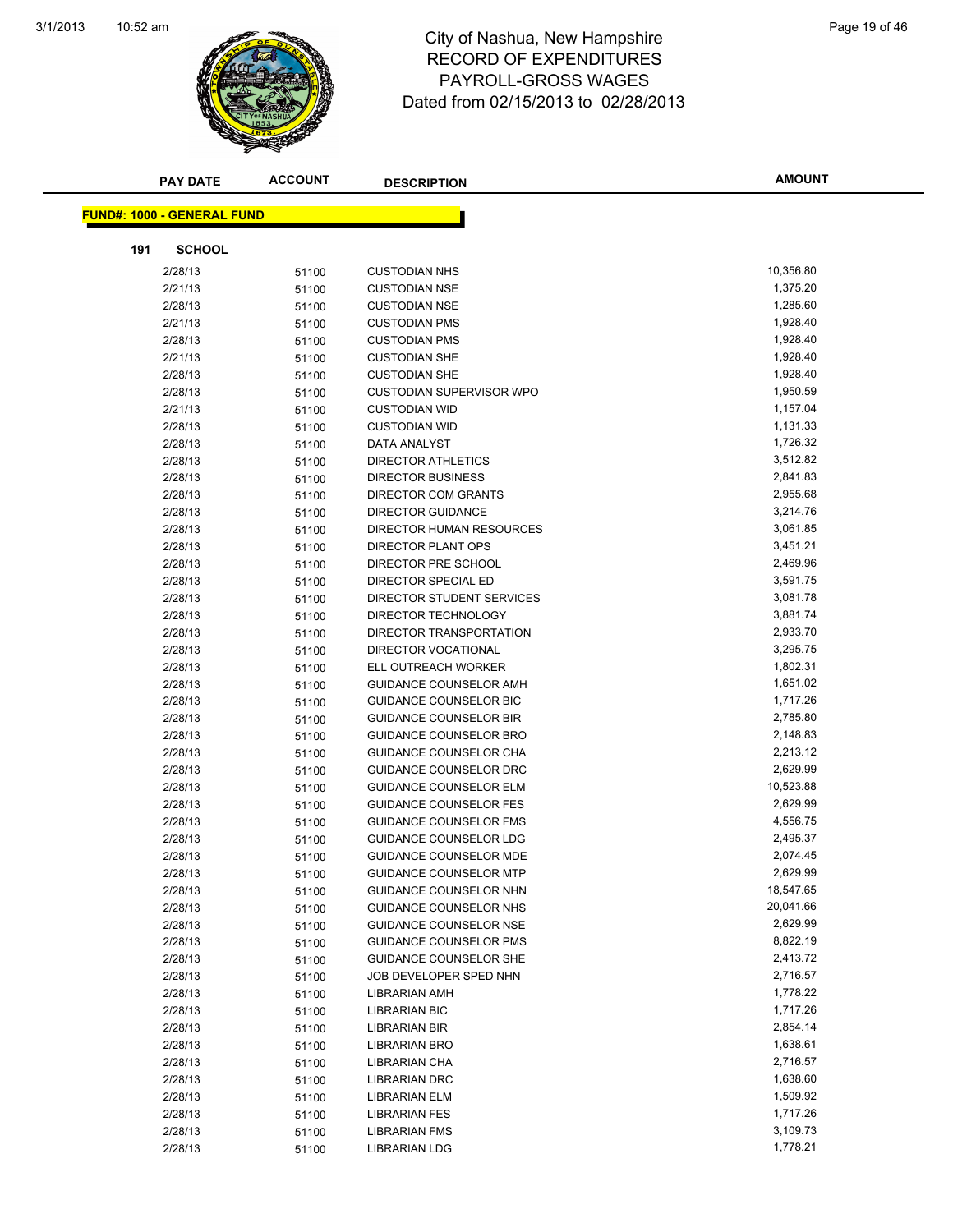

#### 10:52 am Page 20 of 46 RECORD OF EXPENDITURES PAYROLL-GROSS WAGES Dated from 02/15/2013 to 02/28/2013

| <b>PAY DATE</b>                   | <b>ACCOUNT</b> | <b>DESCRIPTION</b>            | <b>AMOUNT</b> |
|-----------------------------------|----------------|-------------------------------|---------------|
|                                   |                |                               |               |
| <b>FUND#: 1000 - GENERAL FUND</b> |                |                               |               |
| 191<br><b>SCHOOL</b>              |                |                               |               |
| 2/28/13                           | 51100          | LIBRARIAN MDE                 | 2,074.46      |
| 2/28/13                           | 51100          | <b>LIBRARIAN MTP</b>          | 1,778.22      |
| 2/28/13                           | 51100          | <b>LIBRARIAN NHN</b>          | 4,304.44      |
| 2/28/13                           | 51100          | LIBRARIAN NHS                 | 4,493.87      |
| 2/28/13                           | 51100          | <b>LIBRARIAN NSE</b>          | 2,074.46      |
| 2/28/13                           | 51100          | <b>LIBRARIAN PMS</b>          | 2,716.57      |
| 2/28/13                           | 51100          | <b>LIBRARIAN SHE</b>          | 2,629.99      |
| 2/28/13                           | 51100          | LICENSED PRACTICAL NURSE AMH  | 1,104.24      |
| 2/28/13                           | 51100          | LICENSED PRACTICAL NURSE ELM  | 1,408.99      |
| 2/21/13                           | 51100          | MAINTENANCE ALARM WPO         | 926.00        |
| 2/28/13                           | 51100          | MAINTENANCE ALARM WPO         | 926.00        |
| 2/21/13                           | 51100          | MAINTENANCE CARPENTER WPO     | 904.80        |
| 2/28/13                           | 51100          | MAINTENANCE CARPENTER WPO     | 904.80        |
| 2/21/13                           | 51100          | MAINTENANCE ELECTRICIAN WPO   | 1,852.00      |
| 2/28/13                           | 51100          | MAINTENANCE ELECTRICIAN WPO   | 1,852.00      |
| 2/21/13                           | 51100          | MAINTENANCE GRDS FORMEN WPO   | 904.80        |
| 2/28/13                           | 51100          | MAINTENANCE GRDS FORMEN WPO   | 904.80        |
| 2/21/13                           | 51100          | MAINTENANCE GROUNDS WPO       | 4,047.46      |
| 2/28/13                           | 51100          | MAINTENANCE GROUNDS WPO       | 3,985.21      |
| 2/21/13                           | 51100          | MAINTENANCE HVAC WPO          | 4,388.28      |
| 2/28/13                           | 51100          | <b>MAINTENANCE HVAC WPO</b>   | 4,524.00      |
| 2/21/13                           | 51100          | MAINTENANCE MESSENGER WPO     | 868.80        |
| 2/28/13                           | 51100          | MAINTENANCE MESSENGER WPO     | 868.80        |
| 2/21/13                           | 51100          | MAINTENANCE PLUMBER WPO       | 1,852.00      |
| 2/28/13                           | 51100          | MAINTENANCE PLUMBER WPO       | 1,852.00      |
| 2/21/13                           | 51100          | <b>MAINTENANCE TRADES WPO</b> | 2,664.77      |
| 2/28/13                           | 51100          | MAINTENANCE TRADES WPO        | 2,698.40      |
| 2/28/13                           | 51100          | <b>MARKETING TEACHER NHS</b>  | 2,074.45      |
| 2/28/13                           | 51100          | <b>NURSE AMH</b>              | 2,287.30      |
| 2/28/13                           | 51100          | <b>NURSE BIC</b>              | 2,020.16      |
| 2/28/13                           | 51100          | <b>NURSE BIR</b>              | 1,444.76      |
| 2/28/13                           | 51100          | <b>NURSE BRO</b>              | 1,945.18      |
| 2/28/13                           | 51100          | <b>NURSE CHA</b>              | 2,287.29      |
| 2/28/13                           | 51100          | <b>NURSE DRC</b>              | 2,287.30      |
| 2/28/13                           | 51100          | <b>NURSE ELM</b>              | 2,704.73      |
| 2/28/13                           | 51100          | <b>NURSE FES</b>              | 1,406.49      |
| 2/28/13                           | 51100          | <b>NURSE FMS</b>              | 2,287.30      |
| 2/28/13                           | 51100          | <b>NURSE LDG</b>              | 1,794.64      |
| 2/28/13                           | 51100          | <b>NURSE MDE</b>              | 2,287.30      |
| 2/28/13                           | 51100          | <b>NURSE MTP</b>              | 1,406.49      |
| 2/28/13                           | 51100          | <b>NURSE NHN</b>              | 4,383.06      |
| 2/28/13                           | 51100          | <b>NURSE NHS</b>              | 4,574.60      |
| 2/28/13                           | 51100          | <b>NURSE NSE</b>              | 2,095.76      |
| 2/28/13                           | 51100          | <b>NURSE PMS</b>              | 4,670.75      |
| 2/28/13                           | 51100          | <b>NURSE SHE</b>              | 2,704.73      |
| 2/28/13                           | 51100          | OFFICE MANAGER BUSINESS       | 2,346.89      |
| 2/28/13                           | 51100          | OFFICE MANAGER PLANT OPS      | 1,829.27      |
| 2/28/13                           | 51100          | OFFICE MANAGER SPED           | 1,795.47      |
| 2/28/13                           | 51100          | OUT DISTRICT COORDINATOR      | 2,925.04      |
| 2/21/13                           | 51100          | PARA ALT AMH                  | 533.10        |
| 2/28/13                           | 51100          | PARA ALT AMH                  | 462.02        |
| 2/21/13                           | 51100          | PARA ALT DRC                  | 399.30        |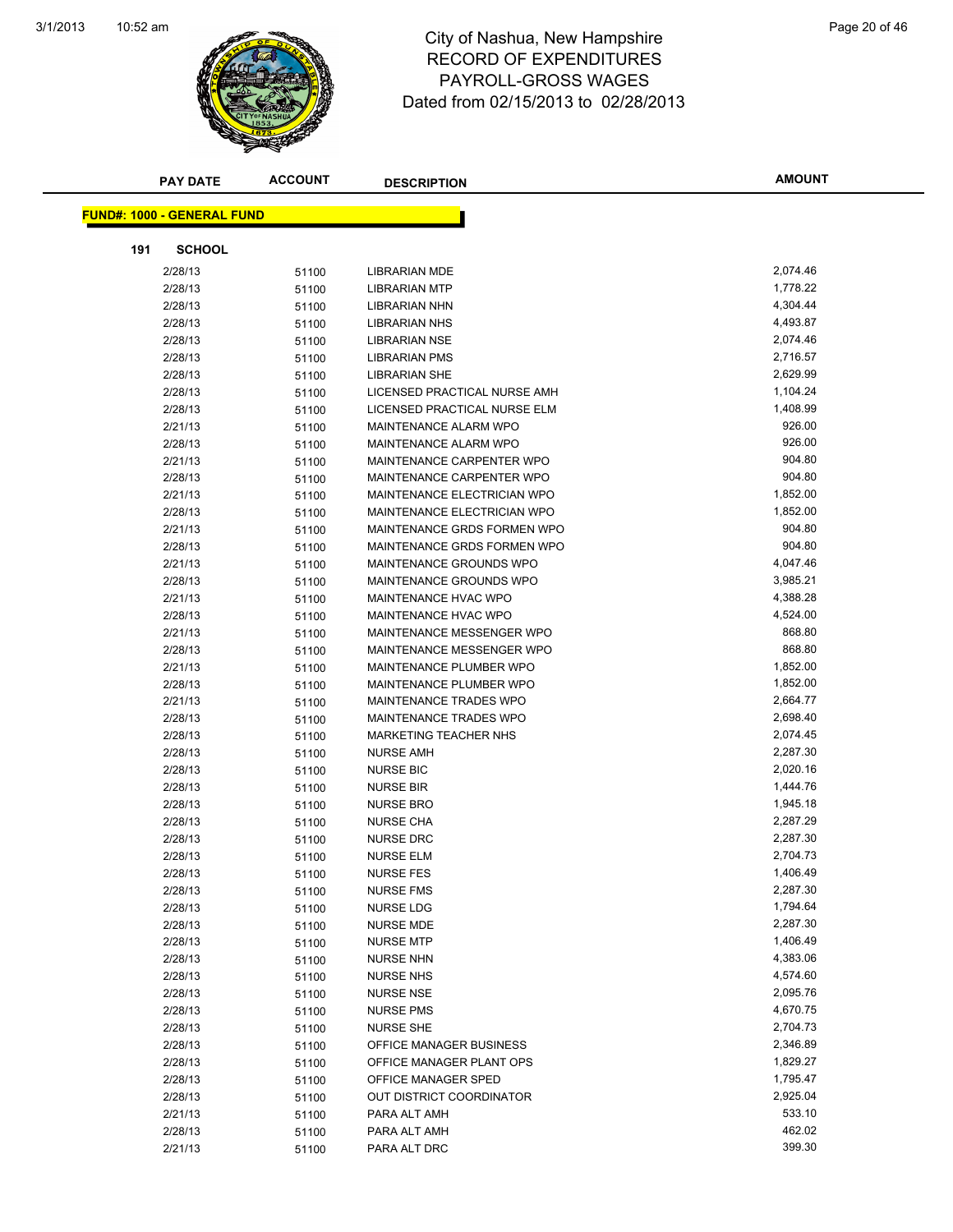

#### 10:52 am Page 21 of 46 RECORD OF EXPENDITURES PAYROLL-GROSS WAGES Dated from 02/15/2013 to 02/28/2013

| <b>PAY DATE</b>                   | <b>ACCOUNT</b> | <b>DESCRIPTION</b>                         | <b>AMOUNT</b>        |  |
|-----------------------------------|----------------|--------------------------------------------|----------------------|--|
|                                   |                |                                            |                      |  |
| <b>FUND#: 1000 - GENERAL FUND</b> |                |                                            |                      |  |
|                                   |                |                                            |                      |  |
| 191<br><b>SCHOOL</b>              |                |                                            |                      |  |
| 2/28/13                           | 51100          | PARA ALT DRC                               | 319.44               |  |
| 2/21/13                           | 51100          | PARA ALT ELM                               | 555.31               |  |
| 2/28/13                           | 51100          | PARA ALT ELM                               | 444.25               |  |
| 2/21/13                           | 51100          | PARA ALT FMS                               | 555.31               |  |
| 2/28/13                           | 51100          | PARA ALT FMS                               | 444.25               |  |
| 2/21/13                           | 51100          | PARA ALT MTP                               | 399.30               |  |
| 2/28/13                           | 51100          | PARA ALT MTP                               | 319.44               |  |
| 2/21/13                           | 51100          | PARA ALT PMS                               | 430.25               |  |
| 2/28/13                           | 51100          | PARA ALT PMS                               | 430.25<br>8,043.92   |  |
| 2/21/13                           | 51100          | PARA DW SPEC ED AMH                        |                      |  |
| 2/28/13                           | 51100          | PARA DW SPEC ED AMH                        | 6,104.86<br>1,963.48 |  |
| 2/21/13                           | 51100          | PARA DW SPEC ED BIR                        | 1,565.64             |  |
| 2/28/13<br>2/21/13                | 51100          | PARA DW SPEC ED BIR<br>PARA DW SPEC ED BRO | 3,231.60             |  |
| 2/28/13                           | 51100          | PARA DW SPEC ED BRO                        | 2,567.14             |  |
| 2/21/13                           | 51100          | PARA DW SPEC ED CHA                        | 4,878.42             |  |
| 2/28/13                           | 51100          | PARA DW SPEC ED CHA                        | 3,833.71             |  |
| 2/21/13                           | 51100<br>51100 | PARA DW SPEC ED FMS                        | 566.88               |  |
| 2/28/13                           |                | PARA DW SPEC ED FMS                        | 1,183.88             |  |
| 2/21/13                           | 51100<br>51100 | PARA DW SPEC ED LDG                        | 385.80               |  |
| 2/28/13                           | 51100          | PARA DW SPEC ED LDG                        | 308.64               |  |
| 2/21/13                           | 51100          | PARA DW SPEC ED MDE                        | 7,320.90             |  |
| 2/28/13                           | 51100          | PARA DW SPEC ED MDE                        | 5,982.75             |  |
| 2/21/13                           | 51100          | PARA DW SPEC ED NHN                        | 5,517.97             |  |
| 2/28/13                           | 51100          | PARA DW SPEC ED NHN                        | 4,595.75             |  |
| 2/21/13                           | 51100          | PARA DW SPEC ED NHS                        | 6,944.93             |  |
| 2/28/13                           | 51100          | PARA DW SPEC ED NHS                        | 5,547.32             |  |
| 2/21/13                           | 51100          | PARA DW SPEC ED NSE                        | 5,461.98             |  |
| 2/28/13                           | 51100          | PARA DW SPEC ED NSE                        | 4,369.58             |  |
| 2/21/13                           | 51100          | PARA DW SPEC ED PMS                        | 6,850.16             |  |
| 2/28/13                           | 51100          | PARA DW SPEC ED PMS                        | 5,553.59             |  |
| 2/21/13                           | 51100          | PARA DW SPEC ED SHE                        | 5,359.25             |  |
| 2/28/13                           | 51100          | PARA DW SPEC ED SHE                        | 4,291.61             |  |
| 2/21/13                           | 51100          | PARA DW SPEC ELM                           | 4,245.49             |  |
| 2/28/13                           | 51100          | PARA DW SPEC ELM                           | 3,396.37             |  |
| 2/21/13                           | 51100          | PARA ELL BIR                               | 505.20               |  |
| 2/28/13                           | 51100          | PARA ELL BIR                               | 404.16               |  |
| 2/21/13                           | 51100          | PARA ELL DRC                               | 303.12               |  |
| 2/28/13                           | 51100          | PARA ELL DRC                               | 404.16               |  |
| 2/21/13                           | 51100          | PARA ELL ELM                               | 526.25               |  |
| 2/28/13                           | 51100          | PARA ELL ELM                               | 421.00               |  |
| 2/21/13                           | 51100          | PARA ELL FES                               | 432.60               |  |
| 2/28/13                           | 51100          | PARA ELL FES                               | 346.08               |  |
| 2/21/13                           | 51100          | PARA ELL FMS                               | 404.69               |  |
| 2/28/13                           | 51100          | PARA ELL FMS                               | 323.75               |  |
| 2/21/13                           | 51100          | PARA ELL LDG                               | 505.20               |  |
| 2/28/13                           | 51100          | PARA ELL LDG                               | 404.16               |  |
| 2/21/13                           | 51100          | PARA ELL MTP                               | 364.80               |  |
| 2/28/13                           | 51100          | PARA ELL MTP                               | 291.84               |  |
| 2/21/13                           | 51100          | PARA ELL NHN                               | 543.44               |  |
| 2/28/13                           | 51100          | PARA ELL NHN                               | 434.75               |  |
| 2/21/13                           | 51100          | PARA ELL NHS                               | 526.25               |  |
|                                   |                |                                            |                      |  |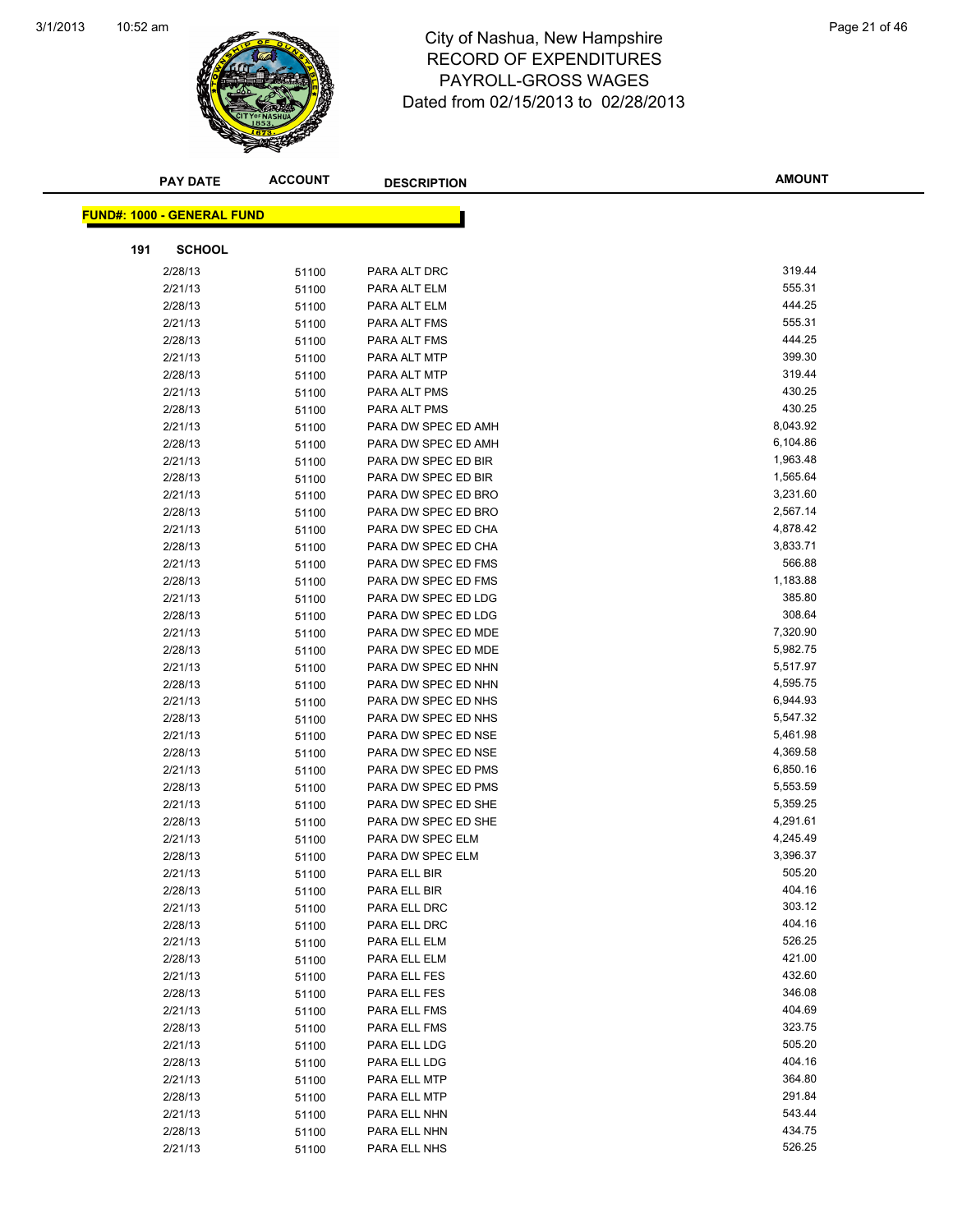

#### 10:52 am Page 22 of 46 RECORD OF EXPENDITURES PAYROLL-GROSS WAGES Dated from 02/15/2013 to 02/28/2013

| <b>PAY DATE</b>                   | <b>ACCOUNT</b> | <b>DESCRIPTION</b> | <b>AMOUNT</b> |
|-----------------------------------|----------------|--------------------|---------------|
| <b>FUND#: 1000 - GENERAL FUND</b> |                |                    |               |
|                                   |                |                    |               |
| <b>SCHOOL</b><br>191              |                |                    |               |
| 2/28/13                           | 51100          | PARA ELL NHS       | 421.00        |
| 2/21/13                           | 51100          | PARA ELL PMS       | 526.25        |
| 2/28/13                           | 51100          | PARA ELL PMS       | 421.00        |
| 2/21/13                           | 51100          | PARA ELL SHE       | 505.20        |
| 2/28/13                           | 51100          | PARA ELL SHE       | 404.16        |
| 2/21/13                           | 51100          | PARA GRAPH NHN     | 555.31        |
| 2/28/13                           | 51100          | PARA GRAPH NHN     | 444.25        |
| 2/14/13                           | 51100          | PARA INST AMH      | (786.27)      |
| 2/21/13                           | 51100          | PARA INST AMH      | 2,349.75      |
| 2/28/13                           | 51100          | PARA INST AMH      | 1,964.39      |
| 2/21/13                           | 51100          | PARA INST BIC      | 6,488.40      |
| 2/28/13                           | 51100          | PARA INST BIC      | 4,855.68      |
| 2/21/13                           | 51100          | PARA INST BIR      | 3,885.30      |
| 2/28/13                           | 51100          | PARA INST BIR      | 3,007.20      |
| 2/21/13                           | 51100          | PARA INST BRO      | 3,105.62      |
| 2/28/13                           | 51100          | PARA INST BRO      | 2,444.08      |
| 2/21/13                           | 51100          | PARA INST CHA      | 5,281.50      |
| 2/28/13                           | 51100          | PARA INST CHA      | 4,225.20      |
| 2/21/13                           | 51100          | PARA INST DRC      | 4,162.91      |
| 2/28/13                           | 51100          | PARA INST DRC      | 3,394.87      |
| 2/21/13                           | 51100          | PARA INST ELM      | 6,019.32      |
| 2/28/13                           | 51100          | PARA INST ELM      | 4,576.77      |
| 2/21/13                           | 51100          | PARA INST FES      | 5,316.36      |
| 2/28/13                           | 51100          | PARA INST FES      | 4,182.36      |
| 2/21/13                           | 51100          | PARA INST FMS      | 5,498.49      |
| 2/28/13                           | 51100          | PARA INST FMS      | 4,199.60      |
| 2/21/13                           | 51100          | PARA INST LDG      | 7,656.28      |
| 2/28/13                           | 51100          | PARA INST LDG      | 5,828.64      |
| 2/21/13                           | 51100          | PARA INST MDE      | 3,966.33      |
| 2/28/13                           | 51100          | PARA INST MDE      | 3,214.80      |
| 2/21/13                           | 51100          | PARA INST MDP      | 2,947.50      |
| 2/28/13                           | 51100          | PARA INST MDP      | 2,358.01      |
| 2/21/13                           | 51100          | PARA INST NHN      | 2,544.11      |
| 2/28/13                           | 51100          | PARA INST NHN      | 2,612.08      |
| 2/21/13                           | 51100          | PARA INST NHS      | 1,086.89      |
| 2/28/13                           | 51100          | PARA INST NHS      | 869.50        |
| 2/21/13                           | 51100          | PARA INST NSE      | 1,431.90      |
| 2/28/13                           | 51100          | PARA INST NSE      | 1,145.52      |
| 2/21/13                           | 51100          | PARA INST PMS      | 2,870.91      |
| 2/28/13                           | 51100          | PARA INST PMS      | 2,298.68      |
| 2/21/13                           | 51100          | PARA INST SHE      | 3,783.64      |
| 2/28/13                           | 51100          | PARA INST SHE      | 3,032.08      |
| 2/21/13                           | 51100          | PARA KIND AMH      | 521.70        |
| 2/28/13                           | 51100          | PARA KIND AMH      | 417.36        |
| 2/21/13                           | 51100          | PARA KIND BIC      | 521.70        |
| 2/28/13                           | 51100          | PARA KIND BIC      | 417.36        |
| 2/21/13                           | 51100          | PARA KIND BIR      | 505.20        |
| 2/28/13                           | 51100          | PARA KIND BIR      | 404.16        |
| 2/21/13                           | 51100          | PARA KIND BRO      | 521.70        |
| 2/28/13                           | 51100          | PARA KIND BRO      | 417.36        |
| 2/21/13                           | 51100          | PARA KIND CHA      | 505.20        |
| 2/28/13                           | 51100          | PARA KIND CHA      | 404.16        |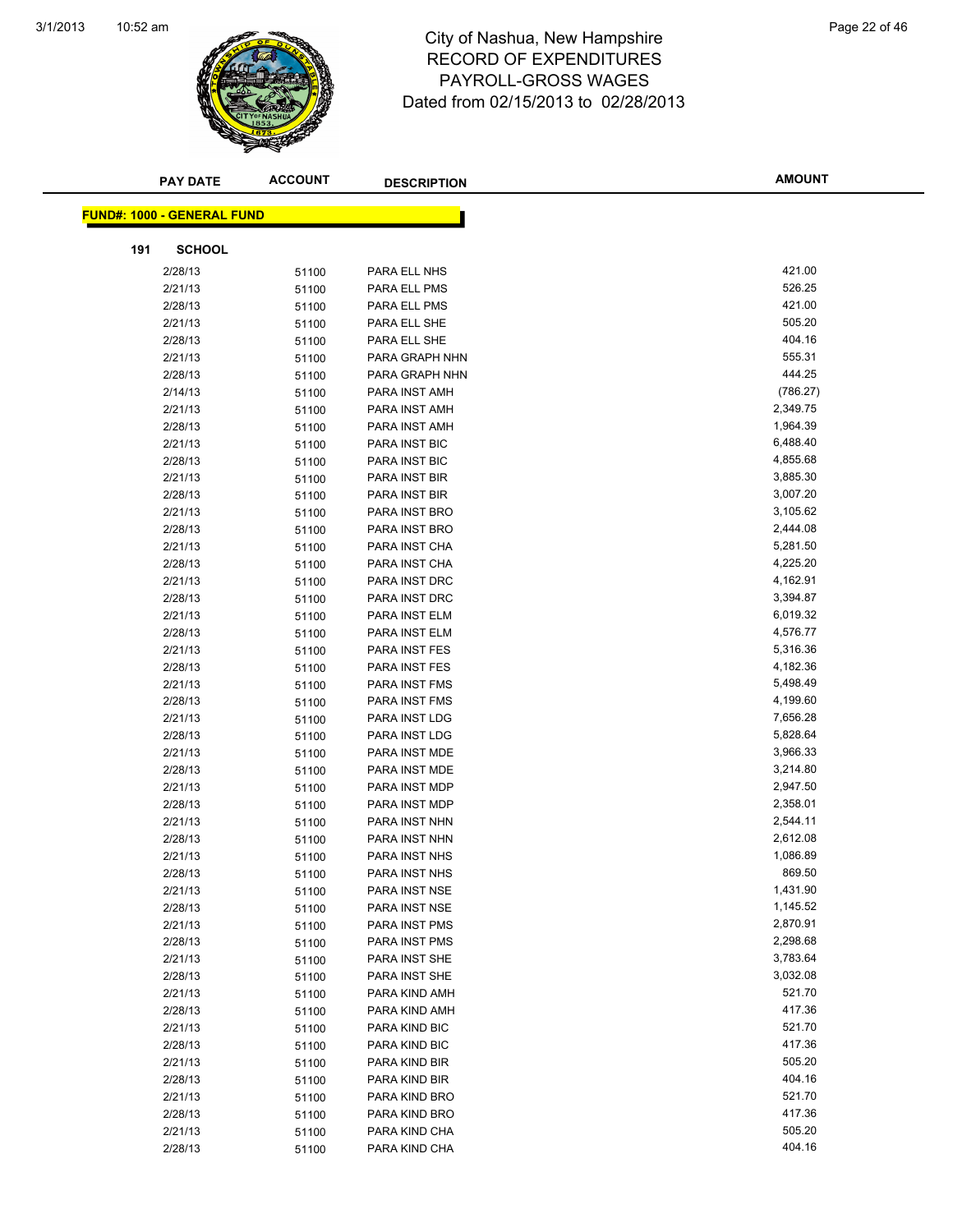

#### 10:52 am Page 23 of 46 RECORD OF EXPENDITURES PAYROLL-GROSS WAGES Dated from 02/15/2013 to 02/28/2013

| <b>PAY DATE</b>                   | <b>ACCOUNT</b> | <b>DESCRIPTION</b>             | <b>AMOUNT</b>      |
|-----------------------------------|----------------|--------------------------------|--------------------|
|                                   |                |                                |                    |
| <b>FUND#: 1000 - GENERAL FUND</b> |                |                                |                    |
|                                   |                |                                |                    |
| 191<br><b>SCHOOL</b>              |                |                                |                    |
| 2/21/13                           | 51100          | PARA KIND DRC                  | 488.36             |
| 2/28/13                           | 51100          | PARA KIND DRC                  | 404.16             |
| 2/21/13                           | 51100          | PARA KIND FES                  | 753.30             |
| 2/28/13                           | 51100          | PARA KIND FES                  | 602.64             |
| 2/21/13                           | 51100          | PARA KIND LDG                  | 910.20             |
| 2/28/13                           | 51100          | PARA KIND LDG                  | 728.16             |
| 2/21/13                           | 51100          | PARA KIND MDE                  | 521.70<br>417.36   |
| 2/28/13                           | 51100          | PARA KIND MDE                  |                    |
| 2/21/13                           | 51100          | PARA KIND MTP                  | 1,043.40<br>834.72 |
| 2/28/13<br>2/21/13                | 51100          | PARA KIND MTP<br>PARA KIND NSE | 976.20             |
| 2/28/13                           | 51100          | PARA KIND NSE                  | 780.96             |
| 2/21/13                           | 51100          | PARA KIND SHE                  | 565.18             |
| 2/28/13                           | 51100<br>51100 | PARA KIND SHE                  | 452.16             |
| 2/21/13                           | 51100          | PARA LIB NHN                   | 521.70             |
| 2/28/13                           | 51100          | PARA LIB NHN                   | 417.36             |
| 2/21/13                           | 51100          | PARA LIB NHS                   | 599.74             |
| 2/28/13                           | 51100          | PARA LIB NHS                   | 479.79             |
| 2/21/13                           | 51100          | PARA MED ELM                   | 555.31             |
| 2/28/13                           | 51100          | PARA MED ELM                   | 444.25             |
| 2/21/13                           | 51100          | PARA MEDIA NHN                 | 599.74             |
| 2/28/13                           | 51100          | PARA MEDIA NHN                 | 479.79             |
| 2/21/13                           | 51100          | PARA MEDIA NHS                 | 889.77             |
| 2/28/13                           | 51100          | PARA MEDIA NHS                 | 711.81             |
| 2/21/13                           | 51100          | PARA PRE SCH BIC               | 3,047.14           |
| 2/28/13                           | 51100          | PARA PRE SCH BIC               | 2,549.04           |
| 2/21/13                           | 51100          | PARA PRE SCH BRO               | 1,851.54           |
| 2/28/13                           | 51100          | PARA PRE SCH BRO               | 1,438.98           |
| 2/21/13                           | 51100          | PARA PRE SCH NSE               | 77.16              |
| 2/28/13                           | 51100          | PARA PRE SCH NSE               | 231.48             |
| 2/21/13                           | 51100          | PARA READ ELM                  | 543.44             |
| 2/28/13                           | 51100          | PARA READ ELM                  | 434.76             |
| 2/21/13                           | 51100          | PARA SCI NHN                   | 555.31             |
| 2/28/13                           | 51100          | PARA SCI NHN                   | 444.25             |
| 2/21/13                           | 51100          | <b>PARA SCINHS</b>             | 537.81             |
| 2/28/13                           | 51100          | PARA SCI NHS                   | 430.25             |
| 2/21/13                           | 51100          | PARA TECH LDG                  | 399.30             |
| 2/28/13                           | 51100          | PARA TECH LDG                  | 319.44             |
| 2/21/13                           | 51100          | PARA TTI AMH                   | 364.80             |
| 2/28/13                           | 51100          | PARA TTI AMH                   | 291.84             |
| 2/21/13                           | 51100          | PARA VOC NHS                   | 537.81             |
| 2/28/13                           | 51100          | PARA VOC NHS                   | 430.26             |
| 2/21/13                           | 51100          | PARA WID SPW                   | 1,079.76           |
| 2/28/13                           | 51100          | PARA WID SPW                   | 863.81             |
| 2/28/13                           | 51100          | PEER COACH SCIENCE             | 9,185.18           |
| 2/21/13                           | 51100          | PER DIEM TEMP WID              | 366.00             |
| 2/28/13                           | 51100          | PER DIEM TEMP WID              | 366.00             |
| 2/28/13                           | 51100          | PRINCIPAL AMH                  | 3,365.39           |
| 2/28/13                           | 51100          | PRINCIPAL BIC                  | 3,724.45           |
| 2/28/13                           | 51100          | PRINCIPAL BIR                  | 3,469.23           |
| 2/28/13                           | 51100          | PRINCIPAL BRO                  | 3,509.48           |
| 2/28/13                           | 51100          | PRINCIPAL CHA                  | 3,413.41           |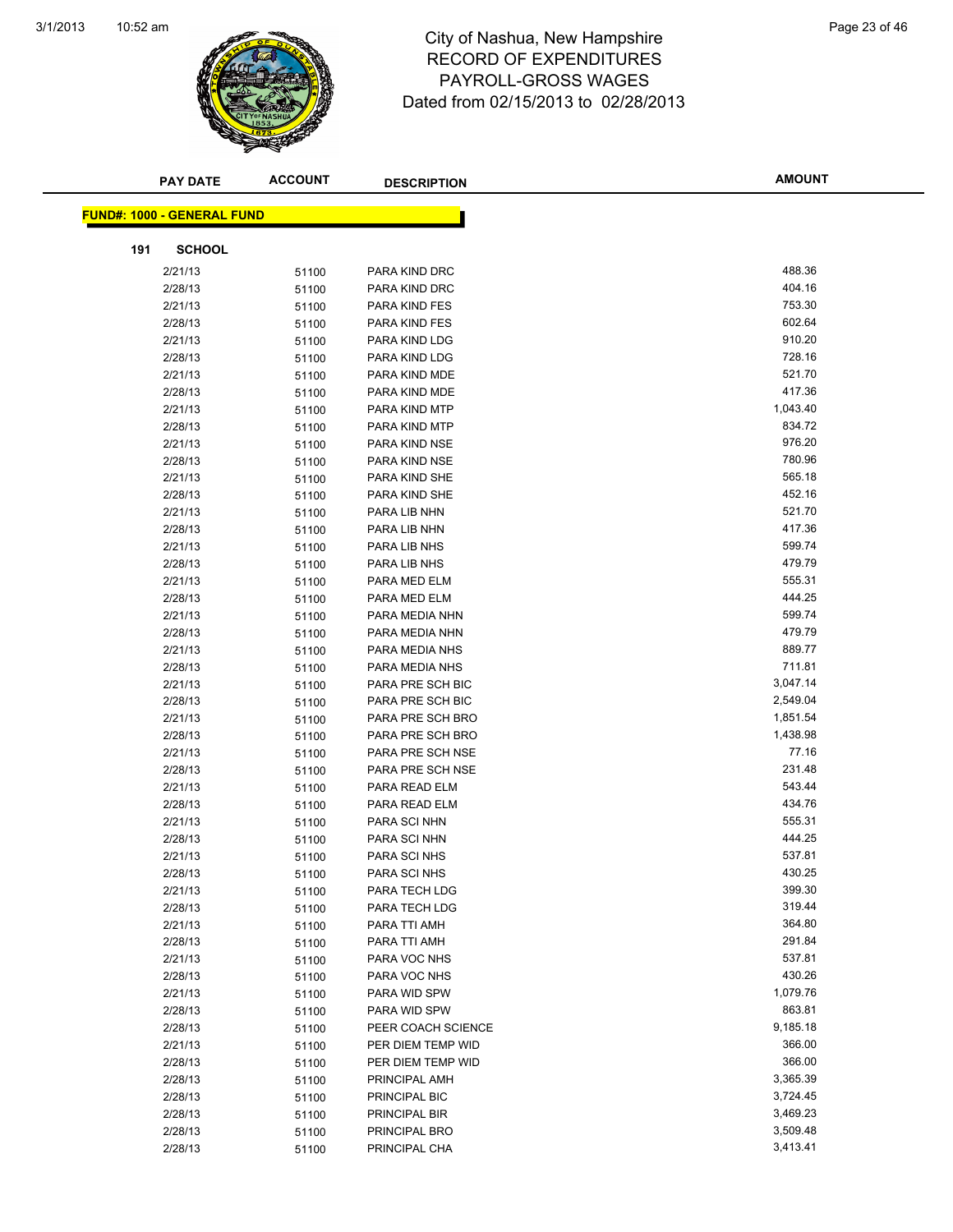

#### 10:52 am Page 24 of 46 RECORD OF EXPENDITURES PAYROLL-GROSS WAGES Dated from 02/15/2013 to 02/28/2013

|     | <b>PAY DATE</b>                   | <b>ACCOUNT</b> | <b>DESCRIPTION</b>          | <b>AMOUNT</b> |
|-----|-----------------------------------|----------------|-----------------------------|---------------|
|     |                                   |                |                             |               |
|     | <b>FUND#: 1000 - GENERAL FUND</b> |                |                             |               |
| 191 | <b>SCHOOL</b>                     |                |                             |               |
|     | 2/28/13                           | 51100          | PRINCIPAL DRC               | 3,572.10      |
|     | 2/28/13                           | 51100          | PRINCIPAL ELM               | 3,754.75      |
|     | 2/28/13                           | 51100          | <b>PRINCIPAL FES</b>        | 3,365.39      |
|     | 2/28/13                           | 51100          | PRINCIPAL FMS               | 3,909.87      |
|     | 2/28/13                           | 51100          | PRINCIPAL LDG               | 3,727.95      |
|     | 2/28/13                           | 51100          | PRINCIPAL MDE               | 3,413.41      |
|     | 2/28/13                           | 51100          | PRINCIPAL MTP               | 3,509.48      |
|     | 2/28/13                           | 51100          | PRINCIPAL NHN               | 7,363.44      |
|     | 2/28/13                           | 51100          | PRINCIPAL NHS               | 3,961.54      |
|     | 2/28/13                           | 51100          | PRINCIPAL NSE               | 3,469.23      |
|     | 2/28/13                           | 51100          | PRINCIPAL SHE               | 3,773.83      |
|     | 2/28/13                           | 51100          | SCHOOL PSYCHOLOGIST WID     | 34,374.41     |
|     | 2/28/13                           | 51100          | SCHOOL PSYCHOLOGY INTERN    | 318.18        |
|     | 2/21/13                           | 51100          | SECURITY GUARD NHS          | 1,375.21      |
|     | 2/28/13                           | 51100          | SECURITY GUARD NHS          | 1,100.16      |
|     | 2/21/13                           | 51100          | SECURITY MONITOR NHN        | 1,896.27      |
|     | 2/28/13                           | 51100          | SECURITY MONITOR NHN        | 1,517.01      |
|     | 2/21/13                           | 51100          | <b>SECURITY MONITOR NHS</b> | 1,253.46      |
|     | 2/28/13                           | 51100          | <b>SECURITY MONITOR NHS</b> | 1,002.77      |
|     | 2/21/13                           | 51100          | SIGN LANGUAGE INTERPRETER   | 1,985.26      |
|     | 2/28/13                           | 51100          | SIGN LANGUAGE INTERPRETER   | 1,588.20      |
|     | 2/28/13                           | 51100          | SOCIAL WORKER FMS           | 2,495.37      |
|     | 2/28/13                           | 51100          | SPEECH LANG PATHOLOGIST WID | 48,824.66     |
|     | 2/28/13                           | 51100          | STUDENT ACTIVITY COORD NHN  | 1,143.00      |
|     | 2/28/13                           | 51100          | STUDENT ACTIVITY COORD NHS  | 1,074.36      |
|     | 2/28/13                           | 51100          | STUDENT INFO COORDINATOR    | 1,831.85      |
|     | 2/28/13                           | 51100          | <b>SUPERINTENDENT</b>       | 5,223.46      |
|     | 2/28/13                           | 51100          | SYSTEMS ADMIN FULL YEAR     | 12,918.05     |
|     | 2/28/13                           | 51100          | <b>TEACHER ART AMH</b>      | 2,456.99      |
|     | 2/28/13                           | 51100          | <b>TEACHER ART BIC</b>      | 2,716.57      |
|     | 2/28/13                           | 51100          | <b>TEACHER ART BIR</b>      | 2,456.99      |
|     | 2/28/13                           | 51100          | <b>TEACHER ART BRO</b>      | 2,653.69      |
|     | 2/28/13                           | 51100          | <b>TEACHER ART CHA</b>      | 2,629.99      |
|     | 2/28/13                           | 51100          | <b>TEACHER ART DRC</b>      | 1,942.26      |
|     | 2/28/13                           | 51100          | <b>TEACHER ART ELM</b>      | 5,086.98      |
|     | 2/28/13                           | 51100          | TEACHER ART FES             | 2,629.99      |
|     | 2/28/13                           | 51100          | <b>TEACHER ART FMS</b>      | 4,546.13      |
|     | 2/28/13                           | 51100          | <b>TEACHER ART LDG</b>      | 1,927.26      |
|     | 2/28/13                           | 51100          | <b>TEACHER ART MDE</b>      | 1,717.27      |
|     | 2/28/13                           | 51100          | <b>TEACHER ART NHN</b>      | 9,523.98      |
|     | 2/28/13                           | 51100          | <b>TEACHER ART NHS</b>      | 11,303.29     |
|     | 2/28/13                           | 51100          | <b>TEACHER ART NSE</b>      | 2,716.57      |
|     | 2/28/13                           | 51100          | <b>TEACHER ART PMS</b>      | 3,296.18      |
|     | 2/28/13                           | 51100          | TEACHER ART SHE             | 1,765.33      |
|     | 2/28/13                           | 51100          | TEACHER AUTO NHN            | 4,913.98      |
|     | 2/28/13                           | 51100          | TEACHER BEHAVIOR SPEC FES   | 1,638.60      |
|     | 2/28/13                           | 51100          | TEACHER BEHAVIOR SPEC WID   | 5,259.98      |
|     | 2/28/13                           | 51100          | TEACHER BIO TEC NHN         | 2,046.33      |
|     | 2/28/13                           | 51100          | TEACHER BUILD CONST NHS     | 2,454.82      |
|     | 2/28/13                           | 51100          | <b>TEACHER BUSINESS NHN</b> | 10,182.53     |
|     | 2/28/13                           | 51100          | <b>TEACHER BUSINESS NHS</b> | 7,628.87      |
|     | 2/28/13                           | 51100          | <b>TEACHER COMPUTER ELM</b> | 4,347.25      |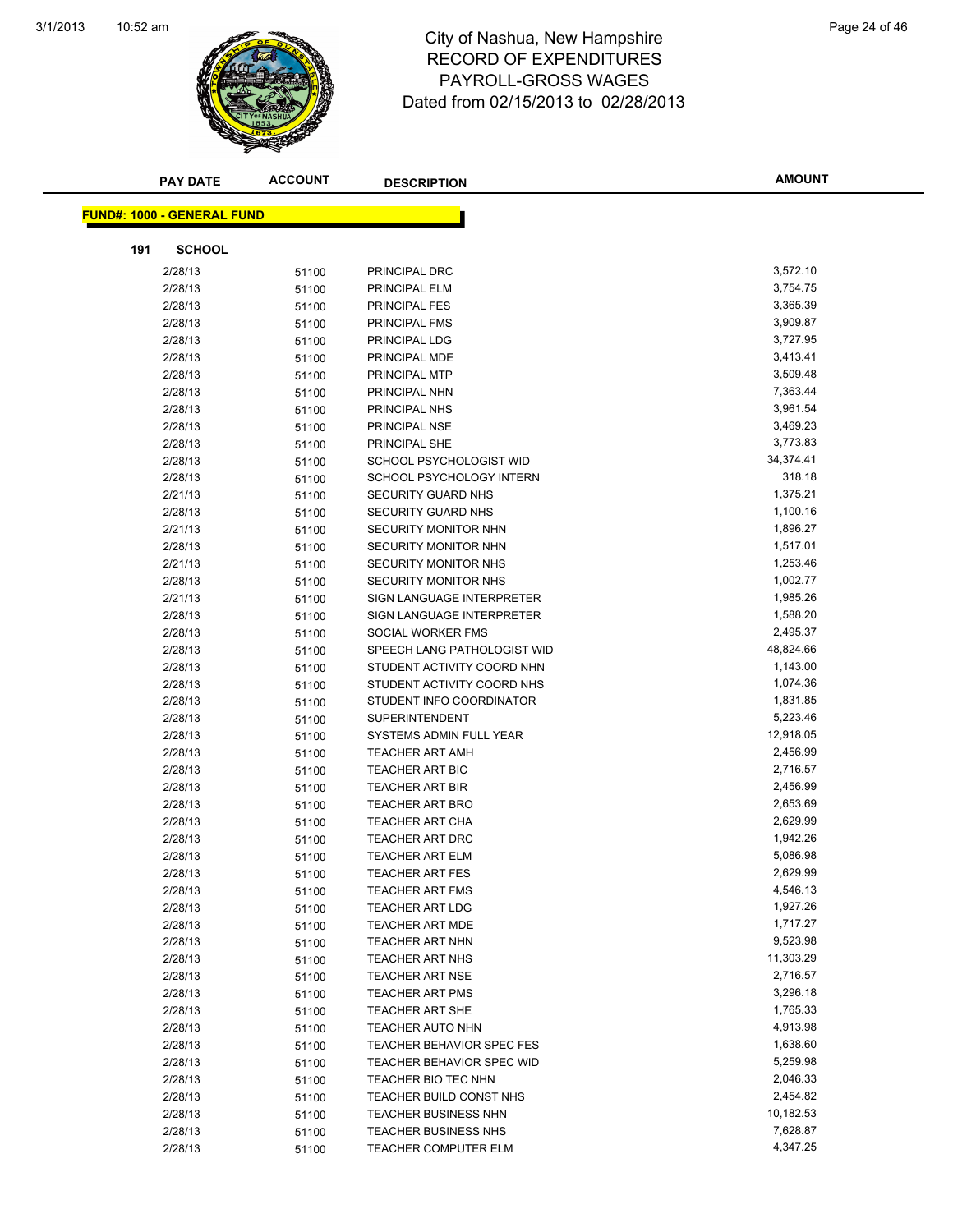

#### 10:52 am Page 25 of 46 RECORD OF EXPENDITURES PAYROLL-GROSS WAGES Dated from 02/15/2013 to 02/28/2013

| <b>PAY DATE</b>                   | <b>ACCOUNT</b> | <b>DESCRIPTION</b>             | <b>AMOUNT</b> |
|-----------------------------------|----------------|--------------------------------|---------------|
| <b>FUND#: 1000 - GENERAL FUND</b> |                |                                |               |
|                                   |                |                                |               |
| <b>SCHOOL</b><br>191              |                |                                |               |
| 2/28/13                           | 51100          | <b>TEACHER COMPUTER FMS</b>    | 1,840.18      |
| 2/28/13                           | 51100          | <b>TEACHER COMPUTER NHN</b>    | 2,103.10      |
| 2/28/13                           | 51100          | <b>TEACHER COMPUTER NHS</b>    | 4,627.47      |
| 2/28/13                           | 51100          | <b>TEACHER COMPUTER PMS</b>    | 5,535.27      |
| 2/28/13                           | 51100          | <b>TEACHER COSMETOLOGY NHN</b> | 5,118.90      |
| 2/28/13                           | 51100          | <b>TEACHER CULINARY NHN</b>    | 4,913.98      |
| 2/28/13                           | 51100          | <b>TEACHER DEAF NSE</b>        | 4,139.90      |
| 2/28/13                           | 51100          | TEACHER DEAF WID               | 1,720.45      |
| 2/28/13                           | 51100          | <b>TEACHER DWSE AMH</b>        | 6,694.73      |
| 2/28/13                           | 51100          | <b>TEACHER DWSE BIR</b>        | 3,902.09      |
| 2/28/13                           | 51100          | <b>TEACHER DWSE BRO</b>        | 8,052.73      |
| 2/28/13                           | 51100          | <b>TEACHER DWSE CHA</b>        | 4,022.32      |
| 2/28/13                           | 51100          | <b>TEACHER DWSE ELM</b>        | 3,414.71      |
| 2/28/13                           | 51100          | <b>TEACHER DWSE MDE</b>        | 6,674.48      |
| 2/28/13                           | 51100          | <b>TEACHER DWSE NSE</b>        | 2,629.99      |
| 2/28/13                           | 51100          | <b>TEACHER DWSE PMS</b>        | 4,124.40      |
| 2/28/13                           | 51100          | TEACHER DWSE SHE               | 3,923.63      |
| 2/28/13                           | 51100          | <b>TEACHER ECE NHS</b>         | 5,259.98      |
| 2/28/13                           | 51100          | <b>TEACHER ELECTRICAL NHS</b>  | 2,456.99      |
| 2/28/13                           | 51100          | <b>TEACHER ELL AMH</b>         | 1,638.61      |
| 2/28/13                           | 51100          | TEACHER ELL BIR                | 2,772.84      |
| 2/28/13                           | 51100          | <b>TEACHER ELL DRC</b>         | 5,441.84      |
| 2/28/13                           | 51100          | <b>TEACHER ELL ELM</b>         | 4,207.56      |
| 2/28/13                           | 51100          | <b>TEACHER ELL FES</b>         | 7,673.69      |
| 2/28/13                           | 51100          | <b>TEACHER ELL FMS</b>         | 1,509.91      |
| 2/28/13                           | 51100          | <b>TEACHER ELL LDG</b>         | 5,079.36      |
| 2/28/13                           | 51100          | <b>TEACHER ELL MTP</b>         | 2,629.99      |
| 2/28/13                           | 51100          | <b>TEACHER ELL NHN</b>         | 3,927.05      |
| 2/28/13                           | 51100          | <b>TEACHER ELL NHS</b>         | 6,625.82      |
| 2/28/13                           | 51100          | <b>TEACHER ELL PMS</b>         | 1,778.22      |
| 2/28/13                           | 51100          | <b>TEACHER ELL SHE</b>         | 1,910.91      |
| 2/28/13                           | 51100          | TEACHER ENGINEER NHS           | 4,605.83      |
| 2/28/13                           | 51100          | <b>TEACHER ENGLISH ELM</b>     | 25,119.05     |
| 2/28/13                           | 51100          | <b>TEACHER ENGLISH FMS</b>     | 16,677.39     |
| 2/28/13                           | 51100          | <b>TEACHER ENGLISH NHN</b>     | 32,006.93     |
| 2/28/13                           | 51100          | TEACHER ENGLISH NHS            | 38,770.52     |
| 2/28/13                           | 51100          | <b>TEACHER ENGLISH PMS</b>     | 13,893.67     |
| 2/28/13                           | 51100          | <b>TEACHER FACS ELM</b>        | 2,972.59      |
| 2/28/13                           | 51100          | <b>TEACHER FACS FMS</b>        | 4,161.98      |
| 2/28/13                           | 51100          | <b>TEACHER FACS NHN</b>        | 5,601.12      |
| 2/28/13                           | 51100          | <b>TEACHER FACS NHS</b>        | 2,716.57      |
| 2/28/13                           | 51100          | <b>TEACHER FACS PMS</b>        | 5,086.98      |
| 2/28/13                           | 51100          | TEACHER FOREIGN LANG ELM       | 5,346.56      |
| 2/28/13                           | 51100          | TEACHER FOREIGN LANG FMS       | 2,629.99      |
| 2/28/13                           | 51100          | TEACHER FOREIGN LANG NHN       | 14,948.08     |
| 2/28/13                           | 51100          | TEACHER FOREIGN LANG NHS       | 16,218.42     |
| 2/28/13                           | 51100          | TEACHER FOREIGN LANG PMS       | 4,927.86      |
| 2/28/13                           | 51100          | <b>TEACHER GR1 AMH</b>         | 8,145.95      |
| 2/28/13                           | 51100          | <b>TEACHER GR1 BIC</b>         | 11,036.50     |
| 2/28/13                           | 51100          | <b>TEACHER GR1 BIR</b>         | 7,673.70      |
| 2/28/13                           | 51100          | <b>TEACHER GR1 BRO</b>         | 6,238.61      |
| 2/28/13                           | 51100          | <b>TEACHER GR1 CHA</b>         | 8,208.81      |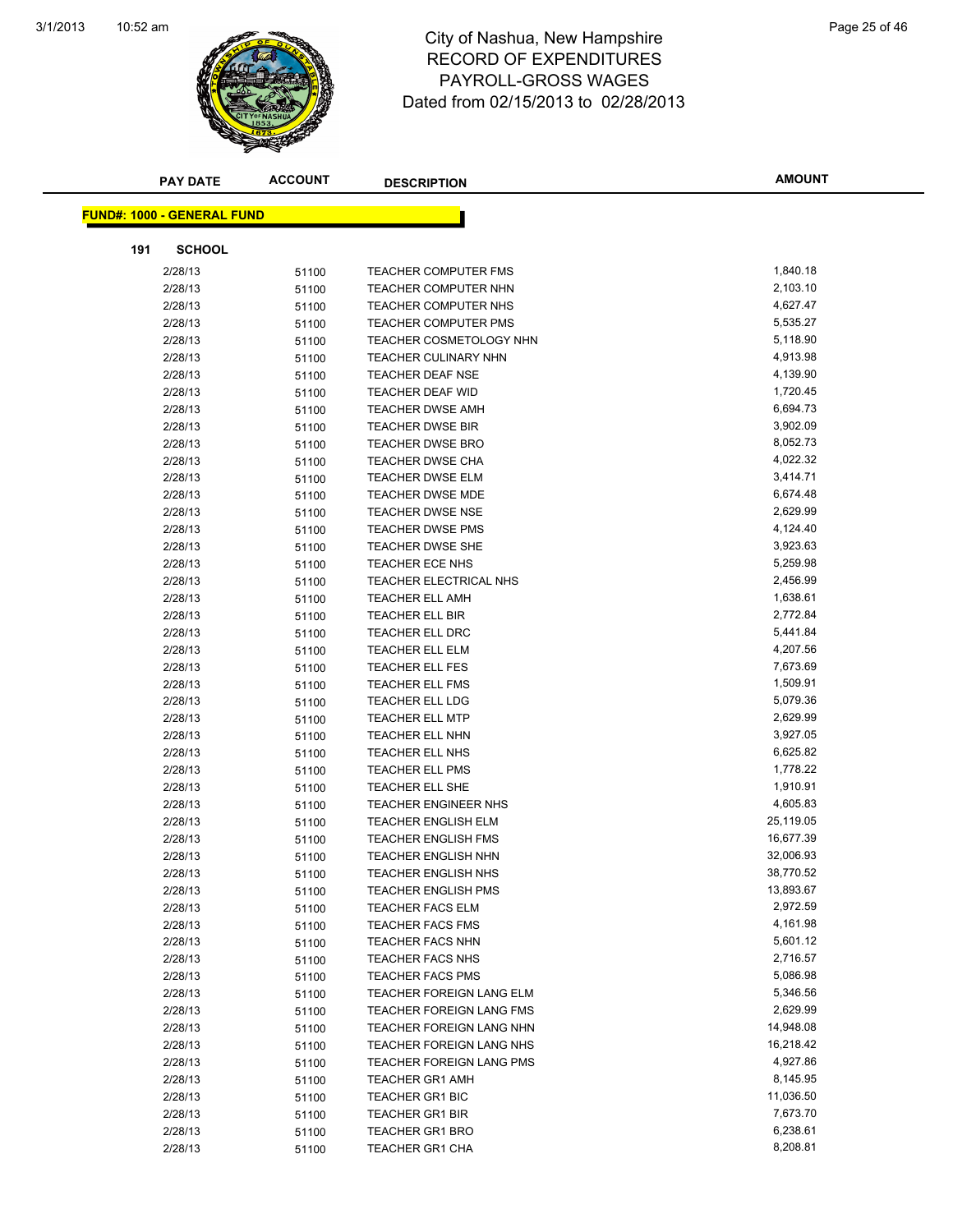

#### 10:52 am Page 26 of 46 RECORD OF EXPENDITURES PAYROLL-GROSS WAGES Dated from 02/15/2013 to 02/28/2013

| <b>PAY DATE</b>                   | <b>ACCOUNT</b> | <b>DESCRIPTION</b>                               | <b>AMOUNT</b>        |
|-----------------------------------|----------------|--------------------------------------------------|----------------------|
|                                   |                |                                                  |                      |
| <b>FUND#: 1000 - GENERAL FUND</b> |                |                                                  |                      |
| <b>SCHOOL</b><br>191              |                |                                                  |                      |
| 2/28/13                           | 51100          | <b>TEACHER GR1 DRC</b>                           | 6,525.11             |
| 2/28/13                           | 51100          | <b>TEACHER GR1 FES</b>                           | 9,684.08             |
| 2/28/13                           | 51100          | <b>TEACHER GR1 LDG</b>                           | 8,591.44             |
| 2/28/13                           | 51100          | <b>TEACHER GR1 MDE</b>                           | 11,116.59            |
| 2/28/13                           | 51100          | <b>TEACHER GR1 MTP</b>                           | 5,086.98             |
| 2/28/13                           | 51100          | <b>TEACHER GR1 NSE</b>                           | 5,259.98             |
| 2/28/13                           | 51100          | <b>TEACHER GR1 SHE</b>                           | 9,405.50             |
| 2/28/13                           | 51100          | <b>TEACHER GR2 AMH</b>                           | 4,095.59             |
| 2/28/13                           | 51100          | <b>TEACHER GR2 BIC</b>                           | 11,205.41            |
| 2/28/13                           | 51100          | <b>TEACHER GR2 BIR</b>                           | 9,584.61             |
| 2/28/13                           | 51100          | <b>TEACHER GR2 BRO</b>                           | 6,861.94             |
| 2/28/13                           | 51100          | <b>TEACHER GR2 CHA</b>                           | 5,985.78             |
| 2/28/13                           | 51100          | <b>TEACHER GR2 DRC</b>                           | 5,647.12             |
| 2/28/13                           | 51100          | <b>TEACHER GR2 FES</b>                           | 5,825.28             |
| 2/28/13                           | 51100          | <b>TEACHER GR2 LDG</b>                           | 10,303.69            |
| 2/28/13                           | 51100          | <b>TEACHER GR2 MDE</b>                           | 6,165.97             |
| 2/28/13                           | 51100          | <b>TEACHER GR2 MTP</b>                           | 8,755.46             |
| 2/28/13                           | 51100          | <b>TEACHER GR2 NSE</b>                           | 6,725.58             |
| 2/28/13                           | 51100          | <b>TEACHER GR2 SHE</b>                           | 7,844.05             |
| 2/28/13                           | 51100          | <b>TEACHER GR3 AMH</b>                           | 4,367.59             |
| 2/28/13                           | 51100          | <b>TEACHER GR3 BIC</b>                           | 10,714.48            |
| 2/28/13                           | 51100          | <b>TEACHER GR3 BIR</b>                           | 9,183.62             |
| 2/28/13                           | 51100          | <b>TEACHER GR3 BRO</b>                           | 5,566.72             |
| 2/28/13                           | 51100          | <b>TEACHER GR3 CHA</b>                           | 9,896.15             |
| 2/28/13                           | 51100          | <b>TEACHER GR3 DRC</b>                           | 5,207.45             |
| 2/28/13                           | 51100          | <b>TEACHER GR3 FES</b>                           | 9,222.92             |
| 2/28/13                           | 51100          | <b>TEACHER GR3 LDG</b>                           | 5,086.98             |
| 2/28/13                           | 51100          | <b>TEACHER GR3 MDE</b>                           | 13,326.90            |
| 2/28/13                           | 51100          | <b>TEACHER GR3 MTP</b>                           | 4,912.98             |
| 2/28/13                           | 51100          | <b>TEACHER GR3 NSE</b>                           | 3,778.28             |
| 2/28/13                           | 51100          | <b>TEACHER GR3 SHE</b>                           | 10,672.72            |
| 2/28/13                           | 51100          | <b>TEACHER GR4 AMH</b>                           | 3,731.22             |
| 2/28/13                           | 51100          | <b>TEACHER GR4 BIC</b>                           | 6,970.97             |
| 2/28/13                           | 51100          | <b>TEACHER GR4 BIR</b>                           | 6,046.33             |
| 2/28/13                           | 51100          | <b>TEACHER GR4 BRO</b>                           | 6,921.24             |
| 2/28/13                           | 51100          | TEACHER GR4 CHA                                  | 8,618.96             |
| 2/28/13                           | 51100          | <b>TEACHER GR4 DRC</b>                           | 4,807.41             |
| 2/28/13                           | 51100          | <b>TEACHER GR4 FES</b>                           | 11,449.39            |
| 2/28/13                           | 51100          | <b>TEACHER GR4 LDG</b>                           | 7,555.23             |
| 2/28/13                           | 51100          | <b>TEACHER GR4 MDE</b>                           | 7,836.82             |
| 2/28/13                           | 51100          | <b>TEACHER GR4 MTP</b><br><b>TEACHER GR4 NSE</b> | 5,173.56<br>8,540.81 |
| 2/28/13<br>2/28/13                | 51100          | <b>TEACHER GR4 SHE</b>                           | 4,022.33             |
| 2/28/13                           | 51100          | <b>TEACHER GR5 AMH</b>                           | 6,991.78             |
| 2/28/13                           | 51100<br>51100 | <b>TEACHER GR5 BIC</b>                           | 6,738.00             |
| 2/28/13                           | 51100          | <b>TEACHER GR5 BIR</b>                           | 6,967.43             |
| 2/28/13                           | 51100          | <b>TEACHER GR5 BRO</b>                           | 9,912.76             |
| 2/28/13                           | 51100          | <b>TEACHER GR5 CHA</b>                           | 6,683.63             |
| 2/28/13                           | 51100          | <b>TEACHER GR5 DRC</b>                           | 3,465.93             |
| 2/28/13                           | 51100          | <b>TEACHER GR5 FES</b>                           | 8,533.16             |
| 2/28/13                           | 51100          | <b>TEACHER GR5 LDG</b>                           | 11,229.52            |
| 2/28/13                           | 51100          | <b>TEACHER GR5 MDE</b>                           | 7,327.70             |
|                                   |                |                                                  |                      |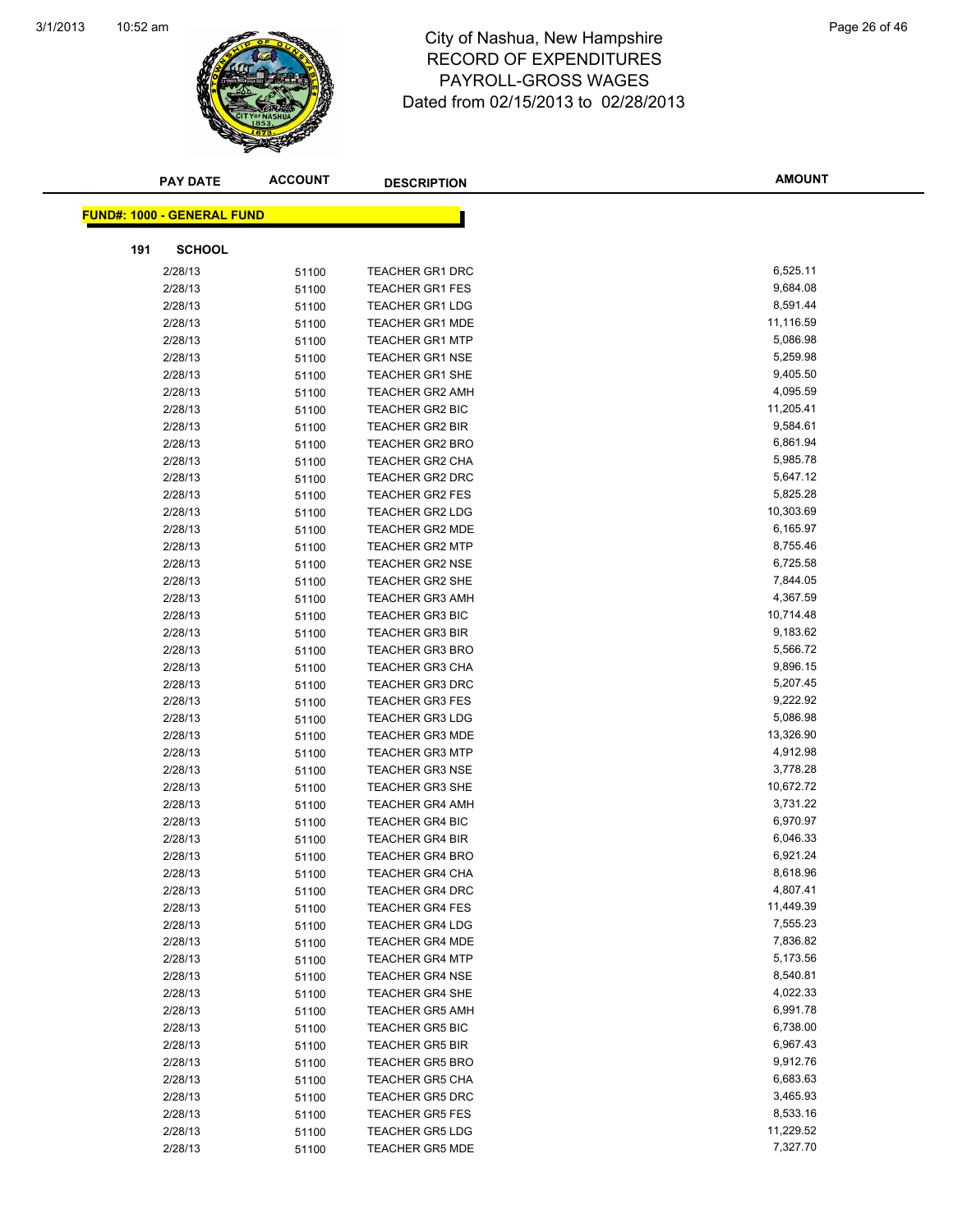

#### 10:52 am Page 27 of 46 RECORD OF EXPENDITURES PAYROLL-GROSS WAGES Dated from 02/15/2013 to 02/28/2013

| <b>PAY DATE</b>                   | <b>ACCOUNT</b> | <b>DESCRIPTION</b>            | <b>AMOUNT</b> |
|-----------------------------------|----------------|-------------------------------|---------------|
|                                   |                |                               |               |
| <b>FUND#: 1000 - GENERAL FUND</b> |                |                               |               |
| <b>SCHOOL</b><br>191              |                |                               |               |
| 2/28/13                           | 51100          | <b>TEACHER GR5 MTP</b>        | 5,430.32      |
| 2/28/13                           | 51100          | <b>TEACHER GR5 NSE</b>        | 7,587.20      |
| 2/28/13                           | 51100          | <b>TEACHER GR5 SHE</b>        | 5,086.98      |
| 2/28/13                           | 51100          | <b>TEACHER GR6 ELM</b>        | 27,065.67     |
| 2/28/13                           | 51100          | <b>TEACHER GR6 FMS</b>        | 25,603.50     |
| 2/28/13                           | 51100          | <b>TEACHER GR6 PMS</b>        | 24,248.21     |
| 2/28/13                           | 51100          | <b>TEACHER GRAPH NHS</b>      | 8,950.19      |
| 2/28/13                           | 51100          | <b>TEACHER GRAPHICS NHN</b>   | 2,456.99      |
| 2/28/13                           | 51100          | <b>TEACHER HEALTH ELM</b>     | 2,332.10      |
| 2/28/13                           | 51100          | <b>TEACHER HEALTH NHN</b>     | 2,854.14      |
| 2/28/13                           | 51100          | <b>TEACHER HEALTH NHS</b>     | 2,456.99      |
| 2/28/13                           | 51100          | <b>TEACHER HEALTHOC NHS</b>   | 7,918.85      |
| 2/28/13                           | 51100          | TEACHER IN SCH SUSPENSION NHS | 1,509.91      |
| 2/28/13                           | 51100          | <b>TEACHER INST SPED WID</b>  | 4,031.57      |
| 2/28/13                           | 51100          | <b>TEACHER KIND AMH</b>       | 4,657.82      |
| 2/28/13                           | 51100          | <b>TEACHER KIND BIC</b>       | 2,543.50      |
| 2/28/13                           | 51100          | <b>TEACHER KIND BIR</b>       | 2,244.11      |
| 2/28/13                           | 51100          | <b>TEACHER KIND BRO</b>       | 2,456.99      |
| 2/28/13                           | 51100          | <b>TEACHER KIND CHA</b>       | 5,086.98      |
| 2/28/13                           | 51100          | <b>TEACHER KIND DRC</b>       | 6,355.45      |
| 2/28/13                           | 51100          | <b>TEACHER KIND FES</b>       | 7,122.04      |
| 2/28/13                           | 51100          | TEACHER KIND LDG              | 9,140.38      |
| 2/28/13                           | 51100          | <b>TEACHER KIND MDE</b>       | 2,074.45      |
| 2/28/13                           | 51100          | <b>TEACHER KIND MTP</b>       | 4,297.17      |
| 2/28/13                           | 51100          | <b>TEACHER KIND NSE</b>       | 4,008.15      |
| 2/28/13                           | 51100          | TEACHER KIND SHE              | 2,013.61      |
| 2/28/13                           | 51100          | <b>TEACHER MATH ELM</b>       | 19,748.17     |
| 2/28/13                           | 51100          | <b>TEACHER MATH FMS</b>       | 13,629.41     |
| 2/28/13                           | 51100          | TEACHER MATH NHN              | 35,386.87     |
| 2/28/13                           | 51100          | <b>TEACHER MATH NHS</b>       | 36,592.42     |
| 2/28/13                           | 51100          | <b>TEACHER MATH PMS</b>       | 11,114.48     |
| 2/28/13                           | 51100          | <b>TEACHER MUSIC AMH</b>      | 1,509.92      |
| 2/28/13                           | 51100          | <b>TEACHER MUSIC BIC</b>      | 2,456.99      |
| 2/28/13                           | 51100          | <b>TEACHER MUSIC BIR</b>      | 2,456.99      |
| 2/28/13                           | 51100          | <b>TEACHER MUSIC BRO</b>      | 2,629.99      |
| 2/28/13                           | 51100          | TEACHER MUSIC CHA             | 2,629.99      |
| 2/28/13                           | 51100          | <b>TEACHER MUSIC DRC</b>      | 2,456.99      |
| 2/28/13                           | 51100          | <b>TEACHER MUSIC ELM</b>      | 3,478.78      |
| 2/28/13                           | 51100          | <b>TEACHER MUSIC FMS</b>      | 4,727.05      |
| 2/28/13                           | 51100          | <b>TEACHER MUSIC LDG</b>      | 2,495.38      |
| 2/28/13                           | 51100          | <b>TEACHER MUSIC MDE</b>      | 1,778.22      |
| 2/28/13                           | 51100          | <b>TEACHER MUSIC NHN</b>      | 5,259.98      |
| 2/28/13                           | 51100          | <b>TEACHER MUSIC NHS</b>      | 5,556.56      |
| 2/28/13                           | 51100          | <b>TEACHER MUSIC NSE</b>      | 1,834.07      |
| 2/28/13                           | 51100          | <b>TEACHER MUSIC PMS</b>      | 4,035.90      |
| 2/28/13                           | 51100          | <b>TEACHER MUSIC SHE</b>      | 2,251.07      |
| 2/28/13                           | 51100          | TEACHER PE BIC                | 1,840.18      |
| 2/28/13                           | 51100          | TEACHER PE BIR                | 2,495.37      |
| 2/28/13                           | 51100          | TEACHER PE BRO                | 2,543.49      |
| 2/28/13                           | 51100          | <b>TEACHER PE CHA</b>         | 2,456.99      |
| 2/28/13                           | 51100          | TEACHER PE DRC                | 2,629.99      |
| 2/28/13                           | 51100          | <b>TEACHER PE ELM</b>         | 7,276.09      |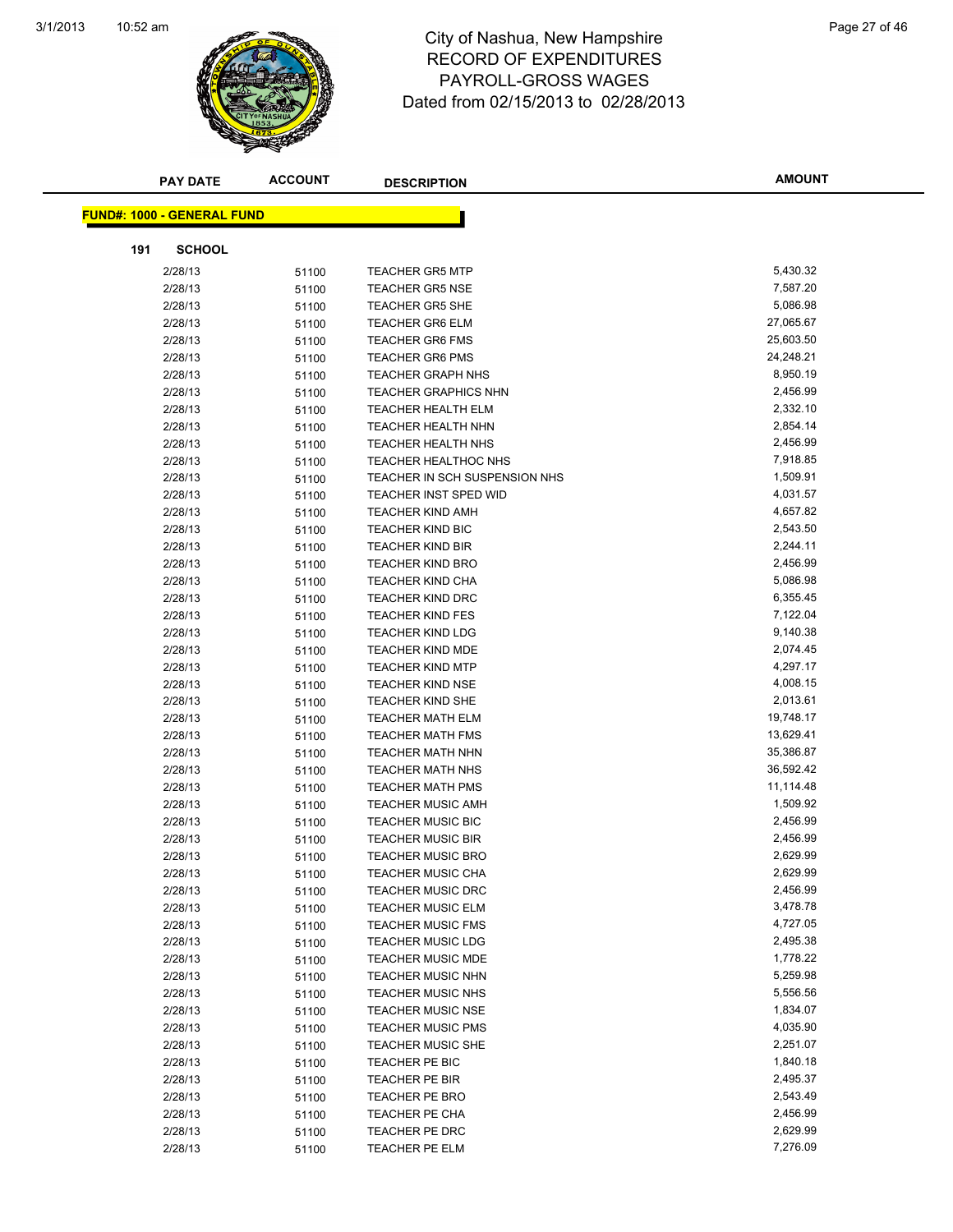

#### 10:52 am Page 28 of 46 RECORD OF EXPENDITURES PAYROLL-GROSS WAGES Dated from 02/15/2013 to 02/28/2013

|                                   | <b>ACCOUNT</b><br><b>PAY DATE</b> | <b>DESCRIPTION</b>                                       | <b>AMOUNT</b>          |
|-----------------------------------|-----------------------------------|----------------------------------------------------------|------------------------|
|                                   |                                   |                                                          |                        |
| <b>FUND#: 1000 - GENERAL FUND</b> |                                   |                                                          |                        |
| 191                               | <b>SCHOOL</b>                     |                                                          |                        |
| 2/28/13                           | 51100                             | <b>TEACHER PE FES</b>                                    | 1,778.22               |
| 2/28/13                           | 51100                             | TEACHER PE FMS                                           | 4,913.98               |
| 2/28/13                           | 51100                             | TEACHER PE LDG                                           | 1,638.60               |
| 2/28/13                           | 51100                             | <b>TEACHER PE MDE</b>                                    | 2,413.72               |
| 2/28/13                           | 51100                             | <b>TEACHER PE MTP</b>                                    | 1,868.16               |
| 2/28/13                           | 51100                             | TEACHER PE NHN                                           | 7,338.05               |
| 2/28/13                           | 51100                             | TEACHER PE NHS                                           | 6,898.59               |
| 2/28/13                           | 51100                             | TEACHER PE NSE                                           | 2,252.69               |
| 2/28/13                           | 51100                             | <b>TEACHER PE PMS</b>                                    | 5,202.36               |
| 2/28/13                           | 51100                             | TEACHER PE SHE                                           | 1,927.26               |
| 2/28/13                           | 51100                             | <b>TEACHER PRESCHOOL BIC</b>                             | 10,141.11              |
| 2/28/13                           | 51100                             | <b>TEACHER PRESCHOOL BRO</b>                             | 6,303.39               |
| 2/28/13                           | 51100                             | <b>TEACHER PRESCHOOL MTP</b>                             | 5,086.98               |
| 2/28/13                           | 51100                             | <b>TEACHER PRESCHOOL NHS</b>                             | 2,629.99               |
| 2/28/13                           | 51100                             | <b>TEACHER PRESCHOOL NSE</b>                             | 7,038.41               |
| 2/28/13                           | 51100                             | <b>TEACHER PRESCHOOL WID</b>                             | 867.04                 |
| 2/28/13                           | 51100                             | <b>TEACHER READ AMH</b>                                  | 2,716.57               |
| 2/28/13                           | 51100                             | TEACHER READ BIC                                         | 4,960.68               |
| 2/28/13                           | 51100                             | <b>TEACHER READ BIR</b>                                  | 2,629.99               |
| 2/28/13                           | 51100                             | <b>TEACHER READ BRO</b>                                  | 1,638.60               |
| 2/28/13                           | 51100                             | <b>TEACHER READ FMS</b>                                  | 4,408.21               |
| 2/28/13                           | 51100                             | <b>TEACHER READ LDG</b>                                  | 2,413.72               |
| 2/28/13                           | 51100                             | TEACHER READ MDE                                         | 2,629.99               |
| 2/28/13                           | 51100                             | <b>TEACHER READ NHN</b>                                  | 1,509.91               |
| 2/28/13                           | 51100                             | <b>TEACHER READ NSE</b>                                  | 3,109.74               |
| 2/28/13                           | 51100                             | <b>TEACHER READ PMS</b>                                  | 6,035.78               |
| 2/28/13                           | 51100                             | <b>TEACHER READ SHE</b>                                  | 2,716.57               |
| 2/28/13                           | 51100                             | <b>TEACHER READ WID</b>                                  | 10,305.29<br>22,070.14 |
| 2/28/13<br>2/28/13                | 51100                             | <b>TEACHER SCIENCE ELM</b><br><b>TEACHER SCIENCE FMS</b> | 10,091.98              |
| 2/28/13                           | 51100                             | <b>TEACHER SCIENCE NHN</b>                               | 31,496.76              |
| 2/28/13                           | 51100<br>51100                    | <b>TEACHER SCIENCE NHS</b>                               | 37,633.28              |
| 2/28/13                           | 51100                             | <b>TEACHER SCIENCE PMS</b>                               | 10,459.51              |
| 2/28/13                           | 51100                             | <b>TEACHER SOCIAL STUDIES ELM</b>                        | 14,104.50              |
| 2/28/13                           | 51100                             | TEACHER SOCIAL STUDIES FMS                               | 12,629.03              |
| 2/28/13                           | 51100                             | TEACHER SOCIAL STUDIES NHN                               | 35,823.22              |
| 2/28/13                           | 51100                             | TEACHER SOCIAL STUDIES NHS                               | 40,555.02              |
| 2/28/13                           | 51100                             | TEACHER SOCIAL STUDIES PMS                               | 11,676.65              |
| 2/28/13                           | 51100                             | <b>TEACHER SPED AMH</b>                                  | 3,288.13               |
| 2/28/13                           | 51100                             | TEACHER SPED BIC                                         | 6,708.17               |
| 2/28/13                           | 51100                             | TEACHER SPED BIR                                         | 6,611.60               |
| 2/28/13                           | 51100                             | <b>TEACHER SPED BRO</b>                                  | 5,339.51               |
| 2/28/13                           | 51100                             | TEACHER SPED CHA                                         | 6,858.15               |
| 2/28/13                           | 51100                             | TEACHER SPED DRC                                         | 5,739.56               |
| 2/28/13                           | 51100                             | <b>TEACHER SPED ELM</b>                                  | 5,987.35               |
| 2/28/13                           | 51100                             | <b>TEACHER SPED FES</b>                                  | 8,438.51               |
| 2/28/13                           | 51100                             | <b>TEACHER SPED FMS</b>                                  | 5,132.16               |
| 2/28/13                           | 51100                             | <b>TEACHER SPED LDG</b>                                  | 7,142.30               |
| 2/28/13                           | 51100                             | <b>TEACHER SPED MDE</b>                                  | 5,534.31               |
| 2/28/13                           | 51100                             | <b>TEACHER SPED MTP</b>                                  | 4,906.93               |
| 2/28/13                           | 51100                             | <b>TEACHER SPED NHN</b>                                  | 13,245.54              |
| 2/28/13                           | 51100                             | TEACHER SPED NHS                                         | 16,764.05              |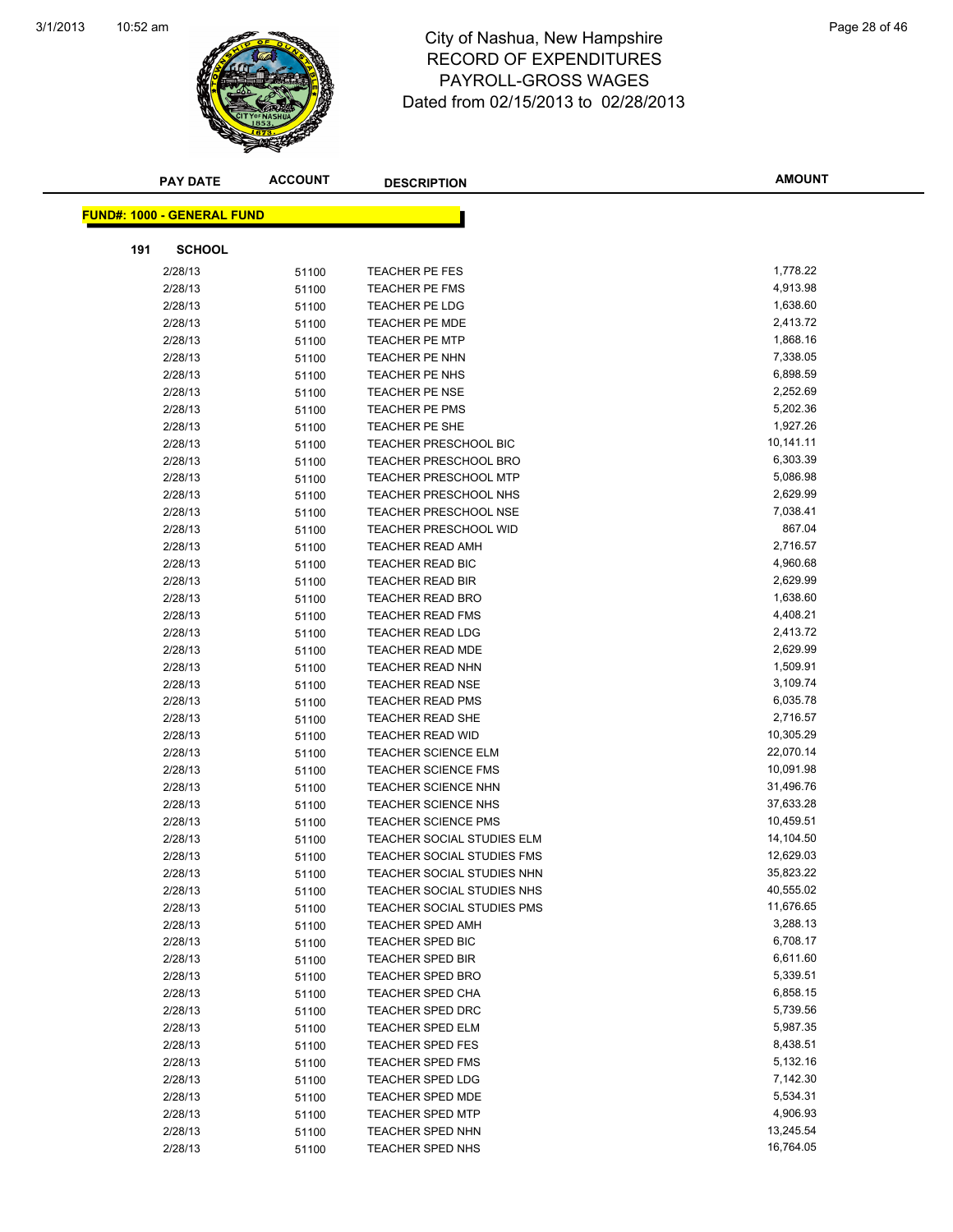

#### 10:52 am Page 29 of 46 RECORD OF EXPENDITURES PAYROLL-GROSS WAGES Dated from 02/15/2013 to 02/28/2013

| <b>PAY DATE</b>                   | <b>ACCOUNT</b> | <b>DESCRIPTION</b>                  | <b>AMOUNT</b> |
|-----------------------------------|----------------|-------------------------------------|---------------|
|                                   |                |                                     |               |
| <b>FUND#: 1000 - GENERAL FUND</b> |                |                                     |               |
| <b>SCHOOL</b><br>191              |                |                                     |               |
| 2/28/13                           | 51100          | <b>TEACHER SPED NSE</b>             | 3,411.63      |
| 2/28/13                           | 51100          | <b>TEACHER SPED PMS</b>             | 11,257.63     |
| 2/28/13                           | 51100          | <b>TEACHER SPED SHE</b>             | 4,805.82      |
| 2/28/13                           | 51100          | <b>TEACHER TECHED ELM</b>           | 7,931.18      |
| 2/28/13                           | 51100          | <b>TEACHER TECHED FMS</b>           | 5,130.29      |
| 2/28/13                           | 51100          | TEACHER TECHED NHN                  | 10,475.13     |
| 2/28/13                           | 51100          | <b>TEACHER TECHED NHS</b>           | 4,913.98      |
| 2/28/13                           | 51100          | <b>TEACHER TECHED PMS</b>           | 5,294.61      |
| 2/28/13                           | 51100          | TEACHER TV PROD NHS                 | 2,413.72      |
| 2/28/13                           | 51100          | <b>TEACHER VISION WID</b>           | 3,212.06      |
| 2/21/13                           | 51100          | TECH INTERGRATION ASST AMH          | 592.88        |
| 2/28/13                           | 51100          | TECH INTERGRATION ASST AMH          | 474.30        |
| 2/21/13                           | 51100          | TECH INTERGRATION ASST BIC          | 581.26        |
| 2/28/13                           | 51100          | TECH INTERGRATION ASST BIC          | 465.00        |
| 2/21/13                           | 51100          | TECH INTERGRATION ASST CHA          | 592.88        |
| 2/28/13                           | 51100          | TECH INTERGRATION ASST CHA          | 474.30        |
| 2/21/13                           | 51100          | TECH INTERGRATION ASST LDG          | 570.14        |
| 2/28/13                           | 51100          | TECH INTERGRATION ASST LDG          | 456.11        |
| 2/21/13                           | 51100          | TECH INTERGRATION ASST MDE          | 592.88        |
| 2/28/13                           | 51100          | TECH INTERGRATION ASST MDE          | 474.30        |
| 2/21/13                           | 51100          | TECH INTERGRATION ASST NSE          | 559.04        |
| 2/28/13                           | 51100          | TECH INTERGRATION ASST NSE          | 447.23        |
| 2/21/13                           | 51100          | TECH INTERGRATION ASST SHE          | 592.88        |
| 2/28/13                           | 51100          | TECH INTERGRATION ASST SHE          | 474.30        |
| 2/28/13                           | 51200          | ASSISTANT PRINCIPAL BIR             | 1,516.44      |
| 2/21/13                           | 51200          | ATHLETIC EQUIPMENT MANAGER NHN      | 125.00        |
| 2/28/13                           | 51200          | ATHLETIC EQUIPMENT MANAGER NHN      | 50.00         |
| 2/21/13                           | 51200          | ATHLETIC EQUIPMENT MANAGER NHS      | 50.00         |
| 2/28/13                           | 51200          | ATHLETIC EQUIPMENT MANAGER NHS      | 50.00         |
| 2/28/13                           | 51200          | ATHLETIC TRAINER NHS                | 60.00         |
| 2/28/13                           | 51200          | <b>BASKETBALL FRESHMAN BOYS NHN</b> | 1,731.00      |
| 2/28/13                           | 51200          | BASKETBALL FRESHMAN BOYS NHS        | 1,697.00      |
| 2/28/13                           | 51200          | BASKETBALL JR VARSITY BOYS NHN      | 2,815.00      |
| 2/28/13                           | 51200          | BASKETBALL JR VARSITY GIRL NHN      | 2,463.00      |
| 2/28/13                           | 51200          | BASKETBALL VARSITY GIRLS NHN        | 4,673.00      |
| 2/28/13                           | 51200          | CHEERLEADER JR VARSITY NHN          | 820.00        |
| 2/28/13                           | 51200          | CHEERLEADER JR VARSITY NHS          | 820.00        |
| 2/28/13                           | 51200          | CHEERLEADER VARSITY NHN             | 1,403.00      |
| 2/21/13                           | 51200          | <b>CLERICAL VOLUNTEER SUP</b>       | 354.04        |
| 2/28/13                           | 51200          | <b>CLERICAL VOLUNTEER SUP</b>       | 336.77        |
| 2/21/13                           | 51200          | <b>CROSSING GUARD WPO</b>           | 2,215.74      |
| 2/28/13                           | 51200          | <b>CROSSING GUARD WPO</b>           | 1,747.31      |
| 2/21/13                           | 51200          | <b>CUSTODIAN CHA</b>                | 321.40        |
| 2/28/13                           | 51200          | <b>CUSTODIAN CHA</b>                | 257.12        |
| 2/28/13                           | 51200          | <b>CUSTODIAN HEAD DRC</b>           | 2,727.00      |
| 2/21/13                           | 51200          | <b>CUSTODIAN HEAD MTP</b>           | 20.55         |
| 2/21/13                           | 51200          | FOOD SERVICE ASST PT PMS            | 85.63         |
| 2/28/13                           | 51200          | FOOD SERVICE ASST PT PMS            | 34.25         |
| 2/21/13                           | 51200          | FOOD SERVICE COOK PMS               | 30.00         |
| 2/28/13                           | 51200          | <b>GYMNASTICS ASST NHN</b>          | 1,290.00      |
| 2/28/13                           | 51200          | <b>GYMNASTICS NHN</b>               | 1,723.00      |
| 2/28/13                           | 51200          | HOCKEY ASST VARSITY NHN             | 929.00        |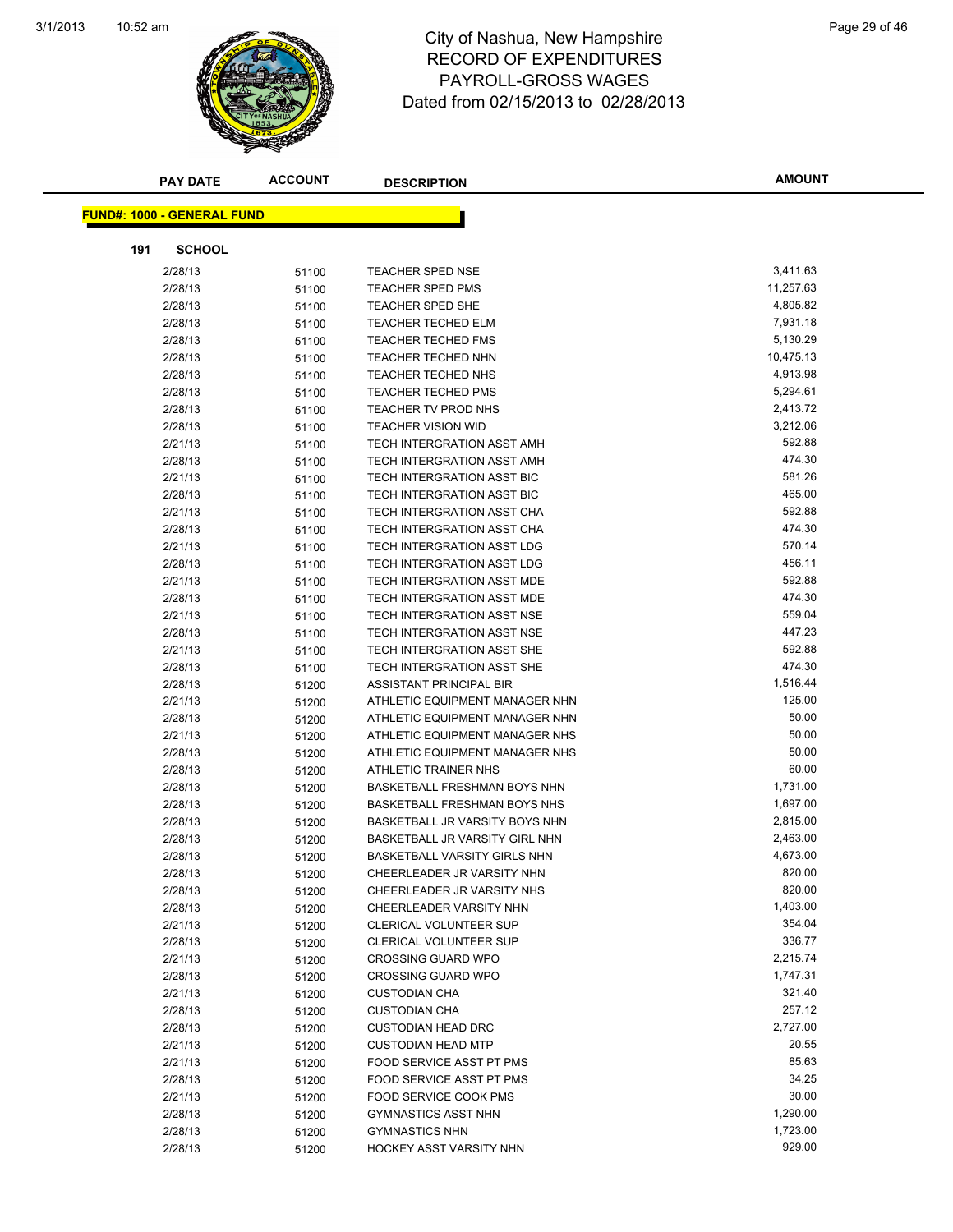

#### 10:52 am Page 30 of 46 RECORD OF EXPENDITURES PAYROLL-GROSS WAGES Dated from 02/15/2013 to 02/28/2013

|     | <b>PAY DATE</b>                   | <b>ACCOUNT</b> | <b>DESCRIPTION</b>             | <b>AMOUNT</b> |
|-----|-----------------------------------|----------------|--------------------------------|---------------|
|     |                                   |                |                                |               |
|     | <b>FUND#: 1000 - GENERAL FUND</b> |                |                                |               |
| 191 | <b>SCHOOL</b>                     |                |                                |               |
|     | 2/28/13                           | 51200          | <b>HOCKEY ASST VARSITY NHS</b> | 2,044.00      |
|     | 2/21/13                           | 51200          | <b>INSTRUMENTAL MUSIC</b>      | 1,587.50      |
|     | 2/21/13                           | 51200          | LUNCH MONITOR AMH              | 327.93        |
|     | 2/28/13                           | 51200          | LUNCH MONITOR AMH              | 302.70        |
|     | 2/21/13                           | 51200          | LUNCH MONITOR BIC              | 741.15        |
|     | 2/28/13                           | 51200          | LUNCH MONITOR BIC              | 474.33        |
|     | 2/21/13                           | 51200          | LUNCH MONITOR BIR              | 518.71        |
|     | 2/28/13                           | 51200          | LUNCH MONITOR BIR              | 415.00        |
|     | 2/21/13                           | 51200          | LUNCH MONITOR BRO              | 323.40        |
|     | 2/28/13                           | 51200          | LUNCH MONITOR BRO              | 258.72        |
|     | 2/21/13                           | 51200          | LUNCH MONITOR CHA              | 619.85        |
|     | 2/28/13                           | 51200          | LUNCH MONITOR CHA              | 350.35        |
|     | 2/21/13                           | 51200          | LUNCH MONITOR DRC              | 377.30        |
|     | 2/28/13                           | 51200          | LUNCH MONITOR DRC              | 404.25        |
|     | 2/21/13                           | 51200          | <b>LUNCH MONITOR ELM</b>       | 371.21        |
|     | 2/28/13                           | 51200          | LUNCH MONITOR ELM              | 322.84        |
|     | 2/21/13                           | 51200          | LUNCH MONITOR FES              | 781.55        |
|     | 2/28/13                           | 51200          | LUNCH MONITOR FES              | 619.85        |
|     | 2/21/13                           | 51200          | LUNCH MONITOR FMS              | 260.88        |
|     | 2/28/13                           | 51200          | LUNCH MONITOR FMS              | 182.61        |
|     | 2/21/13                           | 51200          | LUNCH MONITOR LDG              | 503.64        |
|     | 2/28/13                           | 51200          | LUNCH MONITOR LDG              | 535.12        |
|     | 2/21/13                           | 51200          | LUNCH MONITOR MDE              | 809.68        |
|     | 2/28/13                           | 51200          | LUNCH MONITOR MDE              | 530.48        |
|     | 2/21/13                           | 51200          | LUNCH MONITOR MTP              | 447.05        |
|     | 2/28/13                           | 51200          | LUNCH MONITOR MTP              | 383.60        |
|     | 2/21/13                           | 51200          | LUNCH MONITOR NHN              | 404.25        |
|     | 2/28/13                           | 51200          | LUNCH MONITOR NHN              | 215.60        |
|     | 2/21/13                           | 51200          | LUNCH MONITOR NHS              | 350.35        |
|     | 2/28/13                           | 51200          | LUNCH MONITOR NHS              | 323.40        |
|     | 2/21/13                           | 51200          | LUNCH MONITOR NSE              | 388.08        |
|     | 2/28/13                           | 51200          | LUNCH MONITOR NSE              | 323.40        |
|     | 2/21/13                           | 51200          | LUNCH MONITOR PMS              | 242.55        |
|     | 2/28/13                           | 51200          | <b>LUNCH MONITOR PMS</b>       | 215.60        |
|     | 2/21/13                           | 51200          | LUNCH MONITOR SHE              | 647.61        |
|     | 2/28/13                           | 51200          | LUNCH MONITOR SHE              | 462.48        |
|     | 2/28/13                           | 51200          | <b>NURSE PMS</b>               | 62.50         |
|     | 2/21/13                           | 51200          | PARA DW SPEC ED BIR            | 526.32        |
|     | 2/28/13                           | 51200          | PARA DW SPEC ED BIR            | 217.68        |
|     | 2/28/13                           | 51200          | PARA DW SPEC ED NHN            | 150.00        |
|     | 2/21/13                           | 51200          | PARA DW SPEC ED PMS            | 72.77         |
|     | 2/21/13                           | 51200          | PARA INST AMH                  | 660.82        |
|     | 2/28/13                           | 51200          | PARA INST AMH                  | 556.48        |
|     | 2/21/13                           | 51200          | PARA INST BIC                  | 924.55        |
|     | 2/28/13                           | 51200          | PARA INST BIC                  | 568.92        |
|     | 2/21/13                           | 51200          | PARA INST FMS                  | 252.60        |
|     | 2/28/13                           | 51200          | PARA INST FMS                  | 202.08        |
|     | 2/21/13                           | 51200          | PARA INST MDP                  | 250.42        |
|     | 2/28/13                           | 51200          | PARA INST MDP                  | 250.42        |
|     | 2/21/13                           | 51200          | PARA INST NHN                  | 451.84        |
|     | 2/28/13                           | 51200          | PARA INST NHN                  | 391.04        |
|     | 2/21/13                           | 51200          | PARA INST NSE                  | 346.08        |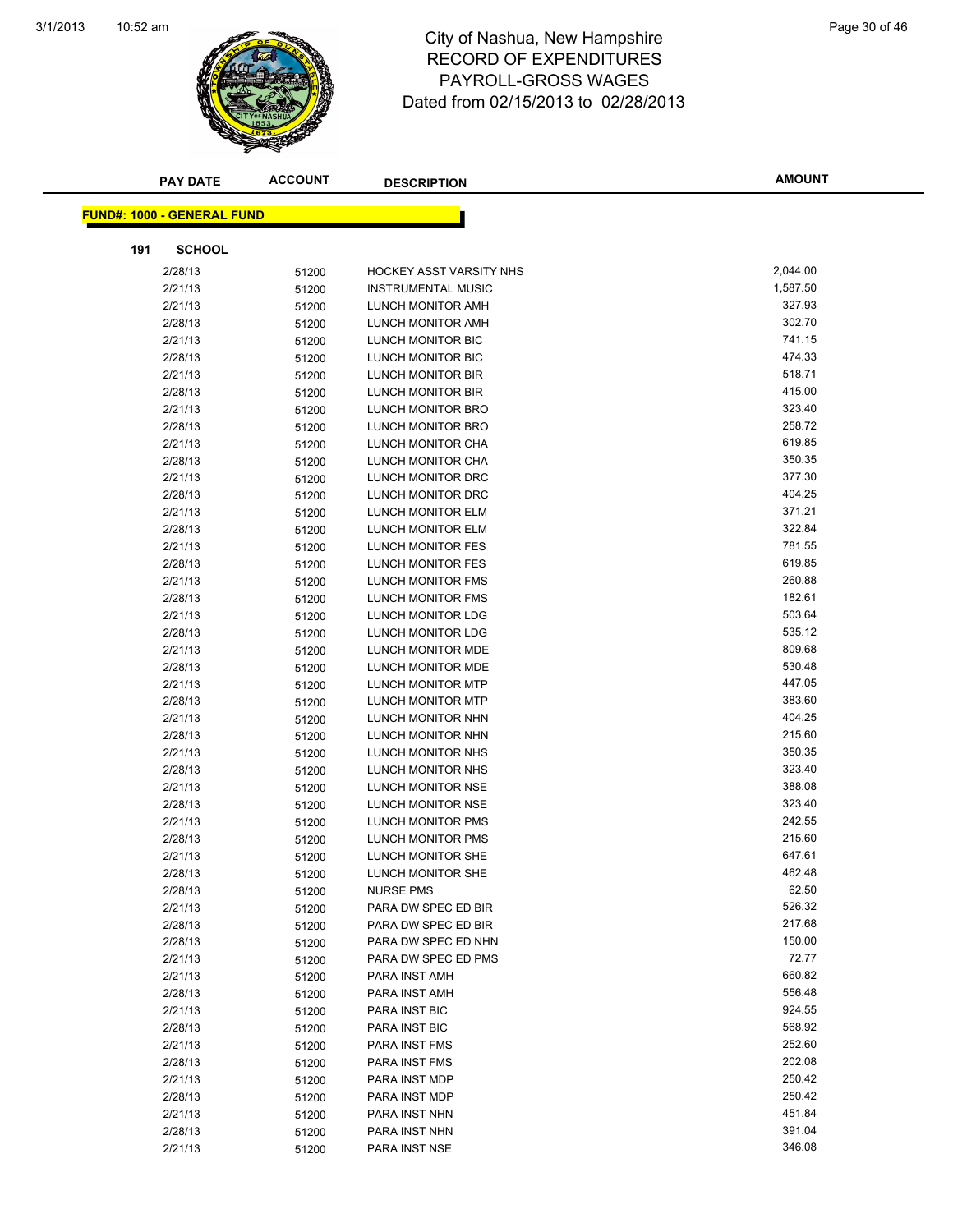

#### 10:52 am Page 31 of 46 RECORD OF EXPENDITURES PAYROLL-GROSS WAGES Dated from 02/15/2013 to 02/28/2013

| <b>PAY DATE</b>                   | <b>ACCOUNT</b> | <b>DESCRIPTION</b>                   | <b>AMOUNT</b>        |
|-----------------------------------|----------------|--------------------------------------|----------------------|
|                                   |                |                                      |                      |
| <b>FUND#: 1000 - GENERAL FUND</b> |                |                                      |                      |
| 191                               |                |                                      |                      |
| <b>SCHOOL</b>                     |                |                                      |                      |
| 2/28/13                           | 51200          | <b>PARA INST NSE</b>                 | 259.56               |
| 2/21/13                           | 51200          | PARA INST SHE                        | 657.19               |
| 2/28/13                           | 51200          | <b>PARA INST SHE</b>                 | 387.32               |
| 2/21/13                           | 51200          | PARA LIB PMS                         | 194.25               |
| 2/28/13                           | 51200          | PARA LIB PMS                         | 194.25               |
| 2/21/13                           | 51200          | PARA PRE SCH BIC                     | 2,781.34             |
| 2/28/13                           | 51200          | PARA PRE SCH BIC                     | 1,844.94             |
| 2/21/13                           | 51200          | PARA PRE SCH BRO                     | 2,360.02<br>1,737.55 |
| 2/28/13                           | 51200          | PARA PRE SCH BRO                     | 1,919.61             |
| 2/21/13<br>2/28/13                | 51200          | PARA PRE SCH MTP<br>PARA PRE SCH MTP | 1,344.54             |
| 2/21/13                           | 51200          | PARA PRE SCH NSE                     | 2,936.76             |
| 2/28/13                           | 51200          | PARA PRE SCH NSE                     | 2,402.49             |
| 2/21/13                           | 51200<br>51200 | PARA SCI NHS                         | 170.00               |
| 2/28/13                           |                | PARA SCI NHS                         | 170.00               |
| 2/21/13                           | 51200<br>51200 | PARA TECH ELM                        | 281.48               |
| 2/28/13                           | 51200          | PARA TECH ELM                        | 225.18               |
| 2/21/13                           | 51200          | PARA TTI LDG                         | 113.71               |
| 2/28/13                           | 51200          | PARA TTI LDG                         | 90.97                |
| 2/21/13                           | 51200          | PARA TTI NURSERY                     | 102.75               |
| 2/28/13                           | 51200          | PARA TTI NURSERY                     | 82.20                |
| 2/28/13                           | 51200          | SCHOOL PSYCHOLOGIST WID              | 4,486.69             |
| 2/21/13                           | 51200          | <b>SCOREKEEPER NHN</b>               | 120.00               |
| 2/28/13                           | 51200          | <b>SCOREKEEPER NHN</b>               | 60.00                |
| 2/21/13                           | 51200          | <b>SCOREKEEPER NHS</b>               | 30.00                |
| 2/28/13                           | 51200          | <b>SCOREKEEPER NHS</b>               | 30.00                |
| 2/28/13                           | 51200          | SKI ASST VARSITY NHN                 | 2,053.00             |
| 2/28/13                           | 51200          | <b>SKI VARSITY NHN</b>               | 2,639.00             |
| 2/28/13                           | 51200          | <b>SKIING VARSITY NHS</b>            | 2,199.00             |
| 2/28/13                           | 51200          | SOFTBALL JR VARSITY NHS              | 4,106.00             |
| 2/21/13                           | 51200          | SPECIAL EDUCATION TUTOR              | 375.00               |
| 2/28/13                           | 51200          | SPECIAL EDUCATION TUTOR              | 337.50               |
| 2/28/13                           | 51200          | SPEECH LANG PATHOLOGIST WID          | 9,190.17             |
| 2/21/13                           | 51200          | SPEECH LANGUAGE ASST                 | 639.43               |
| 2/28/13                           | 51200          | SPEECH LANGUAGE ASST                 | 511.54               |
| 2/28/13                           | 51200          | SUB FOOD SERVICE                     | 4,366.00             |
| 2/21/13                           | 51200          | <b>SUB TEACHER</b>                   | 400.00               |
| 2/28/13                           | 51200          | <b>SUB TEACHER</b>                   | 2,824.00             |
| 2/28/13                           | 51200          | <b>SWIM VARSITY NHN</b>              | 3,436.00             |
| 2/28/13                           | 51200          | <b>SWIM VARSITY NHS</b>              | 2,127.00             |
| 2/28/13                           | 51200          | <b>TEACHER ART NHS</b>               | 1,228.50             |
| 2/28/13                           | 51200          | TEACHER DWSE BRO                     | 175.00               |
| 2/28/13                           | 51200          | <b>TEACHER ENGLISH NHN</b>           | 750.00               |
| 2/28/13                           | 51200          | TEACHER ENGLISH NHS                  | 331.93               |
| 2/28/13                           | 51200          | <b>TEACHER FACS NHN</b>              | 1,017.40             |
| 2/28/13                           | 51200          | TEACHER FOREIGN LANG NHN             | 2,869.87             |
| 2/28/13                           | 51200          | <b>TEACHER GR3 SHE</b>               | 1,676.00             |
| 2/28/13                           | 51200          | <b>TEACHER GR5 BRO</b>               | 2,063.38             |
| 2/28/13                           | 51200          | <b>TEACHER HEALTH NHS</b>            | 120.00               |
| 2/28/13                           | 51200          | <b>TEACHER HEALTHOC NHS</b>          | 1,044.57             |
| 2/28/13                           | 51200          | TEACHER HVAC NHS                     | 583.03               |
| 2/28/13                           | 51200          | TEACHER KIND BIC                     | 1,315.00             |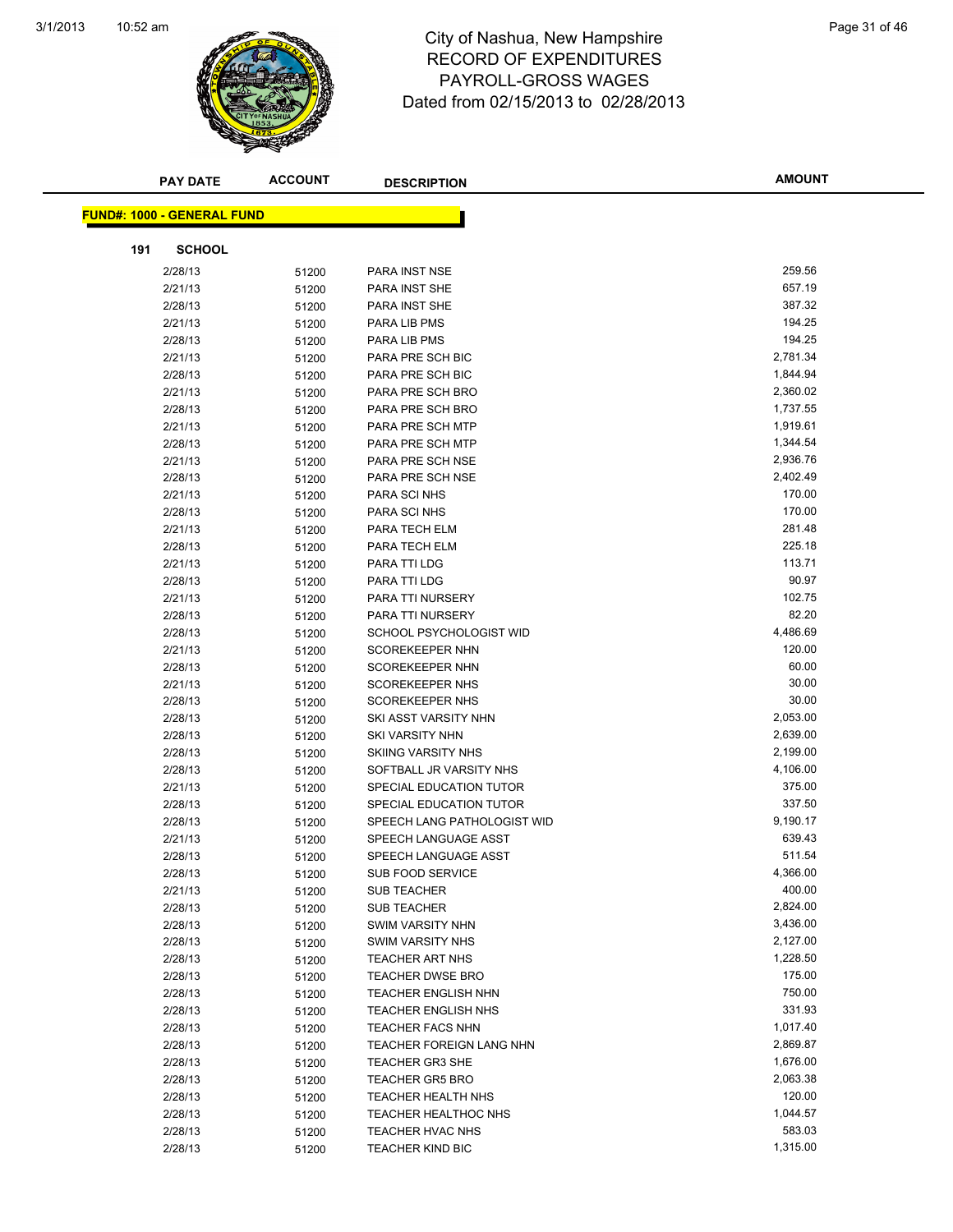

#### 10:52 am Page 32 of 46 RECORD OF EXPENDITURES PAYROLL-GROSS WAGES Dated from 02/15/2013 to 02/28/2013

|     | <b>PAY DATE</b>                   | <b>ACCOUNT</b> | <b>DESCRIPTION</b>            | <b>AMOUNT</b>  |
|-----|-----------------------------------|----------------|-------------------------------|----------------|
|     | <b>FUND#: 1000 - GENERAL FUND</b> |                |                               |                |
|     | <b>SCHOOL</b>                     |                |                               |                |
| 191 |                                   |                |                               |                |
|     | 2/28/13                           | 51200          | <b>TEACHER KIND BIR</b>       | 975.51         |
|     | 2/28/13                           | 51200          | <b>TEACHER KIND CHA</b>       | 1,315.00       |
|     | 2/28/13                           | 51200          | <b>TEACHER KIND MDE</b>       | 1,161.05       |
|     | 2/28/13                           | 51200          | <b>TEACHER KIND SHE</b>       | 1,228.50       |
|     | 2/28/13                           | 51200          | <b>TEACHER MATH ELM</b>       | 1,377.00       |
|     | 2/28/13                           | 51200          | <b>TEACHER MATH FMS</b>       | 3,223.00       |
|     | 2/28/13                           | 51200          | <b>TEACHER MATH NHN</b>       | 3,471.00       |
|     | 2/28/13                           | 51200          | <b>TEACHER MATH NHS</b>       | 300.00         |
|     | 2/21/13                           | 51200          | <b>TEACHER MUSIC AMH</b>      | 100.00         |
|     | 2/28/13                           | 51200          | <b>TEACHER MUSIC AMH</b>      | 100.00         |
|     | 2/28/13                           | 51200          | <b>TEACHER MUSIC DRC</b>      | 250.00         |
|     | 2/28/13                           | 51200          | <b>TEACHER MUSIC ELM</b>      | 905.94         |
|     | 2/28/13                           | 51200          | <b>TEACHER PE ELM</b>         | 4,596.00       |
|     | 2/28/13                           | 51200          | TEACHER PE NHS                | 972.00         |
|     | 2/28/13                           | 51200          | TEACHER PE SHE                | 110.00         |
|     | 2/28/13                           | 51200          | TEACHER REACH GIFTED WID      | 420.62         |
|     | 2/28/13                           | 51200          | <b>TEACHER READ PMS</b>       | 125.00         |
|     | 2/28/13                           | 51200          | <b>TEACHER READ WID</b>       | 1,554.87       |
|     | 2/28/13                           | 51200          | <b>TEACHER SCIENCE NHN</b>    | 4,172.03       |
|     | 2/28/13                           | 51200          | <b>TEACHER SCIENCE NHS</b>    | 2,310.00       |
|     | 2/28/13                           | 51200          | <b>TEACHER SCIENCE PMS</b>    | 3,218.00       |
|     | 2/28/13                           | 51200          | TEACHER SOCIAL STUDIES NHN    | 650.00         |
|     | 2/28/13                           | 51200          | <b>TEACHER SPED DRC</b>       | 1,731.00       |
|     | 2/28/13                           | 51200          | <b>TEACHER SPED ELM</b>       | 691.59         |
|     | 2/28/13                           | 51200          | <b>TEACHER SPED NHN</b>       | 3,447.94       |
|     | 2/28/13                           | 51200          | <b>TEACHER SPED NHS</b>       | 754.60         |
|     | 2/28/13                           | 51200          | <b>TEACHER VISION WIDE</b>    | 1,315.00       |
|     | 2/28/13                           | 51200          | TRACK ASST VS INDR GRLS NHN   | 3,284.00       |
|     | 2/28/13                           | 51200          | TRACK ASST VS OUTDR BOYS NHS  | 1,379.00       |
|     | 2/28/13                           | 51200          | <b>TRACK VS INDR BOYS NHS</b> | 1,969.00       |
|     | 2/28/13                           | 51200          | VOLLEYBALL JR VARSITY NHN     | 1,634.00       |
|     | 2/28/13                           | 51200          | WRESTLING JR VARSITY NHS      | 1,606.00       |
|     | 2/28/13                           | 51200          | <b>WRESTLING VARSITY NHS</b>  | 3,505.00       |
|     | 2/21/13                           | 51300          | <b>OVERTIME-REGULAR</b>       | 5,716.47       |
|     | 2/28/13                           | 51300          | OVERTIME-REGULAR              | 1,607.16       |
|     | 2/21/13                           | 51400          | <b>WAGES TEMP-SEASONAL</b>    | 1,057.68       |
|     | 2/28/13                           | 51400          | <b>WAGES TEMP-SEASONAL</b>    | 935.52         |
|     | 2/14/13                           | 51412          | WAGES PER DIEM                | (733.00)       |
|     | 2/21/13                           | 51412          | <b>WAGES PER DIEM</b>         | 47,485.39      |
|     | 2/28/13                           | 51412          | <b>WAGES PER DIEM</b>         | 34,281.14      |
|     | 2/21/13                           | 51600          | LONGEVITY                     | 2,709.16       |
|     | 2/28/13                           | 51600          | LONGEVITY                     | 2,709.16       |
|     | 2/21/13                           | 51650          | <b>ADDITIONAL HOURS</b>       | 11,740.26      |
|     | 2/28/13                           | 51650          | <b>ADDITIONAL HOURS</b>       | 5,056.02       |
|     | 2/28/13                           | 51700          | <b>STIPENDS</b>               | 600.00         |
|     | 2/28/13                           | 55118          | TELEPHONE-CELLULAR            | 2,360.00       |
|     | TOTAL 191 - SCHOOL                |                |                               | \$3,125,557.74 |

 $\bar{L}$  .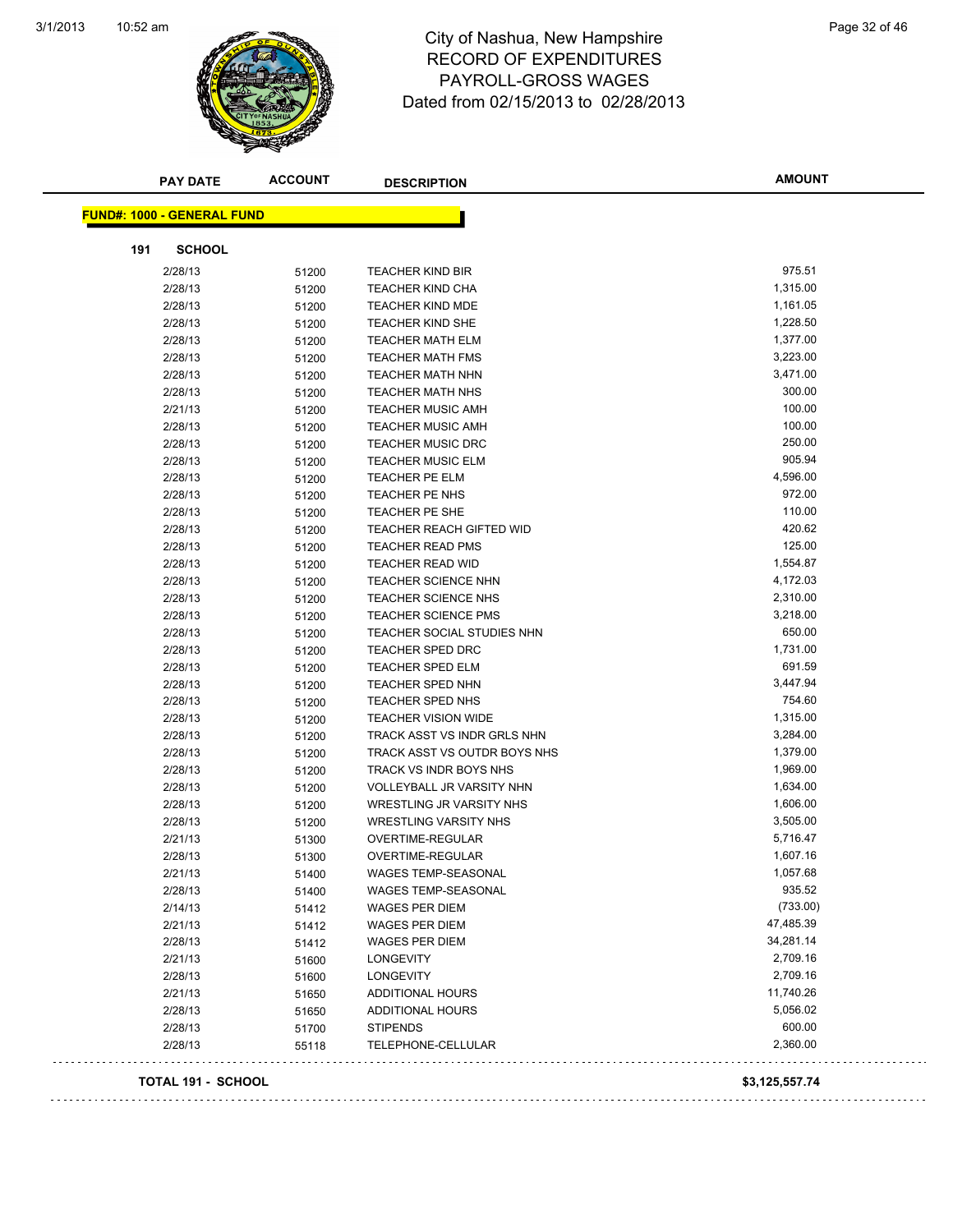#### 3/1/2013



## 10:52 am Page 33 of 46 RECORD OF EXPENDITURES PAYROLL-GROSS WAGES Dated from 02/15/2013 to 02/28/2013

| <b>PAY DATE</b>                       | <b>ACCOUNT</b> | <b>DESCRIPTION</b>                                    | <b>AMOUNT</b>    |
|---------------------------------------|----------------|-------------------------------------------------------|------------------|
| <b>TOTAL FUND 1000 - GENERAL FUND</b> |                |                                                       | \$4,959,847.58   |
| <b>FUND#: 2100 - FOOD SERVICES</b>    |                |                                                       |                  |
|                                       |                |                                                       |                  |
| 2/21/13                               | 51100          | CLERICAL FOOD SERVICE NHS                             | 679.13           |
| 2/28/13                               | 51100          | CLERICAL FOOD SERVICE NHS                             | 679.13           |
| 2/21/13                               | 51100          | DELIVERY DRIVER FOOD SERVICE                          | 738.96           |
| 2/28/13                               | 51100          | DELIVERY DRIVER FOOD SERVICE                          | 720.49           |
| 2/28/13                               | 51100          | DIRECTOR FOOD SERVICE                                 | 3,090.17         |
| 2/28/13                               | 51100          | <b>FOOD SERVICE BUSINESS MANAGER</b>                  | 1,994.59         |
| 2/21/13                               | 51100          | FOOD SERVICE COOK AMH                                 | 473.55           |
| 2/28/13                               | 51100          | <b>FOOD SERVICE COOK AMH</b>                          | 473.55           |
| 2/21/13                               | 51100          | FOOD SERVICE COOK BIC                                 | 473.55           |
| 2/28/13                               | 51100          | FOOD SERVICE COOK BIC                                 | 473.55           |
| 2/21/13                               | 51100          | FOOD SERVICE COOK BIR                                 | 473.55           |
| 2/28/13                               | 51100          | <b>FOOD SERVICE COOK BIR</b>                          | 473.55           |
| 2/21/13                               | 51100          | FOOD SERVICE COOK BRO                                 | 425.76           |
| 2/28/13                               | 51100          | FOOD SERVICE COOK BRO                                 | 435.75           |
| 2/21/13                               | 51100          | <b>FOOD SERVICE COOK CHA</b>                          | 473.55           |
| 2/28/13                               | 51100          | FOOD SERVICE COOK CHA                                 | 473.55           |
| 2/21/13                               | 51100          | FOOD SERVICE COOK DRC                                 | 456.05           |
| 2/28/13                               | 51100          | FOOD SERVICE COOK DRC                                 | 456.05           |
| 2/21/13                               | 51100          | FOOD SERVICE COOK ELM                                 | 967.40           |
| 2/28/13                               | 51100          | FOOD SERVICE COOK ELM                                 | 967.40           |
| 2/21/13                               | 51100          | <b>FOOD SERVICE COOK FES</b>                          | 473.55           |
| 2/28/13                               | 51100          | <b>FOOD SERVICE COOK FES</b>                          | 473.55           |
| 2/21/13                               | 51100          | FOOD SERVICE COOK FMS                                 | 483.70           |
| 2/28/13                               | 51100          | FOOD SERVICE COOK FMS                                 | 483.70           |
| 2/21/13                               | 51100          | FOOD SERVICE COOK LDG                                 | 456.05           |
| 2/28/13                               | 51100          | FOOD SERVICE COOK LDG                                 | 456.05<br>473.55 |
| 2/21/13                               | 51100          | <b>FOOD SERVICE COOK MDE</b>                          |                  |
| 2/28/13                               | 51100          | <b>FOOD SERVICE COOK MDE</b>                          | 473.55           |
| 2/21/13                               | 51100          | FOOD SERVICE COOK NHN                                 | 997.85           |
| 2/28/13                               | 51100          | FOOD SERVICE COOK NHN                                 | 997.85<br>998.20 |
| 2/21/13                               | 51100          | FOOD SERVICE COOK NHS                                 | 998.20           |
| 2/28/13                               | 51100          | FOOD SERVICE COOK NHS                                 | 453.25           |
| 2/21/13                               | 51100          | FOOD SERVICE COOK NSE<br>FOOD SERVICE COOK NSE        | 453.25           |
| 2/28/13                               | 51100          |                                                       | 483.70           |
| 2/21/13                               | 51100          | <b>FOOD SERVICE COOK PMS</b>                          | 483.70           |
| 2/28/13<br>2/21/13                    | 51100          | <b>FOOD SERVICE COOK PMS</b><br>FOOD SERVICE COOK SHE | 456.05           |
| 2/28/13                               | 51100          |                                                       | 456.05           |
| 2/28/13                               | 51100          | FOOD SERVICE COOK SHE<br>FOOD SERVICE SITE CORD       | 11,411.80        |
| 2/21/13                               | 51100          | <b>FOOD SERVICECOOK MTP</b>                           | 427.68           |
| 2/28/13                               | 51100          | <b>FOOD SERVICECOOK MTP</b>                           | 415.80           |
| 2/21/13                               | 51100          | FOOD SERVICE ASST PT AMH                              | 479.33           |
| 2/28/13                               | 51200          | FOOD SERVICE ASST PT AMH                              | 470.47           |
| 2/21/13                               | 51200          | FOOD SERVICE ASST PT BIC                              | 514.61           |
| 2/28/13                               | 51200          | FOOD SERVICE ASST PT BIC                              | 514.61           |
|                                       | 51200          |                                                       | 498.30           |
| 2/21/13                               | 51200          | FOOD SERVICE ASST PT BIR<br>FOOD SERVICE ASST PT BIR  | 164.40           |
| 2/26/13<br>2/21/13                    | 51200          | FOOD SERVICE ASST PT BRO                              | 333.90           |
|                                       | 51200          |                                                       | 333.90           |
| 2/28/13                               | 51200          | FOOD SERVICE ASST PT BRO                              |                  |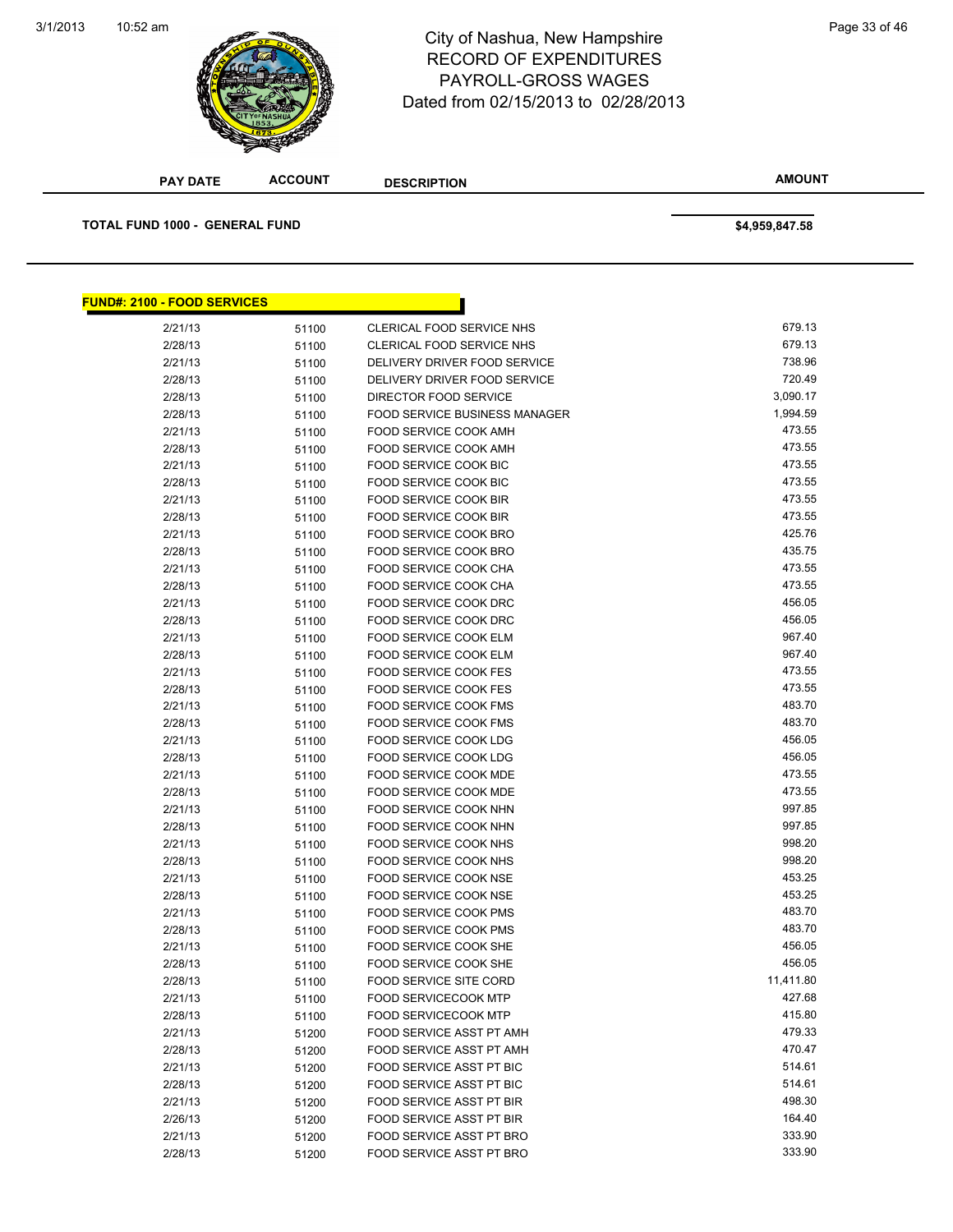

### 10:52 am Page 34 of 46 RECORD OF EXPENDITURES PAYROLL-GROSS WAGES Dated from 02/15/2013 to 02/28/2013

| <b>PAY DATE</b>                    | <b>ACCOUNT</b> | <b>DESCRIPTION</b>                            | <b>AMOUNT</b>    |
|------------------------------------|----------------|-----------------------------------------------|------------------|
|                                    |                |                                               |                  |
| <b>FUND#: 2100 - FOOD SERVICES</b> |                |                                               |                  |
| 2/21/13                            | 51200          | FOOD SERVICE ASST PT CHA                      | 655.57           |
| 2/28/13                            | 51200          | FOOD SERVICE ASST PT CHA                      | 609.05           |
| 2/21/13                            | 51200          | FOOD SERVICE ASST PT DRC                      | 804.96           |
| 2/28/13                            | 51200          | FOOD SERVICE ASST PT DRC                      | 742.37           |
| 2/21/13                            | 51200          | FOOD SERVICE ASST PT ELM                      | 2,775.46         |
| 2/28/13                            | 51200          | FOOD SERVICE ASST PT ELM                      | 2,820.32         |
| 2/21/13                            | 51200          | <b>FOOD SERVICE ASST PT FES</b>               | 1,025.63         |
| 2/28/13                            | 51200          | <b>FOOD SERVICE ASST PT FES</b>               | 1,036.55         |
| 2/21/13                            | 51200          | FOOD SERVICE ASST PT FMS                      | 2,441.50         |
| 2/28/13                            | 51200          | FOOD SERVICE ASST PT FMS                      | 2,386.99         |
| 2/21/13                            | 51200          | FOOD SERVICE ASST PT LDG                      | 1,049.48         |
| 2/28/13                            | 51200          | FOOD SERVICE ASST PT LDG                      | 1,090.43         |
| 2/21/13                            | 51200          | FOOD SERVICE ASST PT MDE                      | 668.13           |
| 2/28/13                            | 51200          | FOOD SERVICE ASST PT MDE                      | 655.40           |
| 2/21/13                            | 51200          | FOOD SERVICE ASST PT MTP                      | 503.63           |
| 2/28/13                            | 51200          | FOOD SERVICE ASST PT MTP                      | 459.11           |
| 2/21/13                            | 51200          | FOOD SERVICE ASST PT NHN                      | 4,509.00         |
| 2/28/13                            | 51200          | FOOD SERVICE ASST PT NHN                      | 4,718.69         |
| 2/21/13                            | 51200          | FOOD SERVICE ASST PT NHS                      | 4,364.04         |
| 2/28/13                            | 51200          | FOOD SERVICE ASST PT NHS                      | 4,395.63         |
| 2/21/13                            | 51200          | FOOD SERVICE ASST PT NSE                      | 287.27           |
| 2/28/13                            | 51200          | FOOD SERVICE ASST PT NSE                      | 281.14           |
| 2/21/13                            | 51200          | FOOD SERVICE ASST PT PMS                      | 2,025.41         |
| 2/28/13                            | 51200          | FOOD SERVICE ASST PT PMS                      | 1,917.07         |
| 2/21/13                            | 51200          | FOOD SERVICE ASST PT SHE                      | 530.20<br>530.20 |
| 2/28/13                            | 51200          | FOOD SERVICE ASST PT SHE                      | 8.86             |
| 2/21/13<br>2/21/13                 | 51200          | LUNCH MONITOR CHA<br><b>LUNCH MONITOR LDG</b> | 33.23            |
| 2/28/13                            | 51200          | LUNCH MONITOR LDG                             | 26.58            |
| 2/21/13                            | 51200          | PARA DW SPEC ED BRO                           | 13.29            |
| 2/28/13                            | 51200          | PARA DW SPEC ED BRO                           | 22.15            |
| 2/21/13                            | 51200<br>51200 | PARA ELL FES                                  | 44.30            |
| 2/28/13                            | 51200          | PARA ELL FES                                  | 35.44            |
| 2/21/13                            | 51200          | PARA INST AMH                                 | 44.30            |
| 2/28/13                            | 51200          | PARA INST AMH                                 | 35.44            |
| 2/21/13                            | 51200          | PARA INST BIC                                 | 44.30            |
| 2/21/13                            | 51200          | PARA INST BIR                                 | 44.30            |
| 2/28/13                            | 51200          | PARA INST BIR                                 | 35.44            |
| 2/21/13                            | 51200          | PARA INST DRC                                 | 44.30            |
| 2/28/13                            | 51200          | PARA INST DRC                                 | 35.44            |
| 2/21/13                            | 51200          | PARA INST FES                                 | 44.30            |
| 2/28/13                            | 51200          | PARA INST FES                                 | 35.44            |
| 2/21/13                            | 51200          | PARA INST LDG                                 | 66.46            |
| 2/28/13                            | 51200          | PARA INST LDG                                 | 53.16            |
| 2/28/13                            | 51200          | PARA KIND AMH                                 | 4.43             |
| 2/21/13                            | 51200          | PARA TTI AMH                                  | 44.30            |
| 2/28/13                            | 51200          | PARA TTI AMH                                  | 26.58            |
| 2/21/13                            | 51200          | <b>SUB LUNCH MONITOR</b>                      | 33.23            |
| 2/28/13                            | 51200          | <b>SUB LUNCH MONITOR</b>                      | 26.58            |
| 2/21/13                            | 51300          | OVERTIME-REGULAR                              | 63.33            |
| 2/28/13                            | 51300          | OVERTIME-REGULAR                              | 271.13           |
| 2/21/13                            | 51412          | <b>WAGES PER DIEM</b>                         | 2,863.84         |
| 2/28/13                            | 51412          | <b>WAGES PER DIEM</b>                         | 2,669.94         |
| 2/28/13                            | 55118          | TELEPHONE-CELLULAR                            | 80.00            |
|                                    |                |                                               |                  |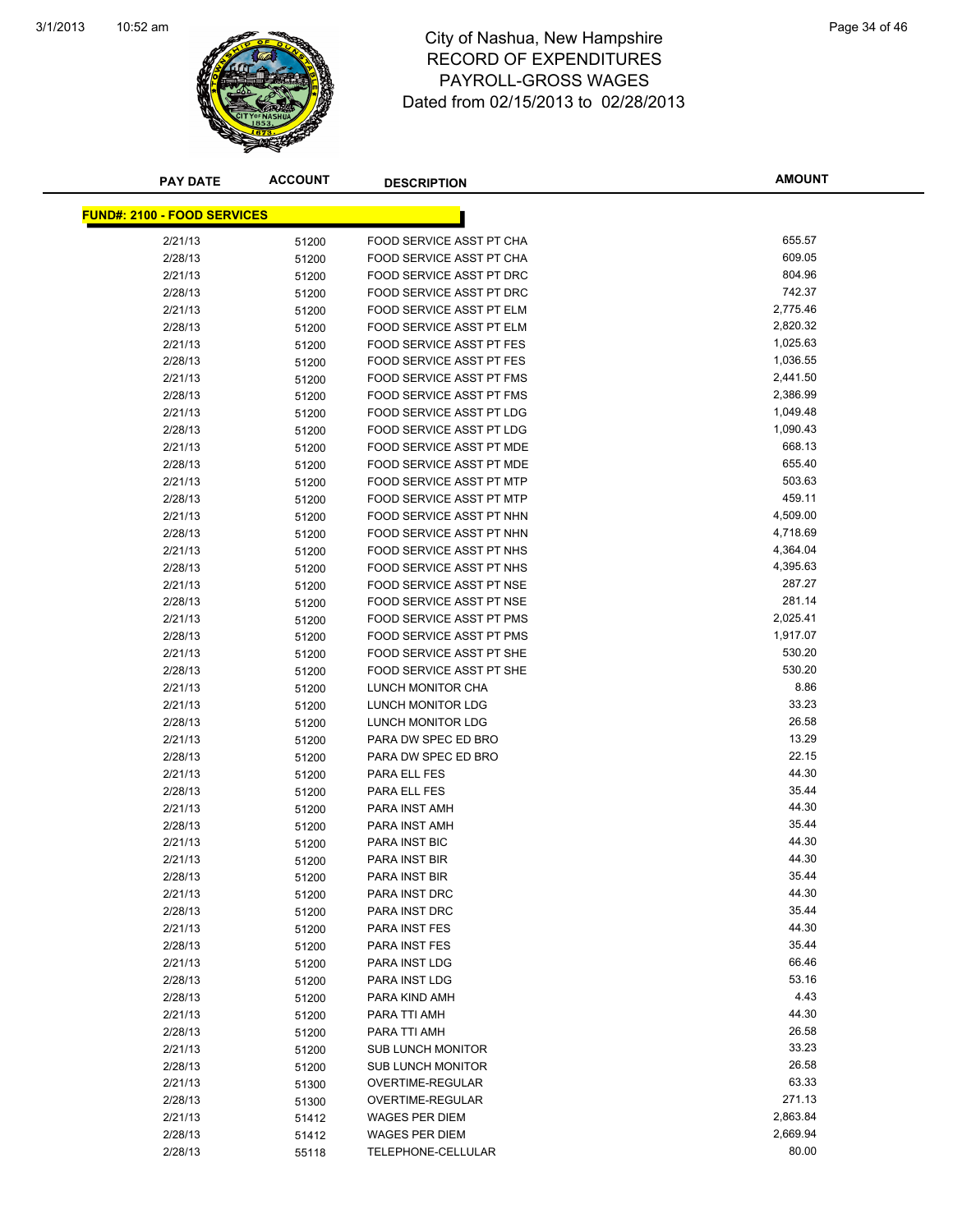### 10:52 am Page 35 of 46 RECORD OF EXPENDITURES PAYROLL-GROSS WAGES Dated from 02/15/2013 to 02/28/2013

| <b>PAY DATE</b>                                 | <b>ACCOUNT</b> | <b>DESCRIPTION</b>                                   | <b>AMOUNT</b>    |
|-------------------------------------------------|----------------|------------------------------------------------------|------------------|
| <b>TOTAL FUND 2100 - FOOD SERVICES</b>          |                |                                                      | \$91,549.20      |
|                                                 |                |                                                      |                  |
|                                                 |                |                                                      |                  |
| <u> FUND#: 2201 - DRIVERS EDUCATION</u>         |                |                                                      |                  |
| 2/21/13                                         | 51200          | DRIVER INSTRUCTOR                                    | 325.00           |
| 2/28/13                                         | 51200          | DRIVER INSTRUCTOR                                    | 400.00           |
| 2/28/13                                         | 51200          | <b>TEACHER TECHED ELM</b>                            | 400.00           |
| 2/28/13                                         | 51200          | <b>TEACHER TECHED FMS</b>                            | 550.00           |
| 2/28/13                                         | 51200          | <b>TEACHER TECHED PMS</b>                            | 300.00           |
| 2/28/13                                         | 51300          | OVERTIME-REGULAR                                     | 57.03            |
| <b>TOTAL FUND 2201 - DRIVERS EDUCATION</b>      |                |                                                      | \$2,032.03       |
|                                                 |                |                                                      |                  |
| <b>FUND#: 2207 - ADULT ED/CONTINUING ED</b>     |                |                                                      |                  |
| 2/28/13                                         | 51200          | ADULT ED ENRICHMENT INST                             | 150.00           |
| 2/28/13                                         | 51200          | ASST SYSTEMS ADMIN FULL YEAR                         | 162.50           |
| 2/28/13                                         | 51200          | CLERICAL PRINCIPAL NHN                               | 50.00            |
| 2/28/13                                         | 51200          | STUDENT INFO COORDINATOR                             | 25.00            |
| 2/28/13                                         | 51200          | <b>SUB TEACHER</b>                                   | 150.00           |
|                                                 |                |                                                      | 150.00           |
| 2/28/13                                         | 51200          | SUB TEACHER LONG TERM                                |                  |
| 2/28/13<br>2/27/13                              | 51200<br>51200 | SYSTEMS ADMIN FULL YEAR<br><b>TEACHER TECHED NHN</b> | 75.00<br>225.00  |
| <b>TOTAL FUND 2207 - ADULT ED/CONTINUING ED</b> |                |                                                      | \$987.50         |
|                                                 |                |                                                      |                  |
| <u> FUND#: 2222 - AFTER SCHOOL PROGRAM</u>      |                |                                                      |                  |
| 2/21/13                                         | 51200          | 21ST CENTURY INSTRUCTOR                              | 2,071.13         |
| 2/28/13                                         | 51200          | <b>21ST CENTURY INSTRUCTOR</b>                       | 1,870.27         |
| 2/21/13                                         | 51200          | <b>FOOD SERVICE COOK LDG</b>                         | 70.00            |
| 2/28/13                                         | 51200          | FOOD SERVICE COOK LDG                                | 105.00           |
| 2/28/13                                         | 51200          | <b>GUIDANCE COUNSELOR FES</b>                        | 201.73           |
| 2/28/13                                         | 51200          | LIBRARIAN LDG                                        | 70.00            |
| 2/28/13                                         | 51200          | <b>LIBRARIAN MTP</b>                                 | 202.50           |
| 2/21/13                                         | 51200          | LUNCH MONITOR DRC                                    | 432.11           |
| 2/28/13                                         | 51200          | LUNCH MONITOR DRC                                    | 506.14           |
| 2/21/13                                         | 51200          | LUNCH MONITOR SHE                                    | 87.50            |
| 2/28/13                                         | 51200          | LUNCH MONITOR SHE                                    | 52.50            |
| 2/21/13                                         | 51200          | PARA DW SPEC ED AMH                                  | 386.79           |
| 2/28/13                                         | 51200          | PARA DW SPEC ED AMH                                  | 250.09           |
| 2/21/13                                         | 51200          | PARA DW SPEC ED NHN                                  | 35.00            |
| 2/28/13                                         | 51200          | PARA DW SPEC ED NHN                                  | 76.68            |
| 2/21/13                                         | 51200          | PARA INST AMH                                        | 38.34            |
| 2/28/13                                         | 51200          | PARA INST AMH                                        | 38.34            |
| 2/21/13                                         | 51200          | PARA INST DRC                                        | 425.95           |
| 2/28/13<br>2/21/13                              | 51200<br>51200 | PARA INST DRC<br>PARA INST FES                       | 342.61<br>333.40 |

**ACCOUNT**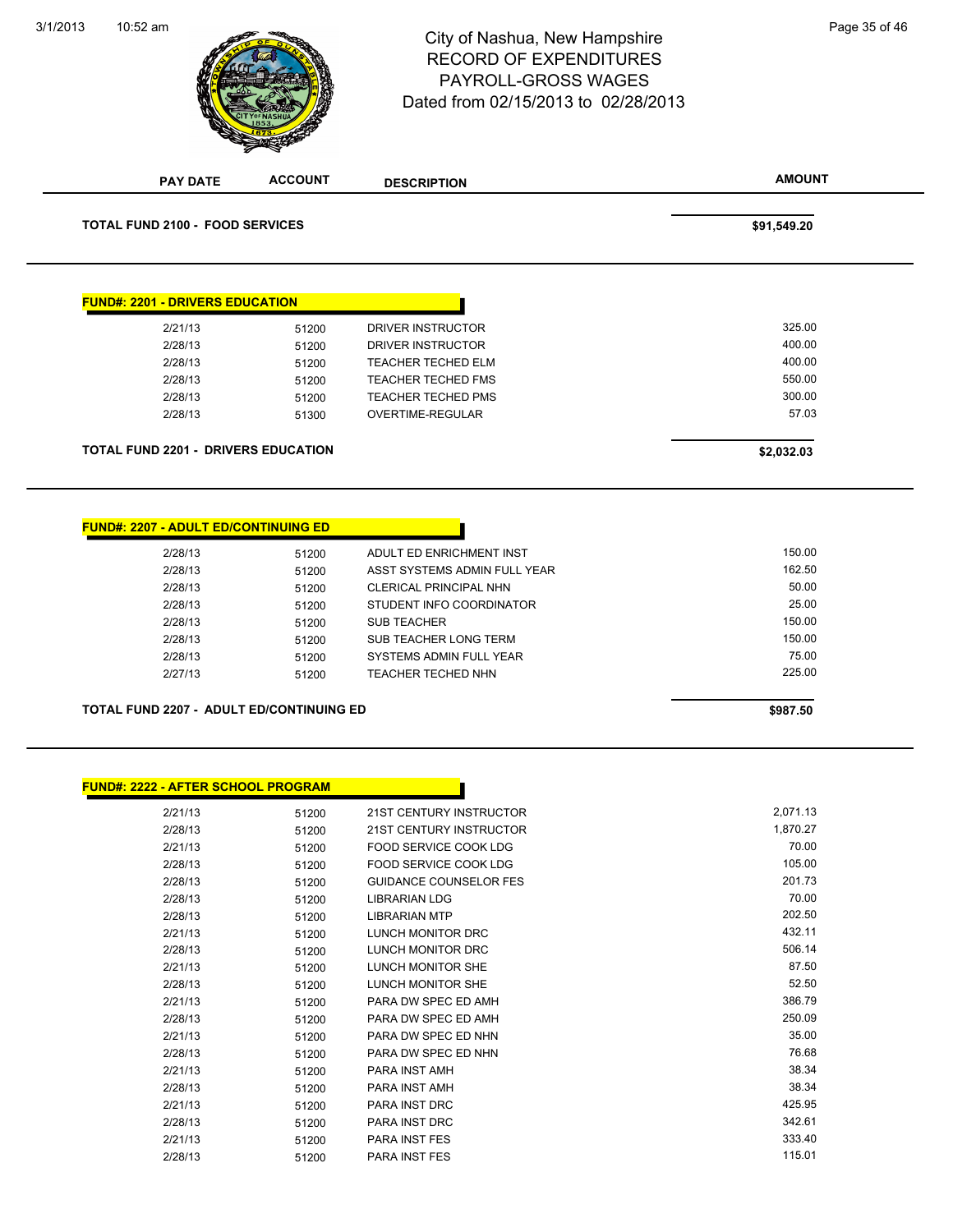

### 10:52 am Page 36 of 46 RECORD OF EXPENDITURES PAYROLL-GROSS WAGES Dated from 02/15/2013 to 02/28/2013

| <b>PAY DATE</b>                           | <b>ACCOUNT</b> | <b>DESCRIPTION</b>           | <b>AMOUNT</b> |
|-------------------------------------------|----------------|------------------------------|---------------|
| <b>FUND#: 2222 - AFTER SCHOOL PROGRAM</b> |                |                              |               |
| 2/21/13                                   | 51200          | PARA INST LDG                | 442.56        |
| 2/28/13                                   | 51200          | <b>PARA INST LDG</b>         | 230.03        |
| 2/21/13                                   | 51200          | PARA INST NHN                | 100.71        |
| 2/28/13                                   | 51200          | PARA INST NHN                | 103.38        |
| 2/21/13                                   | 51200          | PARA KIND AMH                | 105.00        |
| 2/28/13                                   | 51200          | PARA KIND AMH                | 70.00         |
| 2/21/13                                   | 51200          | PARA KIND LDG                | 83.35         |
| 2/28/13                                   | 51200          | PARA KIND LDG                | 83.35         |
| 2/21/13                                   | 51200          | PARA MEDIA NHN               | 45.01         |
| 2/28/13                                   | 51200          | PARA MEDIA NHN               | 45.01         |
| 2/21/13                                   | 51200          | PARA PRE SCH MTP             | 140.00        |
| 2/28/13                                   | 51200          | PARA PRE SCH MTP             | 105.00        |
| 2/21/13                                   | 51200          | PARA TTI LDG                 | 137.51        |
| 2/28/13                                   | 51200          | PARA TTI LDG                 | 145.85        |
| 2/21/13                                   | 51200          | <b>SUB LUNCH MONITOR</b>     | 118.35        |
| 2/28/13                                   | 51200          | <b>SUB LUNCH MONITOR</b>     | 76.68         |
| 2/21/13                                   | 51200          | <b>SUB TEACHER</b>           | 168.41        |
| 2/28/13                                   | 51200          | <b>SUB TEACHER</b>           | 113.39        |
| 2/28/13                                   | 51200          | <b>TEACHER ELL LDG</b>       | 137.50        |
| 2/28/13                                   | 51200          | <b>TEACHER GR1 AMH</b>       | 575.05        |
| 2/28/13                                   | 51200          | <b>TEACHER GR1 DRC</b>       | 250.00        |
| 2/21/13                                   | 51200          | <b>TEACHER GR1 FES</b>       | 50.00         |
| 2/28/13                                   | 51200          | <b>TEACHER GR1 FES</b>       | 200.00        |
| 2/28/13                                   | 51200          | <b>TEACHER GR1 LDG</b>       | 137.50        |
| 2/28/13                                   | 51200          | <b>TEACHER GR2 AMH</b>       | 412.50        |
| 2/28/13                                   | 51200          | <b>TEACHER GR2 DRC</b>       | 100.00        |
| 2/28/13                                   | 51200          | <b>TEACHER GR2 LDG</b>       | 75.00         |
| 2/28/13                                   | 51200          | <b>TEACHER GR3 AMH</b>       | 450.00        |
| 2/28/13                                   | 51200          | <b>TEACHER GR3 DRC</b>       | 101.70        |
| 2/28/13                                   | 51200          | <b>TEACHER GR3 FES</b>       | 212.50        |
| 2/28/13                                   | 51200          | <b>TEACHER GR3 LDG</b>       | 137.50        |
| 2/28/13                                   | 51200          | <b>TEACHER GR3 MTP</b>       | 26.25         |
| 2/28/13                                   | 51200          | <b>TEACHER GR3 SHE</b>       | 262.50        |
| 2/28/13                                   | 51200          | <b>TEACHER GR4 AMH</b>       | 225.00        |
| 2/28/13                                   | 51200          | <b>TEACHER GR4 DRC</b>       | 70.00         |
| 2/21/13                                   | 51200          | <b>TEACHER GR4 FES</b>       | 25.00         |
| 2/28/13                                   | 51200          | <b>TEACHER GR4 FES</b>       | 325.00        |
| 2/28/13                                   | 51200          | <b>TEACHER GR4 LDG</b>       | 310.00        |
| 2/28/13                                   | 51200          | <b>TEACHER GR5 FES</b>       | 125.00        |
| 2/28/13                                   | 51200          | <b>TEACHER GR5 LDG</b>       | 275.00        |
| 2/28/13                                   | 51200          | <b>TEACHER GR5 MTP</b>       | 215.00        |
| 2/28/13                                   | 51200          | <b>TEACHER KIND AMH</b>      | 225.00        |
| 2/28/13                                   | 51200          | <b>TEACHER KIND FES</b>      | 485.03        |
| 2/28/13                                   | 51200          | <b>TEACHER KIND LDG</b>      | 300.00        |
| 2/28/13                                   | 51200          | <b>TEACHER SPED LDG</b>      | 525.00        |
| 2/28/13                                   | 51200          | TEACHER TEAM FACILITATOR NHS | 225.00        |
| 2/28/13                                   | 51200          | <b>TEACHER TTI AMH</b>       | 112.50        |
| 2/28/13                                   | 51200          | <b>TEACHER TTI FES</b>       | 343.75        |
| 2/28/13                                   | 51200          | TEACHER TTI LDG              | 200.00        |
|                                           |                |                              |               |

**TOTAL FUND 2222 - AFTER SCHOOL PROGRAM \$17,138.96**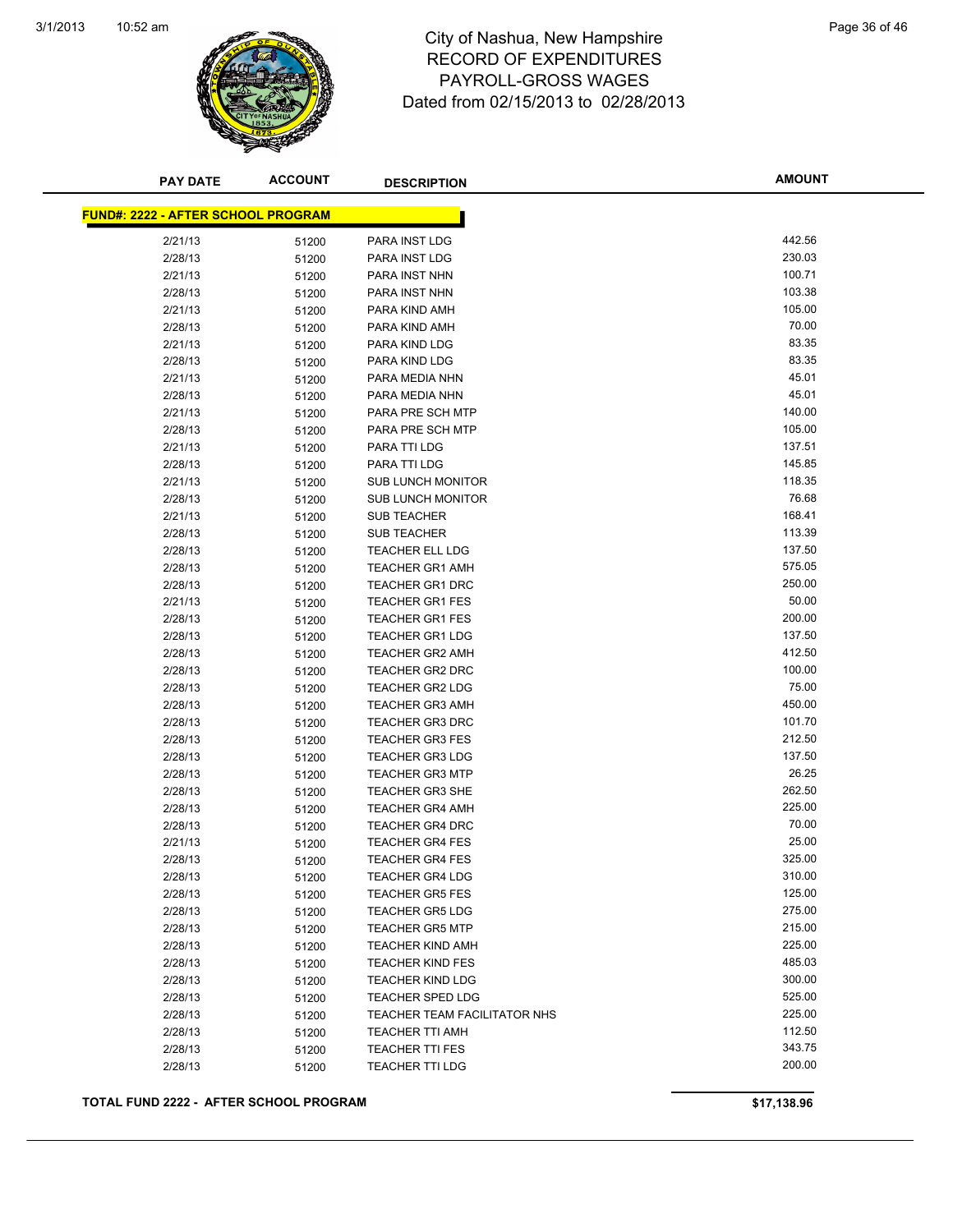#### 3/1/2013



# 10:52 am Page 37 of 46 RECORD OF EXPENDITURES PAYROLL-GROSS WAGES Dated from 02/15/2013 to 02/28/2013

| <b>PAY DATE</b>                                             | <b>ACCOUNT</b> | <b>DESCRIPTION</b>            | <b>AMOUNT</b> |
|-------------------------------------------------------------|----------------|-------------------------------|---------------|
| <b>FUND#: 2252 - DAY CARE</b><br>2/28/13                    | 51100          | PANTHER PRESCHOOL TEACHER     | 863.78        |
|                                                             |                |                               |               |
| <b>TOTAL FUND 2252 - DAY CARE</b>                           |                |                               | \$863.78      |
| <b>FUND#: 2503 - PARKS &amp; REC PROGRAMS FUND</b>          |                |                               |               |
| 2/21/13                                                     | 51100          | PROGRAM COORDINATOR           | 340.84        |
| 2/28/13                                                     | 51100          | PROGRAM COORDINATOR           | 340.84        |
| <b>TOTAL FUND 2503 - PARKS &amp; REC PROGRAMS FUND</b>      |                |                               | \$681.68      |
|                                                             |                |                               |               |
| <b>FUND#: 2505 - GOVT &amp; EDUCATION CHANNELS FUND</b>     |                |                               |               |
| 2/21/13                                                     | 51100          | ECHANNEL ACCESS ADMINISTRATOR | 985.56        |
| 2/28/13                                                     | 51100          | ECHANNEL ACCESS ADMINISTRATOR | 985.56        |
| 2/21/13                                                     | 51100          | PEG PROGRAM MANAGER           | 1,106.97      |
| 2/28/13                                                     | 51100          | PEG PROGRAM MANAGER           | 1,106.96      |
| 2/28/13                                                     | 55118          | TELEPHONE-CELLULAR            | 100.00        |
| <b>TOTAL FUND 2505 - GOVT &amp; EDUCATION CHANNELS FUND</b> |                |                               | \$4,285.05    |
|                                                             |                |                               |               |
| <b>FUND#: 3050 - POLICE GRANTS FUND</b>                     |                |                               |               |
| 2/21/13                                                     | 51100          | DOMESTIC VIOLENCE ADVOCATE    | 717.44        |
| 2/28/13                                                     | 51100          | DOMESTIC VIOLENCE ADVOCATE    | 717.45        |
| 2/21/13                                                     | 51100          | PATROLMAN ALL RANKS           | 1,173.90      |
| 2/28/13                                                     | 51100          | PATROLMAN ALL RANKS           | 1,173.90      |
| 2/28/13                                                     | 51300          | OVERTIME-REGULAR              | 250.23        |
| 2/28/13                                                     | 51628          | <b>EXTRA HOLIDAY</b>          | 234.78        |
| TOTAL FUND 3050 - POLICE GRANTS FUND                        |                |                               | \$4,267.70    |
|                                                             |                |                               |               |
|                                                             |                |                               |               |

| 2/21/13 | 51100 | ADMINISTRATIVE ASSISTANT II    | 135.38   |
|---------|-------|--------------------------------|----------|
| 2/28/13 | 51100 | ADMINISTRATIVE ASSISTANT II    | 135.38   |
| 2/21/13 | 51100 | BILINGUAL OUTREACH WORKER      | 106.20   |
| 2/28/13 | 51100 | BILINGUAL OUTREACH WORKER      | 106.20   |
| 2/21/13 | 51100 | <b>EPIDEMIOLOGIST</b>          | 1.256.05 |
| 2/28/13 | 51100 | <b>EPIDEMIOLOGIST</b>          | 1.256.05 |
| 2/21/13 | 51100 | <b>HEALTH PROGRAM SPEC</b>     | 451.39   |
| 2/28/13 | 51100 | <b>HEALTH PROGRAM SPEC</b>     | 451.39   |
| 2/21/13 | 51100 | INTAKE SPECIALIST PROGRAM ASST | 359.30   |
| 2/28/13 | 51100 | INTAKE SPECIALIST PROGRAM ASST | 359.30   |
| 2/21/13 | 51100 | PUB HEALTH NURSE               | 128.47   |
| 2/28/13 | 51100 | PUB HEALTH NURSE               | 128.46   |
|         |       |                                |          |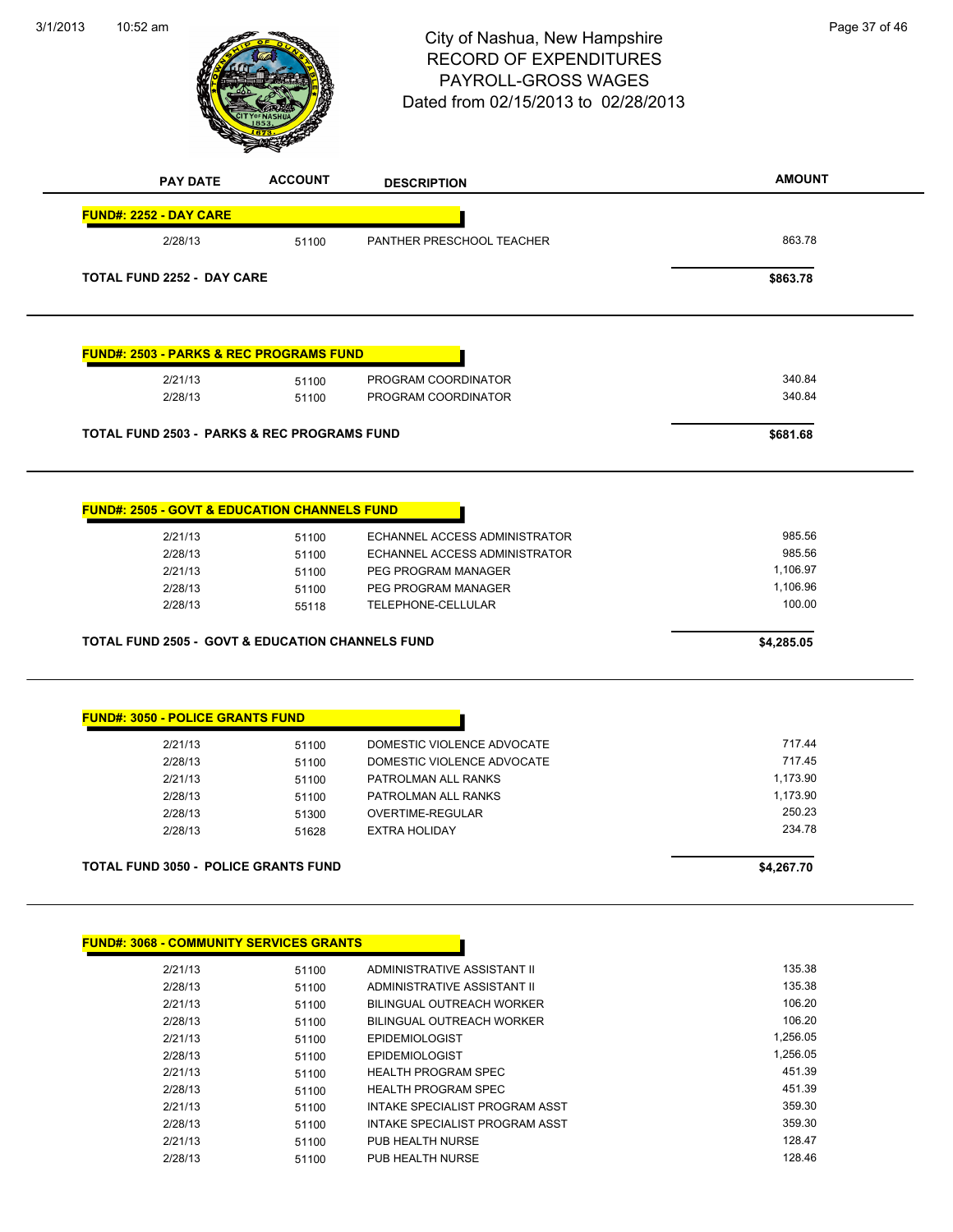

**PAY DATE ACCOUNT DESCRIPTION**

# 10:52 am Page 38 of 46 RECORD OF EXPENDITURES PAYROLL-GROSS WAGES Dated from 02/15/2013 to 02/28/2013

**AMOUNT**

| 51200 | <b>BILINGUAL OUTREACH WORKER</b> | 460.20                                                                                                                                                                    |
|-------|----------------------------------|---------------------------------------------------------------------------------------------------------------------------------------------------------------------------|
| 51200 | BILINGUAL OUTREACH WORKER        | 460.20                                                                                                                                                                    |
| 51100 | PUB HEALTH NURSE                 | 859.75                                                                                                                                                                    |
| 51100 | PUB HEALTH NURSE                 | 859.74                                                                                                                                                                    |
|       |                                  |                                                                                                                                                                           |
|       |                                  | \$7,345.28                                                                                                                                                                |
| 55118 | TELEPHONE-CELLULAR               | 100.00                                                                                                                                                                    |
| 51200 | BILINGUAL OUTREACH WORKER        | 141.60                                                                                                                                                                    |
| 51200 | <b>BILINGUAL OUTREACH WORKER</b> | 141.60                                                                                                                                                                    |
|       |                                  | 1,044.26<br>1,044.25                                                                                                                                                      |
|       | 51100<br>51100                   | PUB HEALTH PREPAREDNESS COORD<br>PUB HEALTH PREPAREDNESS COORD<br><b>TOTAL FUND 3068 - COMMUNITY SERVICES GRANTS</b><br><b>FUND#: 3070 - COMMUNITY HEALTH GRANTS FUND</b> |

| <u> IND#: 3090 - URBAN PROGRAM GRANTS</u> |                                    |          |  |
|-------------------------------------------|------------------------------------|----------|--|
| 51100                                     | <b>GRANT MGMT SPECIALIST</b>       | 942.75   |  |
| 51100                                     | <b>GRANT MGMT SPECIALIST</b>       | 942.74   |  |
| 51100                                     | INTAKE SPECIALIST PROGRAM ASST     | 538.94   |  |
| 51100                                     | INTAKE SPECIALIST PROGRAM ASST     | 538.95   |  |
| 51100                                     | <b>MANAGER URBAN PROGRAMS</b>      | 1,025.69 |  |
| 51100                                     | <b>MANAGER URBAN PROGRAMS</b>      | 1,025.69 |  |
| 51100                                     | PROGRAM COORDINATOR LP&HH          | 1,052.88 |  |
| 51100                                     | PROGRAM COORDINATOR LP&HH          | 1,052.89 |  |
| 51100                                     | PROJECT ADMINISTRATOR              | 1,139.66 |  |
| 51100                                     | PROJECT ADMINISTRATOR              | 1,139.67 |  |
| 51100                                     | PROJECT ADMINISTRATOR LP&HH        | 980.80   |  |
| 51100                                     | PROJECT ADMINISTRATOR LP&HH        | 980.80   |  |
| 51200                                     | CODE ENFORCEMENT OFFICER II        | 546.24   |  |
| 51200                                     | <b>CODE ENFORCEMENT OFFICER II</b> | 512.11   |  |
| 55118                                     | TELEPHONE-CELLULAR                 | 34.00    |  |
|                                           |                                    |          |  |

**TOTAL FUND 3090 - URBAN PROGRAM GRANTS \$12,453.81**

#### **FUND#: 3120 - TRANSIT GRANTS**

| 2/21/13 | 51100 | <b>TRANSIT FINANCE COORDINATOR</b>    | 1.117.29 |
|---------|-------|---------------------------------------|----------|
| 2/28/13 | 51100 | <b>TRANSIT FINANCE COORDINATOR</b>    | 1.117.29 |
| 2/21/13 | 51100 | <b>TRANSIT FLEET FACILITIES SUPV</b>  | 942.75   |
| 2/28/13 | 51100 | <b>TRANSIT FLEET FACILITIES SUPV</b>  | 942.75   |
| 2/21/13 | 51100 | <b>TRANSIT MECHANICS</b>              | 1.709.82 |
| 2/28/13 | 51100 | <b>TRANSIT MECHANICS</b>              | 1,709.81 |
| 2/21/13 | 51100 | <b>TRANSIT OPER MKTG SUPV</b>         | 956.86   |
| 2/28/13 | 51100 | <b>TRANSIT OPER MKTG SUPV</b>         | 956.86   |
| 2/21/13 | 51100 | <b>TRANSIT OPERATIONS COORDINATOR</b> | 846.46   |

П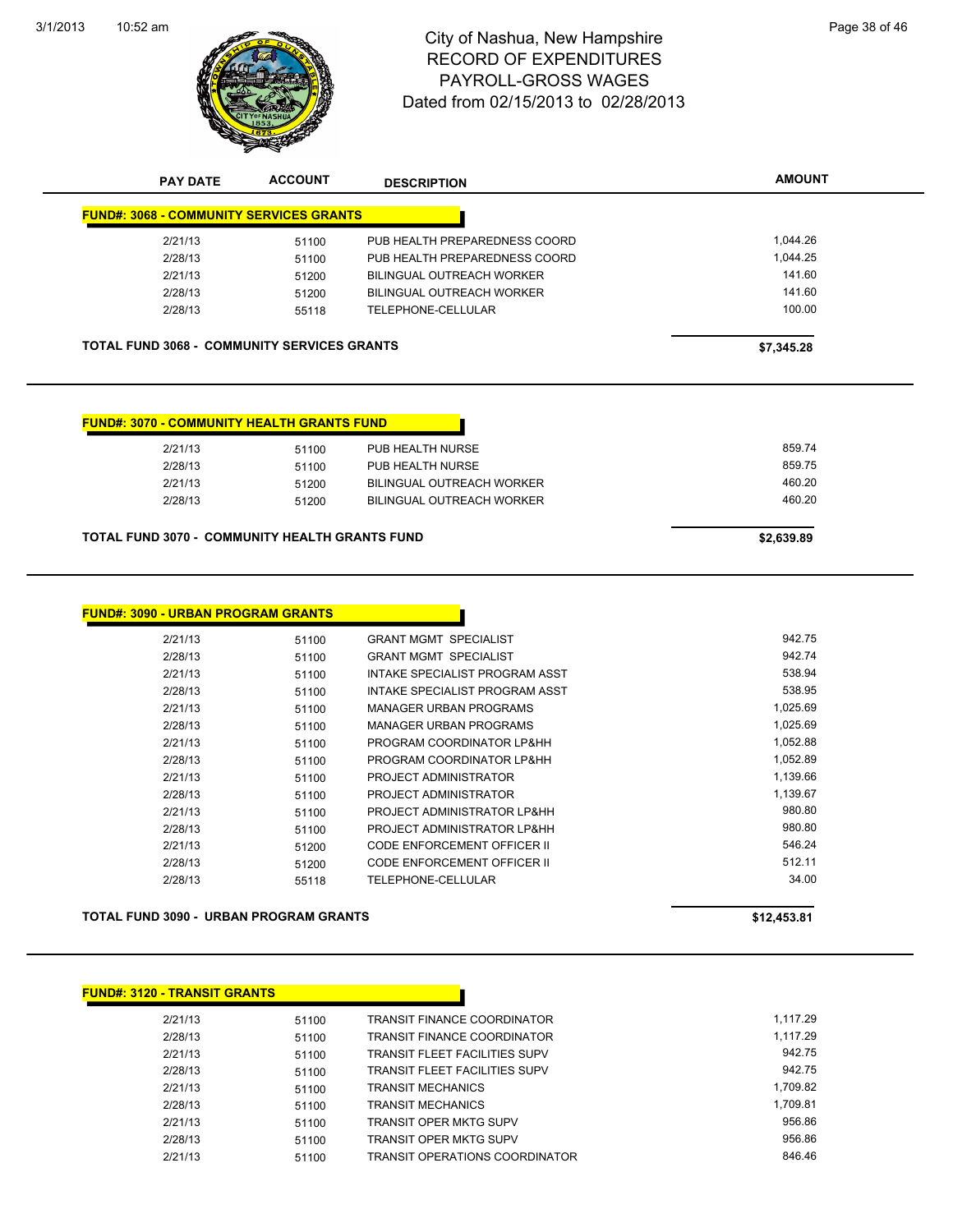

### 10:52 am Page 39 of 46 RECORD OF EXPENDITURES PAYROLL-GROSS WAGES Dated from 02/15/2013 to 02/28/2013

| <b>PAY DATE</b>                         | <b>ACCOUNT</b> | <b>DESCRIPTION</b>                    | <b>AMOUNT</b> |
|-----------------------------------------|----------------|---------------------------------------|---------------|
| <b>FUND#: 3120 - TRANSIT GRANTS</b>     |                |                                       |               |
| 2/28/13                                 | 51100          | <b>TRANSIT OPERATIONS COORDINATOR</b> | 846.46        |
| 2/21/13                                 | 51100          | <b>TRANSIT UTILITY SERVICE WORKER</b> | 629.89        |
| 2/28/13                                 | 51100          | <b>TRANSIT UTILITY SERVICE WORKER</b> | 629.89        |
| 2/21/13                                 | 51100          | <b>TRANSPORTATION DEPT MANAGER</b>    | 1.418.41      |
| 2/28/13                                 | 51100          | <b>TRANSPORTATION DEPT MANAGER</b>    | 1.418.41      |
| 2/21/13                                 | 51200          | <b>TRANSIT UTILITY SERVICE WORKER</b> | 150.85        |
| 2/28/13                                 | 51200          | <b>TRANSIT UTILITY SERVICE WORKER</b> | 150.85        |
| <b>TOTAL FUND 3120 - TRANSIT GRANTS</b> |                |                                       | \$15,544.65   |

#### **FUND#: 3800 - SCHOOL GRANTS FUND**

| 2/28/13 | 51100 | 21 CENTURY ELEM MFAM RES COORD | 5,701.52 |
|---------|-------|--------------------------------|----------|
| 2/21/13 | 51100 | 21 CENTURY MIDL FAM RES COORD  | (9.80)   |
| 2/28/13 | 51100 | 21 CENTURY MIDL FAM RES COORD  | 3,190.39 |
| 2/21/13 | 51100 | 21ST CENTURY INSTRUCTOR        | 75.00    |
| 2/28/13 | 51100 | 21ST CENTURY INSTRUCTOR        | 125.00   |
| 2/21/13 | 51100 | ADULT ED DIPOLMA TEACHER       | 237.50   |
| 2/28/13 | 51100 | ADULT ED DIPOLMA TEACHER       | 75.00    |
| 2/15/13 | 51100 | ADULT ED ENRICHMENT INST       | (550.00) |
| 2/21/13 | 51100 | ADULT ED ENRICHMENT INST       | 550.00   |
| 2/28/13 | 51100 | ADULT ED ENRICHMENT INST       | 175.00   |
| 2/21/13 | 51100 | ADULT ED ENRICHMENT TEACHER    | 100.00   |
| 2/28/13 | 51100 | ADULT ED ENRICHMENT TEACHER    | 75.00    |
| 2/21/13 | 51100 | ADULT ED INSTRUCTOR            | 587.50   |
| 2/28/13 | 51100 | ADULT ED INSTRUCTOR            | 375.00   |
| 2/28/13 | 51100 | ASSISTANT PRINCIPAL BRO        | 1,381.31 |
| 2/28/13 | 51100 | ASSISTANT PRINCIPAL MTP        | 1,381.31 |
| 2/28/13 | 51100 | ASSISTANT PRINCIPAL SHE        | 1,436.98 |
| 2/28/13 | 51100 | <b>AYP FACILITATOR FES</b>     | 2,629.99 |
| 2/28/13 | 51100 | AYP FACILITATOR LDG            | 3,314.32 |
| 2/21/13 | 51100 | <b>CLERICAL 21 CENTURY</b>     | 712.89   |
| 2/28/13 | 51100 | <b>CLERICAL 21 CENTURY</b>     | 712.90   |
| 2/28/13 | 51100 | DEPT OF ED POSITION            | 2,467.00 |
| 2/28/13 | 51100 | DIRECTOR 21 CENTURY            | 2,157.91 |
| 2/21/13 | 51100 | <b>ELL TUTOR</b>               | 600.00   |
| 2/28/13 | 51100 | <b>ELL TUTOR</b>               | 400.00   |
| 2/21/13 | 51100 | <b>FAMILY LIAISON</b>          | 400.00   |
| 2/28/13 | 51100 | FOCUS MONITORING DATA ANALYST  | 1,127.25 |
| 2/21/13 | 51100 | HOME SCHOOL CORD TTI           | 50.00    |
| 2/21/13 | 51100 | <b>INTERPRETER</b>             | 293.75   |
| 2/28/13 | 51100 | <b>INTERPRETER</b>             | 31.25    |
| 2/28/13 | 51100 | <b>LIBRARIAN NHN</b>           | 50.00    |
| 2/28/13 | 51100 | <b>LIBRARIAN NHS</b>           | 50.00    |
| 2/21/13 | 51100 | PARA DW SPEC ED NHN            | 75.00    |
| 2/28/13 | 51100 | PARA DW SPEC ED NHN            | 75.00    |
| 2/21/13 | 51100 | PARA ELL LDG                   | 157.50   |
| 2/21/13 | 51100 | <b>PARA INST BIR</b>           | 122.50   |
| 2/21/13 | 51100 | PARA INST FMS                  | 200.00   |
| 2/21/13 | 51100 | PARA INST LDG                  | 17.50    |
| 2/21/13 | 51100 | PARA INST SHE                  | 78.75    |
| 2/21/13 | 51100 | PARA TTI AMH                   | 1,026.90 |
|         |       |                                |          |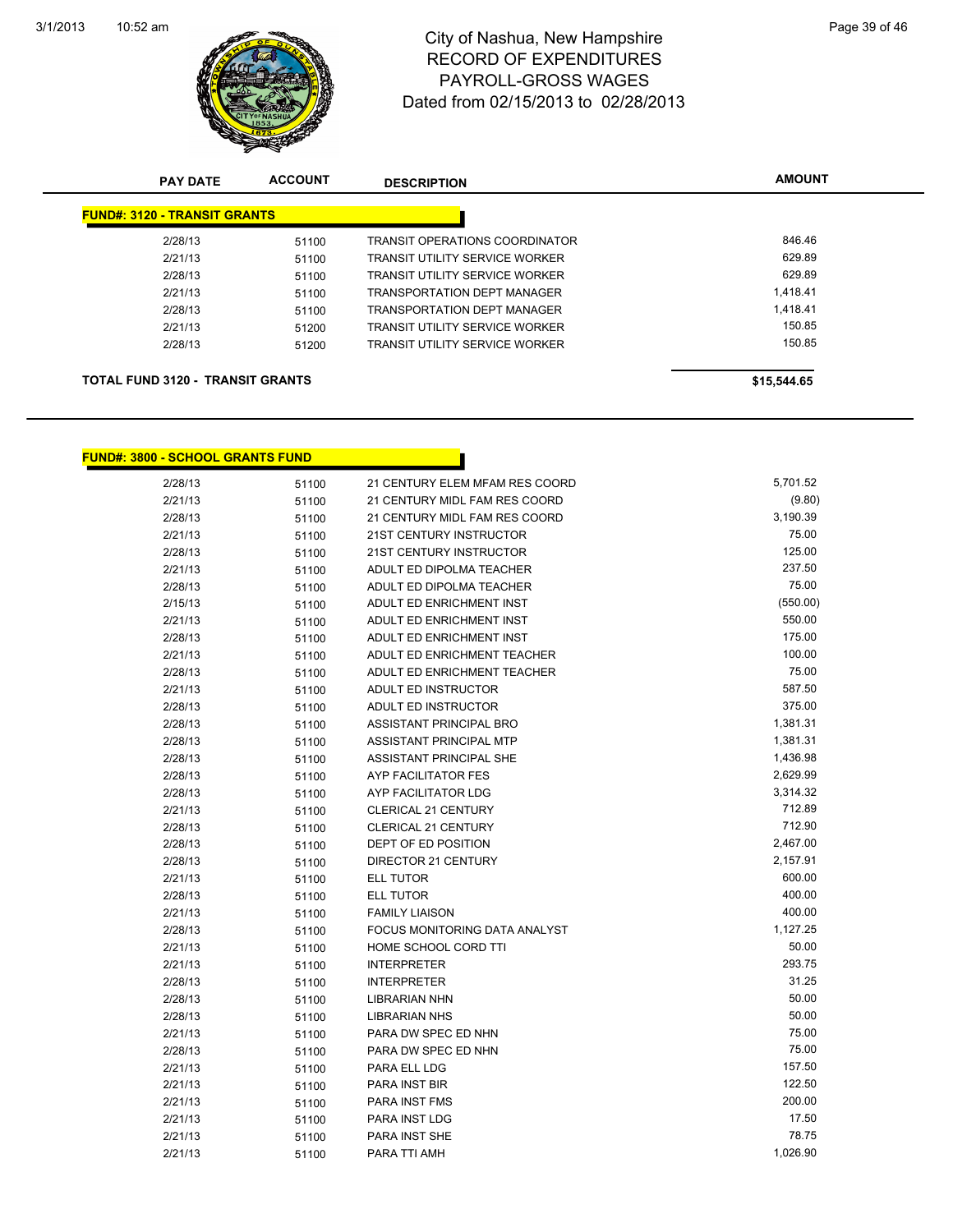

### 10:52 am Page 40 of 46 RECORD OF EXPENDITURES PAYROLL-GROSS WAGES Dated from 02/15/2013 to 02/28/2013

| <b>PAY DATE</b>                  | <b>ACCOUNT</b> | <b>DESCRIPTION</b>                  | <b>AMOUNT</b> |
|----------------------------------|----------------|-------------------------------------|---------------|
| FUND#: 3800 - SCHOOL GRANTS FUND |                |                                     |               |
| 2/28/13                          | 51100          | PARA TTI AMH                        | 821.52        |
| 2/21/13                          | 51100          | PARA TTI DRC                        | 1,040.18      |
| 2/28/13                          | 51100          | PARA TTI DRC                        | 745.62        |
| 2/21/13                          | 51100          | PARA TTI LDG                        | 2,502.90      |
| 2/28/13                          | 51100          | PARA TTI LDG                        | 2,002.32      |
| 2/21/13                          | 51100          | PARA TTI NURSERY                    | 1,129.41      |
| 2/28/13                          | 51100          | PARA TTI NURSERY                    | 890.13        |
| 2/28/13                          | 51100          | <b>SLC GRANT DIRECTOR</b>           | 3,310.28      |
| 2/28/13                          | 51100          | SOCIAL WORKER FMS                   | 75.00         |
| 2/21/13                          | 51100          | <b>SUB TEACHER</b>                  | 101.25        |
| 2/28/13                          | 51100          | <b>SUB TEACHER</b>                  | 75.00         |
| 2/28/13                          | 51100          | SYSTEMS ADMIN SCH YEAR              | 2,105.58      |
| 2/28/13                          | 51100          | <b>TEACHER DWSE ELM</b>             | 8,111.16      |
| 2/28/13                          | 51100          | <b>TEACHER ELL BIR</b>              | 150.00        |
| 2/28/13                          | 51100          | <b>TEACHER ELL ELM</b>              | 75.00         |
| 2/28/13                          | 51100          | <b>TEACHER ELL LDG</b>              | 1,136.32      |
| 2/28/13                          | 51100          | <b>TEACHER GR1 DRC</b>              | 2,298.83      |
| 2/28/13                          | 51100          | <b>TEACHER GR1 LDG</b>              | 175.00        |
| 2/28/13                          | 51100          | <b>TEACHER GR2 FES</b>              | 1,529.84      |
| 2/28/13                          | 51100          | <b>TEACHER GR2 SHE</b>              | 1,509.91      |
| 2/28/13                          | 51100          | <b>TEACHER GR4 DRC</b>              | 50.00         |
| 2/28/13                          | 51100          | <b>TEACHER GR4 LDG</b>              | 1,717.26      |
| 2/28/13                          | 51100          | <b>TEACHER GR5 BIC</b>              | 1,488.22      |
| 2/28/13                          | 51100          | <b>TEACHER GR6 ELM</b>              | 100.00        |
| 2/28/13                          | 51100          | <b>TEACHER KIND BIR</b>             | 62.50         |
| 2/28/13                          | 51100          | <b>TEACHER KIND LDG</b>             | 175.00        |
| 2/28/13                          | 51100          | <b>TEACHER MATH NHN</b>             | 75.00         |
| 2/28/13                          | 51100          | <b>TEACHER PRESCHOOL WID</b>        | 1,842.47      |
| 2/28/13                          | 51100          | <b>TEACHER SCIENCE ELM</b>          | 50.00         |
| 2/28/13                          | 51100          | <b>TEACHER SCIENCE NHN</b>          | 75.00         |
| 2/28/13                          | 51100          | TEACHER SOCIAL STUDIES NHN          | 150.00        |
| 2/28/13                          | 51100          | <b>TEACHER SPED ELM</b>             | 15,722.03     |
| 2/28/13                          | 51100          | <b>TEACHER SPED FMS</b>             | 5,311.36      |
| 2/28/13                          | 51100          | <b>TEACHER SPED NHN</b>             | 12,149.99     |
| 2/28/13                          | 51100          | <b>TEACHER SPED NHS</b>             | 20,409.17     |
| 2/28/13                          | 51100          | TEACHER TEAM FACILITATOR MTP        | 1,777.04      |
| 2/28/13                          | 51100          | <b>TEACHER TEAM FACILITATOR NHS</b> | 2,456.99      |
| 2/28/13                          | 51100          | <b>TEACHER TTI NURSERY</b>          | 2,526.22      |
| 2/28/13                          | 51100          | TITLE 1 COORDINATOR TTI             | 2,917.57      |
| 2/21/13                          | 51200          | 21ST CENTURY INSTRUCTOR             | 522.76        |
| 2/28/13                          | 51200          | 21ST CENTURY INSTRUCTOR             | 454.25        |
| 2/21/13                          | 51200          | <b>CLERICAL TITLE 1 TTI</b>         | 617.83        |
| 2/28/13                          | 51200          | <b>CLERICAL TITLE 1 TTI</b>         | 693.87        |
| 2/21/13                          | 51200          | <b>FAMILY LIAISON</b>               | 375.00        |
| 2/28/13                          | 51200          | <b>FAMILY LIAISON</b>               | 375.00        |
| 2/28/13                          | 51200          | <b>GUIDANCE COUNSELOR ELM</b>       | 300.00        |
| 2/28/13                          | 51200          | GUIDANCE COUNSELOR NHN              | 398.75        |
| 2/21/13                          | 51200          | HOME SCHOOL CORD TTI                | 2,962.22      |
| 2/28/13                          | 51200          | HOME SCHOOL CORD TTI                | 2,738.17      |
| 2/28/13                          | 51200          | <b>LIBRARIAN FMS</b>                | 97.50         |
| 2/21/13                          | 51200          | PARA ALT FMS                        | 48.13         |
| 2/28/13                          | 51200          | PARA ALT FMS                        | 52.50         |
| 2/21/13                          | 51200          | PARA DW SPEC ED NHN                 | 164.41        |
| 2/28/13                          | 51200          | PARA DW SPEC ED NHN                 | 126.07        |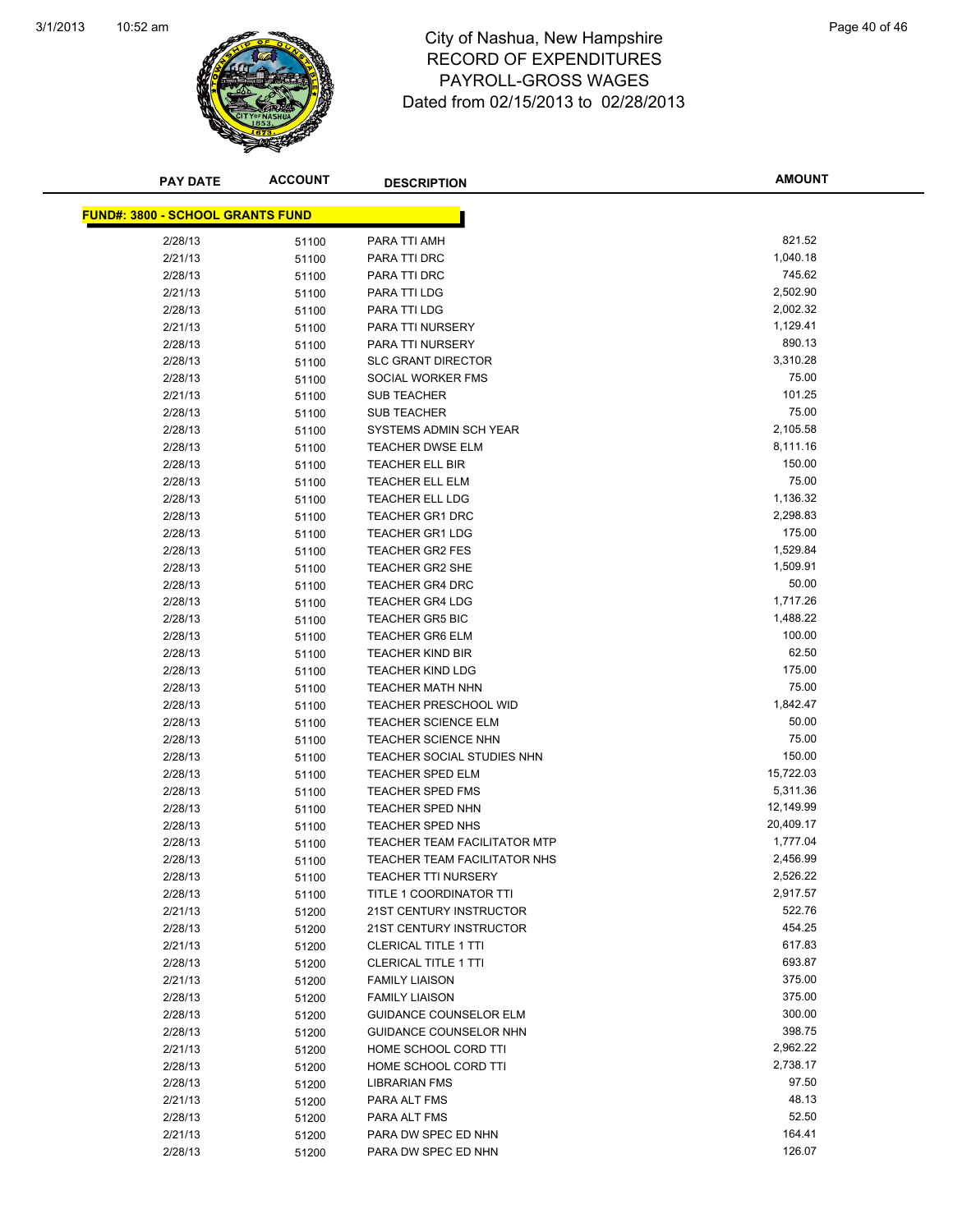

## 10:52 am Page 41 of 46 RECORD OF EXPENDITURES PAYROLL-GROSS WAGES Dated from 02/15/2013 to 02/28/2013

| <b>PAY DATE</b>                         | <b>ACCOUNT</b> | <b>DESCRIPTION</b>          | <b>AMOUNT</b> |
|-----------------------------------------|----------------|-----------------------------|---------------|
| <b>FUND#: 3800 - SCHOOL GRANTS FUND</b> |                |                             |               |
|                                         |                |                             |               |
| 2/21/13                                 | 51200          | PARA DW SPEC ED NHS         | 38.34         |
| 2/28/13                                 | 51200          | PARA DW SPEC ED NHS         | 41.68         |
| 2/21/13                                 | 51200          | PARA DW SPEC ED PMS         | 87.50         |
| 2/28/13                                 | 51200          | PARA DW SPEC ED PMS         | 70.00         |
| 2/21/13                                 | 51200          | PARA DW SPEC ELM            | 221.28        |
| 2/28/13                                 | 51200          | PARA DW SPEC ELM            | 174.19        |
| 2/21/13                                 | 51200          | PARA INST ELM               | 78.75         |
| 2/28/13                                 | 51200          | PARA INST ELM               | 85.43         |
| 2/21/13                                 | 51200          | PARA INST FMS               | 91.88         |
| 2/28/13                                 | 51200          | PARA INST FMS               | 70.00         |
| 2/21/13                                 | 51200          | PARA INST PMS               | 105.00        |
| 2/28/13                                 | 51200          | PARA INST PMS               | 87.50         |
| 2/21/13                                 | 51200          | PARA MEDIA NHN              | 78.75         |
| 2/28/13                                 | 51200          | PARA MEDIA NHN              | 78.75         |
| 2/21/13                                 | 51200          | <b>SUB TEACHER</b>          | 98.41         |
| 2/28/13                                 | 51200          | <b>SUB TEACHER</b>          | 205.21        |
| 2/21/13                                 | 51200          | SUB TEACHER LONG TERM       | 125.85        |
| 2/28/13                                 | 51200          | SUB TEACHER LONG TERM       | 125.85        |
| 2/21/13                                 | 51200          | <b>TEACHER COMPUTER ELM</b> | 17.50         |
| 2/28/13                                 | 51200          | TEACHER COMPUTER ELM        | 17.50         |
| 2/21/13                                 | 51200          | <b>TEACHER DWSE ELM</b>     | 90.85         |
| 2/28/13                                 | 51200          | <b>TEACHER DWSE ELM</b>     | 70.01         |
| 2/28/13                                 | 51200          | <b>TEACHER ENGLISH PMS</b>  | 50.00         |
| 2/28/13                                 | 51200          | <b>TEACHER FACS ELM</b>     | 25.00         |
| 2/28/13                                 | 51200          | <b>TEACHER GR6 ELM</b>      | 553.75        |
| 2/28/13                                 | 51200          | <b>TEACHER GR6 FMS</b>      | 268.38        |
| 2/28/13                                 | 51200          | <b>TEACHER GR6 PMS</b>      | 52.50         |
| 2/21/13                                 | 51200          | <b>TEACHER MATH PMS</b>     | 50.00         |
| 2/28/13                                 | 51200          | <b>TEACHER MATH PMS</b>     | 25.00         |
| 2/28/13                                 | 51200          | <b>TEACHER SCIENCE FMS</b>  | 35.00         |
| 2/28/13                                 | 51200          | <b>TEACHER SCIENCE PMS</b>  | 75.00         |
| 2/28/13                                 | 51200          | <b>TEACHER SPED ELM</b>     | 84.18         |
| 2/28/13                                 | 51200          | <b>TEACHER SPED FMS</b>     | 552.63        |
| 2/28/13                                 | 51200          | <b>TEACHER TECHED ELM</b>   | 35.00         |
| 2/28/13                                 | 51200          | <b>TEACHER TTI AMH</b>      | 6,907.33      |
| 2/28/13                                 | 51200          | <b>TEACHER TTI FES</b>      | 14,251.30     |
| 2/28/13                                 | 51200          | <b>TEACHER TTI LDG</b>      | 11,151.02     |
| 2/28/13                                 | 51200          | <b>TEACHER TTI MTP</b>      | 7,739.39      |
| 2/28/13                                 | 51200          | <b>TEACHER TTI NURSERY</b>  | 4,395.02      |
| 2/28/13                                 | 51200          | <b>TEACHER TTIDRC</b>       | 9,865.65      |
| 2/28/13                                 | 51300          | OVERTIME-REGULAR            | 59.84         |
| 2/21/13                                 | 51412          | <b>WAGES PER DIEM</b>       | 806.00        |
| 2/28/13                                 | 51412          | <b>WAGES PER DIEM</b>       | 959.76        |
| 2/21/13                                 | 51650          | <b>ADDITIONAL HOURS</b>     | 16.77         |
| 2/28/13                                 | 51650          | <b>ADDITIONAL HOURS</b>     | 2,517.55      |
| 2/21/13                                 | 51700          | <b>STIPENDS</b>             | 734.05        |
| 2/28/13                                 | 51700          | <b>STIPENDS</b>             | 1,016.00      |
| 2/28/13                                 | 55118          | TELEPHONE-CELLULAR          | 100.00        |
|                                         |                |                             |               |

**TOTAL FUND 3800 - SCHOOL GRANTS FUND \$204,811.00**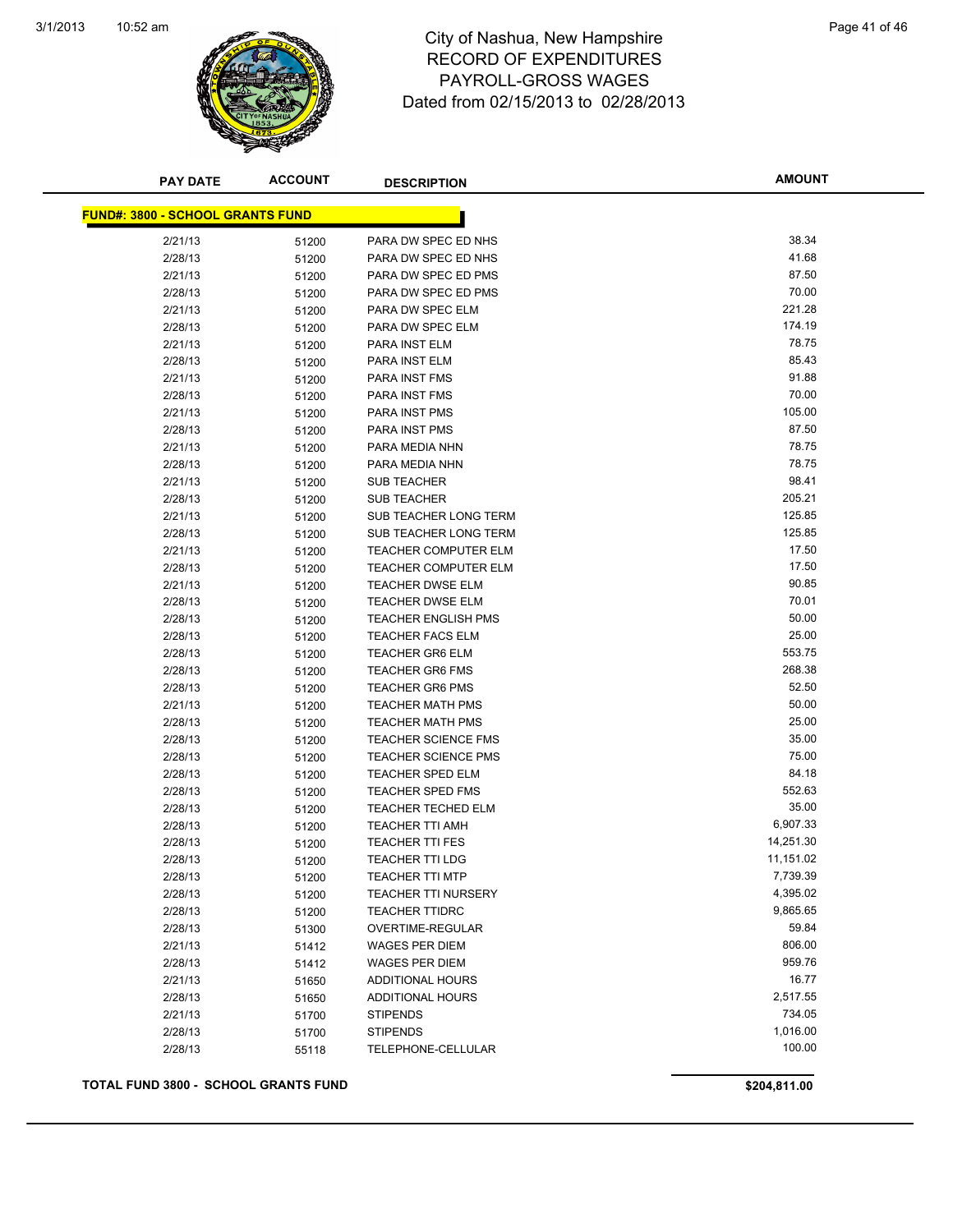3/1/2013



# 10:52 am Page 42 of 46 RECORD OF EXPENDITURES PAYROLL-GROSS WAGES Dated from 02/15/2013 to 02/28/2013

| <b>FUND#: 3810 - FOOD SERVICE GRANTS FUND</b>                                                                                                 | <b>ACCOUNT</b>          | <b>DESCRIPTION</b>                                                                                             | <b>AMOUNT</b>                    |
|-----------------------------------------------------------------------------------------------------------------------------------------------|-------------------------|----------------------------------------------------------------------------------------------------------------|----------------------------------|
|                                                                                                                                               |                         |                                                                                                                |                                  |
| 2/21/13                                                                                                                                       | 51300                   | OVERTIME-REGULAR                                                                                               | 646.31                           |
| 2/28/13                                                                                                                                       | 51300                   | <b>OVERTIME-REGULAR</b>                                                                                        | 857.81                           |
| <b>TOTAL FUND 3810 - FOOD SERVICE GRANTS FUND</b>                                                                                             |                         |                                                                                                                | \$1,504.12                       |
| <b>FUND#: 4005 - TRAFFIC VIOLATIONS FUND</b>                                                                                                  |                         |                                                                                                                |                                  |
| 2/21/13                                                                                                                                       | 51100                   | <b>COORDINATOR TVB</b>                                                                                         | 827.49                           |
| 2/28/13                                                                                                                                       | 51100                   | <b>COORDINATOR TVB</b>                                                                                         | 827.49                           |
| 2/21/13                                                                                                                                       | 51100                   | PARKING ENFORCEMENT SPEC                                                                                       | 2,257.86                         |
| 2/28/13                                                                                                                                       | 51100                   | PARKING ENFORCEMENT SPEC                                                                                       | 2,257.83                         |
| 2/21/13                                                                                                                                       | 51100                   | <b>VEHICLE REGISTRATION CLERK</b>                                                                              | 260.67                           |
| 2/28/13                                                                                                                                       | 51100                   | <b>VEHICLE REGISTRATION CLERK</b>                                                                              | 260.68                           |
|                                                                                                                                               |                         |                                                                                                                | 415.01                           |
| 2/21/13                                                                                                                                       | 51300                   | OVERTIME-REGULAR                                                                                               |                                  |
| 2/28/13                                                                                                                                       | 51300                   | <b>OVERTIME-REGULAR</b>                                                                                        | 484.70                           |
|                                                                                                                                               |                         |                                                                                                                | \$7,591.73                       |
| <b>TOTAL FUND 4005 - TRAFFIC VIOLATIONS FUND</b><br><b>FUND#: 4010 - MOTOR VEHICLE ADMIN FUND</b><br>2/21/13<br>2/28/13<br>2/21/13<br>2/28/13 | 51100<br>51100<br>51300 | <b>VEHICLE REGISTRATION CLERK</b><br><b>VEHICLE REGISTRATION CLERK</b><br>OVERTIME-REGULAR<br>OVERTIME-REGULAR | 260.66<br>260.66<br>2.44<br>4.10 |

#### **TOTAL FUND 4030 - POLICE SPECIAL DETAILS \$7,940.26**

| 2/21/13 | 51300 | OVERTIME-REGULAR | 598.39 |
|---------|-------|------------------|--------|
| 2/28/13 | 51300 | OVERTIME-REGULAR | 748.48 |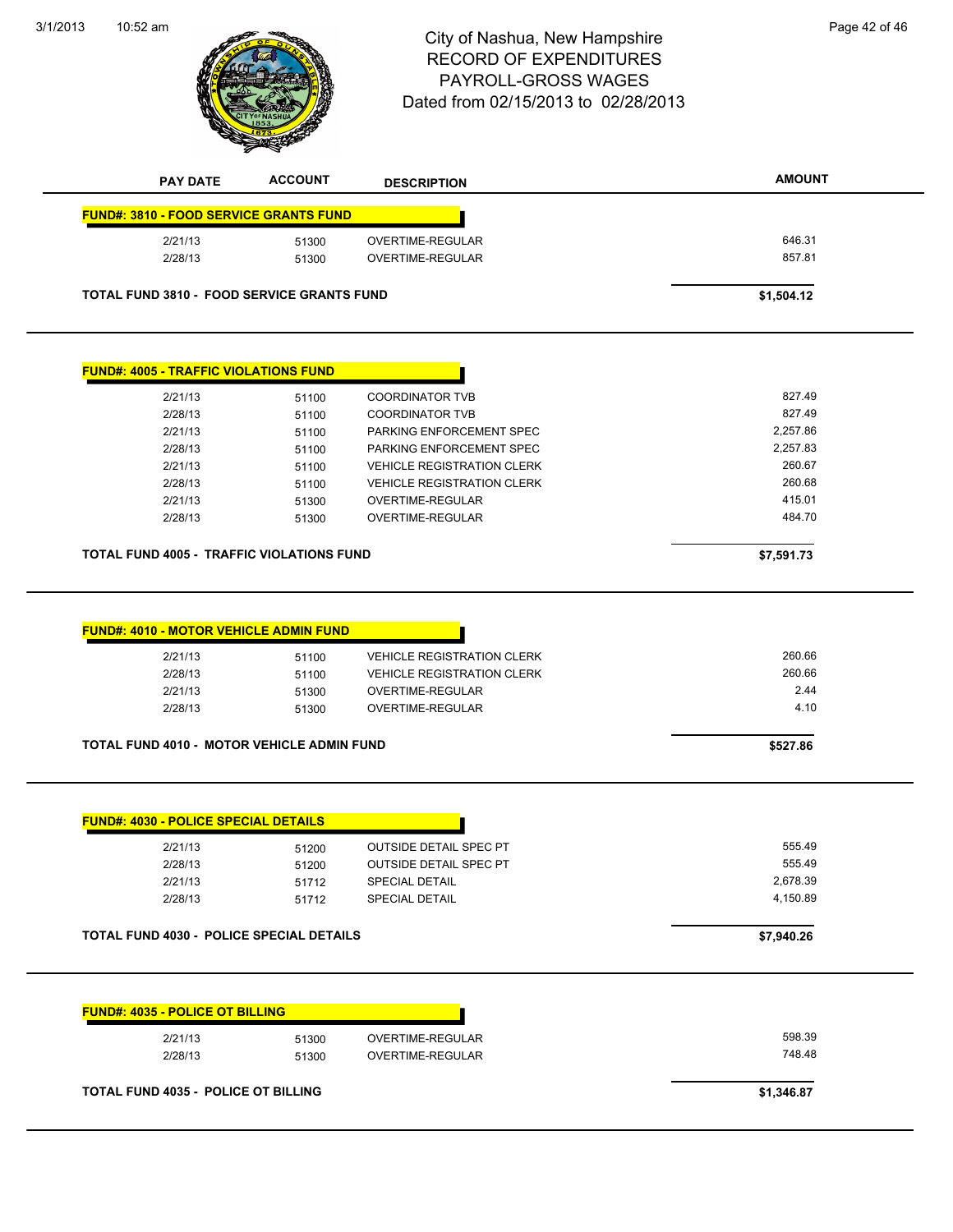#### 3/1/2013



# 10:52 am Page 43 of 46 RECORD OF EXPENDITURES PAYROLL-GROSS WAGES Dated from 02/15/2013 to 02/28/2013

| <b>FUND#: 5010 - CAP PROJECTS-INFO TECHNOLOGY</b> |       |                     |        |
|---------------------------------------------------|-------|---------------------|--------|
| 2/21/13                                           | 51400 | WAGES TEMP-SEASONAL | 950.21 |
| 2/28/13                                           | 51400 | WAGES TEMP-SEASONAL | 290.00 |

| <b>FUND#: 6000 - SOLID WASTE FUND</b> |       |                                    |          |
|---------------------------------------|-------|------------------------------------|----------|
| 2/21/13                               | 51100 | ACCOUNTING COMPLIANCE MGR          | 148.93   |
| 2/28/13                               | 51100 | ACCOUNTING COMPLIANCE MGR          | 148.93   |
| 2/21/13                               | 51100 | ADMINISTRATIVE ASSISTANT I         | 617.57   |
| 2/28/13                               | 51100 | ADMINISTRATIVE ASSISTANT I         | 617.57   |
| 2/21/13                               | 51100 | <b>ADMINISTRATIVE ASSISTANT II</b> | 877.67   |
| 2/28/13                               | 51100 | ADMINISTRATIVE ASSISTANT II        | 877.67   |
| 2/21/13                               | 51100 | AUTOMATIC COLLECTION EQUIP OPR     | 3,564.80 |
| 2/28/13                               | 51100 | AUTOMATIC COLLECTION EQUIP OPR     | 3,564.80 |
| 2/21/13                               | 51100 | <b>CITY ENGINEER</b>               | 289.38   |
| 2/28/13                               | 51100 | <b>CITY ENGINEER</b>               | 289.36   |
| 2/21/13                               | 51100 | <b>COLLECTION EQUIP OPR</b>        | 8,489.60 |
| 2/28/13                               | 51100 | <b>COLLECTION EQUIP OPR</b>        | 9,313.60 |
| 2/21/13                               | 51100 | DEP TREASURER TAX COLLECTOR        | 223.96   |
| 2/28/13                               | 51100 | DEP TREASURER TAX COLLECTOR        | 223.96   |
| 2/21/13                               | 51100 | DEPUTY MANAGER OF ENGINEERING      | 72.32    |
| 2/28/13                               | 51100 | DEPUTY MANAGER OF ENGINEERING      | 72.32    |
| 2/21/13                               | 51100 | <b>DIRECTOR PUBLIC WORKS</b>       | 199.96   |
| 2/28/13                               | 51100 | <b>DIRECTOR PUBLIC WORKS</b>       | 199.98   |
| 2/21/13                               | 51100 | DPW BILLING ACCOUNTANT             | 427.78   |
| 2/28/13                               | 51100 | DPW BILLING ACCOUNTANT             | 427.78   |
| 2/21/13                               | 51100 | DPW COLLECTIONS SPEC III           | 355.32   |
| 2/28/13                               | 51100 | DPW COLLECTIONS SPEC III           | 355.32   |
| 2/21/13                               | 51100 | DPW CONTRACT ADMINISTRATOR         | 106.16   |
| 2/28/13                               | 51100 | DPW CONTRACT ADMINISTRATOR         | 106.19   |
| 2/21/13                               | 51100 | <b>ENVIRONMENTAL ENGINEER</b>      | 1,219.71 |
| 2/28/13                               | 51100 | <b>ENVIRONMENTAL ENGINEER</b>      | 1,219.71 |
| 2/21/13                               | 51100 | EQUIPMENT OPR LANDFILL             | 6,254.40 |
| 2/28/13                               | 51100 | <b>EQUIPMENT OPR LANDFILL</b>      | 6,254.40 |
| 2/21/13                               | 51100 | FINANCE AND ADMIN MANAGER          | 361.60   |
| 2/28/13                               | 51100 | <b>FINANCE AND ADMIN MANAGER</b>   | 361.60   |
| 2/21/13                               | 51100 | LICENSED SCALE OPERATOR            | 666.33   |
| 2/28/13                               | 51100 | LICENSED SCALE OPERATOR            | 666.34   |
| 2/21/13                               | 51100 | OPERATIONS MANAGER STREETS         | 166.62   |
| 2/28/13                               | 51100 | OPERATIONS MANAGER STREETS         | 166.61   |
| 2/21/13                               | 51100 | RECYCLING COORDINATOR              | 1,040.86 |
| 2/28/13                               | 51100 | RECYCLING COORDINATOR              | 1,040.86 |
| 2/21/13                               | 51100 | <b>SOLID WASTE FOREMAN</b>         | 2,262.98 |
| 2/28/13                               | 51100 | SOLID WASTE FOREMAN                | 2,262.98 |
| 2/21/13                               | 51100 | SUPERINTENDENT OF SOLID WASTE      | 1,485.69 |
| 2/28/13                               | 51100 | SUPERINTENDENT OF SOLID WASTE      | 1,485.69 |
| 2/21/13                               | 51300 | OVERTIME-REGULAR                   | 2,897.59 |
| 2/28/13                               | 51300 | <b>OVERTIME-REGULAR</b>            | 6,805.87 |
| 2/28/13                               | 55118 | <b>TELEPHONE-CELLULAR</b>          | 67.00    |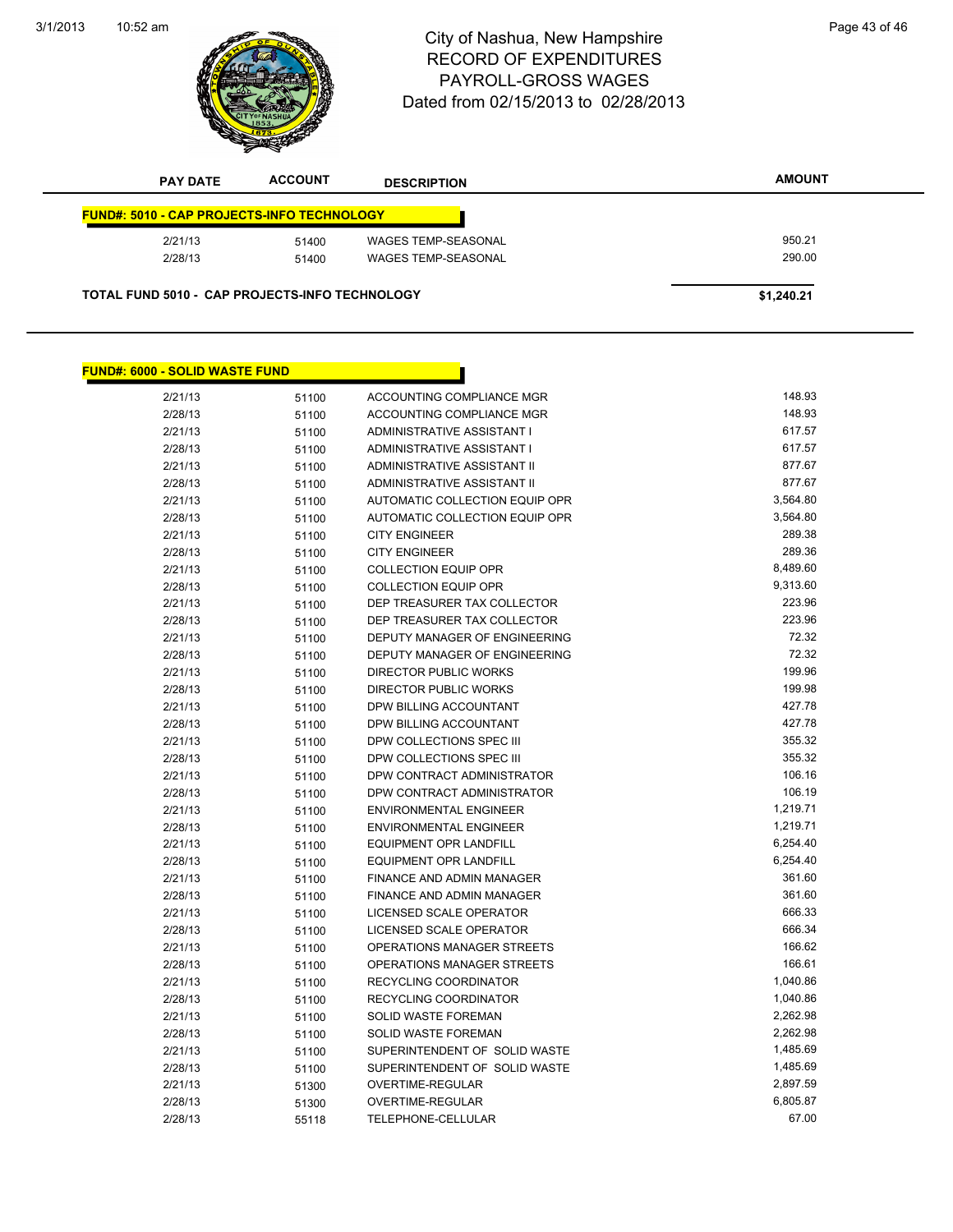#### 10:52 am Page 44 of 46 RECORD OF EXPENDITURES PAYROLL-GROSS WAGES Dated from 02/15/2013 to 02/28/2013

| <b>PAY DATE</b>                      | <b>ACCOUNT</b> | <b>DESCRIPTION</b>                                       | <b>AMOUNT</b>        |
|--------------------------------------|----------------|----------------------------------------------------------|----------------------|
| TOTAL FUND 6000 - SOLID WASTE FUND   |                |                                                          | \$68,257.77          |
|                                      |                |                                                          |                      |
|                                      |                |                                                          |                      |
| <b>FUND#: 6200 - WASTEWATER FUND</b> |                |                                                          |                      |
| 2/21/13                              | 51100          | ACCOUNTING COMPLIANCE MGR                                | 297.88               |
| 2/28/13                              | 51100          | ACCOUNTING COMPLIANCE MGR                                | 297.88               |
| 2/21/13                              | 51100          | ADMINISTRATIVE ASSISTANT II                              | 791.44               |
| 2/28/13                              | 51100          | ADMINISTRATIVE ASSISTANT II                              | 791.44               |
| 2/21/13                              | 51100          | <b>ANALYTICAL CHEMIST</b>                                | 855.64               |
| 2/28/13                              | 51100          | <b>ANALYTICAL CHEMIST</b>                                | 855.64               |
| 2/21/13                              | 51100          | <b>CITY ENGINEER</b>                                     | 675.24               |
| 2/28/13                              | 51100          | <b>CITY ENGINEER</b>                                     | 675.25               |
| 2/21/13                              | 51100          | <b>COLLECTION SYSTEM FOREMAN</b>                         | 1,066.22             |
| 2/28/13                              | 51100          | <b>COLLECTION SYSTEM FOREMAN</b>                         | 1,066.22             |
| 2/21/13                              | 51100          | <b>COLLECTION SYSTEMS OPERATOR</b>                       | 3,655.20             |
| 2/28/13                              | 51100          | <b>COLLECTION SYSTEMS OPERATOR</b>                       | 3,670.80             |
| 2/21/13                              | 51100          | <b>COLLECTION SYSTEMS TECHNICIAN</b>                     | 1,912.80             |
| 2/28/13                              | 51100          | <b>COLLECTION SYSTEMS TECHNICIAN</b>                     | 1,912.80             |
| 2/21/13                              | 51100          | <b>CSO STORM WATER ENGINEER</b>                          | 1,173.50             |
| 2/28/13                              | 51100          | <b>CSO STORM WATER ENGINEER</b>                          | 1,173.51             |
| 2/21/13                              | 51100          | CSO TECHNICIAN INSPECTOR                                 | 974.23               |
| 2/28/13                              | 51100          | <b>CSO TECHNICIAN INSPECTOR</b>                          | 974.24               |
| 2/21/13                              | 51100          | DEP TREASURER TAX COLLECTOR                              | 223.96               |
| 2/28/13                              | 51100          | DEP TREASURER TAX COLLECTOR                              | 223.96               |
| 2/21/13                              | 51100          | DEPUTY MANAGER OF ENGINEERING                            | 723.20               |
| 2/28/13                              | 51100          | DEPUTY MANAGER OF ENGINEERING                            | 723.20               |
| 2/21/13                              | 51100          | DIRECTOR PUBLIC WORKS                                    | 399.94               |
| 2/28/13                              | 51100          | DIRECTOR PUBLIC WORKS                                    | 399.92               |
| 2/21/13                              | 51100          | DPW BILLING ACCOUNTANT                                   | 427.78               |
| 2/28/13                              | 51100          | DPW BILLING ACCOUNTANT                                   | 427.77               |
| 2/21/13                              | 51100          | DPW COLLECTIONS SPEC III                                 | 355.33               |
| 2/28/13                              | 51100          | DPW COLLECTIONS SPEC III                                 | 355.33               |
| 2/21/13                              | 51100          | DPW CONTRACT ADMINISTRATOR                               | 637.02               |
| 2/28/13                              | 51100          | DPW CONTRACT ADMINISTRATOR                               | 637.00               |
| 2/21/13                              | 51100          | ELECTRICAL DIAGNOSTIC TECH I                             | 2,038.40             |
| 2/28/13                              | 51100          | ELECTRICAL DIAGNOSTIC TECH I                             | 2,038.40             |
| 2/21/13                              | 51100          | ENGINEERING DESIGNER INSP                                | 223.71               |
| 2/28/13                              | 51100          | ENGINEERING DESIGNER INSP                                | 223.71               |
| 2/21/13                              | 51100          | FINANCE AND ADMIN MANAGER                                | 361.60               |
| 2/28/13                              | 51100          | FINANCE AND ADMIN MANAGER                                | 361.60               |
| 2/21/13                              | 51100          | FLEET MANAGER STREET DEPT                                | 341.89<br>341.90     |
| 2/28/13                              | 51100          | FLEET MANAGER STREET DEPT                                |                      |
| 2/21/13                              | 51100          | FOREMAN MAINTENANCE                                      | 1,131.48             |
| 2/28/13                              | 51100          | FOREMAN MAINTENANCE<br>INDUSTRIAL PRETREATMENT COORD     | 1,131.49             |
| 2/21/13                              | 51100          |                                                          | 1,131.51<br>1,131.51 |
| 2/28/13<br>2/21/13                   | 51100          | INDUSTRIAL PRETREATMENT COORD<br>MECHANIC WWTP 1ST CLASS | 1,963.20             |
|                                      | 51100          | MECHANIC WWTP 1ST CLASS                                  | 1,963.20             |
| 2/28/13                              | 51100          |                                                          | 166.61               |
| 2/21/13                              | 51100          | OPERATIONS MANAGER STREETS<br>OPERATIONS MANAGER STREETS | 166.63               |
| 2/28/13                              | 51100          |                                                          | 7,860.01             |
| 2/21/13                              | 51100          | OPERATOR II WWTP                                         | 7,861.60             |
| 2/28/13<br>2/21/13                   | 51100          | OPERATOR II WWTP<br>OPERATOR III WWTP                    | 3,086.00             |
|                                      | 51100          |                                                          |                      |

**ACCOUNT**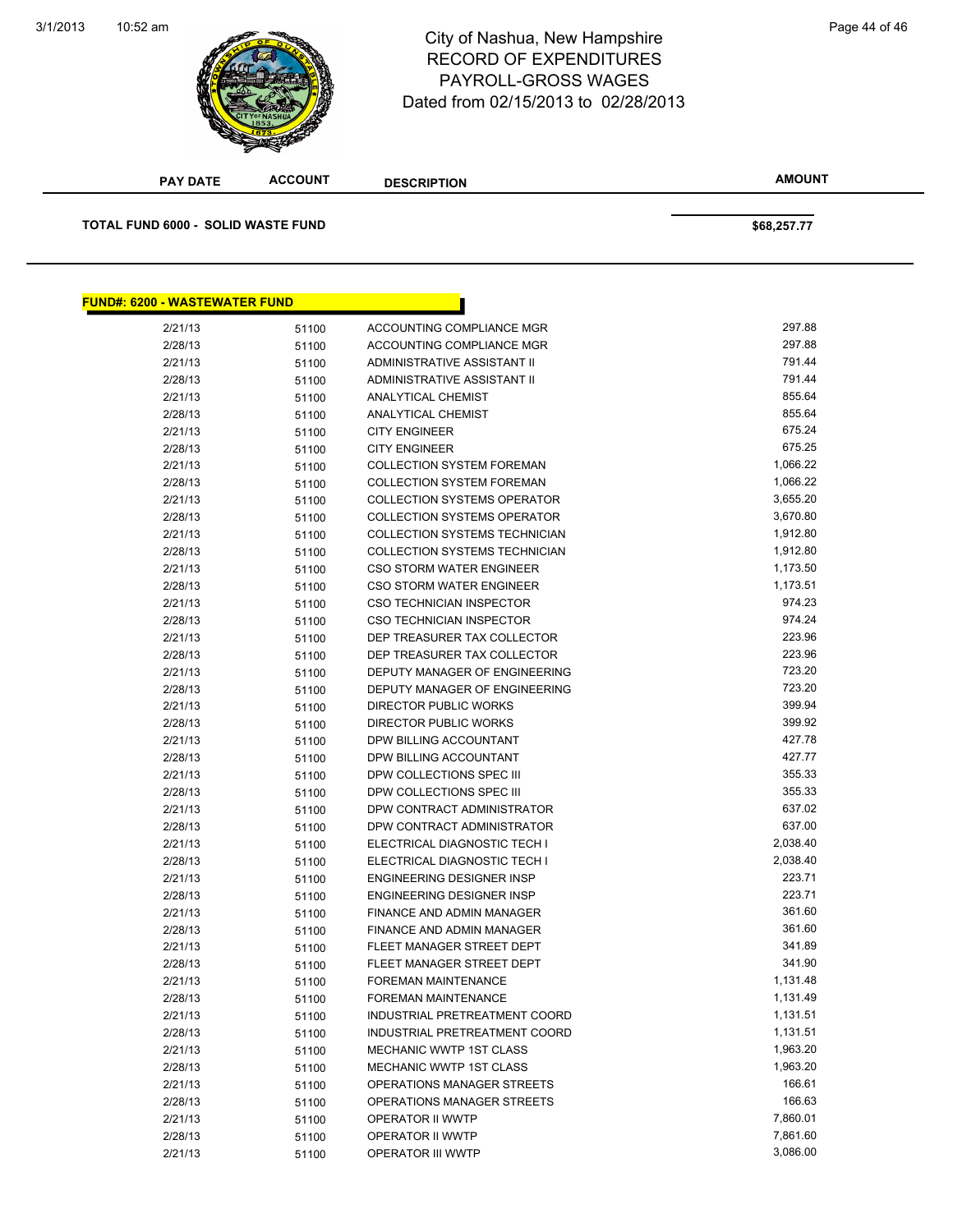

# 10:52 am Page 45 of 46 RECORD OF EXPENDITURES PAYROLL-GROSS WAGES Dated from 02/15/2013 to 02/28/2013

| <b>PAY DATE</b>                      | <b>ACCOUNT</b> | <b>DESCRIPTION</b>                 | <b>AMOUNT</b> |
|--------------------------------------|----------------|------------------------------------|---------------|
| <b>FUND#: 6200 - WASTEWATER FUND</b> |                |                                    |               |
| 2/28/13                              | 51100          | <b>OPERATOR III WWTP</b>           | 3,086.00      |
| 2/21/13                              | 51100          | <b>PROCESS CHEMIST</b>             | 1,063.65      |
| 2/28/13                              | 51100          | <b>PROCESS CHEMIST</b>             | 1,300.09      |
| 2/21/13                              | 51100          | SUPERINTENDENT OF WASTEWATER       | 1,670.34      |
| 2/28/13                              | 51100          | SUPERINTENDENT OF WASTEWATER       | 1,670.35      |
| 2/21/13                              | 51100          | <b>SUPV LABORATORY</b>             | 1,131.52      |
| 2/28/13                              | 51100          | <b>SUPV LABORATORY</b>             | 1,131.51      |
| 2/21/13                              | 51100          | <b>WASTEWATER PROJECT ENGINEER</b> | 1,255.87      |
| 2/28/13                              | 51100          | WASTEWATER PROJECT ENGINEER        | 1,255.86      |
| 2/21/13                              | 51300          | OVERTIME-REGULAR                   | 3,712.73      |
| 2/28/13                              | 51300          | <b>OVERTIME-REGULAR</b>            | 5,184.45      |
| 2/28/13                              | 55118          | TELEPHONE-CELLULAR                 | 34.00         |
| TOTAL FUND 6200 - WASTEWATER FUND    |                |                                    | \$84,375.16   |

| 51100 | <b>PROGRAM SUPV</b>                               | 1,110.43 |
|-------|---------------------------------------------------|----------|
| 51100 | <b>PROGRAM SUPV</b>                               | 1.110.43 |
| 51100 | PROPERTY AND CASUALTY ADJUSTER                    | 2,007.67 |
| 51100 | PROPERTY AND CASUALTY ADJUSTER                    | 2.007.65 |
| 51100 | <b>RISK MANAGER</b>                               | 1,489.36 |
| 51100 | <b>RISK MANAGER</b>                               | 1,489.36 |
| 51100 | SAFETY LOSS PREVENTION SPEC                       | 990.87   |
| 51100 | SAFETY LOSS PREVENTION SPEC                       | 990.86   |
| 59207 | WORKERS COMPENSATION CLAIMS                       | 3,234.33 |
| 59207 | WORKERS COMPENSATION CLAIMS                       | 4.515.70 |
| 59290 | LONG TERM DISABILITY CLAIMS                       | 3.283.87 |
| 59290 | LONG TERM DISABILITY CLAIMS                       | 3,181.31 |
|       | <b>FUND#: 6500 - PROPERTY &amp; CASUALTY FUND</b> |          |

TOTAL FUND 6500 - PROPERTY & CASUALTY FUND<br>
\$25,411.84

#### **FUND#: 6600 - BENEFITS SELF INSURANCE FUND**

| 2/21/13 | 51100 | DEPUTY MGR HUMAN RESOURCES      | 1.184.60 |
|---------|-------|---------------------------------|----------|
| 2/28/13 | 51100 | DEPUTY MGR HUMAN RESOURCES      | 1.184.60 |
| 2/21/13 | 51100 | EMPLOYEE BENEFITS ASSISTANT     | 543.58   |
| 2/28/13 | 51100 | EMPLOYEE BENEFITS ASSISTANT     | 543.58   |
| 2/21/13 | 51100 | <b>EMPLOYEE BENEFITS SPEC I</b> | 883.76   |
| 2/28/13 | 51100 | <b>EMPLOYEE BENEFITS SPEC I</b> | 883.76   |
| 2/21/13 | 51100 | HUMAN RESOURCES DIRECTOR        | 265.01   |
| 2/28/13 | 51100 | HUMAN RESOURCES DIRECTOR        | 265.01   |
| 2/21/13 | 52809 | <b>WELLNESS PROGRAM</b>         | 156.00   |
|         |       |                                 |          |

**TOTAL FUND 6600 - BENEFITS SELF INSURANCE FUND \$5,909.90**